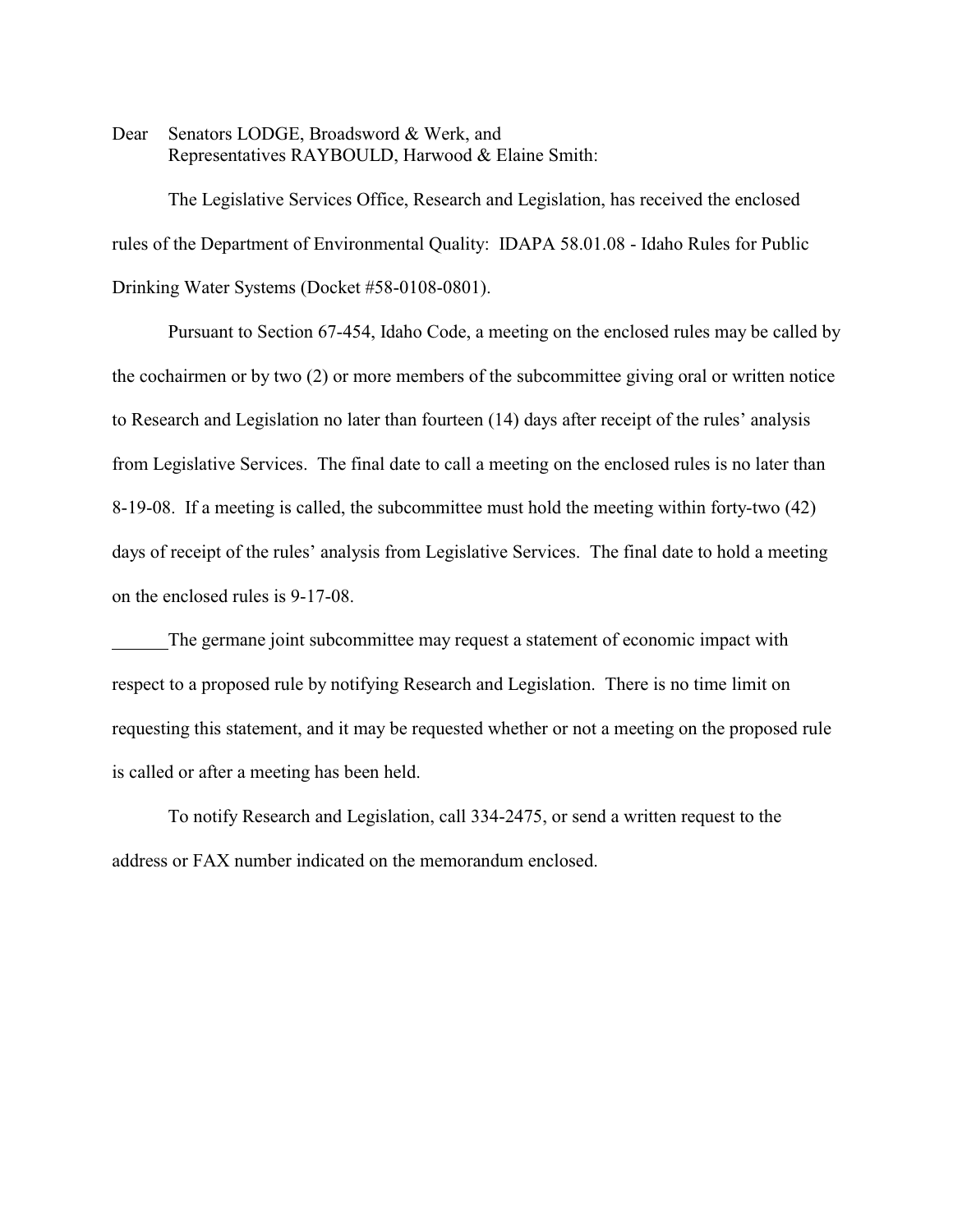# **MEMORANDUM**

| TO:             | Rules Review Subcommittee of the Senate Health and Welfare Committee and<br>the House Environment, Energy and Technology Committee |
|-----------------|------------------------------------------------------------------------------------------------------------------------------------|
| FROM:           | Principal Legislative Research Analyst - Katharine Gerrity                                                                         |
| DATE:           | July 31, 2008                                                                                                                      |
| <b>SUBJECT:</b> | Department of Environmental Quality                                                                                                |

IDAPA 58.01.08 - Idaho Rules For Public Drinking Water Systems

The Department of Environmental Quality submits notice of proposed rulemaking at **IDAPA 58.01.08 - Idaho Rules For Public Drinking Water Systems**. According to the Department, under the current rules a water main extension, whether approved for construction by the Department or by a qualified licensed professional engineer, is a material modification to the public water system. In addition, the Department notes that the current rules also specify that all portions of an existing system that are affected by a water main extension must be in compliance with the rules in effect at the time the project is reviewed and approved. According to the Department, this requirement could "in some cases require upgrades to existing parts of the water system to meet criteria for pumping redundancy, standby power, fire flow, and other applicable rule requirements such as completion of a facility plan." The Department states that the rules are being modified so that the engineering community can approve simple water main extensions as provided in Section 39-118, Idaho Code. The term "simple water main extension" is defined in the changes to the rules.

The Department also delineates in its Notice of Rulemaking additional changes that are being proposed. The Department notes that drinking water system owners and operators, developers, consultants, engineers, cities, counties, industry, drinking water professional organizations, and the public at large may be interested in commenting on the proposed rules. Negotiated rulemaking was conducted.

The Department states that there is no federal law or regulation that is comparable to plan and specification review and facility standard provisions. The Department also states that the engineering standards for design, construction, and operation of public drinking water systems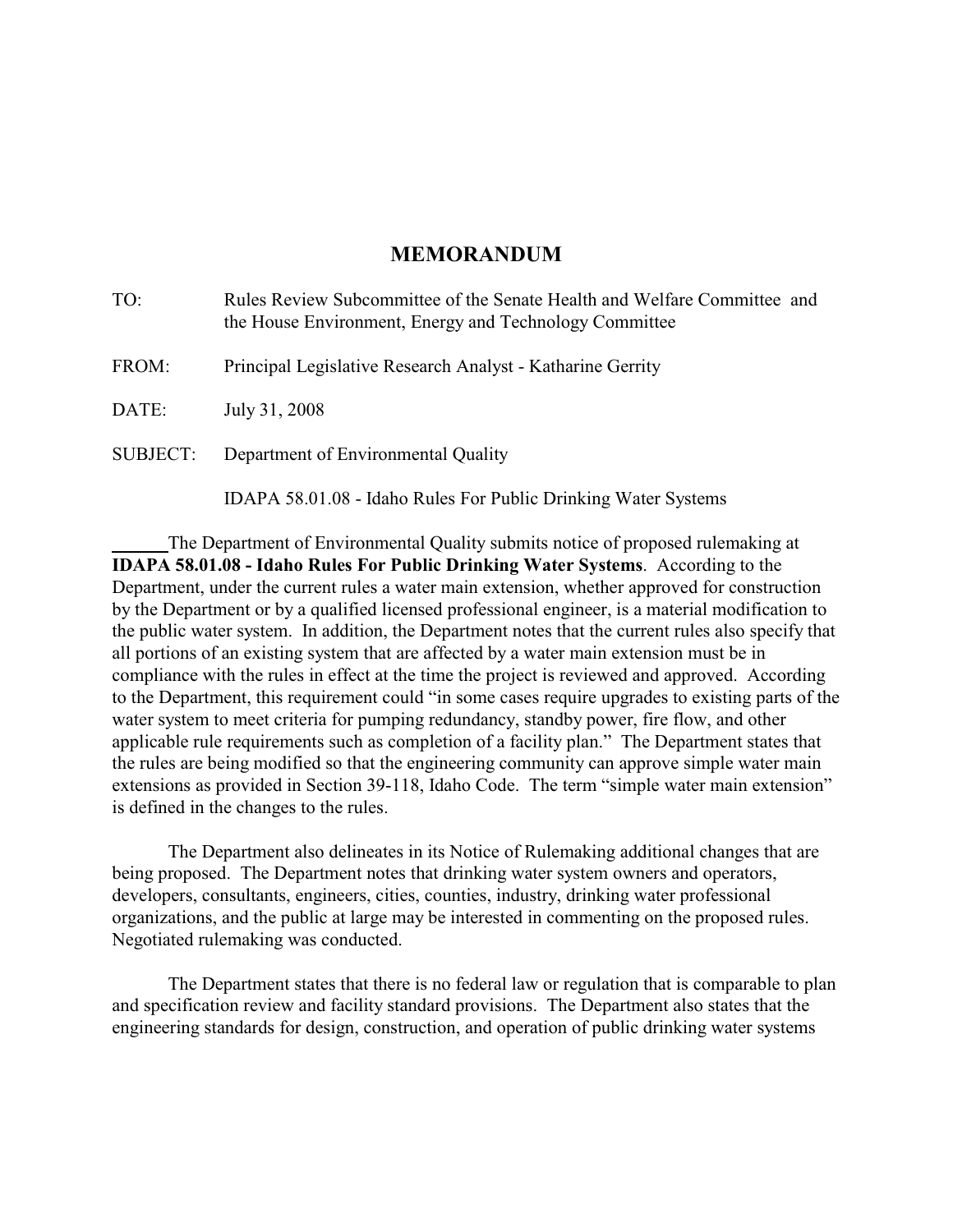regulates activities that are not regulated by the federal government. The Department adds that the rules include facility and design standards which are intended to protect human health and the environment, but that the standards are for the design and construction of public drinking water facilities. The Department notes that these rules are not based upon any express estimate or analysis of risk to public health or the environment, but instead, "the facility and design standards are based upon guidelines set forth in documents, such as the 'Recommended Standards for Water Works' and the 'American Water Works Association Standards,' that are generally accepted and used throughout the United States by engineers and state regulators."

We have no specific comments relating to the proposed rulemaking. We did contact the Department and confirmed that the rule changes are in large part prompted by statutory changes that have been made, as well as user concerns and suggestions relating to different problem areas that were pinpointed and addressed during negotiated rulemaking. The rule appears to be authorized pursuant to Chapter 1, Title 39, and Chapter 21, Title 37, Idaho Code.

cc: Department of Environmental Quality Paula J. Wilson Michael Stambulis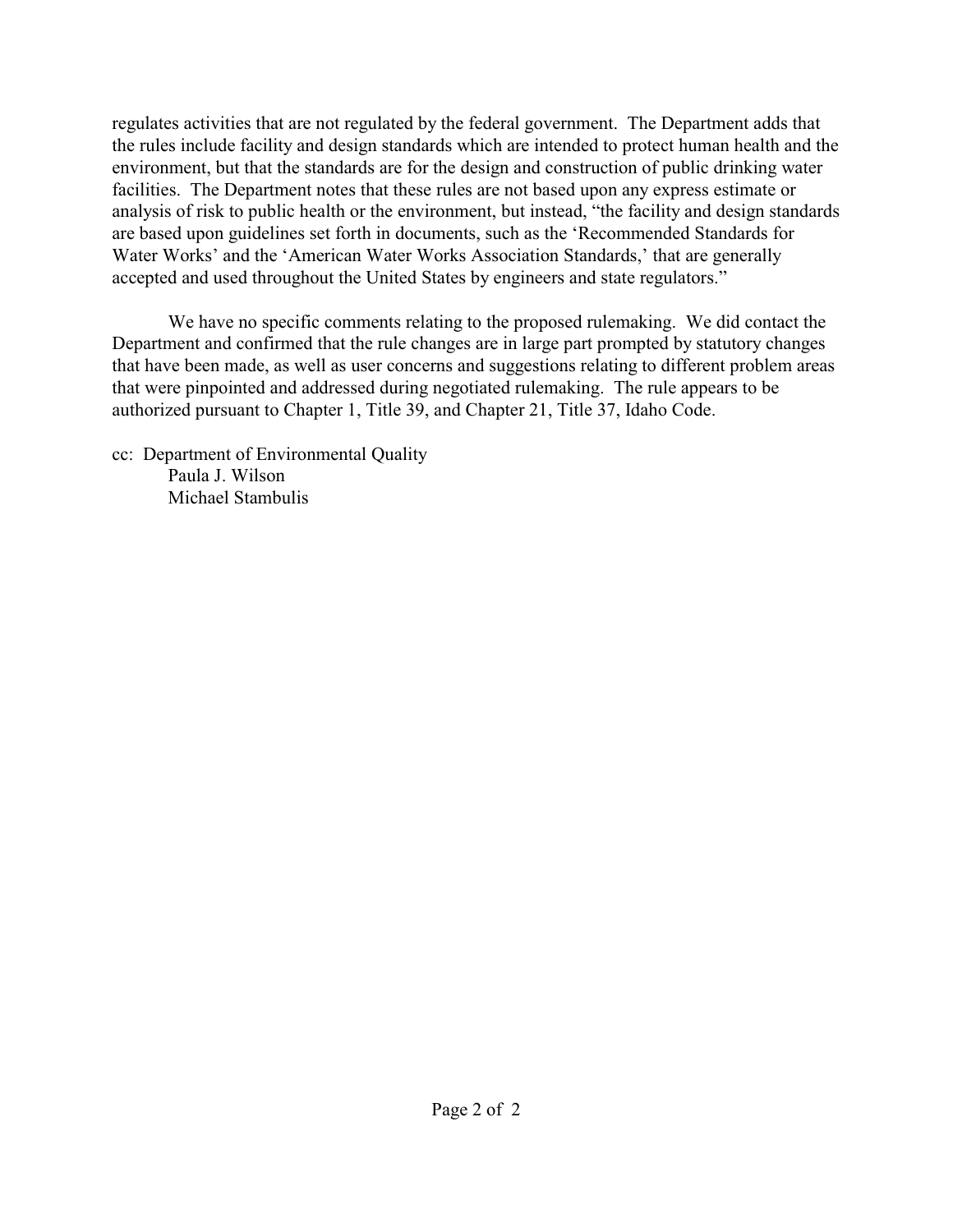# **IDAPA 58 - DEPARTMENT OF ENVIRONMENTAL QUALITY**

## **58.01.08 - IDAHO RULES FOR PUBLIC DRINKING WATER SYSTEMS**

## **DOCKET NO. 58-0108-0801**

## **NOTICE OF RULEMAKING - PROPOSED RULE**

**AUTHORITY:** In compliance with Section 67-5221(1), Idaho Code, notice is hereby given that this agency has initiated proposed rulemaking procedures. The action is authorized by Chapter 1, Title 39, Idaho Code, and Chapter 21, Title 37, Idaho Code.

**PUBLIC HEARING SCHEDULE:** No hearings have been scheduled. Pursuant to Section 67-5222(2), Idaho Code, a public hearing will be held if requested in writing by twenty-five (25) persons, a political subdivision, or an agency. Written requests for a hearing must be received by the undersigned on or before August 20, 2008. If no such written request is received, a public hearing will not be held.

**DESCRIPTIVE SUMMARY:** The following is a nontechnical explanation of the substance and purpose of the proposed rulemaking:

Under the provisions of IDAPA 58.01.08, Idaho Rules for Public Drinking Water Systems, a water main extension, whether approved for construction by the Department of Environmental Quality (DEQ) or by a qualified licensed professional engineer (QLPE), is a material modification to the public water system. The current rules also specify that all portions of the existing system that are affected by the water main extension must be in compliance with the rules in effect at the time the project is reviewed and approved. This requirement could in some cases require upgrades to existing parts of the water system to meet criteria for pumping redundancy, standby power, fire flow, and other applicable rule requirements such as completion of a facility plan.

The objective of this rulemaking is to modify the recently updated Idaho Rules for Public Drinking Water Systems so that the engineering community can approve simple water main extensions as intended by 2005 Senate Bill 1220 and as codified at Section 39-118, Idaho Code. The proposed rules define a simple water main extension as a new or replacement water main(s) that is connected to existing water main facilities and does not require the addition of system components designed to control quantity or pressure, including, but not limited to, booster stations, new sources, pressure reducing stations, or reservoirs; and continues to provide the required pressure and quantity for the system.

The following list sets out the major issues included in the proposed rules:

- 1. Add and/or revise definitions (Section 003) and revise rule sections as necessary;
- 2. Clarify Section 500, Demonstration of Technical, Financial, and Managerial Capacity;
- 3. Revise Section 501, General Design Requirements for Public Drinking Water Systems;
- 4. Modify the content of facility plans and preliminary engineering reports contained in Sections 502 and 503, respectively;
- 5. Revise Section 504, Review of Plans and Specifications;
- 6. Clarify separation requirements for sources of contamination from public drinking water wells (Sections 510-512, and 900);
- 7. Modify sections regarding spring sources and ground water sources (Sections 513 and 514);
- 8. Clarify Section 531, Design Standards for Chemical Application;<br>9. Add and clarify design requirements for drinking water distribution.
- Add and clarify design requirements for drinking water distribution systems (Section 542);
- 10. Further define storage structures and facilities (Section 544); and
- 11. Clarify several operating criteria for public drinking water systems (Section 552).

This proposed rule also includes any necessary corrections that are typographical and nonsubstantive in nature (e.g., making corrections for consistency with other sections in this rule chapter, IDAPA 58.01.16, Wastewater Rules, and other DEQ rules). These changes were made based on feedback from the regulated community and DEQ staff who routinely use the rules.

Drinking water system owners and operators, developers, consultants, engineers, cities, counties, industry, drinking water professional organizations, and the public at large may be interested in commenting on this proposed rule. The proposed rule text is in legislative format. Language the agency proposes to add is underlined. Language the agency proposes to delete is struck out. It is these additions and deletions to which public comment should be addressed.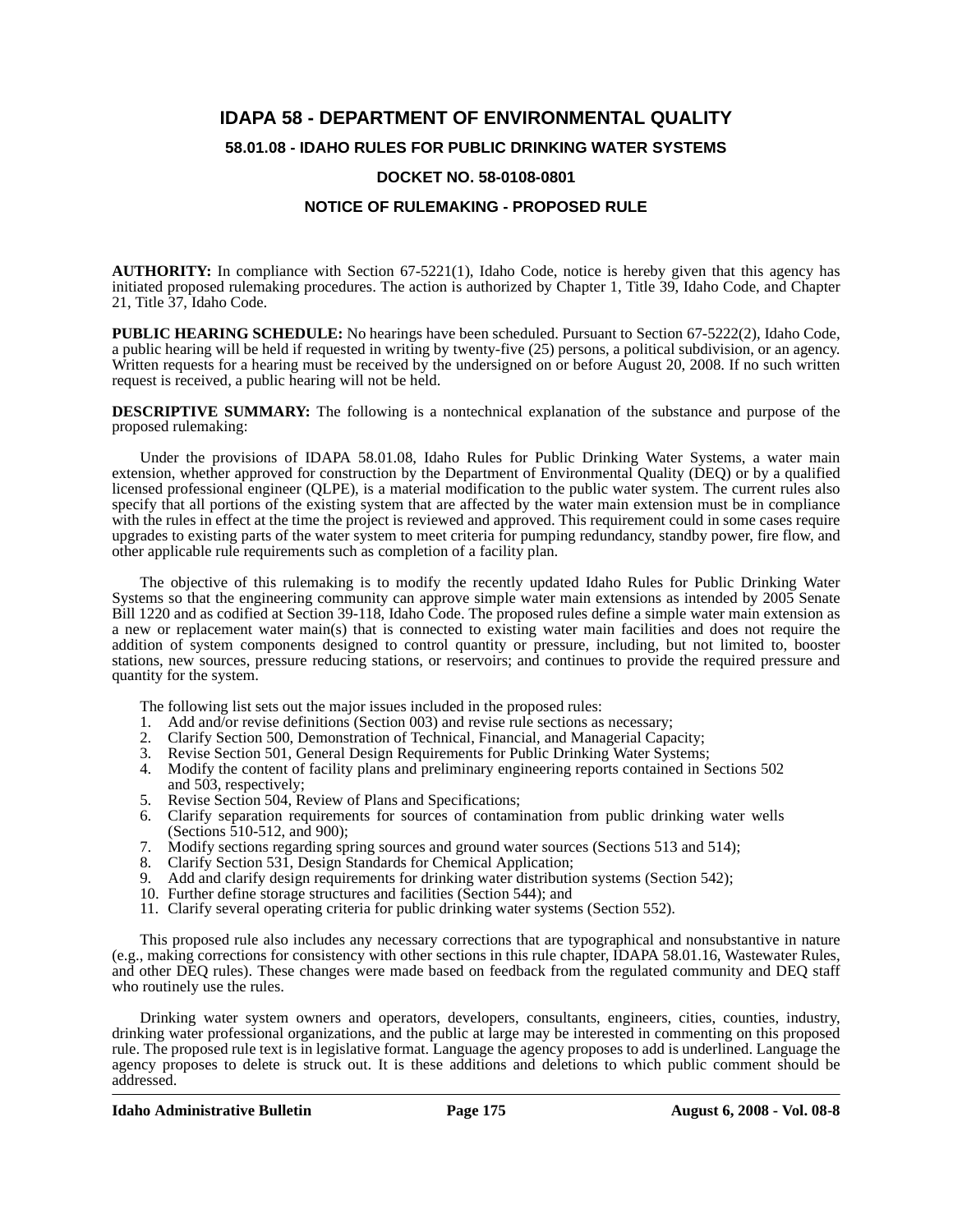After consideration of public comments, DEQ intends to present the final proposal to the Board of Environmental Quality at the October 2008 Board meeting for adoption as a pending rule. The rule is expected to be final and effective upon the conclusion of the 2009 legislative session if adopted by the Board and approved by the Legislature.

**NEGOTIATED RULEMAKING:** The text of the proposed rule has been drafted based on discussions held and concerns raised during negotiations conducted pursuant to Idaho Code Section 67-5220 and IDAPA 04.11.01.810- 815. On April 2, 2008, the Notice of Negotiated Rulemaking was published in the Idaho Administrative Bulletin, Vol. 08-4, pages 35 and 36, and a preliminary draft rule was made available for public review. Meetings were held on April 22, May 6, and May 20, 2008. Several members of the public participated in this negotiated rulemaking process by attending the meetings and by submitting written comments.

**IDAHO CODE SECTION 39-107D STATEMENT:** Section 39-107D, Idaho Code, provides that DEQ must meet certain requirements when it formulates and recommends rules which are broader in scope or more stringent than federal law or regulations, or which propose to regulate an activity not regulated by the federal government. There is no federal law or regulation that is comparable to plan and specification review and facility standard provisions set forth in these rules. Therefore, the changes to the rules are not broader in scope or more stringent than federal law or regulations.

Section 39-107D, Idaho Code, also applies to a rule which "proposes to regulate an activity not regulated by the federal government." The engineering standards for design, construction, and operation of public drinking water systems regulate activities that are not regulated by the federal government. These rules address the review and approval of plans and specifications for public drinking water systems and the standard by which the agency does the review and approval. This is not an activity regulated by the federal government. Therefore, Section 39-107D, Idaho Code, applies.

Section 39-107D(3), Idaho Code, provides that any rule subject to 39-107D that proposes a standard necessary to protect human health and the environment must also include in the rulemaking record and in the notice of rulemaking additional information. This additional information includes any estimates of risk accomplished, identification of populations or receptors addressed by any estimates, and other information related to an estimation of risk. These rules include facility and design standards which are intended to protect human health and the environment. The standards, however, are for the design and construction of public drinking water facilities. The rules are not based upon any express estimate or analysis of risk to public health or the environment. Instead, the facility and design standards are based upon guidelines set forth in documents, such as the "Recommended Standards for Water Works" and the "American Water Works Association Standards," that are generally accepted and used throughout the United States by engineers and state regulators.

**FISCAL IMPACT STATEMENT:** The following is a specific description, if applicable, of any negative fiscal impact on the state general fund greater than ten thousand dollars (\$10,000) during the fiscal year: Not applicable.

**ASSISTANCE ON TECHNICAL QUESTIONS, SUBMISSION OF WRITTEN COMMENTS:** For assistance on questions concerning the proposed rulemaking, contact Michael Stambulis at michael.stambulis@deq.idaho.gov, (208)373-0123.

Anyone can submit written comments by mail, fax or e-mail at the address below regarding this proposed rule. The Department will consider all written comments received by the undersigned on or before September 3, 2008.

Dated this 3rd day of July, 2008.

Paula J. Wilson Hearing Coordinator Department of Environmental Quality 1410 N. Hilton/Boise, Idaho 83706-1255 (208)373-0418/Fax No. (208)373-0481 paula.wilson@deq.idaho.gov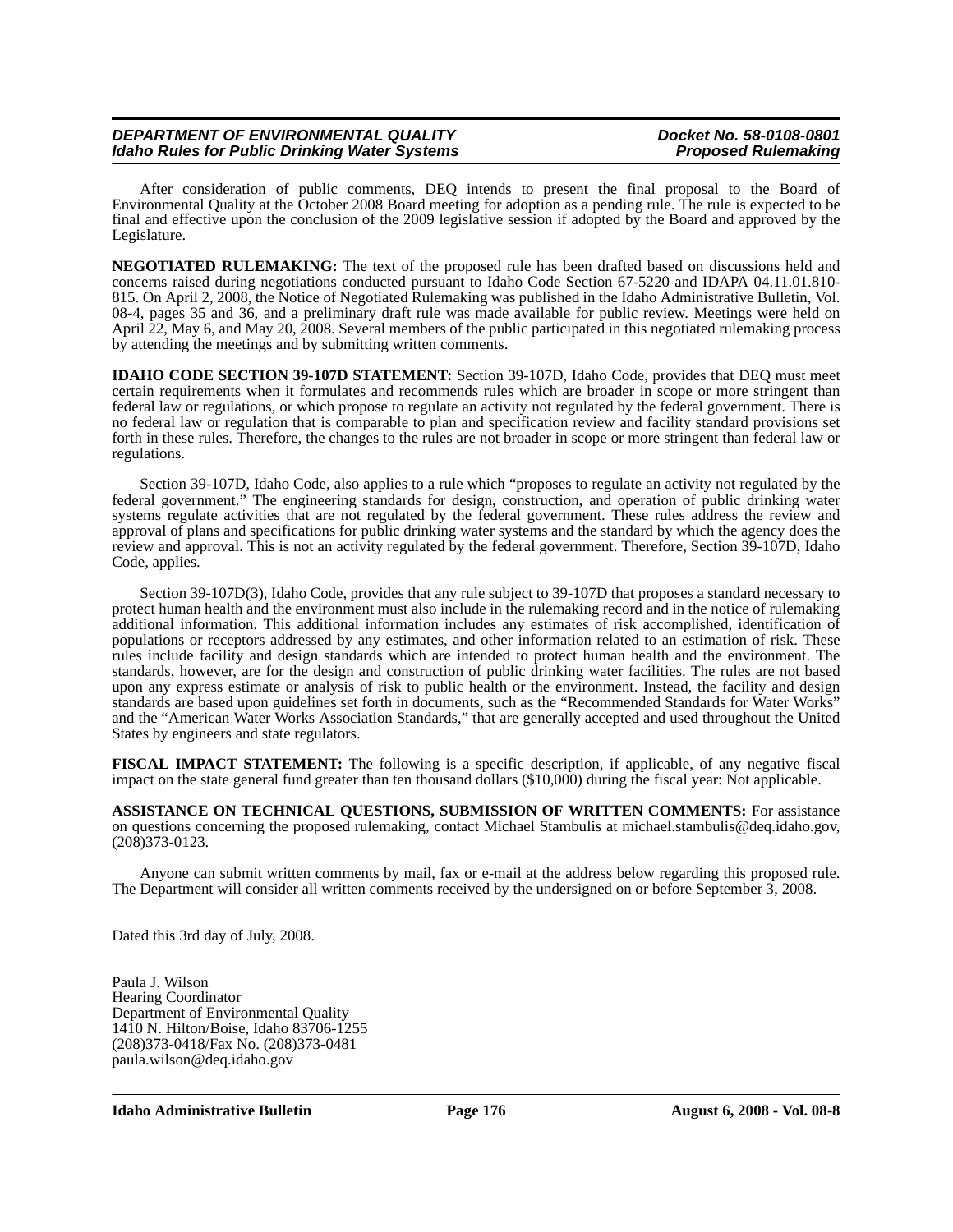### **THE FOLLOWING IS THE TEXT OF DOCKET NO. 58-0108-0801**

#### **003. DEFINITIONS.**

The definitions set forth in 40 CFR 141.2, revised as of July 1, 2006, are herein incorporated by reference except for the definition of the terms "action level," "disinfection," "noncommunity water system," and "person." the definition of the terms "action level," "disinfection," "noncommunity water system," and "person."

**Action Level**. The concentration of lead or copper in water that determines, in some cases, whether a water system must install corrosion control treatment, monitor source water, replace lead service lines, or undertake a public education program. (12-10-92) a public education program.

**02. Administrator**. The Administrator of the United States Environmental Protection Agency.(4-5-00)

**03.** Annual Samples. Samples that are required once per calendar year. (12-10-92)

**04. Annular Opening**. As used in well construction, this term refers to the nominal inside diameter of the borehole minus the outside diameter of the casing divided by two (2). (3-30-07)

**05. Aquifer**. A geological formation of permeable saturated material, such as rock, sand, gravel, etc., capable of yielding an economic quantity of water to wells and springs. (5-3-03)

**06. Available**. Based on system size, complexity, and source water quality, a properly licensed operator must be on site or able to be contacted as needed to initiate the appropriate action in a timely manner. (4-6-05)

**07.** Average Day Demand. The volume of water used by a system on an average day based on a one (1) year period. See also the definition of Water Demand in these rules. *(3-30-07)*( )

**08.** Backflow. The reverse from normal flow direction in a plumbing system or water system caused by back pressure or back siphonage. (12-10-92)

**09. Bag Filters**. Pressure-driven separation devices that remove particulate matter larger than one (1) micrometer using an engineered porous filtration media. They are typically constructed of a non-rigid, fabric filtration media housed in a pressure vessel in which the direction of flow is from the inside of the bag to the outside. (4-2-08)

**10. Bank Filtration**. A water treatment process that uses a well to recover surface water that has naturally infiltrated into ground water through a river bed or bank(s). Infiltration is typically enhanced by the hydraulic gradient imposed by a nearby pumping water supply or other well(s). (4-2-08)

**11. Board**. The Idaho Board of Environmental Quality. (5-3-03)

**12. Capacity**. The capabilities required of a public drinking water system in order to achieve and maintain compliance with these rules and the requirements of the federal Safe Drinking Water Act. It is divided into three (3) main elements: (4-5-00)

**a.** Technical capacity means the system has the physical infrastructure to consistently meet drinking water quality standards and treatment requirements and is able to meet the requirements of routine and emergency operations. It further means the ability of system personnel to adequately operate and maintain the system and to otherwise implement technical knowledge. Training of operator(s) is required, as appropriate, for the system size and complexity. (4-6-05)

**b.** Financial capacity means the financial resources of the water system, including an appropriate budget<sub>r</sub>; rate structure<sub>r</sub>; cash reserves sufficient for <u>current operation and maintenance</u>, future needs and emergency situations; and adequate fiscal controls. (4-5-00)( situations, *;* and adequate fiscal controls.

**c.** Managerial capacity means that the management structure of the water system embodies the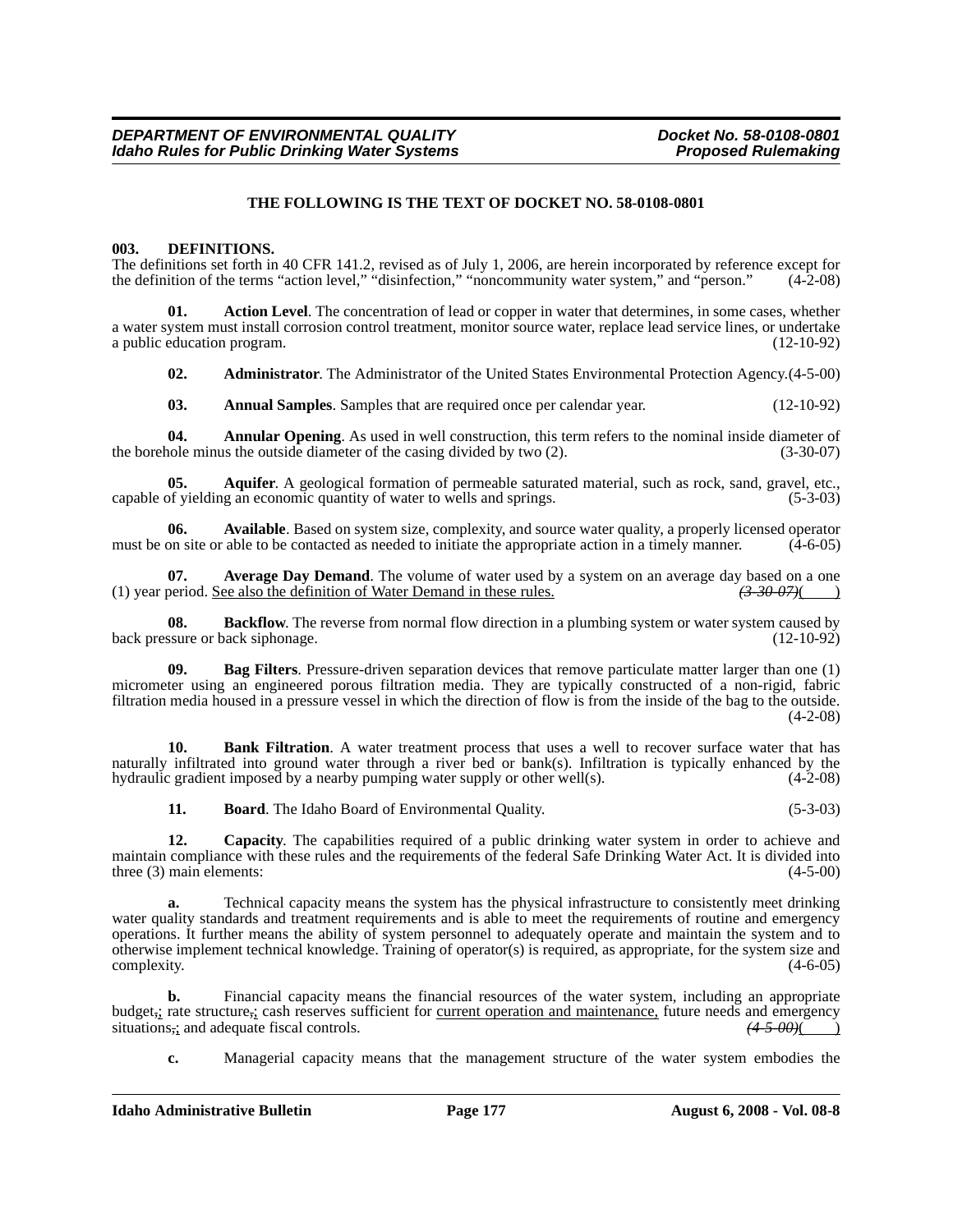## *DEPARTMENT OF ENVIRONMENTAL QUALITY*<br>Idaho Rules for Public Drinking Water Systems **Department of the Convention of the Convention** *Idaho Rules for Public Drinking Water Systems*

aspects of water *treatment* system operations, including, but not limited to; *(4-5-00)*( )

| $\mathbf{i}$ . | Short and long range planning;                                       | $(4-5-00)$ |
|----------------|----------------------------------------------------------------------|------------|
| ii.            | Personnel management;                                                | $(4-5-00)$ |
| iii.           | Fiduciary responsibility;                                            | $(4-5-00)$ |
| iv.            | Emergency response;                                                  | $(4-5-00)$ |
| V.             | Customer responsiveness;                                             | $(4-5-00)$ |
| vi.            | Source water protection;                                             | $(4-5-00)$ |
| vii.           | Administrative functions such as billing and consumer awareness; and | $(4-5-00)$ |

viii. Ability to meet the intent of the federal Safe Drinking Water Act. (4-5-00)

**13. Cartridge Filters**. Pressure-driven separation devices that remove particulate matter larger than one (1) micrometer using an engineered porous filtration media. They are typically constructed as rigid or semi-rigid, self-supporting filter elements housed in pressure vessels in which flow is from the outside of the cartridge to the inside.  $\frac{1}{4-2-08}$ 

**14. Combined Distribution System**. The interconnected distribution system consisting of the distribution systems of wholesale systems and of the consecutive systems that receive finished water. <sup>(4-2-08)</sup>

**15.** Community Water System. A public water system which serves at least fifteen (15) service connections used by year-round residents or regularly serves at least twenty-five (25) year-round residents. See also the definition of a Public Drinking Water System in these rules.  $\frac{(12.10 \text{ } 92)}{(12.10 \text{ } 92)}$ the definition of a Public Drinking Water System in these rules.

**16.** Components of Finished Water Storage. Storage is available to serve the system if the storage structure or facility is elevated sufficiently or is equipped with sufficient booster pumping capability to pressurize the system. Components of finished water storage are further defined as:  $(3-30-07)$ 

**a.** Dead Storage. Storage that is either not available for use in the system or can provide only substandard flows and pressures. (3-30-07) (3-30-07)

**b.** Effective Storage. Effective storage is all storage other than dead storage and is made up of the components described in  $p$ Paragraphs  $\theta$ 03.12.6. through  $\theta$ 03.12.f. of this Subsection.  $\theta$ 3.10.16. additive components described in *pParagraphs*  $\theta$ *03.72.c.* through  $\ddot{\theta}$ 03.72.f. of this Subsection.

**c.** Operational Storage. Operational storage supplies water when, under normal conditions, the sources are off. This component is the larger of; (3-30-07)

i. The volume required to prevent excess pump cycling and ensure that the following volume ents are full and ready for use when needed; or (3-30-07) components are full and ready for use when needed; or

ii. The volume needed to compensate for the sensitivity of the water level sensors. (3-30-07)

**d.** Equalization Storage. Storage of finished water in sufficient quantity to compensate for the even a water system's maximum pumping capacity and peak hour demand. (3-30-07) difference between a water system's maximum pumping capacity and peak hour demand.

**e.** Fire Suppression Storage. The water needed to support fire flow in those systems that provide it. (3-30-07)

**f.** Standby Storage. Standby storage provides a measure of reliability or safety factor should sources fail or when unusual conditions impose higher than anticipated demands. Normally used for emergency operation, if standby power is not provided, to provide water for eight (8) hours of operation at average day demand.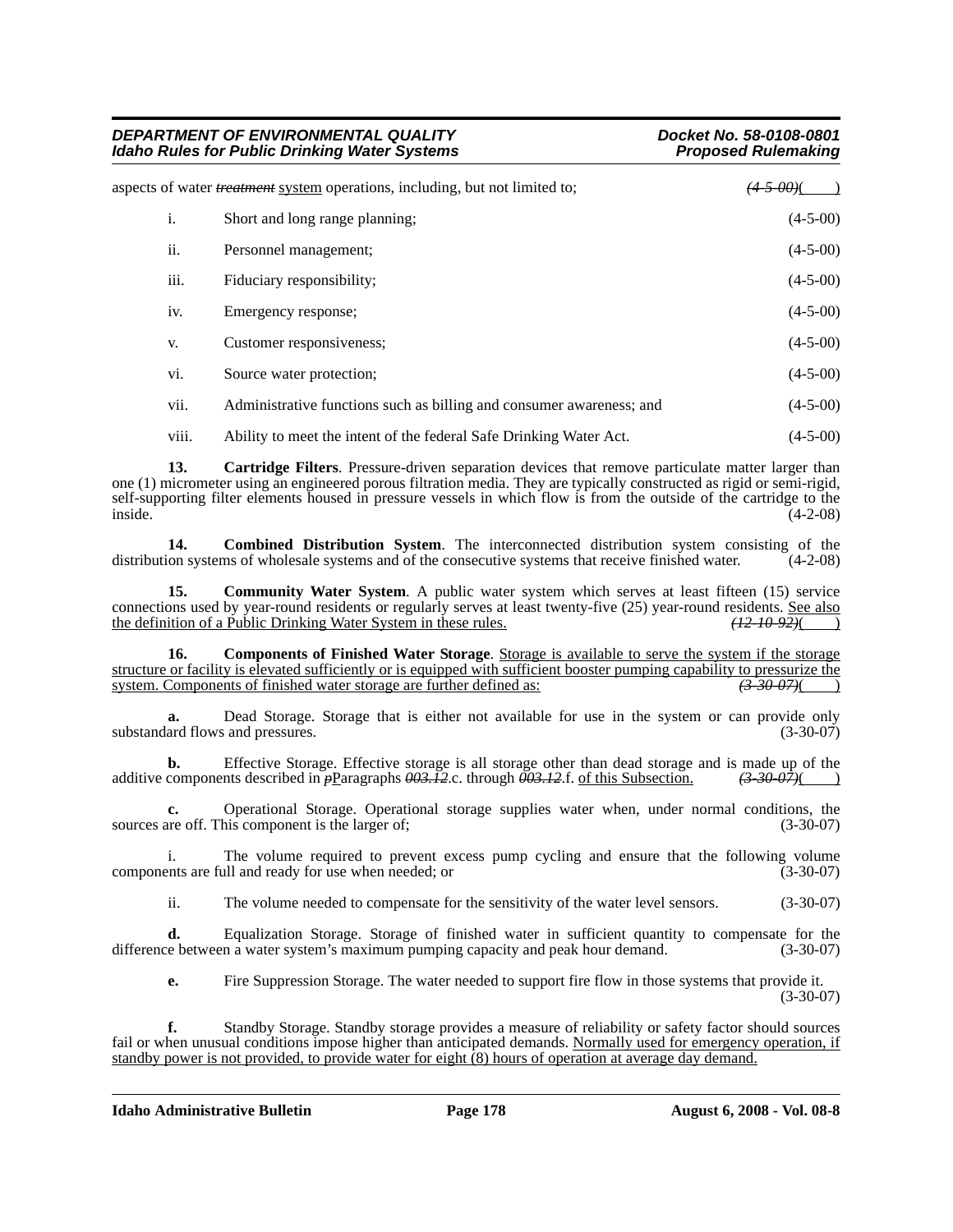## *(3-30-07)*( )

**17. Composite Correction Program (CCP)**. A systematic approach to identifying opportunities for improving the performance of water treatment and implementing changes that will capitalize on these opportunities. The CCP consists of two  $(2)$  elements:

**a.** Comprehensive Performance Evaluation (CPE). A thorough review and analysis of a treatment plant's performance-based capabilities and associated administrative, operation, and maintenance practices. It is conducted to identify factors that may be adversely impacting a plant's capability to achieve compliance and emphasizes approaches that can be implemented without significant capital improvements. The CPE must consist of at least the following components: assessment of plant performance; evaluation of major unit processes; identification and prioritization of performance limiting factors; assessment of the applicability of comprehensive technical assistance: and preparation of a CPE report. (4-5-00) technical assistance; and preparation of a CPE report.

**b.** Comprehensive Technical Assistance (CTA). The implementation phase that is carried out if the CPE results indicate improved performance potential. During the CTA phase, the system must identify and systematically address plant-specific factors. The CTA consists of follow-up to the CPE results, implementation of process control priority setting techniques, and maintaining long term involvement to systematically train staff and administrators. (4-5-00)

**18. Compositing of Samples**. The mixing of up to five (5) samples by the laboratory. (4-5-00)

**19. Confining Layer**. A nearly impermeable subsurface stratum which is located adjacent to one (1) or more aquifers and does not yield a significant quantity of water to a well.  $(5-3-03)$ 

**20. Confirmation Sample**. A sample of water taken from the same point in the system as the original sample and at a time as soon as possible after the original sample was taken.  $(12-10-92)$ 

**21. Connection**. Each structure, facility, or single family residence which is connected to a water system, and which is or could be used for domestic purposes, is considered a single connection. Multi-family dwellings and apartment, condominium, and office complexes are considered single connections unless individual units are billed separately for water by the water system, in which case each such unit shall be considered a single  $\omega$  (10-1-93) (10-1-93)

**22. Consecutive System**. A public water system that receives some or all of its finished water from one (1) or more wholesale systems. Delivery may be through a direct connection or through the distribution system of one (1) or more consecutive systems. (4-2-08)

**23. Consumer**. Any person served by a public water system. (12-10-92)

**24. Consumer Confidence Report (CCR)**. An annual report that community water systems must deliver to their customers. The reports must contain information on the quality of the water delivered by the systems and characterize the risks (if any) from exposure to contaminants detected in the drinking water in an accurate and understandable manner. (4-5-00)

**25. Contaminant**. Any physical, chemical, biological, or radiological substance or matter in water. (12-10-92)

**26. Cross Connection**. Any actual or potential connection or piping arrangement between a public or a consumer's potable water system and any other source or system through which it is possible to introduce into any part of the potable water system used water, water from any source other than an approved public water system, industrial fluid, gas or substance other than the intended potable water with which the system is supplied. Cross connections include bypass arrangements, jumper connections, removable sections, swivel or change-over devices and other temporary or permanent devices which, or because of which "backflow" can or may occur. (10-1-93)

**27. Dead End Main**. A distribution main of any diameter and length that does not loop back into the distribution system. (3-30-07)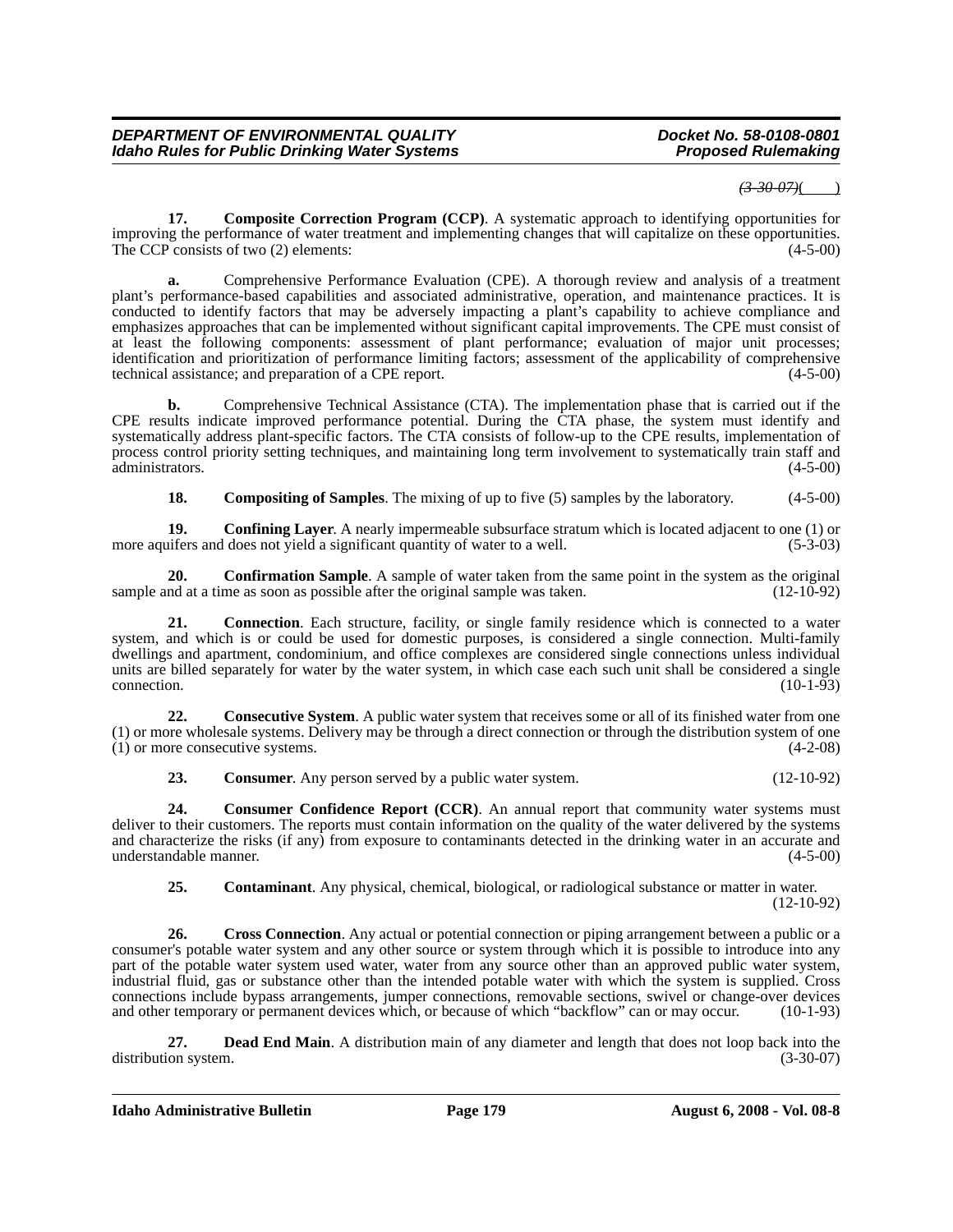**28. Dead Storage**. Storage that is either not available for use in the system or can provide only substandard flows and pressures. See also the definition of Components of Finished Water Storage in these rules.  $($ 

**2***8***9. Department**. The Idaho Department of Environmental Quality. (12-10-92)

*29***30. Director**. The Director of the Department of Environmental Quality or his designee. (12-10-92)

**3***0***1. Disinfection**. Introduction of chlorine or other agent or process approved by the Department, in sufficient concentration or dosage, and for the time required to kill or inactivate pathogenic and indicator organisms. (3-30-07)

**3***1***2. Disinfection Profile**. A summary of daily Giardia lamblia inactivation through the drinking water treatment plant. The procedure for developing a disinfection profile is contained in 40 CFR 141.172 and 40 CFR 141.530-141.536. (5-3-03)

**3***2***3. Distribution System**. Any combination of pipes, tanks, pumps, and other equipment which delivers water from the source(s), *and/or* treatment facility(ies), or a combination of source(s) and treatment facility(ies) to the consumer. Chlorination may be considered as a function of a distribution system.  $(3\;16\;04)$ (

**3***3***4. Drinking Water**. Means "water for human consumption." (3-30-07)

**3***4***5. Drinking Water System**. All mains, pipes, and structures through which water is obtained and distributed, including wells and well structures, intakes and cribs, pumping stations, treatment plants, reservoirs, storage tanks and appurtenances, collectively or severally, actually used or intended for use for the purpose of furnishing water for drinking or general domestic use. (12-10-92)

**3***5***6. Dual Sample Set**. A set of two (2) samples collected at the same time and same location, with one (1) sample analyzed for TTHM and the other sample analyzed for HAA5. Dual sample sets are collected for the purposes of conducting an Initial Distribution System Evaluation (40 CFR Part 141, Subpart U) and for determining compliance with the TTHM and HAA5 MCLs under the Stage 2 Disinfection Byproducts Requirements (40 CFR Part 141, Subpart V). (4-2-08)

**36<u>7</u>. DWIMS**. Idaho Department of Environmental Quality Drinking Water Information Management Replaced by SDWISS April 2001. (3-15-02) System. Replaced by SDWISS April 2001.

**38. Effective Storage**. Effective storage is all storage other than dead storage and is made up of the additive components described in Paragraphs c. through f. of the definition Components of Finished Water Storage in  $\frac{1}{2}$  these rules. ( $\qquad$ )

**3***7***9. Enhanced Coagulation**. The addition of sufficient coagulant for improved removal of disinfection byproduct precursors by conventional filtration treatment. Conventional filtration treatment is defined in 40 CFR 141.2. (5-3-03)

**3840.** Enhanced Softening. The improved removal of disinfection byproduct precursors by precipitative softening.  $(4-5-00)$ 

**41. Equalization Storage**. Storage of finished water in sufficient quantity to compensate for the difference between a water system's maximum pumping capacity and peak hour demand. See also the definition of Components of Finished Water Storage in these rules.

**42. Equivalent Dwelling Unit (EDU)**. A unit of measure that standardizes all land use types (housing, retail, office, etc.) to the level of demand created by a single-family detached housing unit within a water system. The demand for one (1) equivalent dwelling unit is equivalent to the amount of water provided to the average singlefamily detached housing unit within a water system. For example, a business designed to use three (3) times as much water as an average single-family detached housing unit would have a demand of three (3) equivalent dwelling units.

**Idaho Administrative Bulletin Page 180 August 6, 2008 - Vol. 08-8**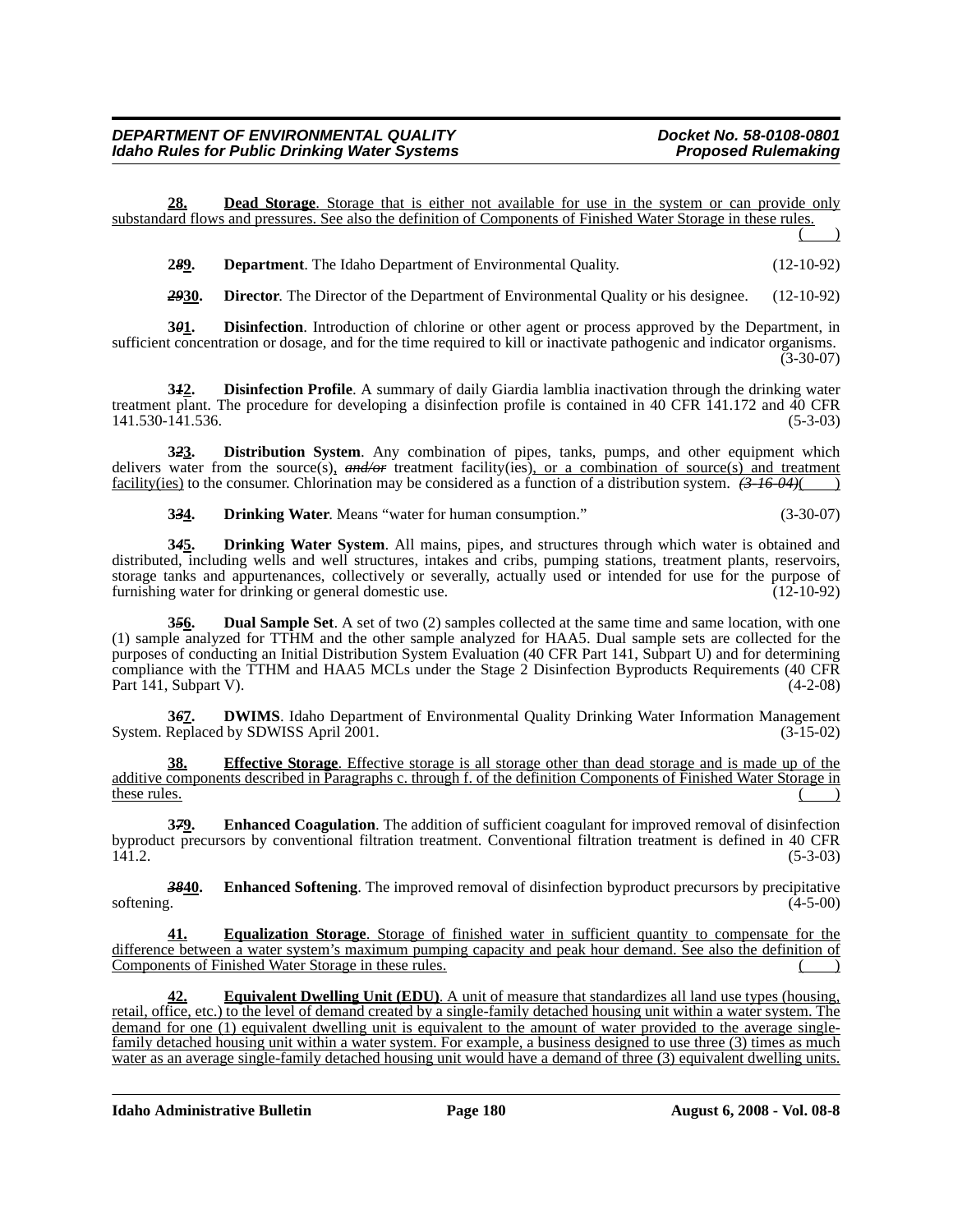### $($

*39***43. Exemption**. A temporary deferment of compliance with a maximum contaminant level or treatment technique requirement which may be granted only if the system demonstrates to the satisfaction of the Department that the system cannot comply due to compelling factors and the deferment does not cause an unreasonable risk to public health. (12-10-92)

**4***0***4. Facility Plan**. The facility plan for a public drinking water system describes the overall system, including sources of water, treatment processes and facilities, pumping stations and distribution piping, finished water storage, and waste disposal. It is a comprehensive planning document for infrastructure and includes a plan for the future of the system/facility, including upgrades and additions. It is usually updated on a regular basis due to anticipated or unanticipated growth patterns, regulatory requirements, or other infrastructure needs. A facility plan is sometimes referred to as a master plan or facilities planning study. In general, a facility plan is an overall system-wide plan as opposed to a project specific plan. (3-30-07)

**4***1***5. Facility Standards and Design Standards**. Facility standards and design standards are described in Sections 500 through 552 of these rules. Facility and design standards found in Sections 500 through 552 of these rules must be followed in the planning, design, construction, and review of public drinking water facilities. (3-30-07)

**4***2***6. Fee Assessment**. A charge assessed on public drinking water systems based on a rate structure calculated by system size. (10-1-93)

**4***3***7. Filter Profile**. A graphical representation of individual filter performance, based on continuous turbidity measurements or total particle counts versus time for an entire filter run, from startup to backwash inclusively, that includes an assessment of filter performance while another filter is being backwashed. (4-5-00)

**4***4***8. Finished Water**. Water that is introduced into the distribution system of a public water system and is intended for distribution and consumption without further treatment, except as necessary to maintain water quality in the distribution system (e.g., booster disinfection, addition of corrosion control chemicals). (4-2-08)

**49. Finished Water Storage Structures or Facilities**. Finished water storage structures or facilities are defined as:

**a.** Above-ground storage structure or facility. A finished water storage structure or facility with a bottom elevation above normal ground surface.

**b.** Ground-level storage structure or facility. A finished water storage structure or facility with a bottom elevation at normal ground surface.

Partially buried storage structure or facility. A finished water storage structure or facility with a bottom elevation below normal ground surface and any portion of the structure or facility above normal ground  $\frac{\text{surface}}{ }$ 

**d.** Below-ground storage structure or facility. A finished water storage structure or facility with a bottom elevation and top elevation below normal ground surface.

**Fire Flow Capacity.** The water system capacity, in addition to maximum day demand, that is available for fire fighting purposes within the water system or distribution system pressure zone. Adequacy of the water system fire flow capacity is determined by the local fire authority. (3-30-07)

**51. Fire Suppression Storage**. The water needed to support fire flow in those systems that provide it. See also the definition of Components of Finished Water Storage in these rules. ( )

**52. Fixture Protection**. The practice of installing backflow prevention assemblies or devices to isolate one  $(1)$  or more cross connections within a customer's facility.

*46***53. Flowing Stream**. As used in the Long Term 2 Enhanced Surface Water Treatment Rule (40 CFR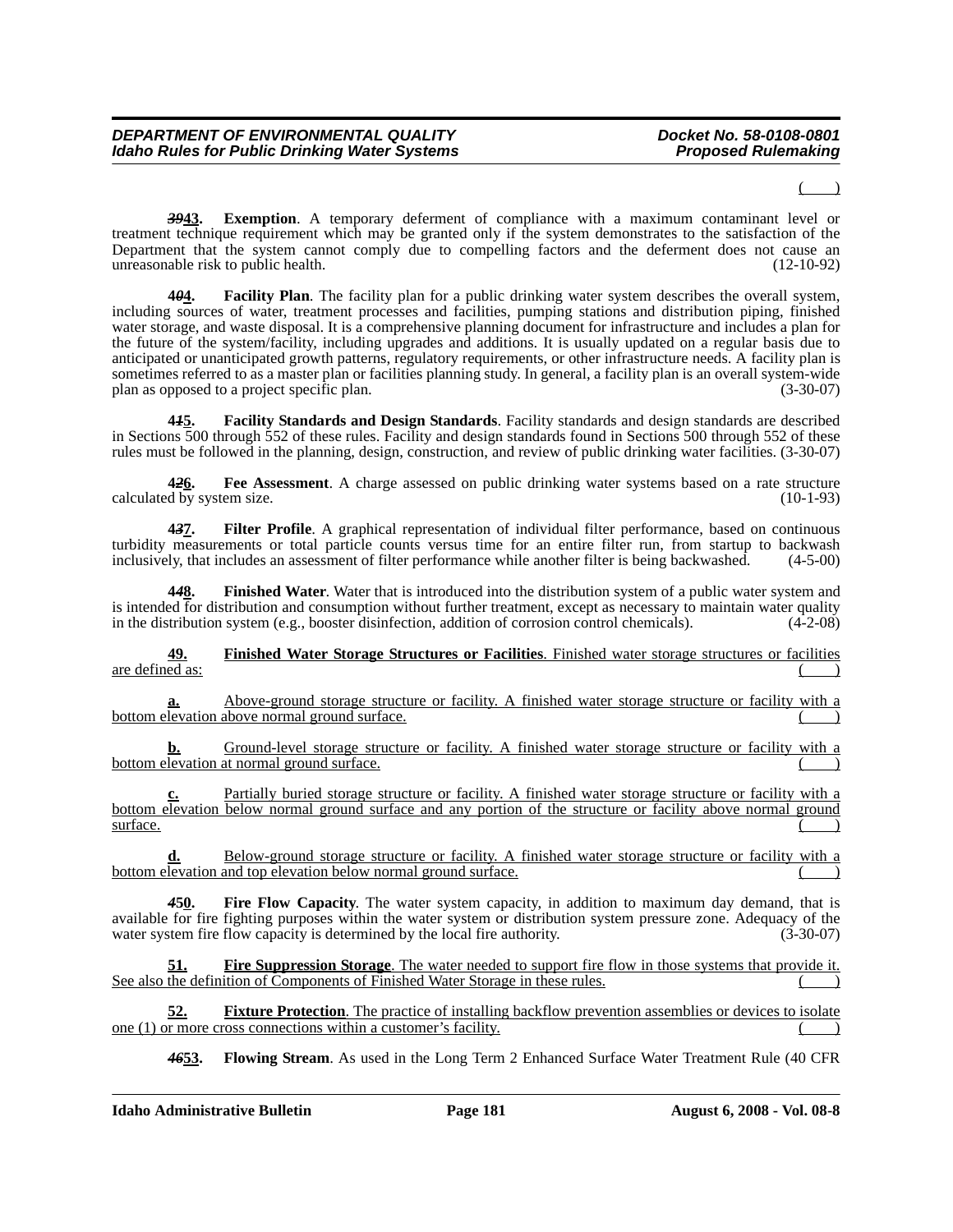| DEPARTMENT OF ENVIRONMENTAL QUALITY                  | Docket No. 58-0108-0801    |
|------------------------------------------------------|----------------------------|
| <b>Idaho Rules for Public Drinking Water Systems</b> | <b>Proposed Rulemaking</b> |

Part 141, Subpart W), this term means a course of running water flowing in a definite channel. (4-2-08)

4754. GAC10. Granular activated carbon filter beds with an empty bed contact time of ten (10) minutes based on average *daily flow* day demand and a carbon reactivation frequency of every one hundred eighty (180) days, except that the reactivation frequency for GAC10 used as a best available technology for compliance with MCLs established in the Stage 2 Disinfection Byproducts Requirements (40 CFR Part 141, Subpart V) shall be one hundred twenty (120) days.  $(4-2-0.8)($ twenty (120) days.

*48***55. GAC20**. Granular activated carbon filter beds with an empty-bed contact time of twenty (20) minutes based on average daily flow and a carbon reactivation frequency of every two hundred forty (240) days.  $(4-2-08)$ 

*49***56. Groundwater System**. A public water system which is supplied exclusively by a groundwater source or sources. (12-10-92)

**507.** Groundwater Under the Direct Influence of Surface Water. Any water beneath the surface of the ground with significant occurrence of insects or other macroorganisms, algae, or large diameter pathogens such as Giardia lamblia or Cryptosporidium, or significant and relatively rapid shifts in water characteristics such as turbidity, temperature, conductivity, or pH which closely correlate to climatological or surface water conditions. Direct influence must be determined for individual sources in accordance with criteria established by the State. The State determination of direct influence may be based on site-specific measurements of water quality, *and/or* documentation of well construction characteristics and geology with field evaluation, or a combination of water quality and documentation.  $\frac{(53.03)}{(25.00)}$ documentation. *(5-3-03)*( )

**5***1***8. Haloacetic Acids (Five) (HAA5)**. The sum of the concentrations in milligrams per liter of the haloacetic acid compounds (monochloroacetic acid, dichloroacetic acid, trichloroacetic acid, monobromoacetic acid, and dibromoacetic acid) rounded to two (2) significant figures after addition. (4-5-00)

**5***2***9. Health Hazards**. Any condition which creates, or may create, a danger to the consumer's health. Health hazards may consist of, but are not limited to, design, construction, operational, structural, collection, storage, distribution, monitoring, treatment or water quality elements of a public water system. See also the definition of Significant Deficiency, which refers to a health hazard identified during a sanitary survey. (5-3-03) Significant Deficiency, which refers to a health hazard identified during a sanitary survey.

**5360.** Inorganic. Generally refers to compounds that do not contain carbon and hydrogen. (12-10-92)

**61. Internal or In-Plant Isolation**. The practice of installing backflow prevention assemblies to protect an area within a water customer's facility from contaminating another part of the facility.

*54***62. Laboratory Certification Reciprocity**. Acceptance of a laboratory certification made by another state. Laboratory reciprocity may be granted to laboratories outside of Idaho after application, proof of home state certification, and EPA performance evaluation results are submitted and reviewed. Reciprocity must be renewed after a time specified by the Idaho Laboratory Certification Officer to remain valid. (4-5-00)

*55***63. Lake/Reservoir**. As used in the Long Term 2 Enhanced Surface Water Treatment Rule (40 CFR Part 141, Subpart W), this term means a natural or man-made basin or hollow on the Earth's surface in which water collects or is stored that may or may not have a current or single direction of flow. (4-2-08) collects or is stored that may or may not have a current or single direction of flow.

*5***64. License**. A physical document issued by the Idaho Bureau of Occupational Licenses certifying that an individual has met the appropriate qualifications and has been granted the authority to practice in Idaho under the provisions of Chapter 24, Title 54, Idaho Code. (4-6-05) provisions of Chapter 24, Title 54, Idaho Code.

*57***65. Locational Running Annual Average (LRAA)**. The average of sample analytical results for samples taken at a particular monitoring location during the previous four (4) calendar quarters, as set forth in the Stage 2 Disinfection Byproducts Requirements (40 CFR Part 141, Subpart V). (4-2-08)

**5866.** Log. Logarithm to the base ten (10). (12-10-92)

**Idaho Administrative Bulletin Page 182 August 6, 2008 - Vol. 08-8**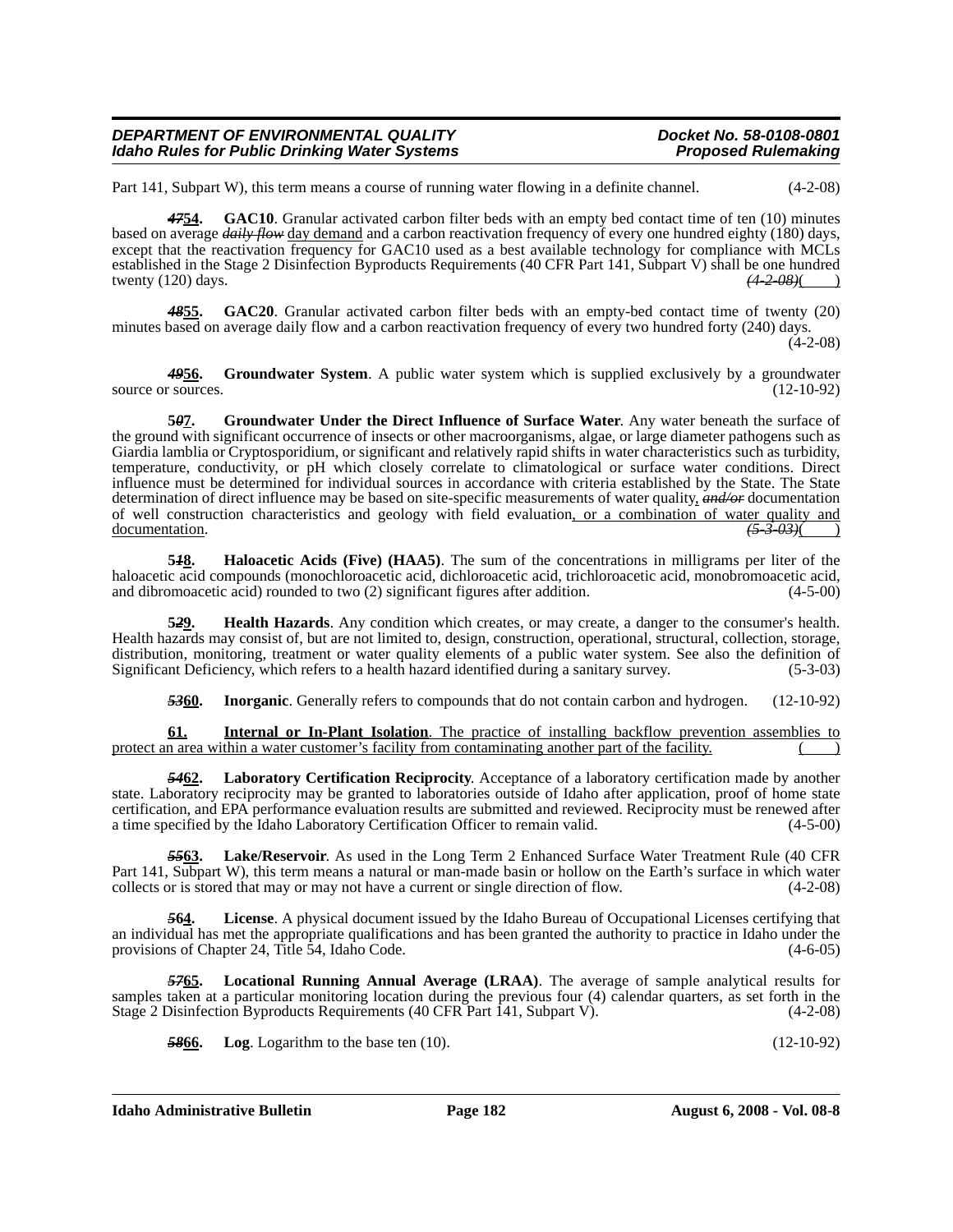**5967. Material Deviation**. A change from the design plans that significantly alters the type or location of requires engineering judgment to design, or impacts the public safety or welfare. (4-11-06) facilities, requires engineering judgment to design, or impacts the public safety or welfare.

**6***0***8. Material Modification**. *For the purpose of plan and specification review requirements as specified in Subsection 504.03, t*Those modifications of an existing public water system that are intended to increase system capacity or alter the methods or processes employed. Any project that adds source water to a system, increases the pumping capacity of a system, increases the potential population served by the system or the number of service connections within the system, adds new or alters existing drinking water system components, or effects the water demand of the system is considered to be increasing system capacity or altering the methods or processes employed. Maintenance and repair performed on the system and the replacement of valves, pumps, or other similar items with new items of the same size and type are not considered a material modification.  $(3-30-0.07)$ 

**6***1***9. Maximum Contaminant Level (MCL)**. The maximum permissible level of a contaminant in water which is delivered to any user of a public water system. (3-30-07)

6270. Maximum Day Demand–Rate. The average rate of consumption for the twenty-four (24) hour period in which total consumption is the largest for the design year. <u>See also the definition of Water Demand in these</u><br>rules.  $\left( \frac{3-30-07}{2} \right)$ rules. *(3-30-07)*( )

**71. Maximum Pumping Capacity**. The pumping capacity with the largest source or pump out of service. ( )

*63***72. Maximum Residual Disinfectant Level (MRDL)**. A level of a disinfectant added for water treatment that may not be exceeded at the consumer's tap without an unacceptable possibility of adverse health effects. For chlorine and chloramines, a public water system is in compliance with the MRDL, when the running annual average of monthly averages of samples taken in the distribution system, computed quarterly, is less than or equal to the MRDL. For chlorine dioxide, a public water system is in compliance with the MRDL when daily samples are taken at the entrance to the distribution system and no two (2) consecutive daily samples exceed the MRDL. MRDLs are enforceable in the same manner as maximum contaminant levels under Section 1412 of the Safe Drinking Water Act. There is convincing evidence that addition of a disinfectant is necessary for control of waterborne microbial contaminants. Notwithstanding the MRDLs listed in 40 CFR 141.65, operators may increase residual disinfectant levels of chlorine or chloramines (but not chlorine dioxide) in the distribution system to a level and for a time necessary to protect public health to address specific microbiological contamination problems caused circumstances such as distribution line breaks, storm runoff events, source water contamination, or cross- $\epsilon$  connections. (4-5-00)

*64***73. Maximum Residual Disinfectant Level Goal (MRDLG)**. The maximum level of a disinfectant added for water treatment at which no known or anticipated adverse effect on the health of persons would occur, and which allows an adequate margin of safety. MRDLGs are nonenforceable health goals and do not reflect the benefit of the addition of the chemical for control of waterborne microbial contaminants. (4-5-00) of the addition of the chemical for control of waterborne microbial contaminants.

*65***74. Membrane Filtration**. A pressure or vacuum driven separation process in which particulate matter larger than one (1) micrometer is rejected by an engineered barrier, primarily through a size-exclusion mechanism, and which has a measurable removal efficiency of a target organism that can be verified through the application of a direct integrity test. This definition includes the common membrane technologies of microfiltration, ultrafiltration, nanofiltration, and reverse osmosis. nanofiltration, and reverse osmosis.

**Method Detection Limit (MDL)**. The lowest concentration which can be determined to be greater than zero with ninety-nine percent (99%) confidence, for a particular analytical method. (12-10-92)

*6***76. New System**. Any water system that meets, for the first time, the definition of a public water system provided in Section 1401 of the federal Safe Drinking Water Act (42 U.S.C. Section 300f). This includes systems that are entirely new construction and previously unregulated systems that are expanding. (4-5-00)

*68***77. Noncommunity Water System**. A public water system that is not a community water system. A non-community water system is either a transient noncommunity water system or a non-transient noncommunity water system. <u>See also the definition of a Public Drinking Water System in these rules.  $(4-5-00)$  (</u>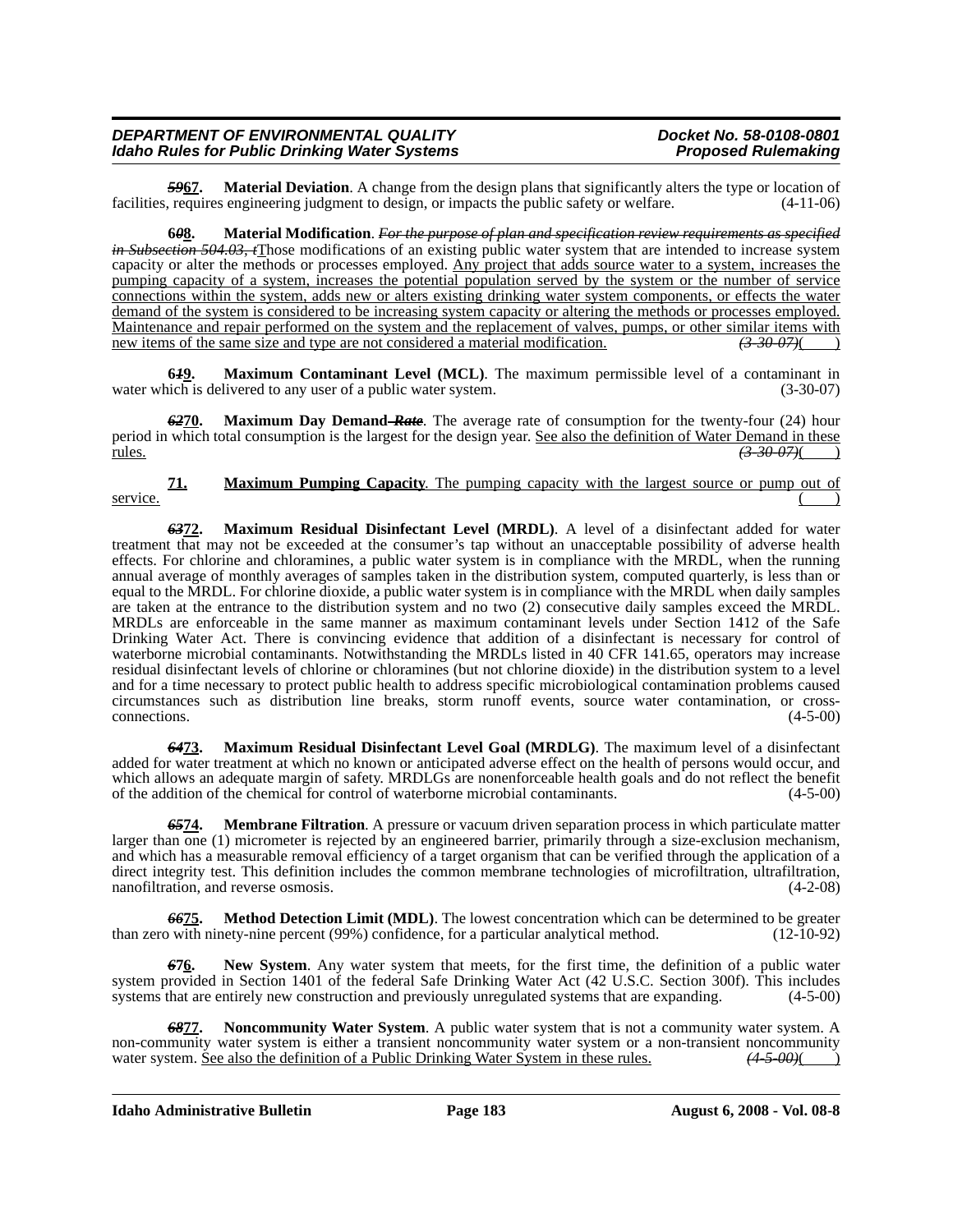*69***78. Non-Potable Mains**. The pipelines that collect and convey non-potable discharges from or to multiple service connections. (4-11-06)

**7***0***9. Non-Potable Services**. The pipelines that convey non-potable discharges from individual facilities to a connection with the non-potable main. This term also refers to pipelines that convey non-potable water from a pressurized irrigation system, reclaimed wastewater system, and other non-potable systems to individual consumers. (4-11-06)

*Nontransient Noncommunity Water System. A public water system that is not a community* water system and that regularly serves at least twenty-five (25) of the same persons over six (6) months per year. See<br>also the definition of a Public Drinking Water System in these rules.  $\frac{(12-10-92)}{(12-10-92)}$ also the definition of a Public Drinking Water System in these rules.

*72***81. Nuclear Facility**. Factories, processing plants or other installations in which fissionable material is processed, nuclear reactors are operated, or spent (used) fuel material is processed, or stored. (12-10-92)

*73***82. Operating Shift**. That period of time during which water system operator decisions that affect public health are necessary for proper operation of the system. (4-5-00)

**83. Operational Storage**. Operational storage supplies water when, under normal conditions, the sources are off. This component is the larger of the volume required to prevent excess pump cycling and ensure that the following volume components are full and ready for use when needed or the volume needed to compensate for the sensitivity of the water level sensors. See also the definition of Components of Finished Water Storage in these rules.  $($  )

*7***84. Owner/Purveyor of Water/Supplier of Water**. The person, company, corporation, association, or other organizational entity which holds legal title to the public water system, who provides, or intends to provide, drinking water to the customers, *and/or* and who is ultimately responsible for the public water system operation.

 $(4.6 - 0.5)$ 

*7***85. Peak Hour Demand**. The highest hourly flow, excluding fire flow, that a water system or distribution system pressure zone is likely to experience in the design year. See also the definition of Water Demand in these rules.  $(3-30-07)$ 

*7***86. Person**. A human being, municipality, or other governmental or political subdivision or other public agency, or public or private corporation, any partnership, firm, association, or other organization, any receiver, trustee, assignee, agent or other legal representative of the foregoing or other legal entity. (12-10-92)

*7***87. Pesticides**. Substances which meet the criteria for regulation pursuant to the Federal Insecticide, Fungicide, and Rodenticide Act (FIFRA), as amended, and any regulations adopted pursuant to FIFRA. For example, pesticides include, but are not limited to insecticides, fungicides, rodenticides, herbicides, and algaecides. (12-10-92)

*7***88. Plant**. A physical facility where drinking water or wastewater is treated or processed. (3-30-07)

**789.** Plant Intake. The works or structures at the head of a conduit through which water is diverted parce (e.g., river or lake) into the treatment plant. (4-2-08) from a source (e.g., river or lake) into the treatment plant.

*8***90. Point of Use (POU) Treatment Device**. A treatment device applied to a single tap used for the purpose of reducing contaminants in drinking water at that one tap. (3-30-07)

*8***91. Point of Use (POU) Treatment System**. A collection of POU treatment devices. (3-30-07)

*8***92. Potable Mains**. Pipelines that deliver potable water to multiple service connections. (3-30-07)

*8***93. Potable Services**. Pipelines that convey potable water from a connection to the potable water main to individual consumers.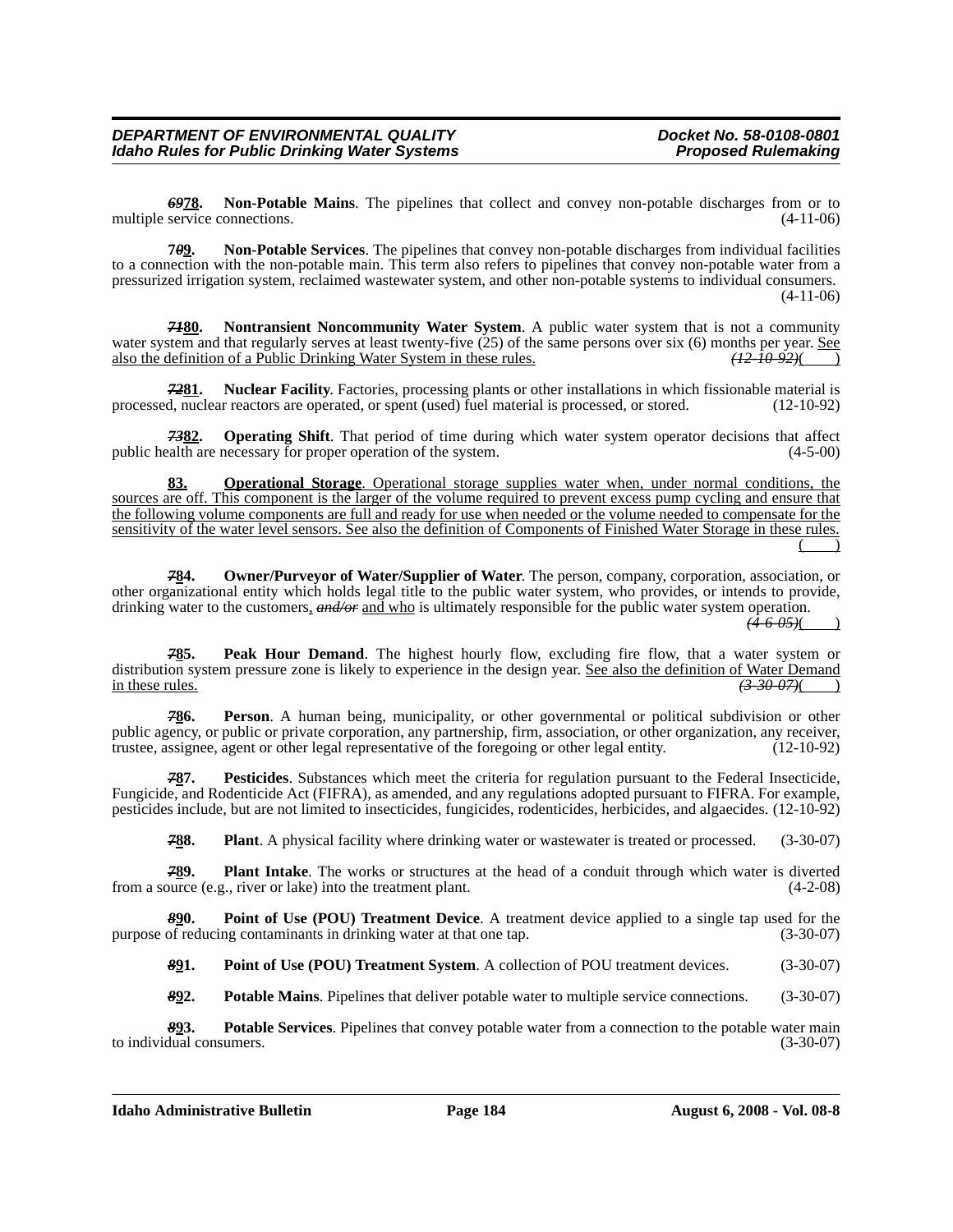*8***94. Preliminary Engineering Report**. The preliminary engineering report for a public drinking water system facility is a report that addresses specific portions of the system or facility for which modifications are being designed. Modifications may include, but are not limited to, significant changes to existing processes or facilities, system expansion, addition of treatment, or installation of other processes and facilities. This report addresses specific purpose and scope, design requirements, alternative solutions, costs, operation and maintenance requirements, and other requirements as described in Section 503. Preliminary engineering reports are generally project specific as opposed to an overall system-wide plan, such as a facility plan. However, the preliminary engineering report shall describe modifications to the facility plan that may be required as a result of the proposed project.  $(3-30-07)$ 

**95. Premise Isolation or Containment**. The practice of separating the customer's premise from the purveyor's system by means of a backflow prevention assembly installed on the service line before any distribution takes place. takes place. ( )

*85***96. Presedimentation**. A preliminary treatment process used to remove gravel, sand, and other particulate material from the source water through settling before the water enters the primary clarification and filtration processes in a treatment plant. (4-2-08) filtration processes in a treatment plant.

*86***97. Public Notice**. The notification of public water system consumers of information pertaining to that water system including information regarding water quality or compliance status of the water system. (12-10-92)

*87***98. Public Drinking Water System**. A system for the provision to the public of water for human consumption through pipes or, after August 5, 1998, other constructed conveyances, if such system has at least fifteen (15) service connections, regardless of the number of water sources or configuration of the distribution system, or regularly serves an average of at least twenty-five (25) individuals daily at least sixty (60) days out of the year. Such term includes: any collection, treatment, storage, and distribution facilities under the control of the operator of such system and used primarily in connection with such system; and any collection or pretreatment storage facilities not under such control which are used primarily in connection with such system. Such term does not include any "special irrigation district." A public water system is either a "community water system" or a "noncommunity water system*.*"as further defined as: *(4-6-05)*( )

**a.** Community water system. A public water system which serves at least fifteen (15) service connections used by year-round residents or regularly serves at least twenty-five (25) year-round residents.

**b.** Noncommunity water system. A public water system that is not a community water system. A noncommunity water system is either a transient noncommunity water system or a non-transient noncommunity water  $\frac{1}{2}$  system.

Nontransient noncommunity water system. A public water system that is not a community water system and that regularly serves at least twenty-five  $(25)$  of the same persons over six (6) months per year.

**d.** Transient noncommunity public water system. A noncommunity water system which does not regularly serve at least twenty-five  $(25)$  of the same persons over six  $(6)$  months per year.

*88***99. Public Water System/Water System/System**. Means "public drinking water system." (4-5-00)

*89***100. Pump House**. An above-grade structure containing important water system components, such as a well, hydropneumatic tank, booster pump, pump controls, flow meter, well discharge line, or a treatment unit. Pump houses are often called well houses in common usage, even though in modern construction these structures may not contain either a well or a pump. These terms are used interchangeably in national standards and trade publications. (3-30-07)

**101. Qualified Licensed Professional Engineer (QLPE)**. A professional engineer licensed by the state of Idaho; qualified by education or experience in the specific technical fields involved in these rules; and retained or employed by a city, county, quasi-municipal corporation, or regulated public utility for the purposes of plan and specification review.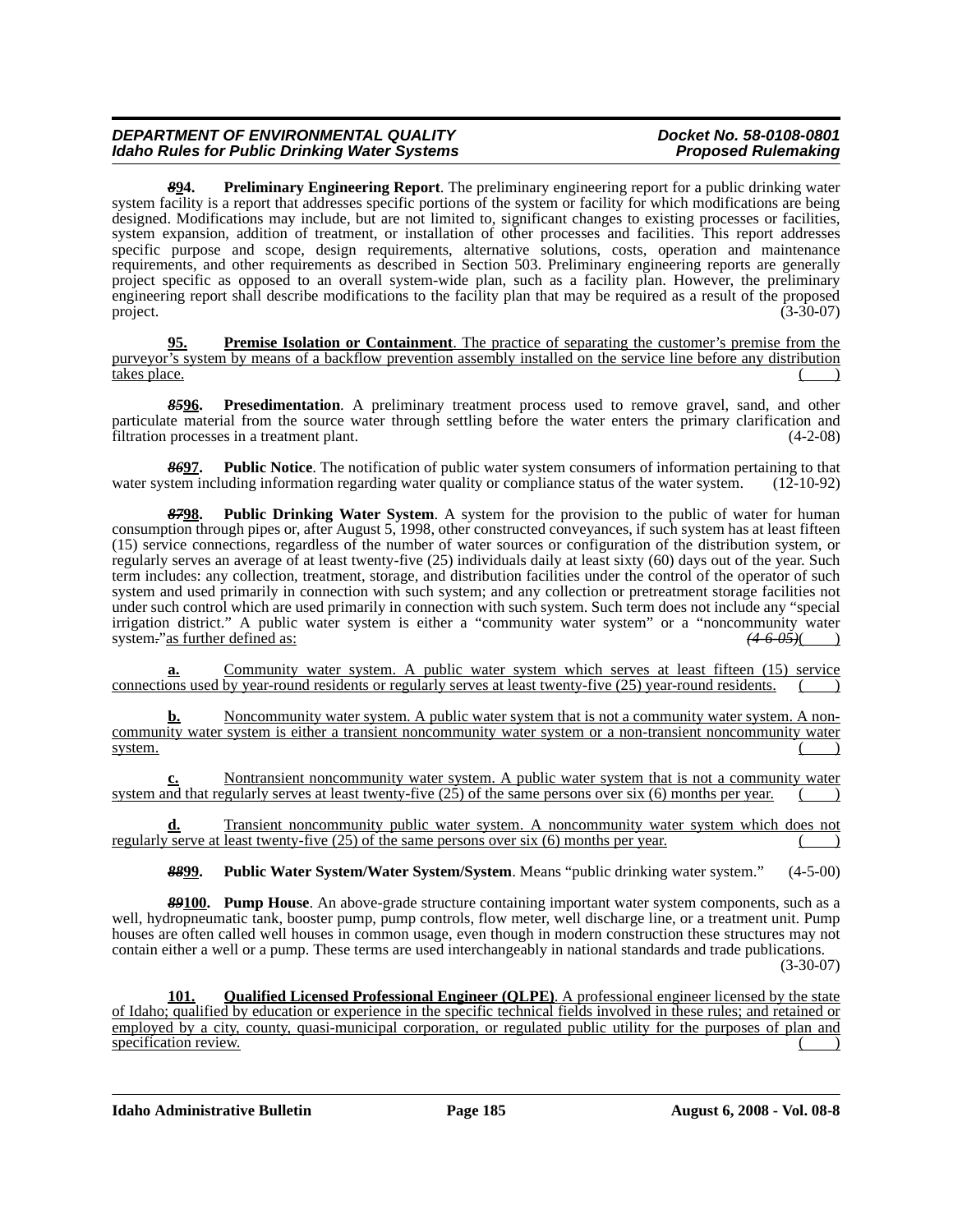*9***102. Quasi-Municipal Corporation**. A public entity, other than community government, created or authorized by the legislature to aid the state in, or to take charge of, some public or state work for the general welfare. For the purpose of these rules, this term refers to drinking water districts.  $(4-11-06)$ 

*9***103. Regulated Public Utility**. For the purpose of these rules, any public water system that falls under the jurisdiction of the Idaho Public Utilities Commission and is subject to the rules thereof. (3-30-07)

*92***104. Repeat Compliance Period**. Any subsequent compliance period after the initial compliance period.  $(12-10-92)$ 

*93***105. Responsible Charge (RC)**. Responsible Charge means*,* active, daily on-site *and/*or on-call responsibility for the performance of operations or active, on-going, on-site, *and* <u>or</u> on-call direction of employees and assistants. and assistants.

*94***106. Responsible Charge Operator**. An operator of a public drinking water system, designated by the system owner, who holds a valid license at a class equal to or greater than the drinking water system classification, who is in responsible charge of the public drinking water system. (4-6-05) who is in responsible charge of the public drinking water system.

*95***107. Reviewing Authority**. For those projects requiring preconstruction approval by the Department, the Department is the reviewing authority. For those projects allowing for preconstruction approval by others, pursuant to Subsection 504.03.b. of these rules, the qualified Idaho licensed professional engineer  $\overline{(\overline{Q}LPE)}$  is also the reviewing authority.  $reviewing$  authority.

*96***108. Sampling Point**. The location in a public water system from which a sample is drawn. (12-10-92)

*97***.109 Sanitary Defects**. Any faulty structural condition which may allow the water supply to become contaminated. (12-10-92)

*98***110. Sanitary Survey**. An onsite review of the water source, facilities, equipment, operation and maintenance of a public water system for the purpose of evaluating the adequacy of such source, facilities, equipment, operation and maintenance for producing and distributing safe drinking water. The sanitary survey will include, but is not limited to the following elements: (4-5-00) include, but is not limited to the following elements:

| a. | Source:                                         | $(4-5-00)$ |
|----|-------------------------------------------------|------------|
| b. | Treatment:                                      | $(4-5-00)$ |
| c. | Distribution system;                            | $(4-5-00)$ |
| d. | Finished water storage;                         | $(4-5-00)$ |
| e. | Pumps, pump facilities, and controls;           | $(4-5-00)$ |
| f. | Monitoring and reporting and data verification; | $(4-5-00)$ |
|    |                                                 |            |

- **g.** System management and operation; and  $(4-5-00)$
- **h.** Operator compliance with state requirements. (4-5-00)

*99***111. SDWIS-State**. An acronym that stands for "Safe Drinking Water Information System-State Version." It is a software package developed under contract to the U.S. Environmental Protection Agency and used by a majority of U.S. states to collect, maintain, and report data about regulated public water systems. See also the definition of DWIMS.

**1***00***12. Sewage**. The water-carried human or animal waste from residences, buildings, industrial establishments or other places, together with such ground water infiltration and surface water as may be present. (3-30-07)

**Idaho Administrative Bulletin Page 186 August 6, 2008 - Vol. 08-8**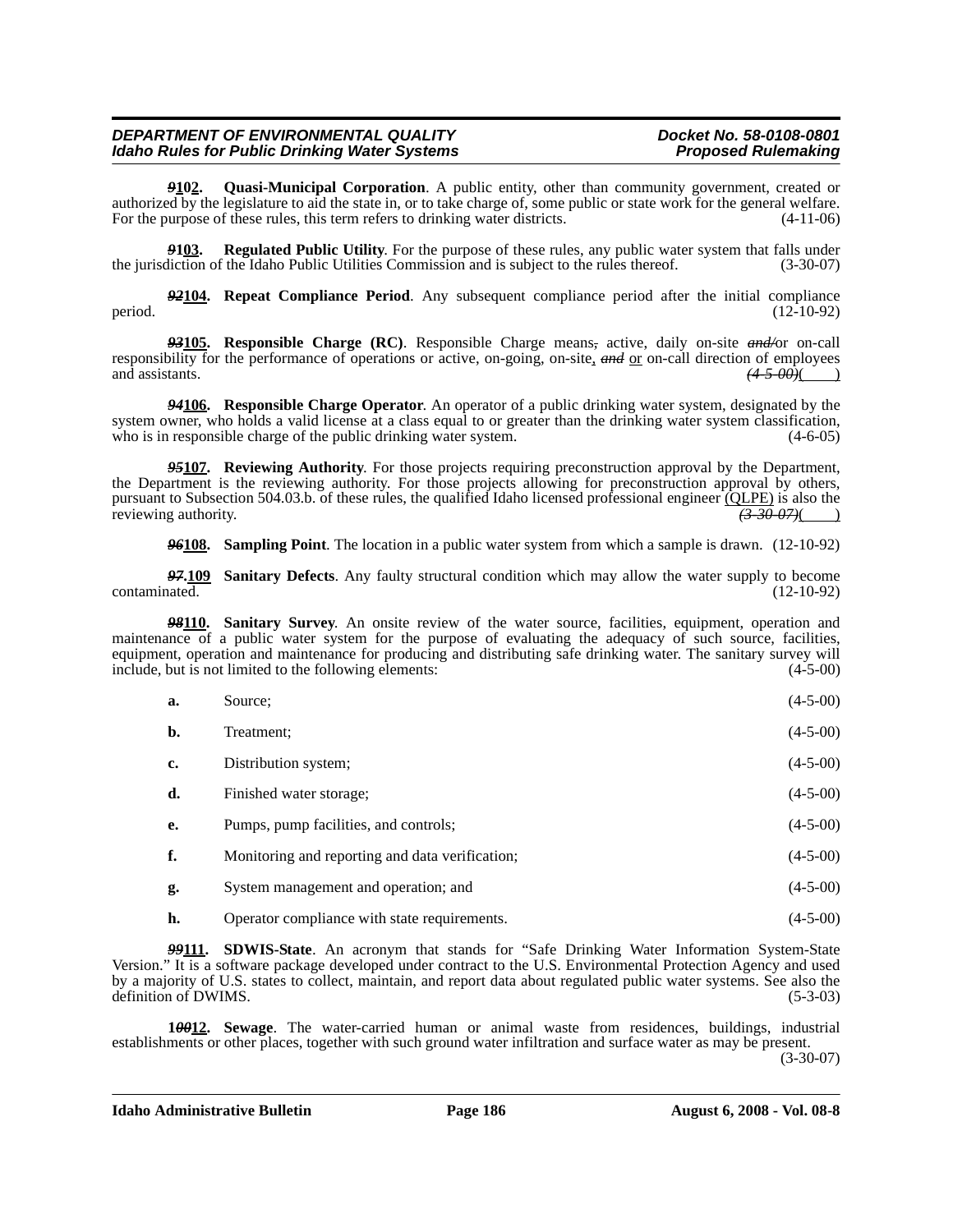**1***0***13. Significant Deficiency**. As identified during a sanitary survey, any defect in a system's design, operation, maintenance, or administration, as well as any failure or malfunction of any system component, that the Department or its agent determines to cause, or have potential to cause, risk to health or safety, or that could affect the reliable delivery of safe drinking water. See also the definition of Health Hazards. (5-3-03)

**114. Simple Water Main Extension**. New or replacement water main(s) that require plan and specification review per these rules and that is connected to existing water main facilities and does not require the addition of system components designed to control quantity or pressure, including, but not limited to, booster stations, new sources, pressure reducing stations, or reservoirs; and continues to provide the pressure and quantity requirements of Subsection 552.01.

**1***02***15. Special Irrigation District**. An irrigation district in existence prior to May 18, 1994 that provides primarily agricultural service through a piped water system with only incidental residential or similar use where the system or the residential or similar users of the system comply with the exclusion provisions in Section  $1401(4)(B)(i)(II)$  or (III) of the Safe Drinking Water Act. (4-6-05)

**1***03***16. Spring**. A source of water which flows from a laterally percolating water table's intersection with the surface or from a geological fault that allows the flow of water from an artesian aquifer. (12-10-92)

**117. Standby Storage**. Standby storage provides a measure of reliability or safety factor should sources fail or when unusual conditions impose higher than anticipated demands. See also the definition of Components of Finished Water Storage in these rules.

**118. Substantially Modified.** The Department shall consider a public water system to be substantially modified when, as the result of one (1) or more projects, there is a combined increase of twenty-five percent (25%) or more above the system's existing configuration in the population served or number of service connections, the total length of transmission and distribution water mains, and the peak or average water demand.

**1***04***19. Substitute Responsible Charge Operator**. An operator of a public drinking water system who holds a valid license at a class equal to or greater than the drinking water system classification, designated by the system owner to replace and to perform the duties of the responsible charge operator when the responsible charge operator is not available or accessible. (4-6-05)

**1***05***<sup>20</sup>. Surface Water System**. A public water system which is supplied by one (1) or more surface water sources or groundwater sources under the direct influence of surface water. Also called subpart H systems in applicable sections of 40 CFR Part 141. applicable sections of 40 CFR Part 141.

**1***06***21. SUVA (Specific Ultraviolet Absorption)**. SUVA means Specific Ultraviolet Absorption at two hundred fifty-four (254) nanometers (nm), an indicator of the humic content of water. It is a calculated parameter obtained by dividing a sample's ultraviolet absorption at a wave length of two hundred fifty-four (254) nm (UV254)  $(in m=1) by its concentration of dissolved organic carbon (DOC) (in m<sub>g</sub>/l).$  (3-30-07)

**1***07***22. Total Organic Carbon (TOC)**. Total organic carbon in mg/l measured using heat, oxygen, ultraviolet irradiation, chemical oxidants, or combinations of these oxidants that convert organic carbon to carbon dioxide, rounded to two (2) significant figures. (4-5-00) dioxide, rounded to two  $(2)$  significant figures.

**1***08***23. Total Trihalomethanes (TTHM)**. The sum of the concentration in milligrams per liter of the trihalomethane compounds (trichloromethane [chloroform], dibromochloromethane, bromodichloromethane and tribromomethane [bromoform]), rounded to two (2) significant figures. (4-2-08) tribromomethane [bromoform]), rounded to two  $(2)$  significant figures.

**1***09***24. Transient Noncommunity Public Water System**. A noncommunity water system which does not regularly serve at least twenty-five (25) of the same persons over six (6) months per year. See also the definition of a Public Drinking Water System in these rules. *(3-30-07)*  $\left(3-30-07\right)$ 

**1***10***25. Treatment Facility**. Any place(s) where a public drinking water system or nontransient noncommunity water system alters the physical or chemical characteristics of the drinking water. Chlorination may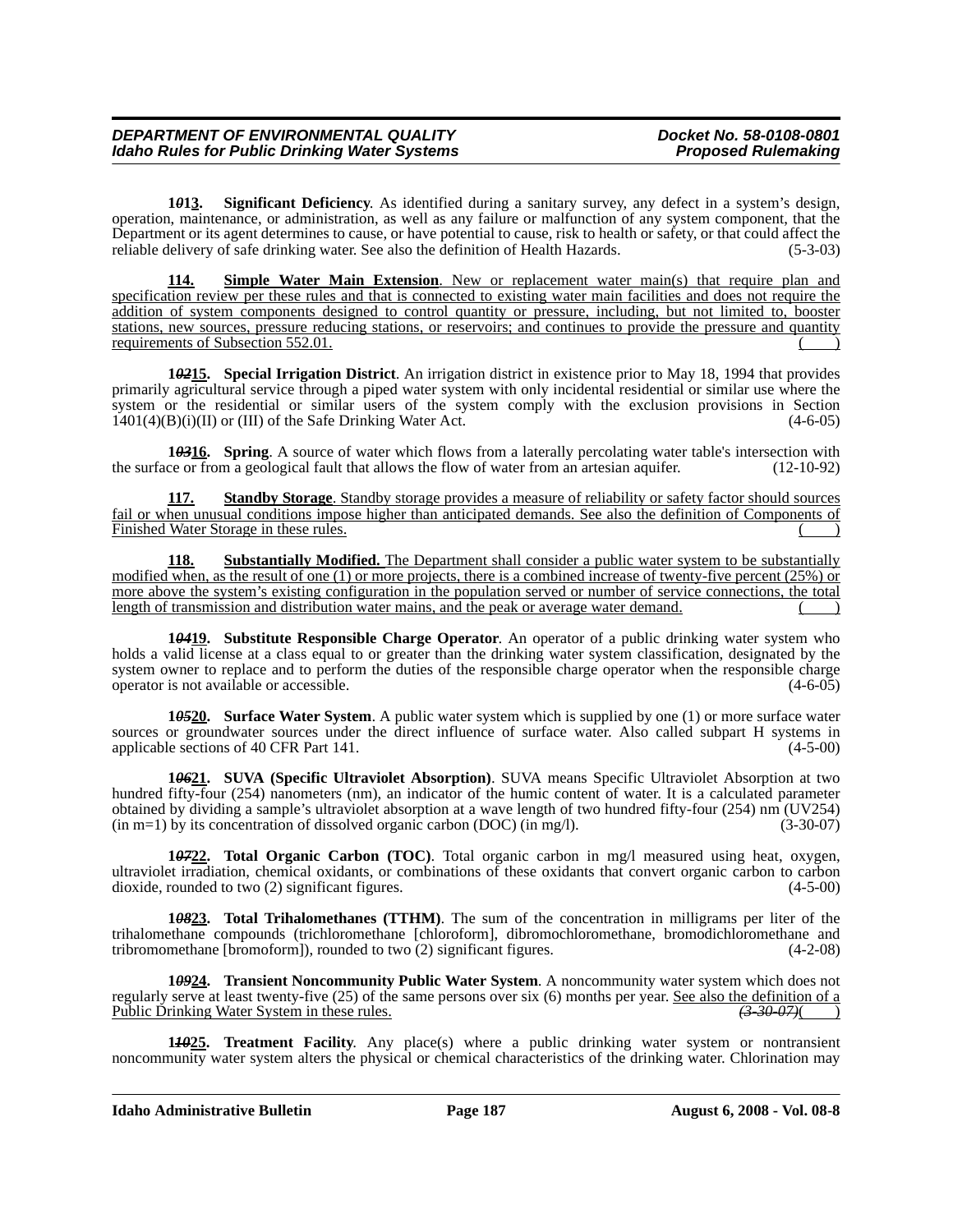be considered as a function of a distribution system. (4-5-00)

**1***11***26. Turbidity**. A measure of the interference of light passage through water, or visual depth restriction due to the presence of suspended matter such as clay, silt, nonliving organic particulates, plankton and other microscopic organisms. Operationally, turbidity measurements are expressions of certain light scattering and absorbing properties of a water sample. Turbidity is measured by the Nephelometric method. (12-10-92)

**1***1***27. Two-Stage Lime Softening**. A process in which chemical addition and hardness precipitation occur in each of two (2) distinct unit clarification processes in series prior to filtration. (4-2-08)

**1***13***28. Uncovered Finished Water Storage Facility**. A tank, reservoir, or other facility that is directly open to the atmosphere and used to store water that will undergo no further treatment to reduce microbial pathogens except residual disinfection. (4-2-08) except residual disinfection.

**1***429***.** Unregulated Contaminant. Any substance that may affect the quality of water but for which a m contaminant level or treatment technique has not been established. (12-10-92) maximum contaminant level or treatment technique has not been established.

**130. Use Assessment**. For the purpose of obtaining a waiver from certain monitoring requirements, a use assessment is an evaluation as to whether synthetic organic contaminants are being or have been used, manufactured, transported, stored, or disposed of in the watershed for surface water or the zone of influence for ground water. ( )

**1***15***31. Variance**. A temporary deferment of compliance with a maximum contaminant level or treatment technique requirement which may be granted only when the system demonstrates to the satisfaction of the Department that the raw water characteristics prevent compliance with the MCL or requirement after installation of the best available technology or treatment technique and the determent does not cause an unreasonable risk to public health.  $(12-10-92)$ 

**1***16***32. Very Small Public Drinking Water System**. A Community or Nontransient Noncommunity Public Water System that serves five hundred (500) persons or less and has no treatment other than disinfection or has only treatment which does not require any chemical treatment, process adjustment, backwashing or media regeneration by an operator (e.g. calcium carbonate filters, granular activated carbon filters, cartridge filters, ion exchangers). (4-5-00)

**1***17***33. Volatile Organic Chemicals (VOCs)**. VOCs are lightweight organic compounds that vaporize or evaporate easily. (10-1-93)

**1***18***34. Vulnerability Assessment**. A determination of the risk of future contamination of a public drinking water supply. (12-10-92)

## **1***19***35. Waiver**. (12-10-92)

**a.** For the purposes of these rules, except Sections 500 through 552, "waiver" means the Department of a temporary reduction in sampling requirements for a particular contaminant. (3-30-07) approval of a temporary reduction in sampling requirements for a particular contaminant.

**b.** For purposes of Sections 500 through 552, "waiver" means a dismissal of any requirement of compliance. (3-30-07)

**c.** For the purposes of Section 010, "waiver" means the deferral of a fee assessment for a public water system. (10-1-93) drinking water system.

**1***20***36. Wastewater**. Unless otherwise specified, sewage, industrial waste, agricultural waste, and associated solids or combinations of these, whether treated or untreated, together with such water as is present.

(3-30-07)

**1***21***37. Water for Human Consumption**. Water that is used by humans for drinking, bathing for purposes of personal hygiene (including hand-washing), showering, cooking, dishwashing, and maintaining oral hygiene. In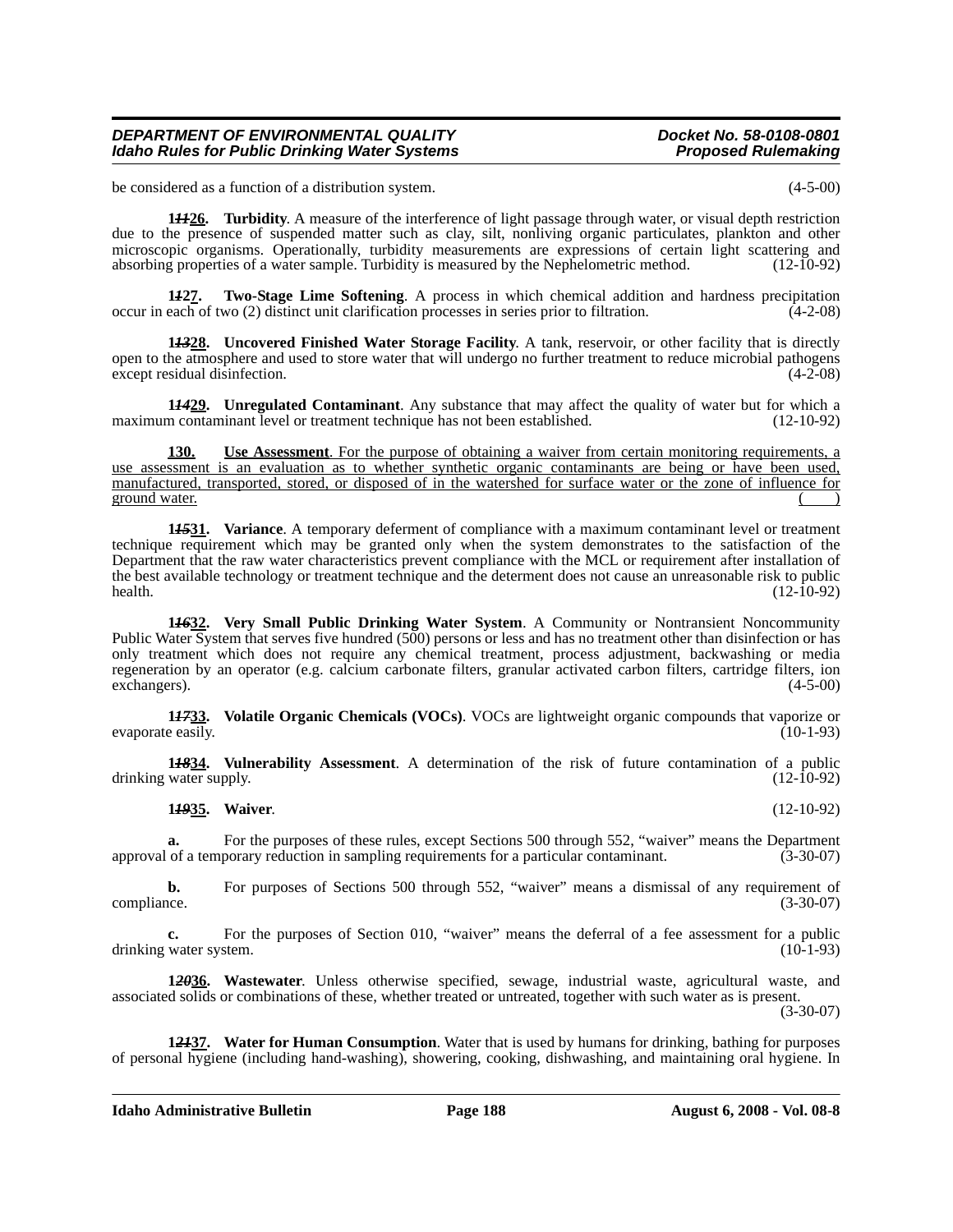common usage, the terms "culinary water," "drinking water," and "potable water" are frequently used as synonyms.  $(5-3-03)$ 

**138. Water Demand**. The volume of water requested by system users to satisfy their needs. Water demand can be further categorized as:

**a.** Average day demand. The volume of water used by a system on an average day based on a one (1) year period. ( )

**b.** Maximum day demand. The average rate of consumption for the twenty-four (24) hour period in which total consumption is the largest for the design year.

**c.** Peak hour demand. The highest hourly flow, excluding fire flow, that a water system or distribution system pressure zone is likely to experience in the design year.

**1***22***39. Water Main**. A pipe within a public water system which is under the control of the system operator and conveys water to two (2) or more service connections or conveys water to a fire hydrant. The collection of water mains within a given water supply is called the distribution system. *(5-3-03)*(*5-3-03)*(

*123. Water Main Extension. As used in Subsection 504.03, an extension of the distribution system of an existing public water system that does not require a booster pumping station and is intended to increase the service area of the water system. (3-30-07)*

**1***2***40. Watershed**. The land area from which water flows into a stream or other body of water which drains the area. (3-30-07)

**1***25***41. Wholesale System**. A public water system that treats source water as necessary to produce finished water and then delivers some or all of that finished water to another public water system. Delivery may be through a direct connection or through the distribution system of one (1) or more consecutive systems. (4-2-08)

## *(BREAK IN CONTINUITY OF SECTIONS)*

### **007. DISAPPROVAL DESIGNATION.**

The Department or its agent may assign a disapproved designation to a public water system when: (5-3-03)

**01. Defects**. There are design  $\frac{a \cdot b}{c}$  or construction defects; or <u>some combination of design and</u> tion defects: or construction defects; or

**02. Operating Procedures**. Operating procedures constitute a health hazard; or (12-10-92)

**03.** Quality. Physical, chemical, microbiological or radiological quality does not meet the requirements of these rules; or  $(10-1-93)$ 

**04. Monitoring**. The required monitoring as specified in these rules has not been conducted; or

(10-1-93)

**05. Unapproved Source**. An unapproved source of drinking water is used or the system is interconnected with a disapproved water system. (12-10-92)

**06. Non-Payment of Annual Fee Assessment**. The annual drinking water system fee assessment is not paid as set forth in Section 010. (7-1-97)

**07. Public Notification**. The Department may require the owner of a water system that has been given a disapproval designation to notify the public. The manner, content, and timing of this notification will be determined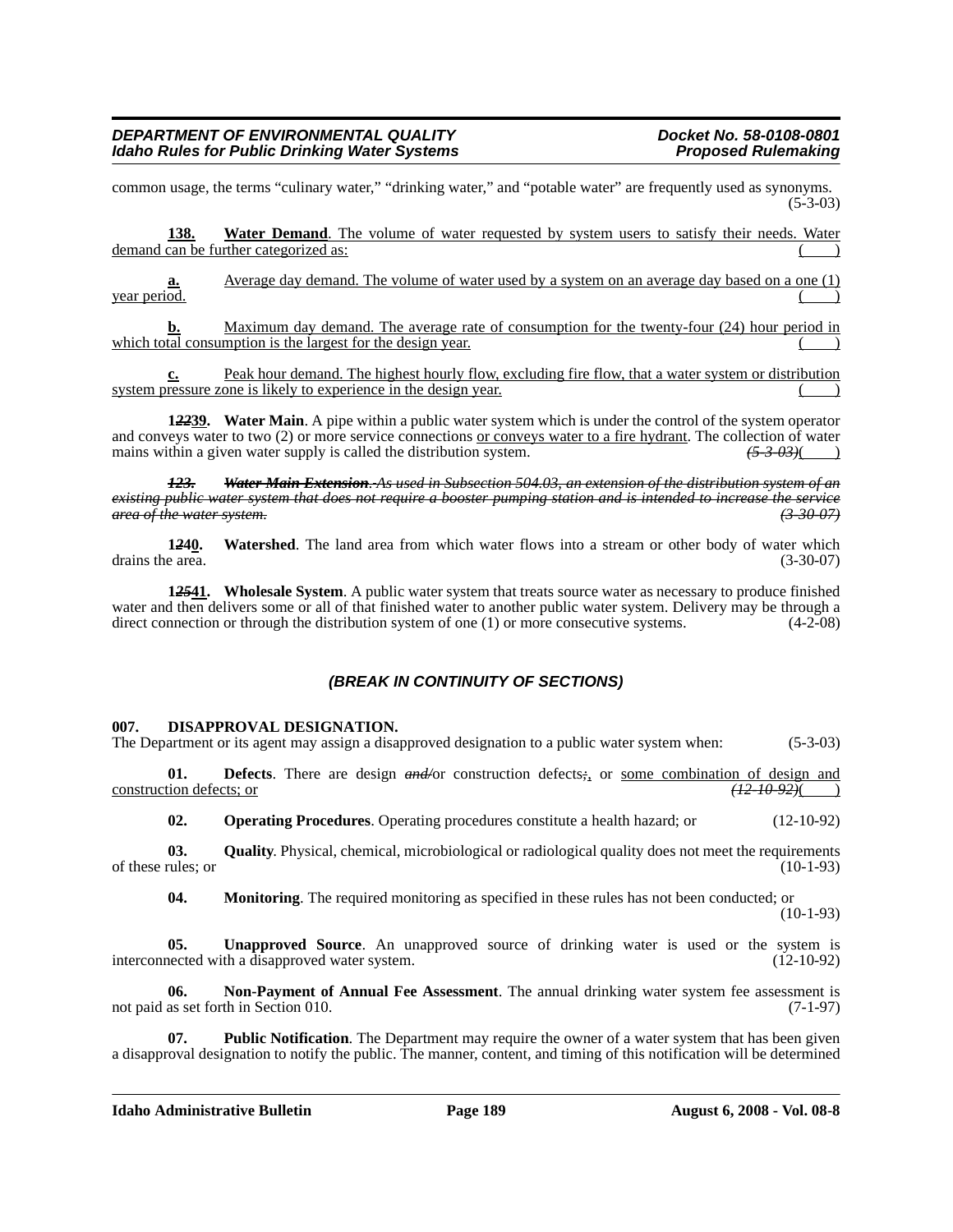### **Idaho Administrative Bulletin Page 190 August 6, 2008 - Vol. 08-8**

# *DEPARTMENT OF ENVIRONMENTAL QUALITY Docket No. 58-0108-0801 Idaho Rules for Public Drinking Water Systems*

by the Department. This requirement is in addition to any public notification requirements set forth in Section 150 that may also apply to the disapproved system. that may also apply to the disapproved system.

# *(BREAK IN CONTINUITY OF SECTIONS)*

## **010. FEE SCHEDULE FOR PUBLIC DRINKING WATER SYSTEMS.**

All regulated public drinking water systems shall pay an annual drinking water system fee. The fee shall be assessed to regulated public drinking water systems as provided in this section. (10-1-93) to regulated public drinking water systems as provided in this section.

**Effective Date.** Annual fees shall be paid for each fee year beginning October 1, 1993, and continuing for each succeeding year. (10-1-93)

### **02. Fee Schedule**. (10-1-93)

**a.** Community and Nontransient noncommunity public drinking water systems shall pay an annual fee according to the following fee schedule:

| <b>Number of Connections</b> | Fee                                                              |
|------------------------------|------------------------------------------------------------------|
| 1 to 20                      | \$100                                                            |
| 21 to 184                    | \$5 per connection, not to exceed a total of \$735 per system    |
| 185 to 3,663                 | \$4 per connection, not to exceed a total of \$10,988 per system |
| 3,664 or more                | \$3 per connection                                               |

(7-1-97)

**b.** The annual fee for transient public drinking water systems is twenty-five dollars (\$25). (10-1-93)

**c.** New public drinking water systems formed after October 1 will not pay a fee until the following October. (10-1-93)

### **03. Fee Assessment**. (10-1-93)

**a.** An annual fee assessment will be generated for each community and nontransient noncommunity public drinking water system listed in the Department's Safe Drinking Water Information System (SDWISS).

(3-15-02)

**b.** Community and nontransient noncommunity public drinking water systems will be notified each year of the official number of connections listed in SDWISS. Systems will have at least one (1) month to notify the Department if the number of connections listed in SDWISS is not in agreement with the system's records. (3-15-02)

**c.** The official number of connections listed in SDWISS following each yearly update, as required in Subsection 010.03.b., will be used to calculate the annual fee for community and nontransient noncommunity public drinking water systems for the next fee year of October 1 through September 30.  $(3-15-02)$ 

**04. Billing**. An annual fee shall be assessed and a statement will be mailed to all community, nontransient noncommunity, and transient public drinking water systems listed in SDWISS by the Department on or before September 1 of each year. (3-15-02)

**05. Payment**. (10-1-93)

**a.** Payment of the annual fee shall be due on October 1, unless it is a Saturday, a Sunday, or a legal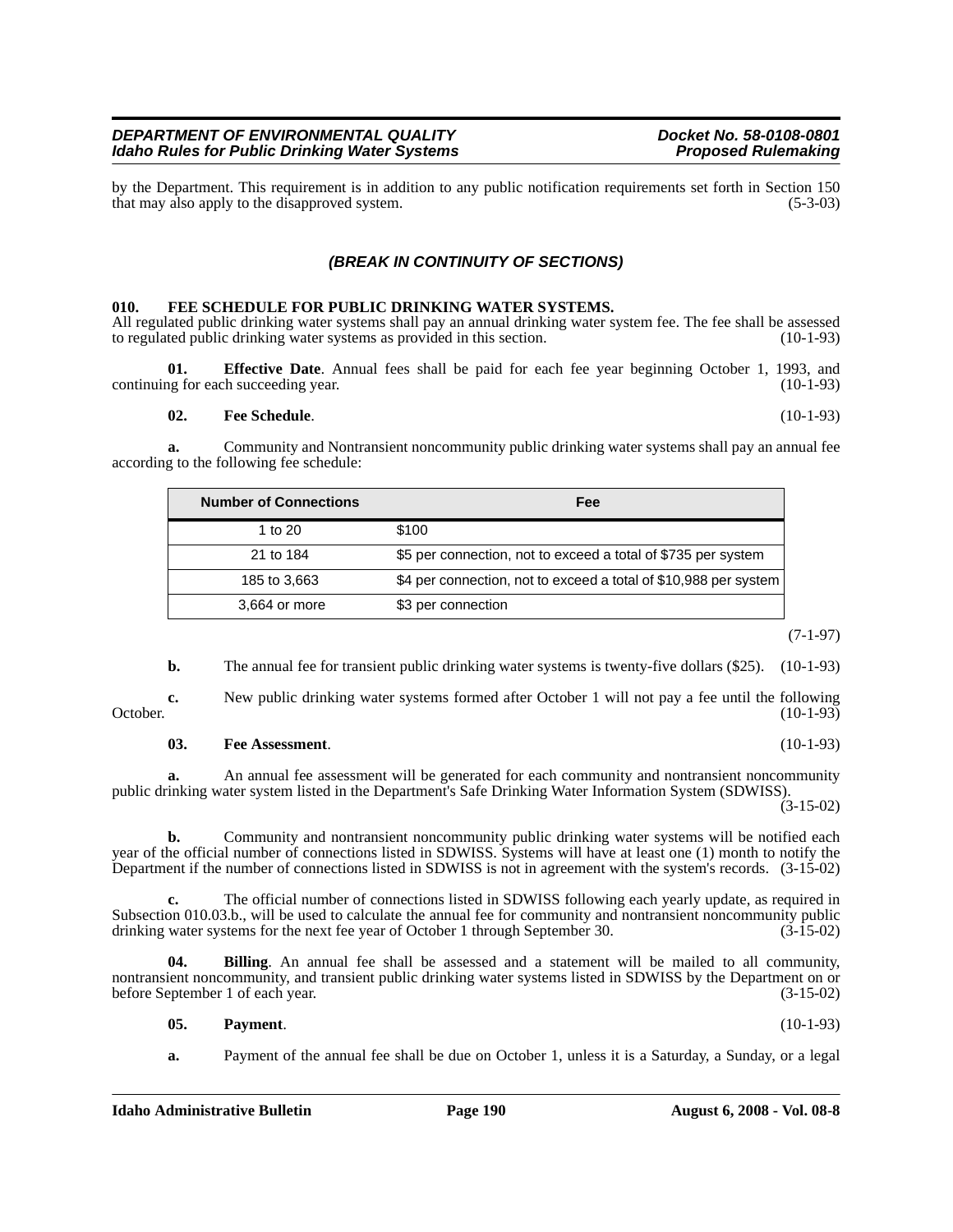holiday, in which event the payment shall be due on the successive business day. Fees paid by check or money order shall be made payable to the Idaho Department of Environmental Quality and sent to 1410 North Hilton Street, Boise,  $ID 83706-1255.$  (10-1-93)

**b.** If a public water system consists of two hundred fifty (250) connections or more, the system may request to divide its annual fee payment into equal monthly or quarterly installments by submitting a request to the<br>Department on the proper request form provided with the initial billing statement. (10-1-93) Department on the proper request form provided with the initial billing statement.

**c.** The Department will notify applicable systems, in writing, of approval or denial of a requested monthly or quarterly installment plan within ten (10) business days of the Department receiving such a request.

(10-1-93)

**d.** If a public water system has been approved to pay monthly installments then each installment shall be due by the first day of each month, unless it is a Saturday, a Sunday, or a legal holiday, in which event the installment shall be due on the successive business day. (10-1-93)

**e.** If a public water system has been approved to pay quarterly installments then each installment shall be due by the first day of the month of each quarter (October 1, January 1, April 1, and July 1), unless it is a Saturday, a Sunday, or a legal holiday, in which event the installment shall be due on the first successive business day.

(10-1-93)

**06. Delinquent Unpaid Fees**. A public water system will be delinquent in payment if its annual fee assessment has not been received by the Department by November 1; or if having first opted to pay monthly or quarterly installments, its monthly or quarterly installment has not been received by the Department by the last day of the month in which the monthly or quarterly payment is due. (10-1-93) the month in which the monthly or quarterly payment is due.

## **07. Suspension of Services and Disapproval Designation**. (7-1-97)

**a.** For any system delinquent in payment of fee assessed under Subsections 010.02 and 010.06, in excess of ninety (90) days, technical services provided by the Department may be suspended except for the following: (7-1-97) following: (7-1-97)

- i. Issuance of monitoring waivers; (7-1-97)
- ii. Review and processing of engineering reports; and (7-1-97)

iii. Review of plans and specifications for design and construction as set forth in Sections 501 through 552. (3-30-07)

**b.** For any system delinquent in payment of fee assessed under Subsections 010.02 and 010.06, in excess of one hundred and eighty (180) days, the Department may suspend all technical services provided by the Department including any of the following: (7-1-97)

|  | Review and processing of engineering reports; | $(7-1-97)$ |
|--|-----------------------------------------------|------------|
|--|-----------------------------------------------|------------|

ii. Review of plans and specifications for design and construction as set forth in Sections 501 through 552; (3-30-07)

iii. Renewal of monitoring waivers; or (7-1-97)

iv. Granting of new monitoring waivers. (7-1-97)

**c.** For any system delinquent in payment of fee assessed under Subsections 010.02 and 010.06, in excess of one hundred and eighty (180) days, the Department may disapprove the public water system pursuant to Subsection 007.06. (7-1-97) Subsection 007.06.

### **08. Reinstatement of Suspended Services and Approval Status**. For any public water system for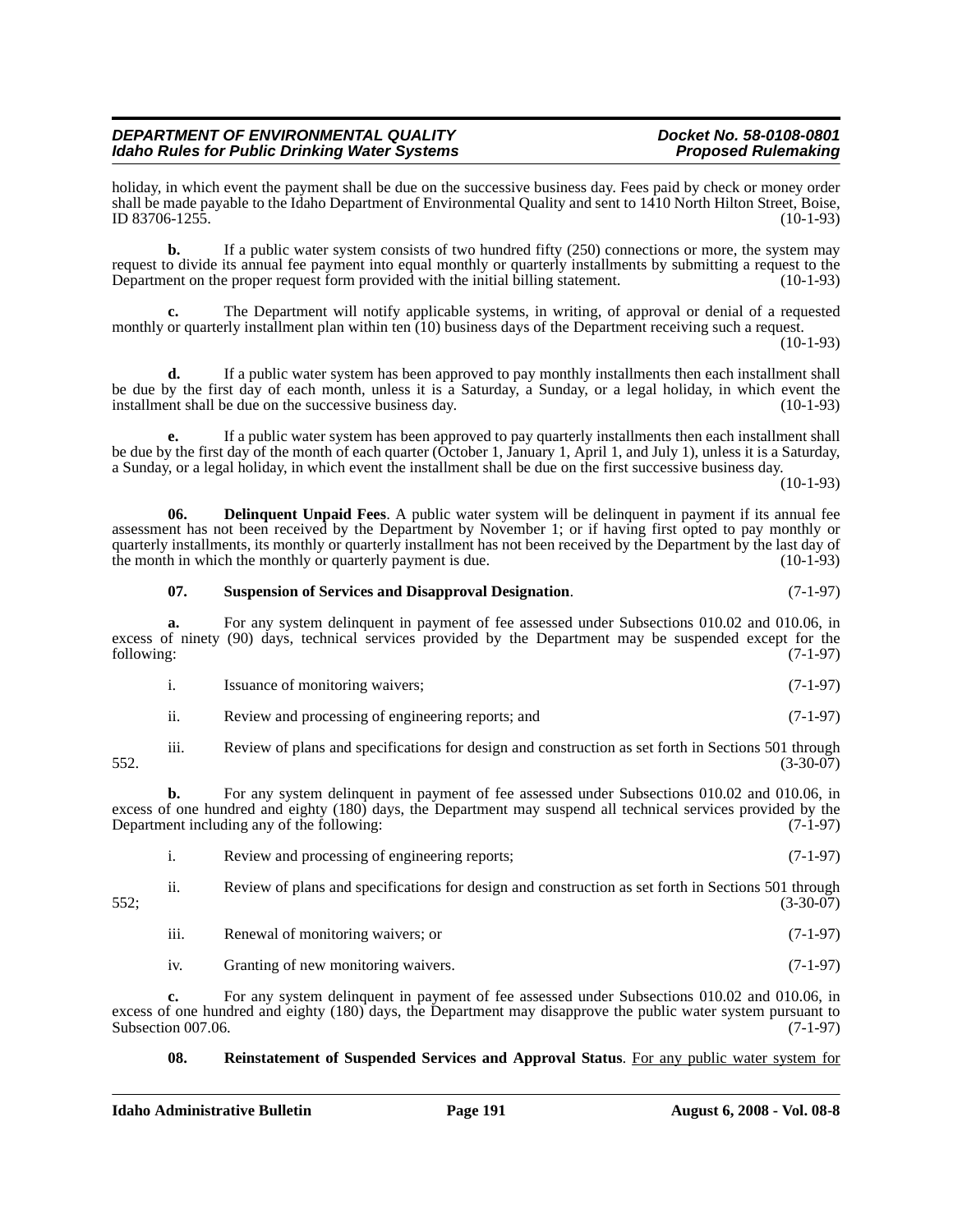## *DEPARTMENT OF ENVIRONMENTAL QUALITY Docket No. 58-0108-0801 Idaho Rules for Public Drinking Water Systems*

which delinquency of fee payment, pursuant to Subsection 010.07, has resulted in *T*the suspension of technical services, *and/or* the disapproval of a public water system, or both, *pursuant to Subsection 010.07 may be reinstated* <u>continuation of technical services, reinstatement of public water system approval, or both, will occur upon payment</u><br>of delinguent annual fee assessments. of delinquent annual fee assessments. *(7-1-97)*( )

**09. Enforcement Action**. Nothing in Section 010 waives the Department's right to undertake an nent action at any time, including seeking penalties, as provided in Section 39-108, Idaho Code. (7-1-97) enforcement action at any time, including seeking penalties, as provided in Section 39-108, Idaho Code.

**10. Responsibility to Comply**. Subsection 010.07 shall in no way relieve any system from its obligation to comply with all applicable state and federal drinking water statutes, rules, regulations, or orders.

(7-1-97)

## *(BREAK IN CONTINUITY OF SECTIONS)*

#### **013. USE OF GUIDANCE.**

Guidance documents referenced in these rules are to be used to assist both designers and reviewers in determining a reasonable way to achieve compliance with the rules. Nothing in these rules makes the use of a particular guidance or guidance document mandatory. If the plans and specifications comply with applicable facility and design standards as set out in these rules, Section 39-118, Idaho Code, requires that the *reviewing authority* Department not substitute *his or her* its judgment for that of the design engineer concerning the manner of compliance. If the design engineer needs assistance as to how to comply with a particular rule, the design engineer may use the referenced guidance documents for that assistance. However, the design engineer may also use other guidance or provide documentation to substantiate his or her own professional judgment.  $\left(3.3007\right)(\right)$ substantiate his or her own professional judgment. *(3-30-07)*( )

## *(BREAK IN CONTINUITY OF SECTIONS)*

## **100. MONITORING AND ANALYTICAL REQUIREMENTS.**

### **01. Microbiological Contaminant Sampling and Analytical Requirements**. (10-1-93)

**a.** 40 CFR 141.21, revised as of July 1, 2001, is herein incorporated by reference.  $(3-15-02)$ 

**b.** The Department may reduce the total coliform monitoring frequency for community water systems serving twenty-five (25) to one thousand (1000) persons, as specified in 40 CFR  $141.21(a)(2)$  and Subsection 100.01. The Department may allow community water systems serving twenty-five (25) to one thousand (1000) persons to reduce the total coliform monitoring frequency to once per quarter when; (12-10-92)

i. The system submits a written request to the Department in advance of the requirement; and (12-10-92)

ii. There has been no history of total coliform contamination in it's current configuration; and

(10-1-93)

iii. The system has been in compliance with the total coliform monitoring requirements for the last three (3) years; and  $(12-10-92)$ 

iv. A sanitary survey has been conducted within the past five (5) years which indicates to the Department that there are no deficiencies which could affect microbial quality; and (12-10-92)

v. The system uses only a groundwater source that is protected. (12-10-92)

**c.** The Department may reduce the total coliform monitoring frequency for noncommunity water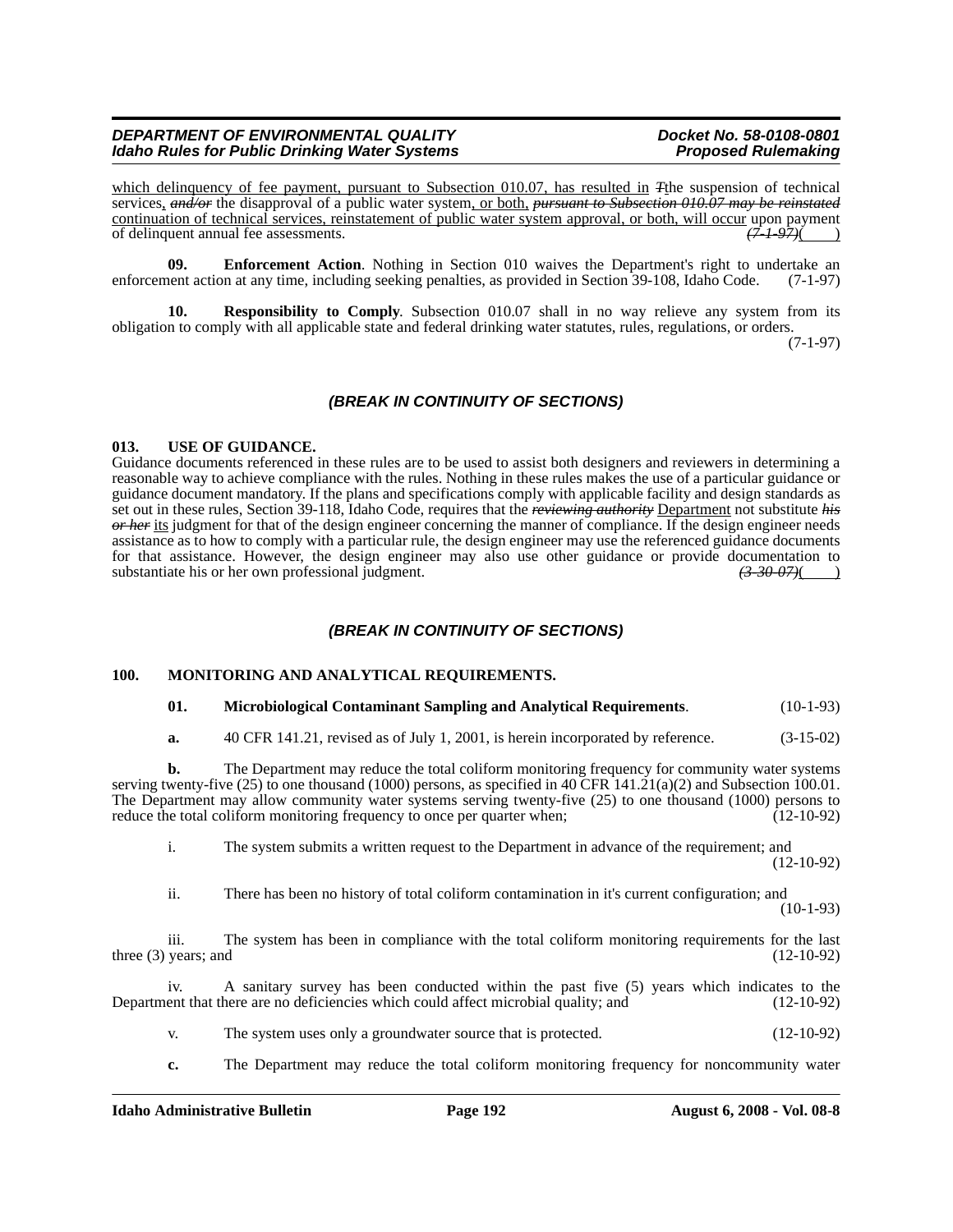systems serving less than one thousand (1000) persons as specified in 40 CFR 141.21(a)(3)(i) and Subsection 100.01. The Department may allow noncommunity water systems serving less than one thousand (1000) persons to reduce the total coliform monitoring frequency to once per year when; (12-10-92)

i. The system submits a written request to the Department in advance of the requirement; and (12-10-92)

ii. No coliforms have been detected in the last three (3) years of monitoring; and (12-10-92)

iii. The system has been in compliance with the total coliform monitoring requirements for the last years; and (12-10-92) three  $(3)$  years; and

iv. A sanitary survey has been conducted within the past five (5) years which indicates to the Department that there are no deficiencies which could affect microbial quality; and (12-10-92)

v. The system uses only a groundwater source that is protected. (12-10-92)

**d.** The Department may reduce the total coliform monitoring frequency for noncommunity water systems serving more than one thousand (1000) persons during any month the system serves one thousand (1000) persons or fewer as specified in 40 CFR 141.21(a)(3)(ii) and Subsection 100.01. The Department will allow noncommunity water systems serving more than one thousand (1000) persons to reduce the total coliform monitoring frequency for any month the system serves one thousand (1000) persons or fewer, down to a minimum of one (1) sample per year, provided; (10-1-93) sample per year, provided;

i. The system submits a written request to the Department in advance of the requirement; and (12-10-92)

ii. No coliforms have been detected in the last three (3) years of monitoring; and (12-10-92)

iii. The system has been in compliance with the total coliform monitoring requirements for the last years; and (12-10-92) three  $(3)$  years; and

iv. A sanitary survey has been conducted within the past five (5) years which indicates that there are no deficiencies which could effect microbial quality; and (12-10-92)

v. The system uses only a groundwater source that is protected. (12-10-92)

**e.** A system must collect repeat samples within twenty-four (24) hours of notification of positive results as specified in 40 CFR 141.21(b) and Subsection 100.01. The Department may allow a system to delay collection of repeat samples if the system; (12-10-92) collection of repeat samples if the system;

| Identifies the cause of the contamination: | $(12-10-92)$ |
|--------------------------------------------|--------------|
|                                            |              |

ii. Is making progress towards correcting the problem; (12-10-92)

iii. Submits a written request to delay collecting repeat samples and a written statement admitting an acute MCL violation; (12-10-92)

iv. Follows public notification requirements specified under 40 CFR Part 141, Subpart Q, revised as of 006, for Tier 1 MCL violations including notice for consumers to boil their water; (4-2-08) July 1, 2006, for Tier 1 MCL violations including notice for consumers to boil their water;

v. Continues to collect the regularly scheduled number of routine samples; (12-10-92)

vi. Collects all repeat samples immediately following correction of the problem; and (12-10-92)

vii. Collects five (5) routine samples during the month following the end of the violation as required under 40 CFR 141.21 (b)(5), unless waived as allowed under that paragraph. (12-10-92)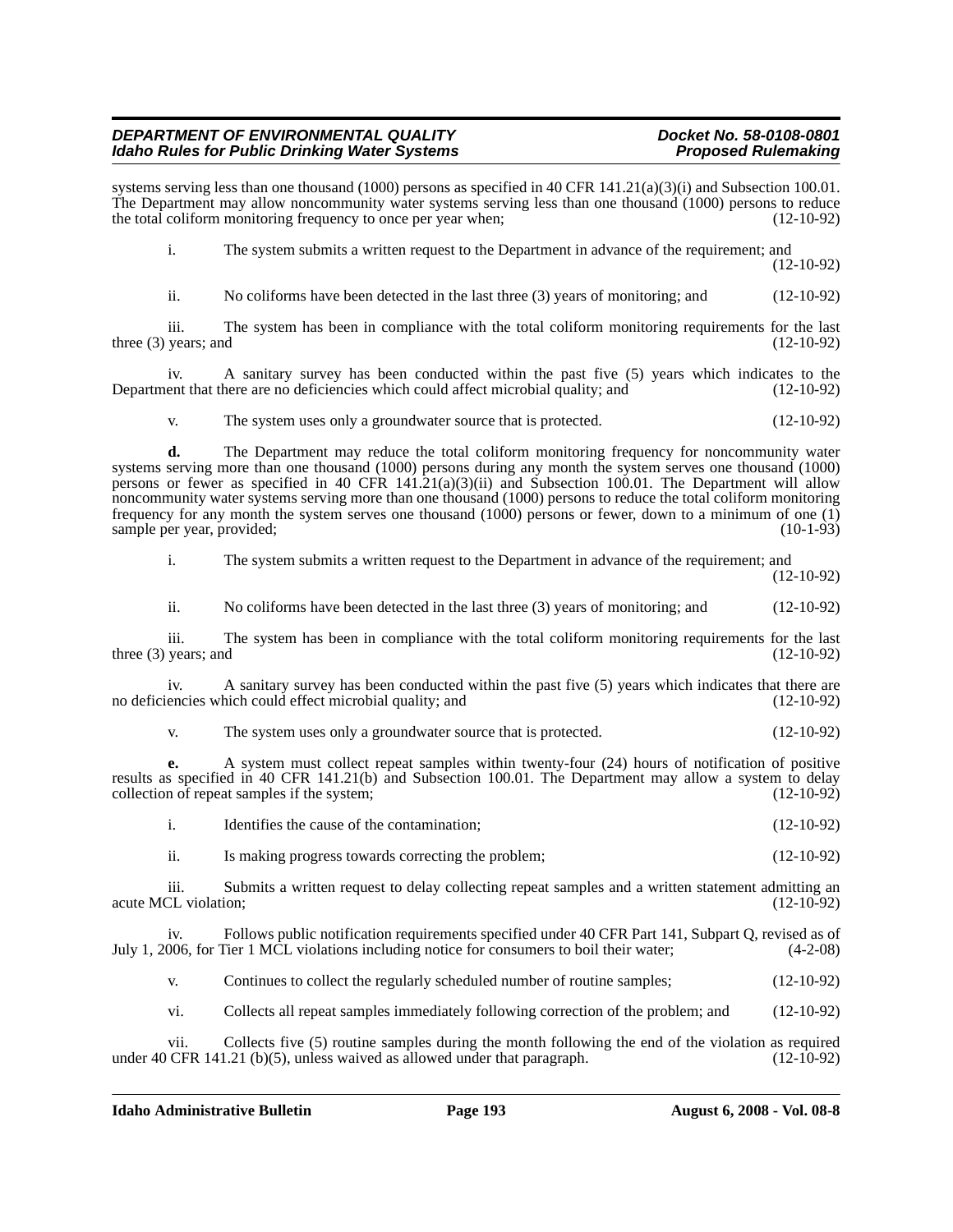**02. Turbidity Sampling and Analytical Requirements**. 40 CFR 141.22, revised as of July 1, 2001, is herein incorporated by reference. (3-15-02)

**03. Inorganic Chemical Sampling and Analytical Requirements**. 40 CFR 141.23, revised as of July 1, 2004, is herein incorporated by reference. (4-6-05)

**04. Organic Chemicals Other Than Total Trihalometranes, Sampling and Analytical Requirements**. 40 CFR 141.24, revised as of July 1, 2004, is herein incorporated by reference. (4-6-05)

**05.** Analytical Methods for Radioactivity. 40 CFR 141.25, revised as of July 1, 2001, is herein incorporated by reference. (3-15-02)

**06. Monitoring Frequency and Compliance Requirements for Radioactivity in Community Water Systems**. 40CFR 141.26, revised as of July 1, 2001, is herein incorporated by reference. (3-15-02)

## **07. Waivers and Vulnerability Assessments**. (10-1-93)

**a.** Waivers from sampling requirements in Subsections 100.03, 100.04, 200.01, *551.01.h.* 503.11 and *551.01.i.* 503.12 may be available to all systems for all contaminants except nitrate, nitrite, arsenic and trihalomethanes*,* and are based upon a vulnerability assessment, use assessment, *and/or* the analytical results of previous sampling, or some combination of vulnerability assessment, use assessment, and analytical results. *(10-1-93)* 

| <b>b.</b> | There are two (2) general types of monitoring waivers:  | $(12-10-92)$ |
|-----------|---------------------------------------------------------|--------------|
|           | Waivers based exclusively upon previous analytical data | $(12-10-92)$ |
| ii.       | Waivers based on a use or vulnerability assessment.     | $(12-10-92)$ |

**c.** Waivers are to be made by the Department on a contaminant specific basis and must be in writing.  $(12-10-92)$ 

**d.** Vulnerability assessments may be conducted by the Department, the water system, or a third party tion. The Department shall approve or disapprove all vulnerability assessments in writing. (12-10-92) organization. The Department shall approve or disapprove all vulnerability assessments in writing.

**e.** Water systems which do not receive waivers shall sample at the required initial and repeat monitoring frequencies. (12-10-92)

**f.** If a system elects to request a waiver from monitoring, it shall do so in writing at least sixty (60) days prior to the required monitoring deadline date. (10-1-93)

**08. Initial Monitoring Schedule**. In addition to the requirements specified in 40 CFR 141.23, revised as of July 1, 2004, 40 CFR 141.24, revised as of July 1, 2004, and 40 CFR 141.40, revised as of July 1, 2001, initial monitoring must be completed according to the following schedule unless otherwise specified by the Department:

 $(4-6-05)$ 

**a.** Public water systems serving more than one hundred (100) people must conduct initial monitoring inuary 1, 1995 except that: (10-1-93) before January 1, 1995 except that:

i. Initial monitoring for nitrate and nitrite must be completed before January 1, 1994 for all surface water sources serving transient noncommunity public water systems and for all ground water sources serving any public water system. (10-1-93)

ii. Initial monitoring for nitrate and nitrite must be completed before April 1, 1993 for all surface urces serving community or nontransient noncommunity public water systems. (10-1-93) water sources serving community or nontransient noncommunity public water systems.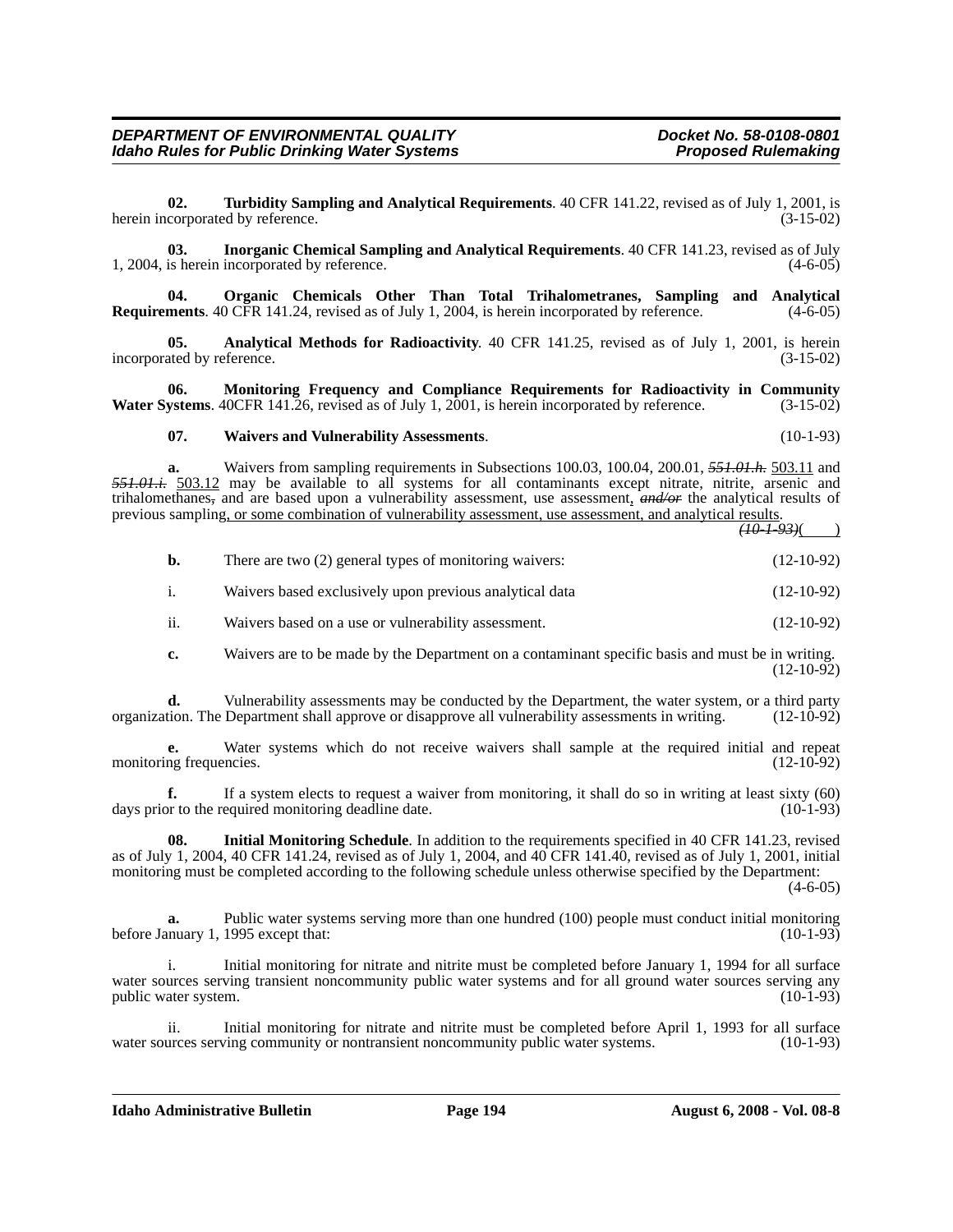iii. Initial monitoring required under 40 CFR 141.23(c) must be completed before January 1, 1994 for the water sources serving community or nontransient noncommunity public water systems. (10-1-93) all surface water sources serving community or nontransient noncommunity public water systems.

**b.** Public water systems serving one hundred (100) or less people must conduct initial monitoring before January 1, 1996 except that: (10-1-93)

i. Initial monitoring for nitrate and nitrite must be completed before January 1, 1994 for all surface water sources serving transient noncommunity public water systems and for all ground water sources serving a public water system.  $(10-1-93)$ 

ii. Initial monitoring for nitrate and nitrite must be completed before April 1, 1993 for all surface urces serving community or nontransient noncommunity public water systems. (10-1-93) water sources serving community or nontransient noncommunity public water systems.

iii. Initial monitoring required under 40 CFR 141.23(c) must be completed before January 1, 1994 for all surface water sources serving community or nontransient noncommunity public water systems. (10-1-93)

**09. Alternate Analytical Techniques**. 40 CFR 141.27 is herein incorporated by reference. (10-1-93)

**10. Approved Laboratories**. All analyses conducted pursuant to this chapter, except those listed below, shall be performed in laboratories certified or granted reciprocity by the Department. The following analyses shall be conducted by the public water system in accordance with the procedures approved in Idaho Department of Health and Welfare Rules, IDAPA 16.02.13, Subsection 008.02, "Rules Governing Certification of Idaho Water Quality Laboratories." (10-1-93) Quality Laboratories."

| a. | $pH$ :                                 | $(12-10-92)$ |
|----|----------------------------------------|--------------|
| b. | Turbidity (Nephelometric method only); | $(12-10-92)$ |
| c. | Daily analysis for fluoride;           | $(12-10-92)$ |
| d. | Temperature; and                       | $(12-10-92)$ |

**e.** Disinfectant residuals, except ozone, which shall be analyzed using the Indigo Method or an acceptable automated method pursuant to Subsection 300.05.c. (12-10-92)

### **11.** Consecutive Water System. 40 CFR 141.29 is herein incorporated by reference. (10-1-93)

**12. Total Trihalomethane Sampling, Analytical and Other Requirements**. 40 CFR 141.30, revised as of July 1, 2001, is herein incorporated by reference.

## *(BREAK IN CONTINUITY OF SECTIONS)*

### **300. FILTRATION AND DISINFECTION.**

**01.** General Requirements. 40 CFR 141.70, revised as of July 1, 2002, is herein incorporated by reference. Each public water system using a surface water source or ground water source directly influenced by surface water shall be operated by personnel, as specified in Sections 553 and 554, who have met state requirements for licensing of water system operators. (4-6-05)

**02. Criteria for Avoiding Filtration**. 40 CFR 141.71, revised as of July 1, 2002, is herein incorporated by reference. (5-3-03)

**03. Disinfection**. 40 CFR 141.72 is herein incorporated by reference. (10-1-93)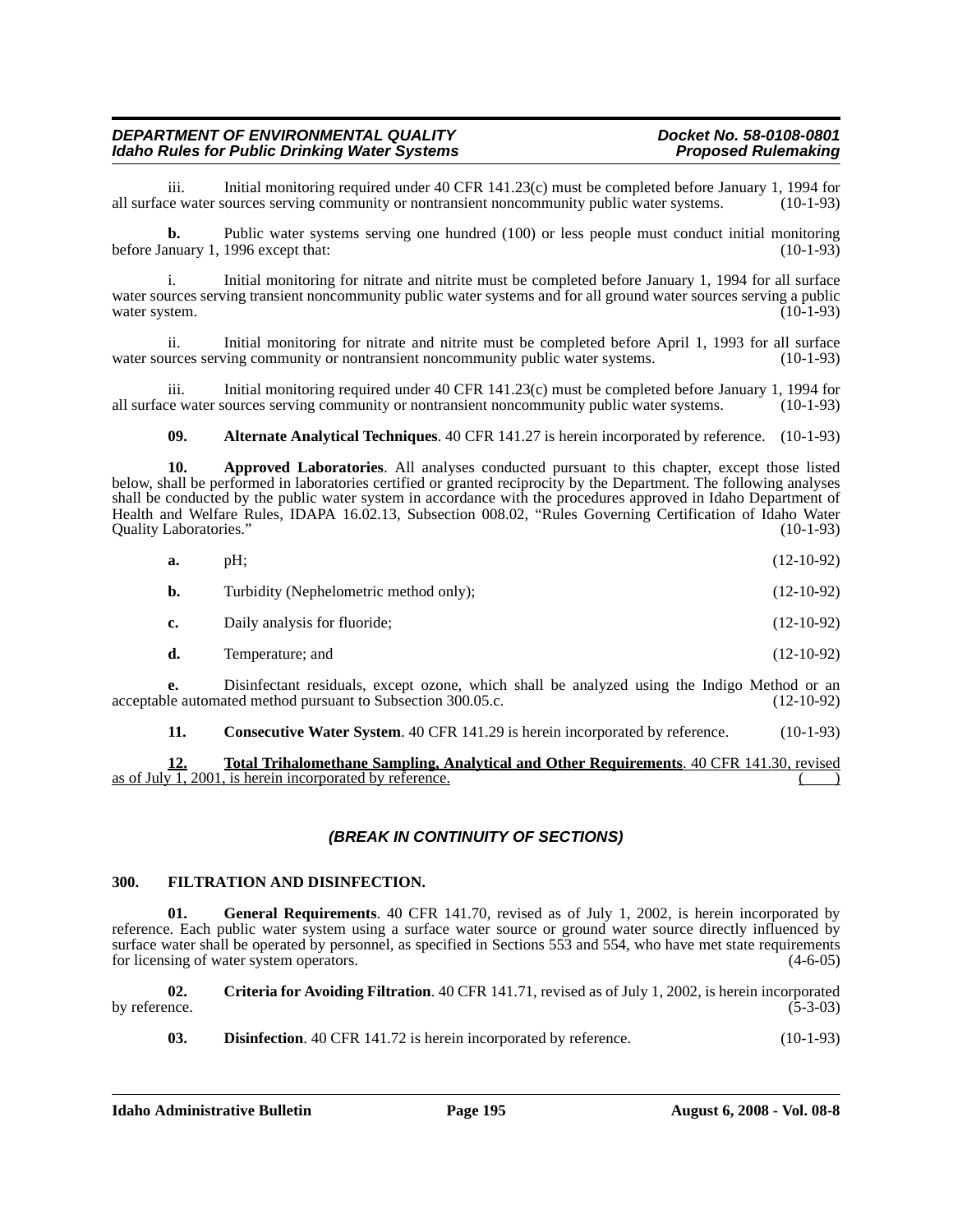**a.** In addition to the disinfection requirements in 40 CFR 141.72, each system with a surface water source or groundwater source directly influenced by surface water shall maintain a minimum of at least two-tenths (0.2) parts per million of chlorine in the treated water after an actual contact time of at least thirty (30) minutes at *maximum* peak hour<sup>t</sup> demand before delivery to the first customer. (12-10-92) (12-10-92) *maximum* peak hour<sub>l</sub>y demand before delivery to the first customer.

**b.** The Department may allow a system to utilize automatic shut-off of water to the distribution system whenever total disinfectant residual is less than two-tenths (0.2) mg/l rather than provide redundant disinfection components and auxiliary power as required in 40 CFR 141.72(a)(2). An automatic water shut-off may be used if the system demonstrates to the satisfaction of the Department that, at all times, a minimum of twenty (20) psi pressure and adequate fire flow can be maintained in the distribution system when water delivery is shut-off to the distribution system and, at all times, minimum Giardia lamblia and virus inactivation removal rates can be achieved prior to the first customer. (12-10-92)

**c.** Each system which provides filtration treatment must provide disinfection treatment such that filtration plus disinfection provide at least ninety-nine and nine tenths percent (99.9%) inactivation/ *and/or* removal of Giardia lamblia cysts and ninety-nine and ninety-nine one hundredths percent (99.99%) inactivation/ *and/or* removal of viruses as specified in 40 CFR 141.72 and Section 300. However, in all cases the disinfection portion of the treatment train shall be designed to provide not less than five tenths (0.5) log Giardia inactivation, irrespective of the Giardia removal credit awarded to the filtration portion of the treatment train.  $\frac{(5-3-0.3)}{($ the Giardia removal credit awarded to the filtration portion of the treatment train. *(5-3-03)*( )

i. Each system which provides filtration treatment shall submit engineering evaluations, *and/or* other documentation, or some combination of engineering evaluations and other documentation as required by the Department to demonstrate ongoing compliance with Subsection 300.03.c.  $(7.197)()$ Department to demonstrate ongoing compliance with Subsection 300.03.c.

ii. The Department will establish filtration removal credit on a system-by-system basis. Unless otherwise demonstrated to the satisfaction of the Department, the maximum log removal *and/or inactivation* credit allowed for filtration is as follows:

| <b>Maximum Log Removal</b>                          |     |     |  |
|-----------------------------------------------------|-----|-----|--|
| Giardia<br><b>Viruses</b><br><b>Filtration Type</b> |     |     |  |
| Conventional                                        | 2.5 | 2.0 |  |
| Direct                                              | 2.0 | 1.0 |  |
| Slow sand                                           | 2.0 | 2.0 |  |
| Diatomaceous earth                                  | 2.0 | 1.0 |  |
| Membrane                                            | 3.0 | 1.0 |  |
| Alternate technology                                | 2.0 |     |  |

*(5-3-03)*( )

iii. Filtration removal credit shall be granted for filtration treatment provided the system is; (12-10-92)

(1) Operated in accordance with the Operations Plan specified in Subsection 552.03.a.; and (12-10-92)

(2) The system is in compliance with the turbidity performance criteria specified under 40 CFR 141.73; and (12-10-92)

(3) Coagulant chemicals must be added and coagulation and flocculation unit process must be used at all times during which conventional and direct filtration treatment plants are in operation; and (12-10-92)

(4) Slow sand filters are operated at a rate not to exceed one-tenth  $(0.1)$  gallons per minute per square foot: and  $(12-10-92)$ foot; and  $(12-10-92)$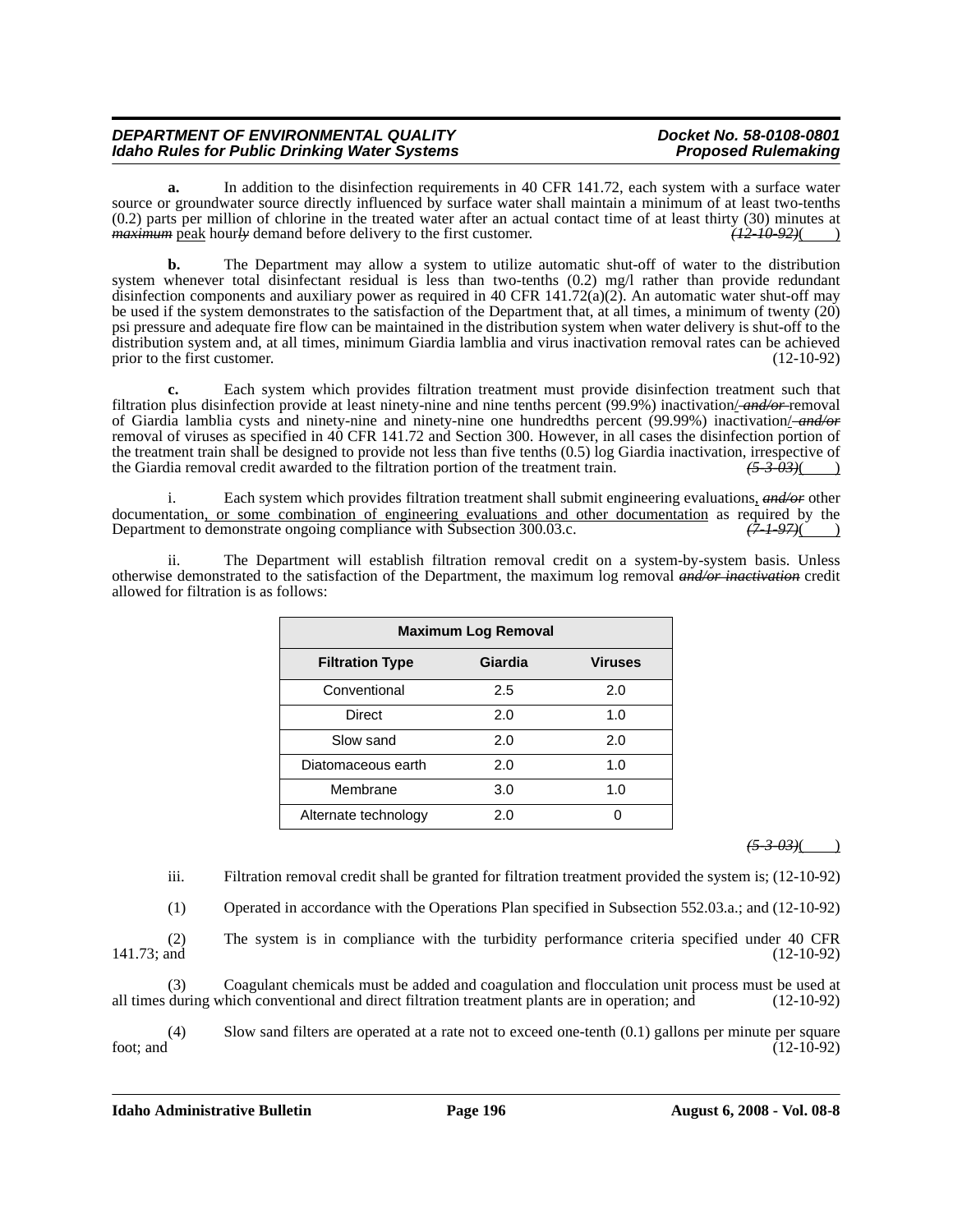(5) Diatomaceous earth filters are operated at a rate not to exceed one and one-half (1.5) gallons per minute per square foot.

**04. Filtration**. 40 CFR 141.73, revised as of July 1, 2002, is herein incorporated by reference. (5-3-03)

**05.** Analytical and Monitoring Requirements. 40 CFR 141.74, revised as of July 1, 1999, is herein ated by reference. (4-5-00) incorporated by reference.

**a.** Each public water system which provides filtration treatment shall monitor as follows:  $(12-10-92)$ 

i. Each day the system is in operation, the purveyor shall determine the total level of inactivation of Giardia lamblia cysts and viruses achieved through disinfection based on CT99.9 values provided in 40 CFR 141.74(b)(3) (Tables 1.1 through 1.6, 2.1 and 3.1). 141.74(b)(3) (Tables 1.1 through 1.6, 2.1 and 3.1).

ii. At least once per day, the system shall monitor the following parameters to determine the total ion ratio achieved through disinfection: (12-10-92) inactivation ratio achieved through disinfection:

(1) Temperature of the disinfected water at each residual disinfectant concentration sampling point; and (12-10-92) (12-10-92)

(2) If using chlorine, the pH of the disinfected water at each chlorine residual sampling point.

(12-10-92)

(3) The disinfectant contact time, "T," must be determined each day during peak hour*ly flow* demand. Disinfectant contact time, "T," in pipelines used for Giardia lamblia and virus inactivation shall be calculated by dividing the internal volume of the pipe by the peak hour*ly* flow rate through that pipe. Disinfectant contact time, "T," for all other system components used for Giardia lamblia and virus inactivation shall be determined by tracer studies<br>or equivalent methods.<br> $\frac{(12-10-92)}{(12-10-92)}$ or equivalent methods. *(12-10-92)*( )

(4) The residual disinfectant concentrations at each residual disinfectant sampling point at or before the first customer, must be determined each day during peak hour<del>ly *flow* demand</del>, or at other times approved by the Department. Department. *(12-10-92)*( )

iii. The purveyor may demonstrate to the Department, based on a Department approved on-site disinfection challenge study protocol, that the system is achieving disinfection requirements specified in Subsection 300.03 utilizing CT99.9 values other than those specified in 40 CFR 141.74(b)(3) (Tables 2.1 and 3.1) for ozone, chlorine dioxide. and chloramine. chlorine dioxide, and chloramine.

iv. The total inactivation ratio shall be calculated as follows: (12-10-92)

(1) If the system applies disinfectant at only one (1) point, the system shall determine the total inactivation ratio by either of the two (2) following methods: (12-10-92)

(a) One inactivation ratio (CTcalc/CT99.9) is determined at/or before the first customer during peak  $\frac{642-10-92}{(12-10-92)}$ hourly *flow* demand; or

Sequential inactivation ratios are calculated between the point of disinfectant application and a point at or before the first customer during peak hour<del>ly *flow*</del> demand. The following method must be used to calculate the total inactivation ratio:  $\frac{(12-10-92)}{(12-10-92)}$ the total inactivation ratio: *(12-10-92)*( )

(i) Step 1: Determine (CTcalc/CT99.9) for each sequence. (12-10-92)

(ii) Step 2: Add the (CTcalc/CT99.9) values for all sequences. The result is the total inactivation ratio. (12-10-92)

(2) If the system uses more than one point of disinfectant application at or before the first customer, the system must determine the CT value of each disinfection sequence immediately prior to the next point of disinfectant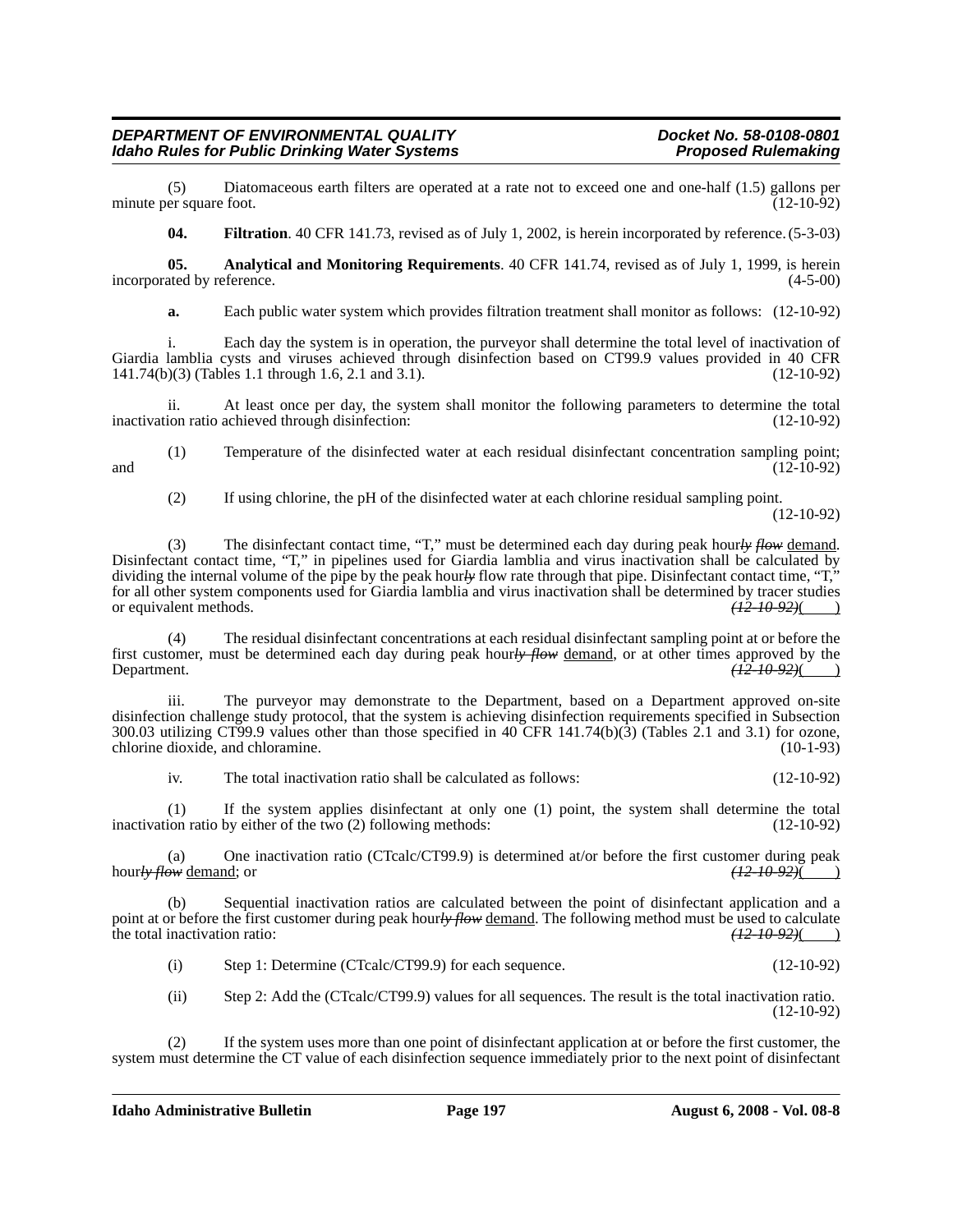| DEPARTMENT OF ENVIRONMENTAL QUALITY                  |  |
|------------------------------------------------------|--|
| <b>Idaho Rules for Public Drinking Water Systems</b> |  |

application during peak hour*ly flow* demand. The sum of the (CTcalc/CT99.9) values from all sequences is the total inactivation ratio. (CTcalc/CT99.9) must be determined by the methods described in 40 CFR 141.74(b)(4)(i)(B). *(12-10-92)*( )

v. Log removal credit for disinfection shall be determined by multiplying the total inactivation ratio by three (3). (12-10-92)

vi. The Department may reduce the CT monitoring requirements specified under Section 300, for any system which demonstrates that the required inactivation levels are consistently exceeded. Reduced CT monitoring shall be allowed only where the reduction in monitoring will not endanger the health of consumers served by the water system. (12-10-92) water system.

**b.** Residual disinfectant concentrations for ozone must be measured using the Indigo Method, or automated methods may be used if approved as provided for in 40 CFR  $141.74(a)(5)$  and Subsection 300.05. Automated methods for ozone measurement must be approved by the Department. (4-6-05)

**c.** As provided for in 40 CFR 141.74(b), the Department may specify interim monitoring requirements for systems notified by the Department or U.S. Environmental Protection Agency that filtration treatment must be installed. Until filtration is installed, systems shall conduct monitoring for turbidity and<br>disinfectant residuals as follows unless otherwise specified by the Departments: (12-10-92) disinfectant residuals as follows unless otherwise specified by the Departments;

i. Disinfectant residual concentrations entering the distribution system shall be measured at the following minimum frequencies, and samples must be taken at evenly spaced intervals throughout the workday.

| <b>Minimum Frequencies</b>       |  |  |
|----------------------------------|--|--|
| Samples/day<br><b>Population</b> |  |  |
| Less than 500                    |  |  |
| $501 - 1000$                     |  |  |
| $1,001 - 2,500$                  |  |  |
| Greater than 2501                |  |  |

#### (12-10-92)

ii. Turbidity shall be measured at least once per day at the entry point to the distribution system. (12-10-92)

iii. The Department may, at its discretion, reduce the turbidity monitoring frequency for any munity system which demonstrates to the satisfaction of the Department: (12-10-92) noncommunity system which demonstrates to the satisfaction of the Department:

(1) A free chlorine residual of two-tenths (0.2) part per million is maintained throughout the distribution system; (12-10-92)

- (2) The water source is well protected; (12-10-92)
- (3) The total coliform MCL is not exceeded; and (12-10-92)
- (4) No significant health risk is present. (12-10-92)

**d.** The Department may allow systems with surface water sources or groundwater sources under the direct influence of surface water, to substitute continuous turbidity monitoring for grab sample monitoring as specified in 40 CFR 141.74(b)(2) and 40 CFR 141.74(c)(1) and Subsection 300.05. The Department may allow continuous turbidity monitoring provided the continuous turbidimeter is operated, maintained, standardized and calibrated per the manufacturers recommendations. For purposes of determining compliance with turbidity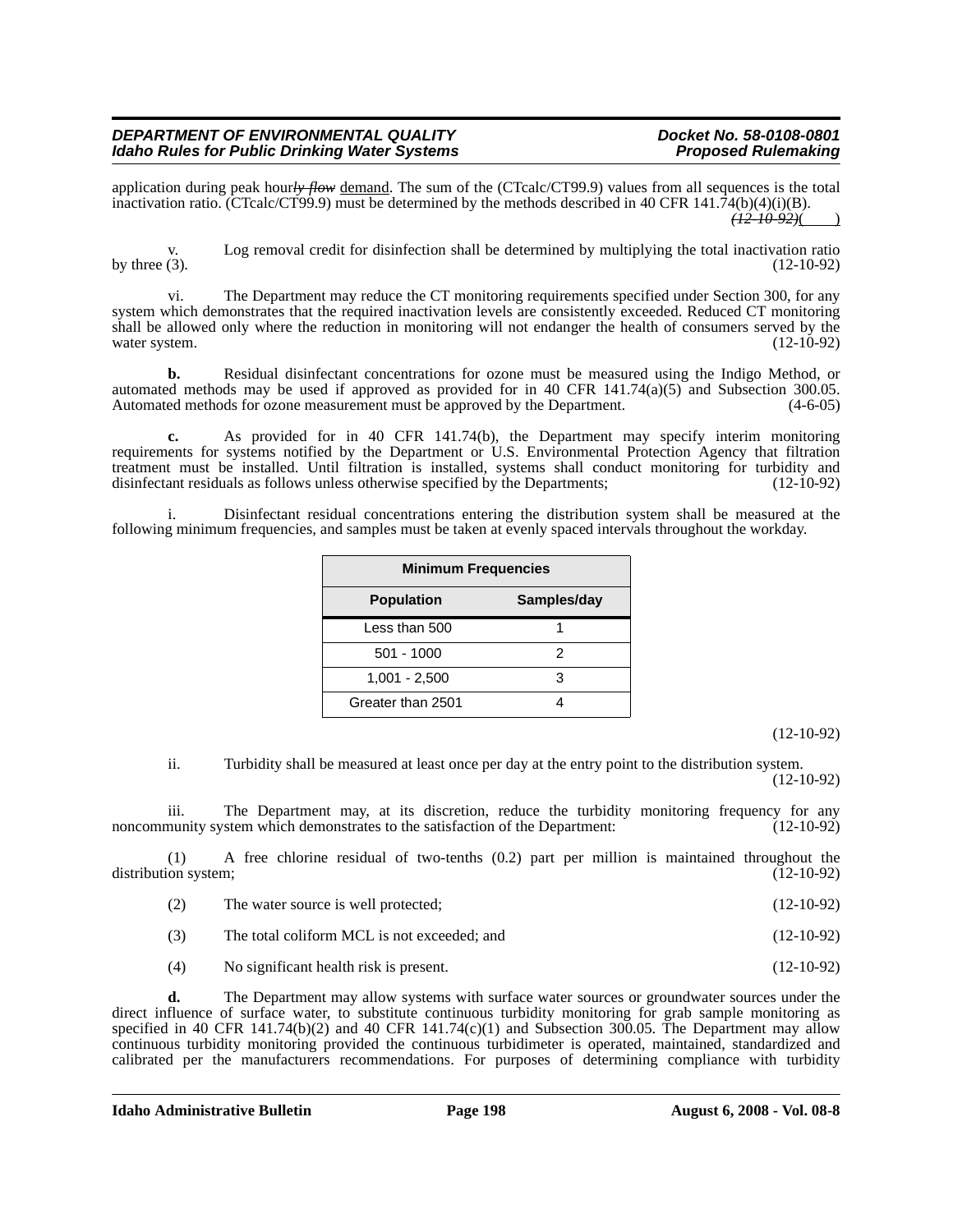performance criteria, discrete values must be recorded every four (4) hours water is supplied to the distribution system. (10-1-93)

**e.** The Department may allow systems using both a surface water source(s), or groundwater source(s) under the direct influence of surface water, and one (1) or more groundwater sources, to measure disinfectant residual at points other than the total coliform sampling points, as specified in 40 CFR 141.74(b)(6)(i) and 40 CFR 141.74(c)(3)(i) and Subsection 300.05. The Department may allow alternate sampling points provided the system submits an acceptable alternate monitoring plan to the Department in advance of the monitoring requirement.

 $(10-1-93)$ 

**f.** The Department may allow a reduced turbidity monitoring frequency for systems using slow sand filtration or technology other than conventional, direct, or diatomaceous earth filtration, as specified in 40 CFR 141.74(c)(1) and Subsection 300.05. To be considered for a reduced turbidity monitoring frequency, a system must submit a written request to the Department in advance of the monitoring requirement. (12-10-92)

**06. Reporting and Recordkeeping**. 40 CFR 141.75, revised as of July 1, 2001, is herein incorporated (3-15-02) by reference.

**a.** As provided in 40 CFR 141.75(a), revised as of July 1, 2001, and Section 300, the Department may establish interim reporting requirements for systems notified by the Department or U.S. Environmental Protection Agency that filtration treatment must be installed as specified in 40 CFR 141.75(a), revised as of July 1, 2001, and as referred to in Subsection 300.06. Until filtration treatment is installed, systems required to install filtration treatment shall report as follows: (3-15-02) shall report as follows:

i. The purveyor shall immediately report to the Department via telephone or other equally rapid<br>ut no later than the end of the next business day, the following information: (12-10-92) means, but no later than the end of the next business day, the following information:

(1) The occurrence of a waterborne disease outbreak potentially attributable to that water system;

(12-10-92)

(2) Any turbidity measurement which exceeds five (5) NTU; and (12-10-92)

(3) Any result indicating that the disinfectant residual concentration entering the distribution system is vo-tenths  $(0.2)$  mg/l free chlorine. (12-10-92) below two-tenths  $(0.2)$  mg/l free chlorine.

ii. The purveyor shall report to the Department within ten (10) days after the end of each month the system serves water to the public the following monitoring information using a Department-approved form:

(12-10-92)

(1) Turbidity monitoring information; and (12-10-92)

(2) Disinfectant residual concentrations entering the distribution system. (12-10-92)

iii. Personnel qualified under Subsection 300.01 shall complete and sign the monthly report forms d to the Department as required in Subsection 300.06. (12-10-92) submitted to the Department as required in Subsection 300.06.

**b.** In addition to the reporting requirements in 40 CFR 141.75(b), revised as of July 1, 2001, pertaining to systems with filtration treatment, each public water system which provides filtration treatment must report the level of Giardia lamblia and virus inactivation/*-and/or*-removal achieved each day by filtration and disinfection. (3.15.02) disinfection. *(3-15-02)*( )

**07. Recycle Provisions**. 40 CFR 141.76, revised as of July 1, 2002, is herein incorporated by reference.  $(5-3-03)$ 

**a.** The Department shall evaluate recycling records kept by water systems pursuant to 40 CFR 141.76 unitary surveys, comprehensive performance evaluations, or other inspections. (5-3-03) during sanitary surveys, comprehensive performance evaluations, or other inspections.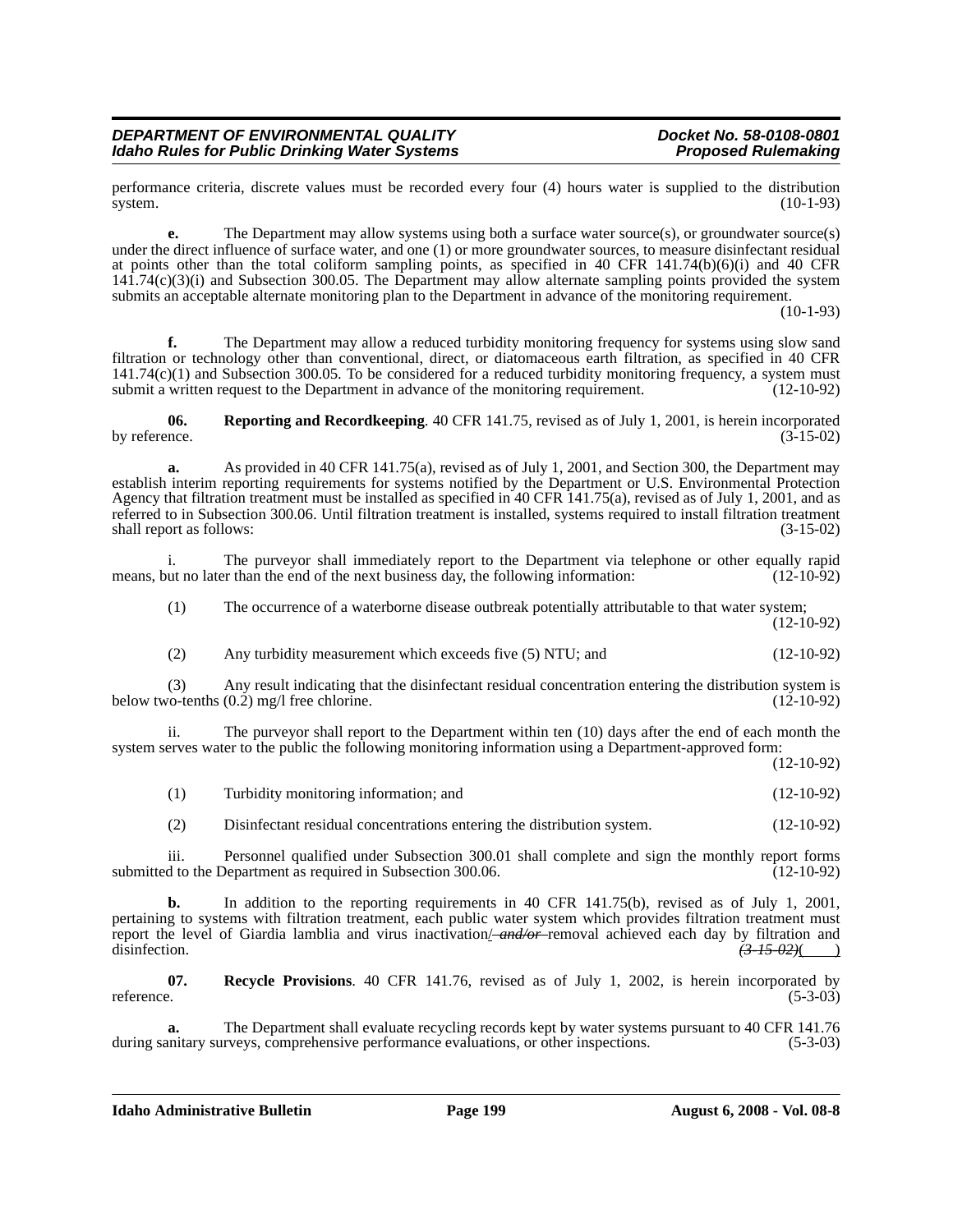### *DEPARTMENT OF ENVIRONMENTAL QUALITY Docket No. 58-0108-0801 Idaho Rules for Public Drinking Water Systems*

**b.** The Department may require a system to modify recycling practices if it can be shown that these adversely affect the ability of the system to meet surface water treatment requirements. (5-3-03) practices adversely affect the ability of the system to meet surface water treatment requirements.

## *(BREAK IN CONTINUITY OF SECTIONS)*

## **450. USE OF NON-CENTRALIZED TREATMENT DEVICES.**

**01.** Point of Entry Devices. 40 CFR 141.100, revised as of July 1, 1999, is herein incorporated by reference.  $(4-5-00)$ 

## **02. Point of Use (POU) Treatment Devices**. (3-30-07)

**a.** A public water system may use point of use (POU) treatment in order to achieve compliance with certain maximum contaminant levels (MCL) or treatment techniques, in accordance with Subsection 450.02.b., when the following conditions are met: (3-30-07)

i. A program for long-term operation, maintenance, and monitoring of the POU treatment system is approved by the Department, pursuant to Section 450.02.d. (3-30-07)

The public water system or a vendor of POU treatment devices under contract with the public water system shall own, control, and maintain the POU treatment system to ensure proper operation and maintenance and compliance with the MCL or treatment technique. (3-30-07) compliance with the MCL or treatment technique.

iii. Each POU treatment device is equipped with a mechanical warning mechanism to ensure that customers are automatically notified of operational problems. (3-30-07)

iv. The POU treatment device must be certified by an accredited American National Standards Institute (ANSI) certification body to meet applicable ANSI/National Sanitation Foundation (NSF) Standards. (3-30-07)

**b.** POU treatment devices shall not be used to achieve compliance with a MCL or treatment technique requirement for a microbial contaminant or an indicator of a microbial contaminant. Community water systems may not use POU treatment devices to achieve compliance with a nitrate MCL. (3-30-07)

**c.** The Department will waive the Subsection 551.04 plan and specification requirements *as described in Subsection 551.04* relating to material modifications for the following systems only to *that* the extent that the material modification proposed is limited to the installation  $\frac{and}{ }$  or use of a POU treatment device(s):

|  | <u> 30.071</u> 0                               |  |
|--|------------------------------------------------|--|
|  | $\overline{\mathcal{O}\mathcal{O}\mathcal{O}}$ |  |

|      | Community water systems serving two hundred (200) or fewer service connections. | $(3-30-07)$ |
|------|---------------------------------------------------------------------------------|-------------|
| ii.  | Non-transient non-community water systems.                                      | $(3-30-07)$ |
| iii. | Transient non-community water systems.                                          | $(3-30-07)$ |

iv. Community water systems serving more than two hundred (200) service connections if approved epartment through the waiver process outlined in Subsection 005.01.a. (3-30-07) by the Department through the waiver process outlined in Subsection 005.01.a.

**d.** A public water system must obtain written approval by the Department before installation of a POU treatment device for the purpose of achieving compliance with a MCL or treatment technique. The public water system shall submit the following documentation for approval to the Department: (3-30-07) system shall submit the following documentation for approval to the Department:

Information identifying the public water system name and number, total number of service connections, contaminant(s) to be treated, type of POU treatment device to be installed, manufacturer and model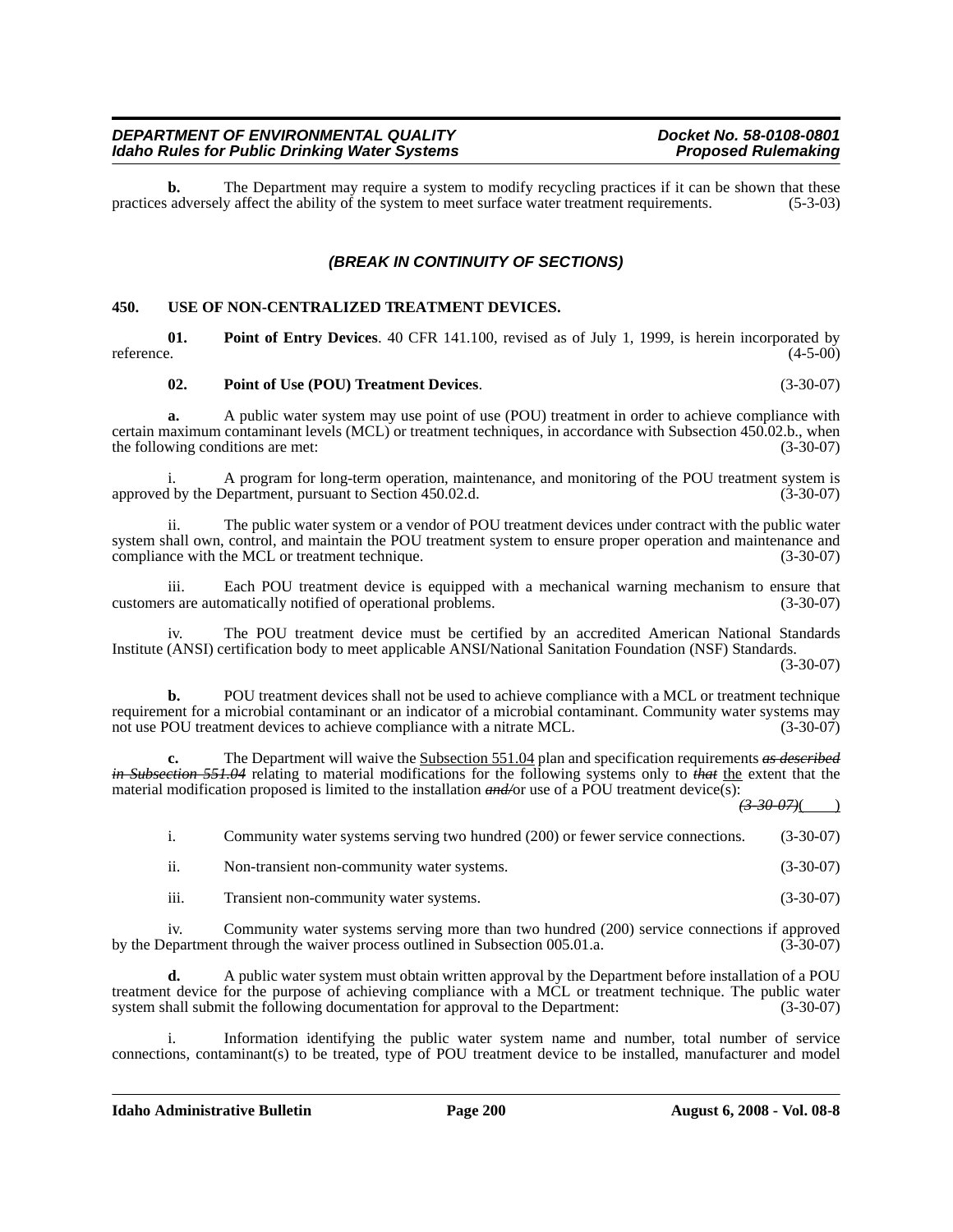number of the POU treatment device, type and function of the mechanical warning mechanism (performance indicator) on the POU treatment device, certification verification for ANSI/NSF, installer qualifications, and a proposed date for installation of the POU treatment device(s). (3-30-07)

ii. The manufacturer's specifications for the POU treatment device including demonstration that the POU treatment device is suited for the water chemistry of the public water system and contaminant(s) of concern and<br>is of sufficient design and capacity for the particular application. (3-30-07) is of sufficient design and capacity for the particular application.

iii. Information relating to how other drinking water dispensing units, such as instant hot water dispensers and refrigerator water and ice dispensers, whose primary function is to provide drinking water, will be provided with treated water. If water is transported from a POU treatment device to another drinking water dispensing unit, the conducting tube shall be of non-reactive material.  $(3-30-07)$ 

For non-transient non-community water systems and transient non-community water systems, demonstration that the drinking water dispensing units are located in areas adequate to protect public health.

(3-30-07)

v. Demonstration that all POU treatment devices are owned, controlled, and maintained by the public water system or by a vendor of POU treatment devices under contract with the public water system. (3-30-07)

vi. A sampling plan identifying the location of all service connections and demonstrating how the system will ensure that all  $\overrightarrow{POU}$  treatment devices are sampled for compliance with the contaminant(s) being treated during every compliance period or at a frequency designated by the state. (3-30-07) during every compliance period or at a frequency designated by the state.

vii. Documentation that a customer at each service connection has agreed to installation and use of a POU treatment device and has granted access for installation, maintenance, and sampling.

viii. A plan that describes how the public water system will address any non-compliance with Subsection 450.02.d.vii. (3-30-07)

ix. A maintenance plan that demonstrates how on-going maintenance activities will be performed and on what frequency, including: frequency of treatment media replacements, frequency of POU treatment device replacements, periodic verification that the mechanical warning device is functional, schedule of planned maintenance activities, plan of how the system will address unscheduled maintenance problems, and a plan and method of waste disposal. (3-30-07) method of waste disposal.

x. Documentation that the system meets the current requirements for a certified operator pursuant to Section 554. (3-30-07)

xi. A plan for on-going education and outreach to the customers of the public water system, including rental customers, on POU treatment and health effects of the contaminant(s) of concern. (3-30-07)

xii. A plan for how the system will ensure real estate disclosures for the POU treatment system. (3-30-07)

xiii. A statement of recognition that failure to maintain compliance with the MCL, or the failure to operate and maintain compliance with a POU treatment system as approved by the Department, may necessitate installation of centralized treatment. (3-30-07)

Within thirty (30) days of installing the approved POU treatment system, the public water system shall notify the Department in writing that the POU treatment system was installed as approved by the Department.

(3-30-07)

**f.** Within thirty (30) days of installing the approved POU treatment system, the public water system shall submit samples from each POU treatment device to a certified laboratory for the contaminant(s) being treated by the POU treatment device. The samples shall be used to demonstrate initial compliance with the MCL. (3-30-07)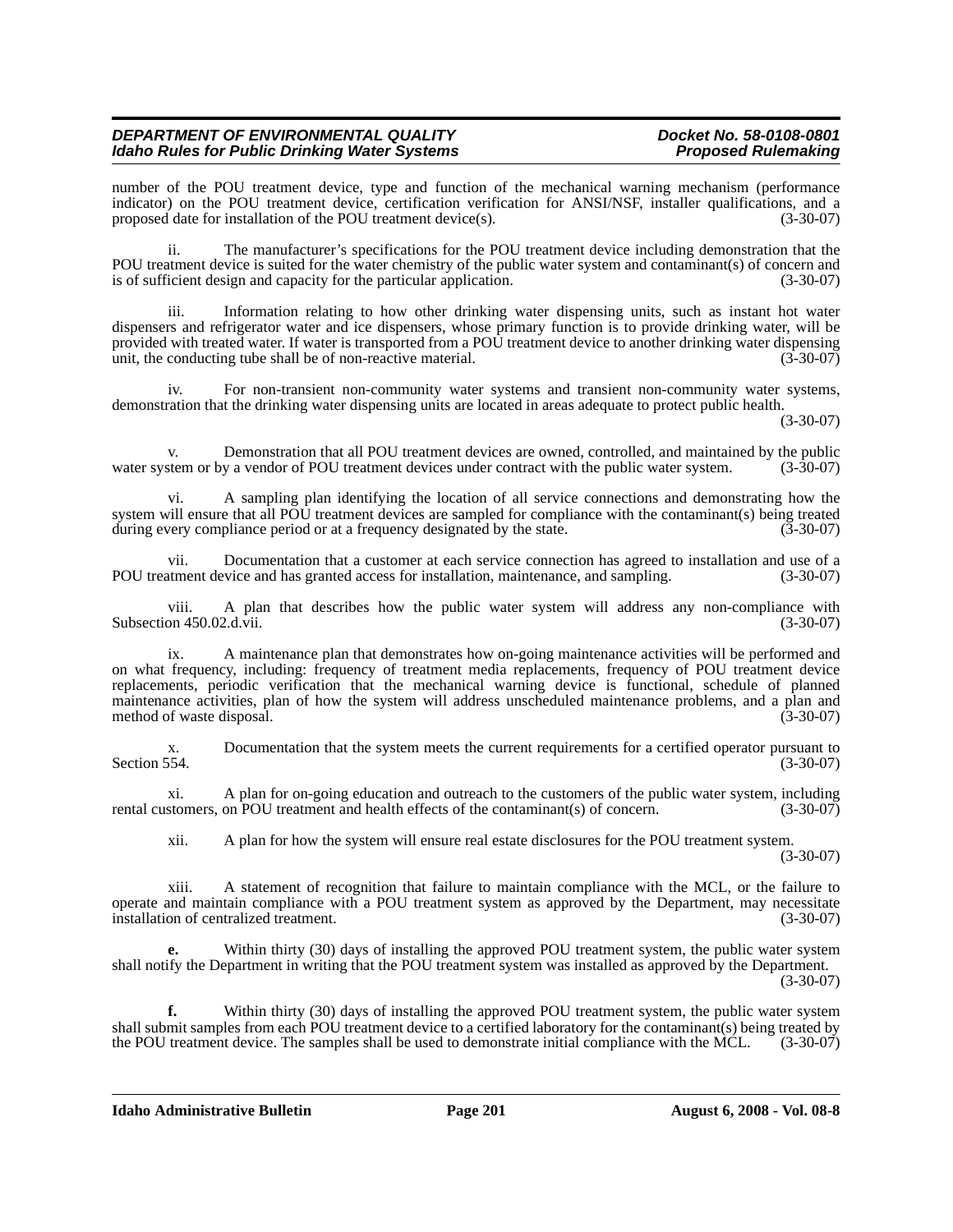**g.** The water system owner or operator must maintain records for a POU treatment system. Records shall be submitted to the Department at a frequency and in a format specified by the Department. Records to maintain shall include: (3-30-07) (3-30-07)

| 1.   | Requirements of Subsection 450.02.d.;                                             | $(3-30-07)$ |
|------|-----------------------------------------------------------------------------------|-------------|
| ii.  | All sampling performed on the POU treatment devices;                              | $(3-30-07)$ |
| iii. | Maintenance logs and schedules;                                                   | $(3-30-07)$ |
| iv.  | Log of installed units; and                                                       | $(3-30-07)$ |
| V.   | Contracts, lease agreements, or other legal documents with vendors and consumers. | $(3-30-07)$ |
|      |                                                                                   |             |

**03.** Use of Bottled Water. 40 CFR 141.101, revised as of July 1, 1999, is herein incorporated by reference. (4-5-00) reference.  $(4-5-00)$ 

## *(BREAK IN CONTINUITY OF SECTIONS)*

### **500. FACILITY AND DESIGN STANDARDS: DEMONSTRATION OF TECHNICAL, FINANCIAL, AND MANAGERIAL CAPACITY OF PUBLIC DRINKING WATER SYSTEMS.**

No person shall proceed, or cause to proceed, with construction of a new community or nontransient, noncommunity drinking water system until it has been demonstrated to the Department that the water system will have adequate technical, financial, and managerial capacity, as defined in Section 003 of these rules. With the exception of water sources, *D*demonstration of capacity shall be submitted to the Department prior to or concurrent with the submittal of plans and specifications, as required in Section 39-118, Idaho Code, and Subsection 504.03 of these rules. Plans and specifications for water sources may be submitted to the Department prior to demonstration of capacity for the water system. The Department shall issue its approval of the new system capacity demonstration in writing.

*(3-30-07)*( )

**01. Technical Capacity**. In order to meet this requirement, the public water system shall submit tation to demonstrate the following: (4-5-00) documentation to demonstrate the following:

**a.** The system meets the relevant design, construction, and operating requirements *of Sections 501 through 552* of these rules; *(3-30-07)*( )

| b. | The system has an adequate and consistent source of water; | $(4-5-00)$ |
|----|------------------------------------------------------------|------------|
|----|------------------------------------------------------------|------------|

- **c.** A plan is in place to protect the water source and deal with emergencies; (4-5-00)
- **d.** A plan exists for replacement or improvement of infrastructure as necessary; and  $(4-5-00)$

**e.** The system has trained personnel with an understanding of the technical and operational characteristics of the system. (5-3-03)

**02. Financial Capacity**. A demonstration of financial capacity must include but is not limited to the following information: (4-5-00) (4-5-00)

**a.** Documentation that organizational and financial arrangements are adequate to construct and operate the public water system in accordance with these rules *(see Sections 501 through 552)*. This information can be provided by submitting estimated construction, operation, and maintenance costs, letters of credit, or other access to financial capital through public or private sources and, if available, a certified financial statement;

*(3-30-07)*( )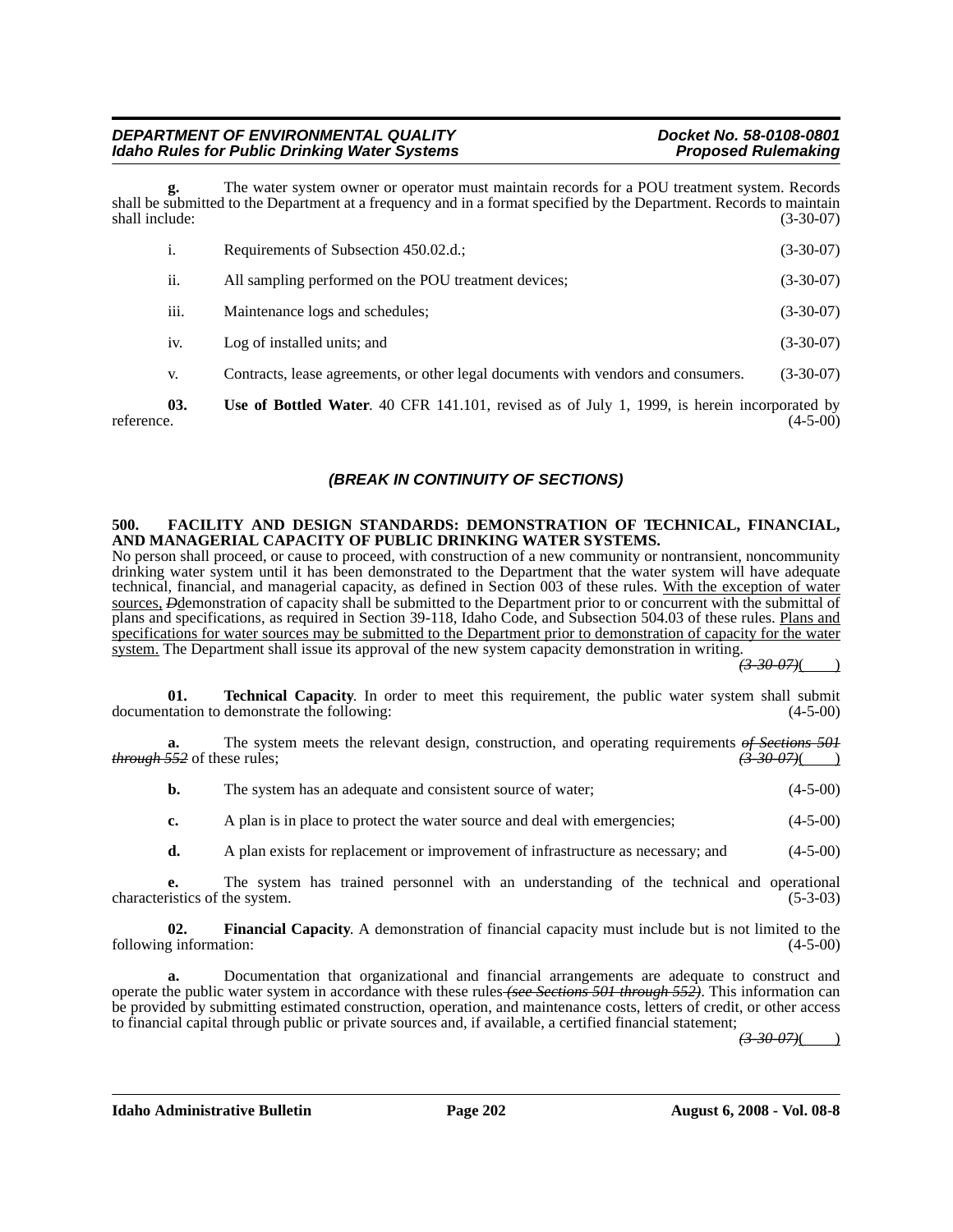**b.** Demonstration of revenue sufficiency, that includes but is not limited to billing and collection procedures*,*; a proposed rate structure which *is affordable and ensures* demonstrates the availability of operating funds, revenues for depreciation and reserves, and the ability to accrue a capital replacement fund. A preliminary operating budget shall be provided: and  $(4-5-00)($ operating budget shall be provided; and

**c.** Adequate fiscal controls must be demonstrated. (4-5-00)

**03. Managerial Capacity**. In order to demonstrate adequate managerial capacity, the owner *and/*or operator of a new drinking water system shall submit at least the following information to the Department:

 $(4-5-00)$ 

**a.** Clear documentation of legal ownership and any plans that may exist for transfer of that ownership completion of construction or after a period of operation;  $\frac{(4-5-00)}{(4-5-00)}$ *on* upon completion of construction or after a period of operation;

**b.** The name, address, and telephone number of the person who will be accountable for ensuring that r system is in compliance with these rules; (4-5-00) the water system is in compliance with these rules;

**c.** The name, address, and telephone number of the **system** responsible charge operator;

 $(4 - 5 - 00)$ 

**d.** A description of the manner in which the water system will be managed. Information such as *B*bylaws, restrictive covenants, articles of incorporation, or procedures and policy manuals which describe the management organizational structure *are a means of* shall be providenced *this information*:  $(4.5-0.0)($ management organizational structure *are a means of* shall be providinged this information;

**e.** A *description* recommendation of staffi*ng should be provided* qualifications, including training, experience, certification or licensing, and continuing education *completed by the water system staff*; *(4-5-00)*( )

**f.** An explanation of how the water system will establish and maintain effective communications and relationships between the water system management, its customers, professional service providers, and any applicable regulatory agencies; and (4-5-00)

**g.** Evidence of planning for future growth, equipment repair and maintenance, and long term replacement of system components. (4-5-00)

**04. Submittal Form**. The Department shall provide a standard form to be used in preparing a new system capacity demonstration. The submittal form and general guidance on how to prepare a new system capacity document is provided in, "How to Demonstrate Financial, Technical, and Managerial Capacity in New Public Water Systems." This document may be requested from the Department and is available at http://www.deq.idaho.gov/water/ assist\_business/pws/publications.cfm.  $\frac{(4-5-00)}{(4-5-00)}$ 

**05. Expanding Systems**. A public water system which comes into existence as a result of growth in population or number of service connections within a previously unregulated system will be considered a new system under these rules and is subject to all design, construction and operating requirements herein. (4-5-00)

**06.** Consolidation. In demonstrating new system capacity, the owner of the proposed new system must investigate the feasibility of obtaining water service from an established public water system. If such service is available, but the owner elects to proceed with an independent system, the owner must explain why this choice is in the public interest in terms of environmental protection, affordability to water users, and protection of public health.

 $(4-5-00)$ 

**07. Exclusion**. New public water systems which are public utilities as defined in Sections 61-104 (Corporation), 61-124 (Water System), 61-125 (Water Corporation), and 61-129 (Public Utility), Idaho Code, must meet the regulatory requirements of the Idaho Public Utilities Commission (IPUC) in Chapter 1, Title 61, Idaho Code, Public Utilities Law, and IDAPA 31.01.01, "Rules of Procedure of the Idaho Public Utilities Commission." Such water systems will not be required to meet any requirements of this Section which are in conflict with the provisions and requirements of the IPUC.  $(4-5-00)$ provisions and requirements of the IPUC.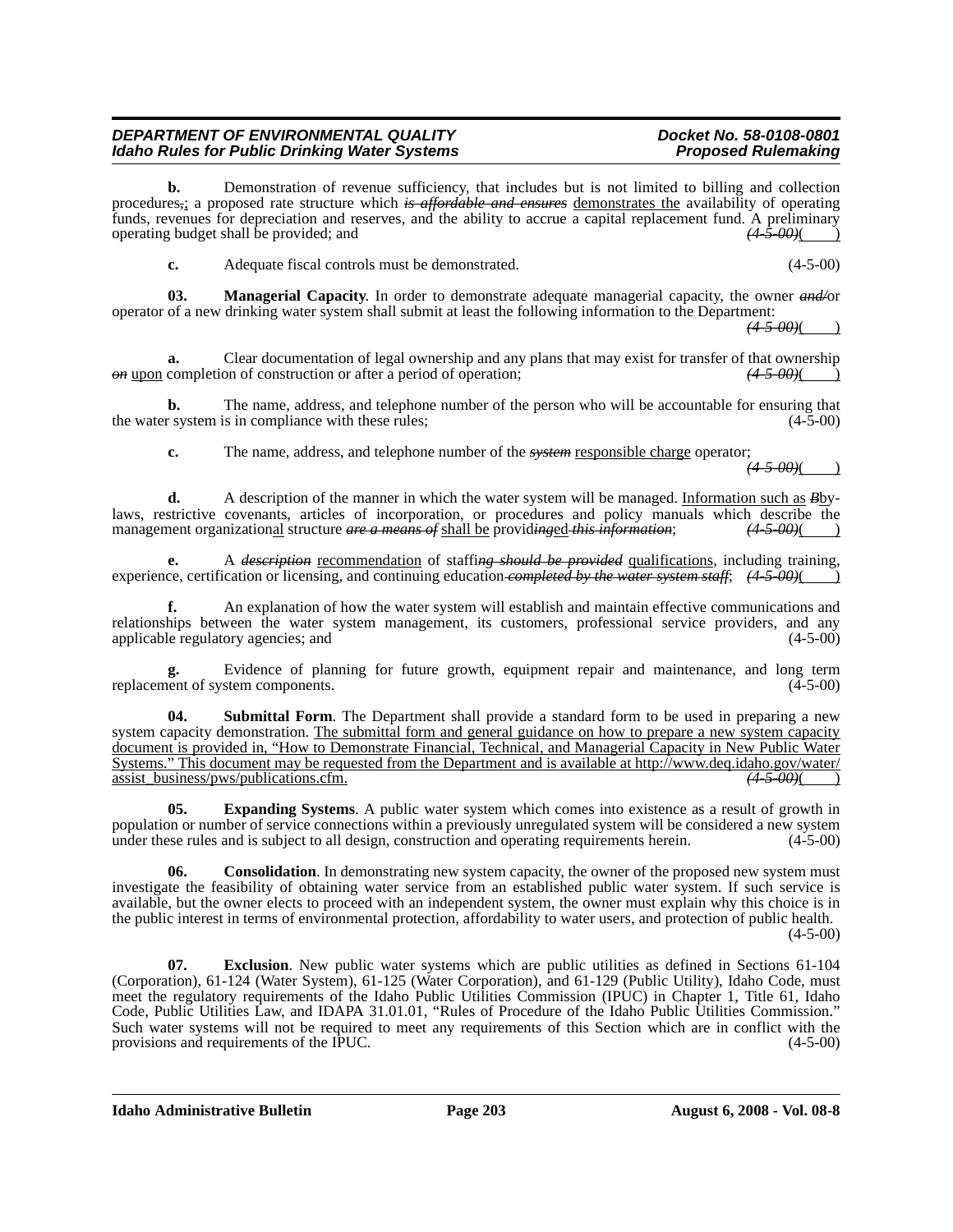#### **501. FACILITY AND DESIGN STANDARDS: GENERAL DESIGN REQUIREMENTS FOR PUBLIC DRINKING WATER SYSTEMS.**

Unless otherwise specified by the Department, the design of new drinking water systems, or modifications to existing, public drinking water systems, shall be in conformance with the facility and design standards set forth in Sections 006 and 500 through 552 of these rules. The following general design requirements shall apply as applicable for the type of water system and the treatment or other processes employed. (3-30-07)

**01. Materials Used in Construction**. *Unless otherwise authorized by the Department on a sitespecific basis, materials* Products that are used to construct public drinking water systems and have water contact surfaces shall conform to applicable AWWA standards and*/or* be certified by an accredited ANSI certification body to meet applicable ANSI/NSF *S*standards *53 and 61, referenced in Subsection 002.02*, where products meeting such AWWA and ANSI/NSF standards exist. In the absence of such products, products meeting applicable product standards and acceptable to the reviewing authority may be selected. Corrosion control shall be taken into account during all aspects of public water system design.  $\left(3.3007\right)(\right)$ during all aspects of public water system design.

**02. Additives Used in Operation**. No chemical or other substance shall be added to drinking water, nor shall any process be utilized to treat drinking water, unless specifically approved by the Department. All chemicals shall conform to applicable AWWA standards and be certified by an accredited ANSI certification body to meet ANSI/NSF Standard 60, referenced in Subsection 002.02. (3-30-07)

**03. Design Basis**. The system, including the water source and treatment facilities, shall be designed to provide either peak hour demand of the system or *peak daily pumping* maximum day demand plus equalization storage at the design year. storage at the design year.

|                     | 04. | Design of Treatment Facilities. Design of treatment facilities shall address:                                                                                                             | $(3-30-07)$ |
|---------------------|-----|-------------------------------------------------------------------------------------------------------------------------------------------------------------------------------------------|-------------|
|                     | a.  | Functional aspects of facility layout and provisions for future facility expansion;                                                                                                       | $(3-30-07)$ |
|                     | b.  | Provision for expansion of waste treatment and disposal facilities;                                                                                                                       | $(3-30-07)$ |
| maintenance;        | c.  | Roads constructed to provide year-round access by vehicles and equipment needed for repair and                                                                                            | $(3-30-07)$ |
|                     | d.  | Site grading and drainage; and                                                                                                                                                            | $(3-30-07)$ |
|                     | e.  | Chemical delivery.                                                                                                                                                                        | $(3-30-07)$ |
| 05.<br>provide for: |     | <b>Design of Buildings.</b> The design of buildings that are a part of public drinking water systems shall                                                                                | $(3-30-07)$ |
|                     | a.  | Adequate ventilation, lighting, heating, and air conditioning;                                                                                                                            | $(3-30-07)$ |
|                     | b.  | Adequate drainage;                                                                                                                                                                        | $(3-30-07)$ |
|                     | c.  | Dehumidification equipment, if necessary;                                                                                                                                                 | $(3-30-07)$ |
|                     | d.  | Accessibility of equipment for operation, servicing, and removal;                                                                                                                         | $(3-30-07)$ |
|                     | e.  | Flexibility and convenience of operation and safety of operators; and                                                                                                                     | $(3-30-07)$ |
|                     | f.  | Separate room(s) for chemical storage and feed equipment to reduce that may be required based on<br>type of chemicals and associated hazards-and dust problems.<br><del>(3-30-07)</del> ( |             |

**06. Electrical**. Main switch gear electrical controls shall be located above grade, in areas not subject to flooding. All electrical work shall conform to the requirements of the National Electrical Code or to relevant state/ *and/or* local codes. The National Electrical Code is available from the National Fire Protection Association, 1 Batterymarch Park, Quincy, Massachusetts 02169-7471, (617)770-3000, http://www.nfpa.org. *(3-30-07)*( )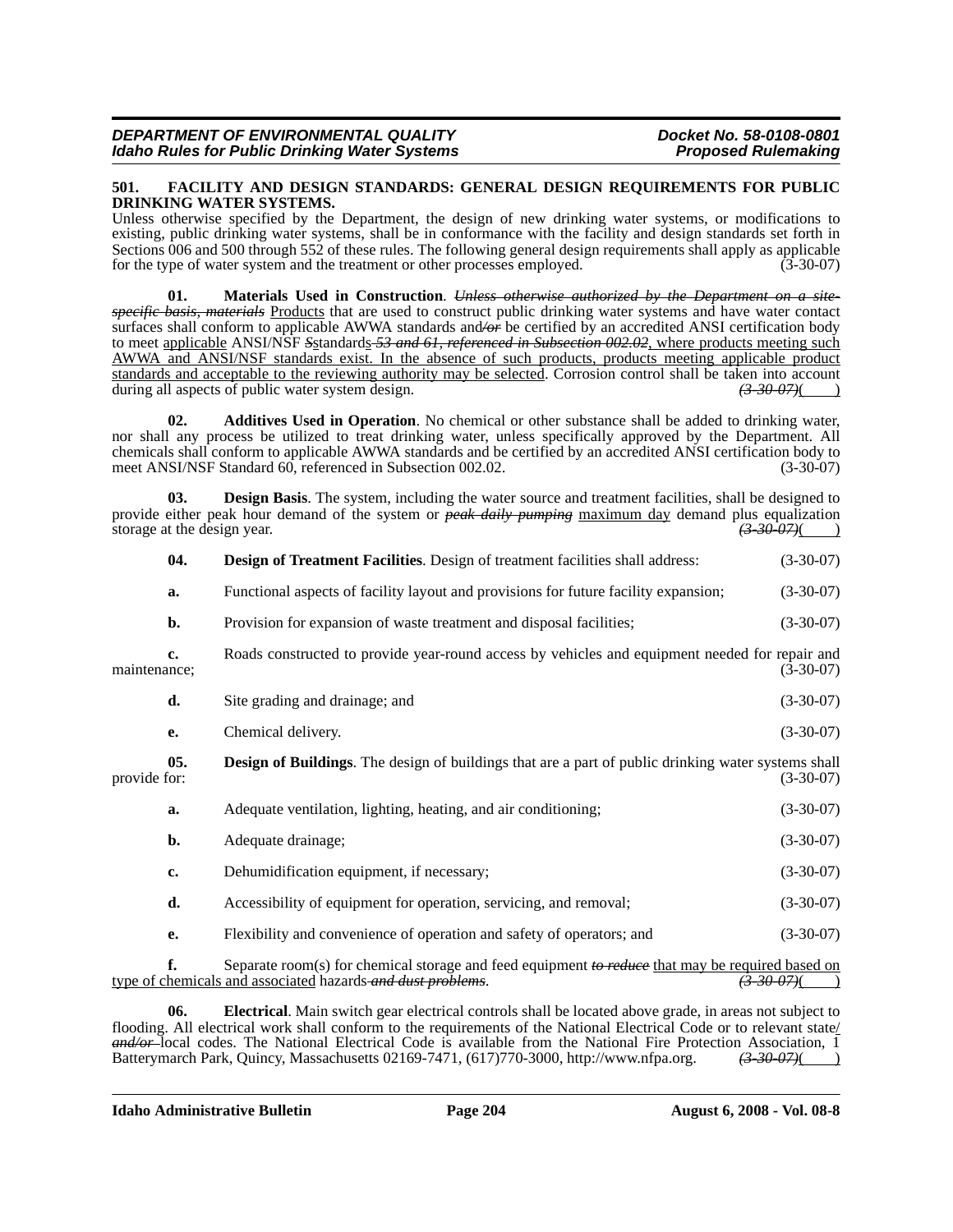**07. Reliability and Emergency Operation**. New community water systems constructed after April 15, 2007 are required to have sufficient dedicated on-site standby power, with automatic switch-over capability, *and/* or standby storage so that water may be treated and supplied to pressurize the entire distribution system during power outages. During a power outage, the water system shall be able to meet the operating pressure requirements of Subsection 552.01.b. for a minimum of eight (8) hours at average day demand plus fire flow where provided.  $\underline{A}$ minimum of eight (8) hours of fuel storage shall be located on site unless an equivalent plan is authorized by the Department. Standby power provided in a public drinking water system shall be coordinated with the standby power that is provided in the wastewater collection and treatment system. *(3-30-07)*( *)*  $(3-30-07)$ 

**a.** The Department may require the installation of standby power or storage facilities in existing systems if the frequency and duration of power outages a system experiences constitute a health hazard. (3-30-07)

**b.** Existing community public water systems that are substantially modified after April 15, 2007 shall meet the requirements of Subsection 501.07. in those portions of the system affected by the modifications. (3-30-07)

*i. For the purposes of Subsection 501.07., the Department shall consider a system to be substantially modified when there is a combined increase of twenty-five percent (25%) or more above the system's existing configuration in the following factors: (3-30-07) (1) Population served or number of service connections. (3-30-07)*

*(2) Total length of transmission and distribution water mains. (3-30-07)*

*(3) Peak or average water demand per connection. (3-30-07)*

 $\frac{\partial \mathbf{r}}{\partial \mathbf{r}}$ . New sources and booster pumps intended to increase system capacity shall be provided with power or equivalent. standby power or equivalent.

*e***<u>d</u>.** For both new and existing public water systems, the Department may reduce the requirements of Subsection 501.07 if the system can demonstrate the capacity to adequately protect public health during a power outage. Any decision by the Department will be based on, but not limited to, the following considerations: (3-30-07)

i. An adequate emergency response and operation plan and the capacity to implement that plan.  $(3-30-07)$ 

ii. The adequacy of the system's cross connection control program and the capacity to protect public health in the event of a system wide depressurization. (3-30-07)

iii. Demonstration of historical and projected reliability of the electrical power supplied to the water system. (3-30-07)

iv. A strategy for providing information to the public during power outages, including instructions to action, boil water, etc., until notified otherwise. (3-30-07) stop irrigation, boil water, etc., until notified otherwise.

The level of reliability acceptable to consumers. This can be accomplished with either a vote of the majority of consumers for privately owned and operated systems or a decision by the governing body for publicly governed systems. (3-30-07)

vi. Other considerations that may be pertinent, including connections to other public water systems, agreements to provide water in emergency situations, and the availability of dedicated portable auxiliary power.

(3-30-07)

**08. On-Site Analysis and Testing Capabilities**. Each public water system shall have equipment and facilities for routine testing necessary to ensure proper operation. Equipment selection shall be based on the characteristics of the raw water source and the complexity of the treatment process involved. (3-30-07) characteristics of the raw water source and the complexity of the treatment process involved.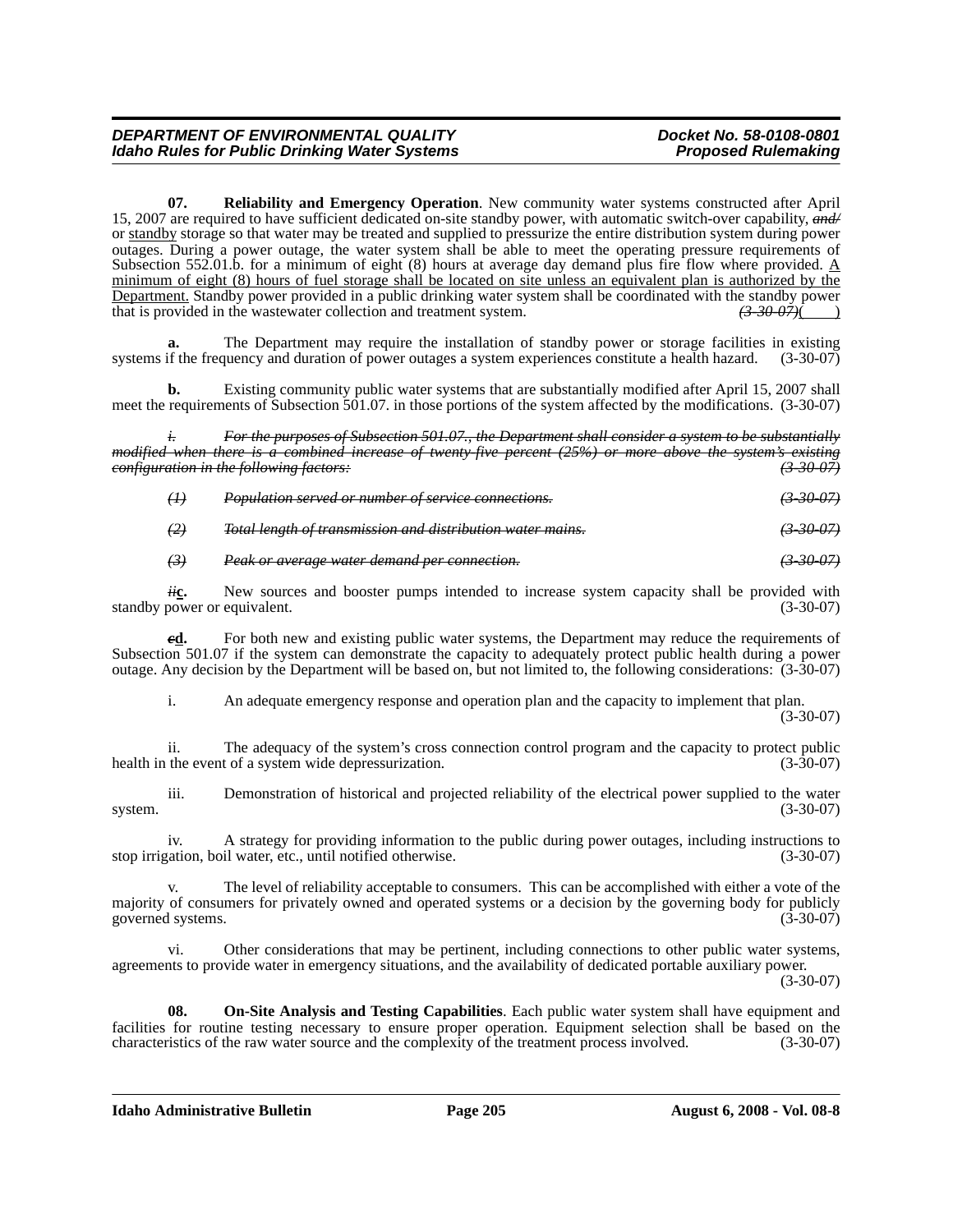**09. Sample Taps**. Sample taps shall be provided so that water samples can be obtained from each water source and from appropriate locations in each unit operation of treatment, and from the finished water. Taps shall be consistent with sampling needs and shall not be of the petcock type. Taps owned by the water system and used for obtaining samples for bacteriological analysis shall be of the smooth-nosed type without interior or exterior threads, shall not be of the mixing type, and shall not have a screen, aerator, or other such appurtenance. (3-30-07)

**10. Facility Potable Water Supply**. The facility water supply service line and the plant finished water sample tap shall be supplied from a source of finished water at a point where all chemicals have been thoroughly mixed, and the required disinfectant contact time, if applicable, has been achieved. There shall be no cross connections between the facility water supply service line and any piping, troughs, tanks, or other treatment units containing wastewater, treatment chemicals, raw or partially treated water. (3-30-07)

**11. Meters**. All water supplies shall have an acceptable means of measuring the flow from each source, the wash water, the recycled water, any blended water of different quality, and the finished water. (3-30-07)

**12. Operation and Maintenance Manual**. An operation and maintenance manual or manuals shall be provided for all public water systems. The manual shall include, but is not limited to, the following contents: daily operating instructions, operator safety procedures, location of valves and other key system features, parts list and parts order form, and information for contacting the water system operator. An operational trouble-shooting section shall be supplied to the water works as part of any proprietary unit installed in system facilities. (3-30-07)

**13. Start-Up Training**. Provisions shall be made for operator instruction at the start-up of a new plant ing station. (3-30-07) or pumping station.

**14. Safety**. Consideration shall be given to the protection of maintenance personnel and visitors from typical and foreseeable hazards in accordance with the engineering standards of care. The design shall comply with all applicable safety codes and regulations that may include the Uniform Building Code, Uniform Fire Code, National Fire Protection Association Standards, and state and federal OSHA standards. Items to be considered include, but are not limited to, noise arresters, noise protection, confined space entry, protective equipment and clothing, gas masks, safety showers and eye washes, handrails and guards, warning signs, smoke detectors, toxic gas detectors and fire extinguishers. (3-30-07)

**15.** Security. Appropriate design measures to help ensure the security of water system facilities shall be incorporated. Such measures, at a minimum, shall include means to lock all exterior doorways, windows, gates and other entrances to source, treatment, pumping stations, and water storage facilities. (3-30-07) and other entrances to source, treatment, pumping stations, and water storage facilities.

**16.** Other Regulations. Consideration must be given to the design requirements of other federal, state, and local regulatory agencies for items such as safety requirements, special designs for the handicapped, plumbing and electrical codes, and construction in the flood plain. (3-30-07)

**<u>Ground Water Source Redundancy.** New community water systems served by ground water</u> shall have a minimum of two (2) sources if they are intended to serve more than twenty-five (25) connections or equivalent dwelling units (EDUs). Under normal operating conditions, with any source out of service, the remaining source(s) shall be capable of providing either the peak hour demand of the system or a minimum of the maximum day demand plus equalization storage. See Subsection 501.18 for general design and redundancy requirements  $\frac{1}{2}$  concerning fire flow capacity.

## **1***7***8. Redundant Fire Flow Capacity**. (3-30-07)

**a.** Public water systems that provide fire flow shall be designed to provide maximum day demand plus fire flow *instead of peak hour demand plus fire flow. This allowance is made because distribution pressures can be expected to fall during a fire event and overall demand would be less than peak hour*. Pumping systems supporting fire flow capacity must be designed so that fire flow may be provided with *the largest* any pump out of service.

*(3-30-07)*( )

**b.** The requirement for redundant pumping capacity specified in Subsection 501.178.a. may be reduced to the extent that *fire suppression* storage is provided in sufficient quantity to meet some or all of fire flow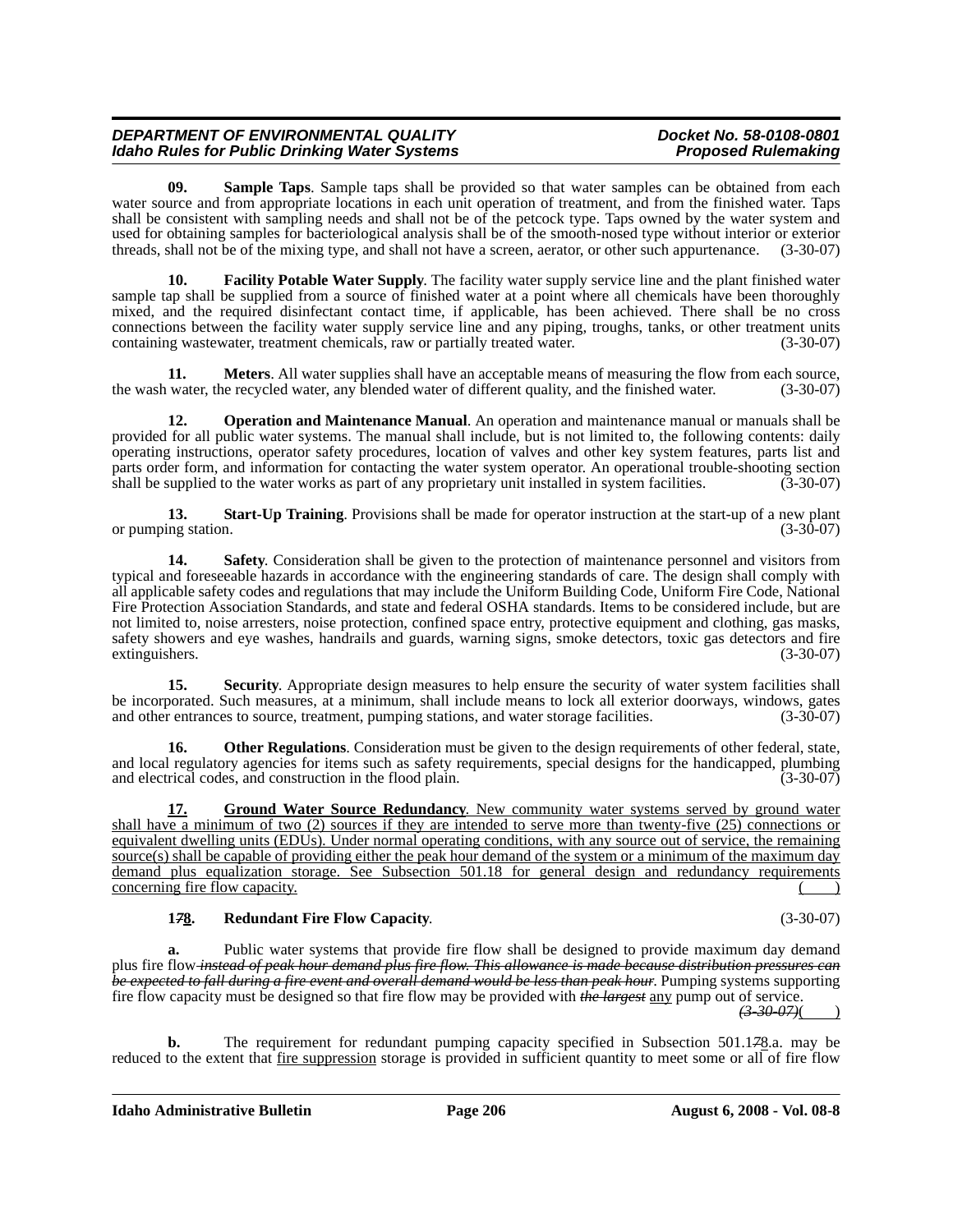#### *DEPARTMENT OF ENVIRONMENTAL QUALITY Docket No. 58-0108-0801 Idaho Rules for Public Drinking Water Systems*

demands. Where <u>fire suppression</u> storage is not provided, the requirement for fire flow pumping redundancy may be reduced or eliminated if the following conditions are met: reduced or eliminated if the following conditions are met:

The local fire authority states in writing that the fire flow capacity of the system is acceptable and is compatible with the water demand of existing and planned fire fighting equipment and fire fighting practices in the area served by the system. (3-30-07)  $(3-30-07)$ 

ii. In a manner appropriate to the system type and situation, positive notification is provided to customers that describes the design of the system's fire fighting capability and explains how it differs from the requirements of Subsection 501.178.a. The notice shall indicate that the local fire authority has provided written acceptance of the system's fire flow capacity. acceptance of the system's fire flow capacity. *(3-30-07)*( )

### **502. FACILITY AND DESIGN STANDARDS: FACILITY PLANS.**

See the definition of Facility Plan in Section 003. (3-30-07)

**01. Facility Plans Required**. All new public drinking water systems, and existing public drinking water systems undergoing material modification or expansion, are required to have a current facility plan that shall address all applicable issues specifically required in Sections 500 through 552 of these rules including, but not limited to, hydraulic capacity, treatment capacity, standby power, redundancy, fire flows, project financing, and operation and maintenance considerations sufficiently to determine the effects of the project on the overall infrastructure. *Material modification or expansion that requires a facility plan includes upgraded, or rehabilitated public drinking water system facilities.* Facility plans must address the entire potential service area of the project. Facility plans *are* may not be required for *minor or routine distribution system* simple water main extension projects as detailed in Subsections 502.01.a. and 502.01.b. *Determination of projects that are considered to be minor or routine shall be made by the Department based on a review of the owner's recommendations and accompanying rationale.* 

**a.** Department-reviewed simple water main extension projects. A facility plan is not required if the Department is provided documentation supporting the ability of the purveyor to provide service for the simple water main extension without adding system components designed to control quantity or pressure to the system and while continuing to provide the pressure and quantity requirements of Subsection 552.01. Documentation may be in the  $\frac{\text{form of:}}{\text{form of:}}$ 

| $\mathbf{L}$ | Hydraulic modeling:                                                                                  |  |
|--------------|------------------------------------------------------------------------------------------------------|--|
| <u>ii.</u>   | Usage data and flow calculations;                                                                    |  |
| <u>iii.</u>  | Declining balance reports that demonstrate the system has the capacity to supply the service area of |  |

the system served by the extension; or

iv. Other documentation acceptable to the Department.

**b.** Qualified Licensed Professional Engineer (QLPE)-reviewed Simple Water Main Extension Projects. A Department-approved facility plan is not required to be in place prior to the QLPE approving a simple water main extension pursuant to Subsection 504.03.b., provided that the service area of the system served by the extension is in compliance with the facility and design standards in Sections 500 through 552 of these rules. If the Department has not approved a facility plan for the system which includes the proposed simple water main extension, then the system purveyor or the QLPE shall provide with the transmittal letter documentation supporting the ability of the purveyor to provide service for the simple water main extension without adding system components designed to control quantity or pressure to the system and while continuing to provide the pressure and quantity requirements of Subsection 552.01. The purveyor shall provide this documentation to the QLPE as necessary. Documentation may be in the form of:

i. Hydraulic modeling;

ii. Usage data and flow calculations;

iii. Declining balance reports that demonstrate the system has the capacity to supply the service area of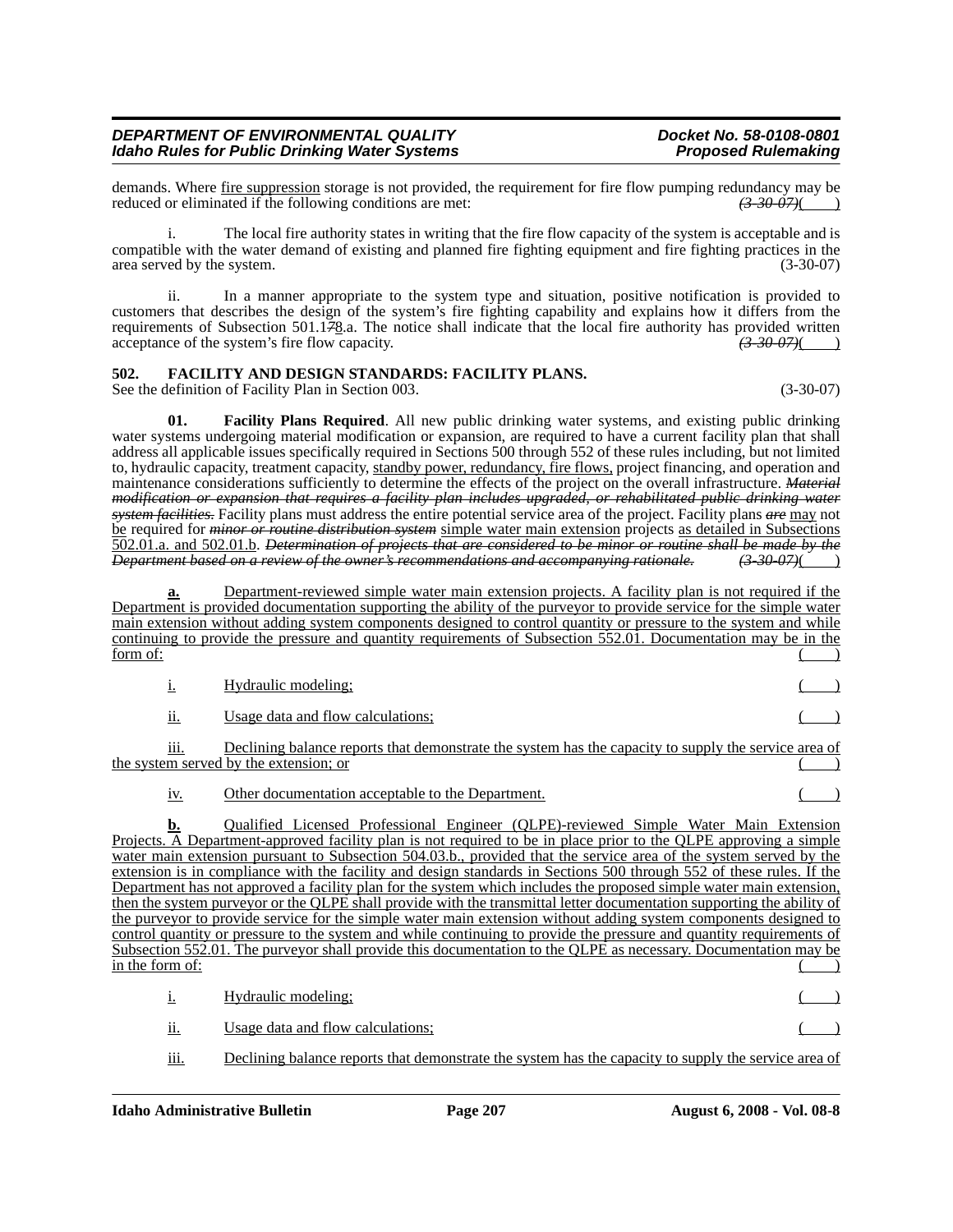the system served by the extension; or

iv. Other documentation acceptable to the Department.

**02. Submittal to the Department**. When required, *F*facility plans shall be submitted to the Department for review and approval prior to the submission of plans and specifications for a project related to the facility plan. *In the case of water main extensions reviewed by a qualified Idaho licensed professional engineer pursuant to Subsection 504.03.b., an updated facility plan shall be submitted to the Department for review and approval unless the reviewing authority already has a Department approved facility plan in his possession. (3-30-07)*( )

**03.** *Facility Plan Contents. The facility plan must include sufficient detail to demonstrate that the proposed project meets applicable criteria. The facility plan generally addresses the overall system-wide plan. The facility plan shall identify and evaluate problems related to the drinking water system; assemble basic information; present criteria and assumptions; examine alternative solutions with preliminary layouts and cost estimates; describe financing methods; set forth anticipated charges for users; review organizational and staffing requirements; offer a conclusion with a proposed project for client consideration; and outline official actions and procedures to implement the project. If the project is funded by the state revolving fund or a grant, other requirements may also apply. See IDAPA 58.01.20, "Rules for Administration of Drinking Water Loan Program," and IDAPA 58.01.22, "Rules for Administration of Planning Grants for Public Drinking Water Facilities." A checklist, which can be used as guidance, can be found at http://www.deq.idaho.gov/water/permits\_forms/forms/drinking\_water/ form\_i\_report\_checklist.pdf. The guidance document is for Department grant and loan projects, but may be used in part or in whole as a guide to assist in the development of a facility plan for any proposed project.* **Engineer's Seal Required**. Facility plans submitted to the Department shall bear the imprint of an Idaho licensed professional engineer's seal that is both signed and dated by the engineer. engineer's seal that is both signed and dated by the engineer.

**04.** *Engineer's Seal Required. Facility plans submitted to the Department shall bear the imprint of an Idaho licensed professional engineer's seal that is both signed and dated by the engineer.* **Facility Plan Contents**. The facility plan shall include basic information, criteria and assumptions, and alternative solutions with preliminary layouts and cost estimates as applicable. The facility plan is intended to address system wide growth, to identify system deficiencies, and to lay out a plan for system upgrades and expansion.  $\left(3-30-07\right)$ system deficiencies, and to lay out a plan for system upgrades and expansion.

New public water system facility plan. The minimum requirements for a facility plan for a new public water system are listed in Subsections 502.04.a.i. through 502.04.a.viii. If specific items listed in Subsections 502.04.a.i. through 502.04.a.viii. are not applicable to a particular system, then the submitting engineer shall state this in the facility plan and state the reason why the requirement is not applicable. The facility plan must also include sufficient detail to support applicable requirements of Sections 501 through 552.

i. Location. A general description and location of the system. ii. Population. The estimated design population of the system including the number of connections and the number of EDUs proposed.

iii. Sources of Water. Adequacy, quality, and availability of sources of water for potable use and a description of the non-potable irrigation system.

iv. Treatment. Identify and describe any anticipated treatment.

Water Quantity. Design data for domestic, irrigation, fire fighting, commercial, or industrial water uses, including peak hour, maximum day, and average day demands.

vi. Storage. Include the size and location of any anticipated storage structures. ( )

vii. Operating Pressure. Pressure ranges for all flow conditions prescribed by these rules. ( )

viii. Sewage. Describe the sewage collection system and sewage treatment works, with reference to their relationship to existing or proposed water works structures which may affect the operation of the water supply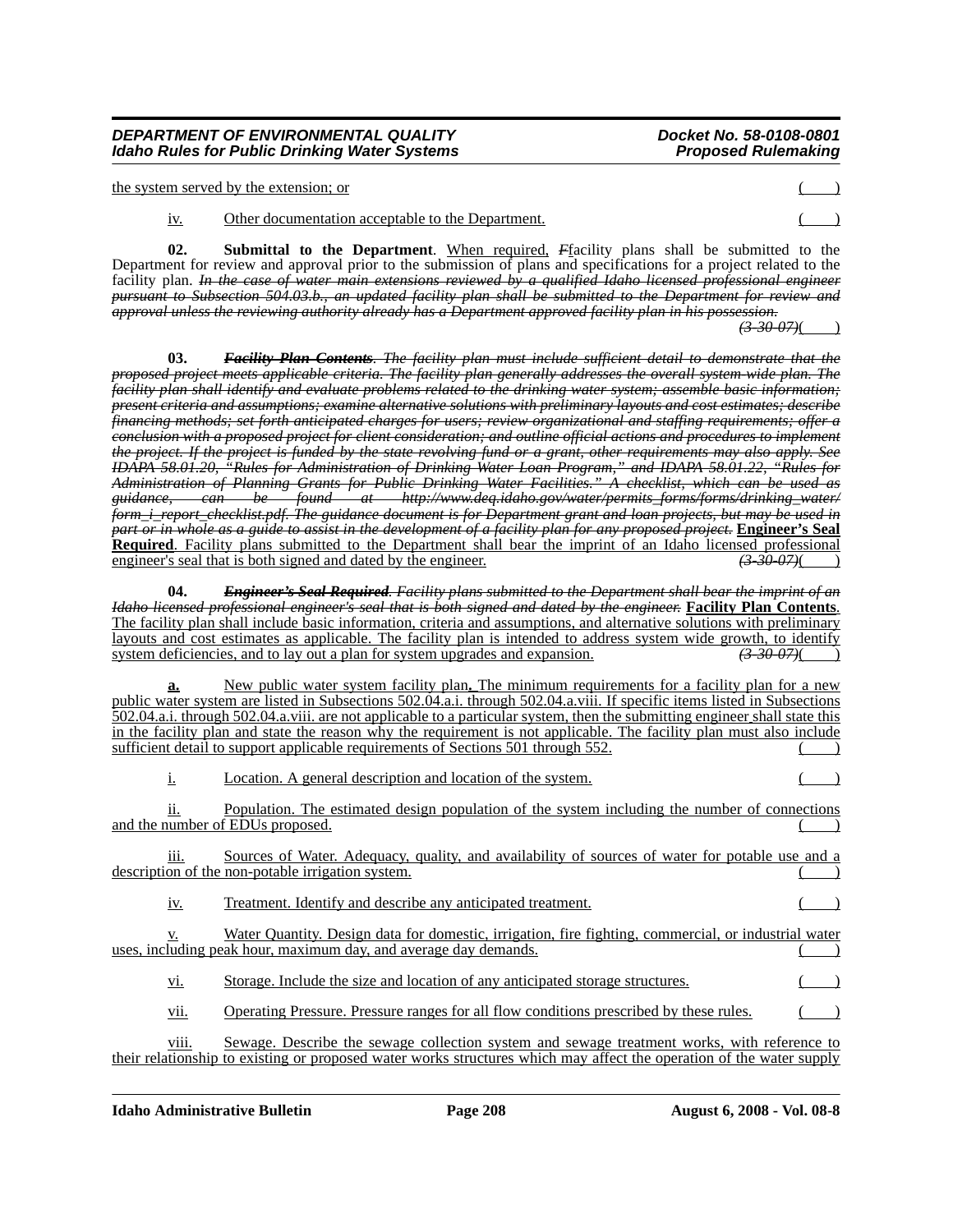### *DEPARTMENT OF ENVIRONMENTAL QUALITY*<br>Idaho Rules for Public Drinking Water Systems **Depart of Convention Convention** *Idaho Rules for Public Drinking Water Systems*

system, or which may affect the quality of the supply.

Existing public water system facility plan. The minimum requirements for a facility plan for an existing public water system must include Subsections 502.04.b.i. through 502.04.b.vii. as well as Subsections 502.04.a.i. through 502.04.a.viii. If specific items listed in Subsections 502.04.b.i. through 502.04.b.vii. or Subsections 502.04.a.i. through 502.04.a.viii. are not applicable to a particular facility plan, then the submitting engineer shall state this in the facility plan and state the reason why the requirement is not applicable. The facility plan must also include sufficient detail to support applicable requirements of Sections 501 through 552. ( )

i. Hydraulic analysis. A computer analysis of the hydraulics of the distribution system if requested by the Department; any analysis of an existing distribution system shall be properly calibrated. The type or sophistication of analysis shall be dependent on the type of system.

| <u>ii.</u>       | <u>Identify</u> and evaluate problems related to the drinking water system. |  |
|------------------|-----------------------------------------------------------------------------|--|
| $\cdots$<br>111. | Describe financing methods.                                                 |  |
| 1V.              | Set forth anticipated charges for users.                                    |  |
| v.               | Review organizational and staffing requirements.                            |  |
| <u>vi.</u>       | Offer a project(s) recommendation for client consideration.                 |  |
| vii.             | Outline official actions and procedures to implement the project.           |  |

**c. Public Water System Facility Plan funded by the State Revolving Fund.** If the project is funded by the state revolving fund or a state grant, the facility plan must meet the requirements of Subsections 502.04.a. and 502.04.b., and other requirements that may also apply. See IDAPA 58.01.20, "Rules for Administration of Drinking Water Loan Program," and IDAPA 58.01.22, "Rules for Administration of Planning Grants for Public Drinking Water Facilities."  $\qquad \qquad ($ 

**d. Facility Plan Guidance.** A checklist, which can be used as guidance, can be found at http:// www.deq.idaho.gov/water/permits\_forms/forms/drinking\_water/form\_i\_report\_checklist.pdf. The guidance document is for Department grant and loan projects, but may be used in part or in whole as a guide to assist in the development of any facility plan.

**503. FACILITY AND DESIGN STANDARDS: PRELIMINARY ENGINEERING REPORTS.**

See the definition of Preliminary Engineering Report in Section 003. *For all new water systems or material modifications to existing water systems, a preliminary engineering report shall be submitted to the Department for review and approval, or other reviewing authority in the case of water main extensions, prior to the submittal of plans and specifications as required in Subsection 504.03. Preliminary engineering reports are not required for minor or routine distribution system projects designed under a facility plan. This report shall provide the following:* Preliminary engineering reports are required for all new water systems or material modifications to existing water systems that require plan and specification review and approval pursuant to Subsection 504.03. Preliminary engineering reports must be completed for all major water system projects including, but not limited to, source, pump station, pressure control, storage, and treatment projects. Preliminary engineering reports are not required for simple water main extensions that are approved in accordance with Subsections 502.01.a. or 502.01.b. **(3.30.07)**( )

**01. Submittal to Reviewing Authority**. Preliminary engineering reports shall be submitted to the Department for review and must be approved by the Department prior to the submission of plans and specifications. The Department may allow well construction plans and specifications to be submitted concurrently with a preliminary engineering report for these projects.

**0***1***2.** *Engineer's* **Seal Required**. Preliminary engineering reports submitted to the *d*Department shall bear the imprint of an Idaho licensed professional engineer's seal that is both signed and dated by the engineer. The Department will accept the seal of an Idaho licensed professional geologist on preliminary reports for well source, spring source, or infiltration gallery site reports, and for well construction.  $\left( \frac{3-30-07}{2} \right)$ spring source, or infiltration gallery site reports, and for well construction.

**Idaho Administrative Bulletin Page 209 August 6, 2008 - Vol. 08-8**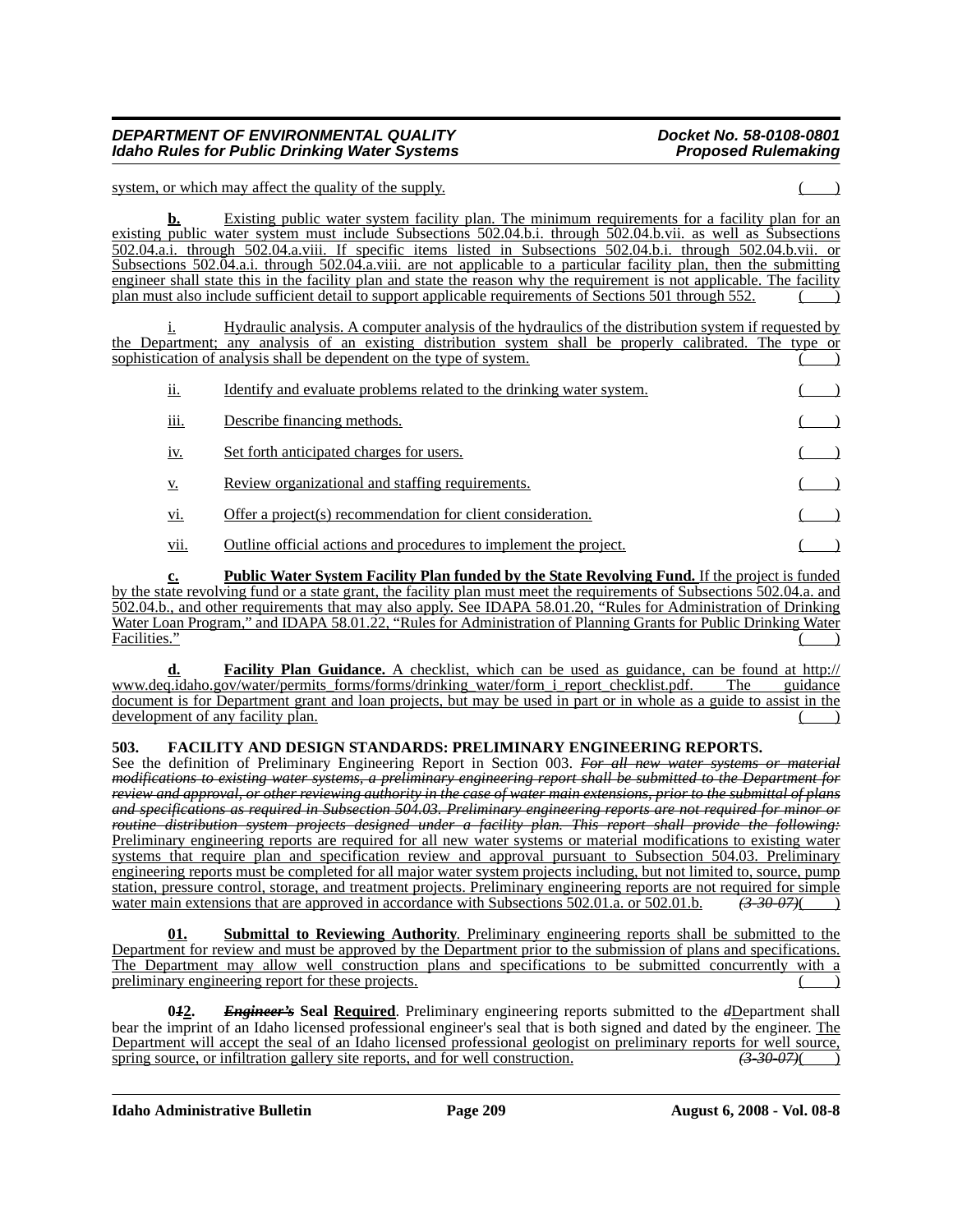# *02. Location. A general description and location of the project. (3-30-07)*

**03.** *Population. The estimated design population of the project.* **Preliminary Engineering Report Contents**. The preliminary engineering report must include sufficient detail to demonstrate the proposed project meets applicable criteria. The items included in Subsections 503.03.a. through 503.03.p., and all applicable issues and items specifically required in Sections 500 through 552, shall be addressed in detail. As applicable, a preliminary engineering report shall also identify and evaluate drinking water related problems, assemble basic information, present criteria and assumptions, examine alternative solutions with preliminary layouts and cost estimates, offer a conclusion with a proposed project, and outline official actions and procedures to implement the project. If specific items in Subsections 503.03.a. through 503.03.p. are not applicable to a particular design, then the designer shall state this in the preliminary engineering report and state the reason why it is not applicable. Items adequately addressed in the facility plan under which the project is being designed may be addressed by reference for purposes of the preliminary engineering report.  $(3-30-0.07)($ 

- **a.** Existing System. A general description of the existing system.
- **b.** Location. A general description and location of the project.

**c.** Size. The estimated system size based on number of persons, number of connections, or number of EDUs served or impacted by the project. ( )

*04***d.** Water Quantity. Design data for domestic, irrigation, fire fighting, commercial and industrial water uses, including peak hour<del>ly</del>, *peak daily* maximum day, and average day demands.  $(3-30-07)()$ 

**95e.** Storage. Storage requirements. (3-30-07)

*06***<sup>f</sup>.** Operating Pressure. Pressure ranges for *normal and peak* all flow conditions prescribed by these rules. *(3-30-07)*( )

*07***g.** Hydraulic Analysis. A computer analysis of the hydraulics of the distribution system if requested by the Department; any analysis of an existing distribution system shall be properly calibrated. The type and*/or* sophistication of analysis shall be dependent on the type of system.  $\left(3\text{-}30\text{-}07\right)$ 

*08***h.** Sources of Water. Adequacy, quality and availability of sources of water. A water system that is to be served by a separate non-potable irrigation system must provide documentation *of legal water rights and* to demonstrate the actual availability of water in sufficient quantity to ensure that the irrigation system will not compete with or in any way diminish the source of water for the potable water system. with or in any way diminish the source of water for the potable water system.

*09***i.** Sewage. Describe the sewage collection system and sewage treatment works, with special reference to their relationship to existing or proposed water works structures which may affect the operation of the water supply system, or which may affect the quality of the supply. (3-30-07)

*10***j.** Treatment Wastes. Characterize the various wastes from the water treatment processes and, if applicable, their volumes, constituents, and proposed treatment and disposal. If discharging to a sanitary sewage system, verify that the system is capable of handling the flow to the treatment works and that the treatment works is capable and willing to accept the additional loading. (3-30-07)

**k.** Monitoring Results. Unless unobtainable, as in the case of a ground water source for a new public water system, monitoring results shall be included for any project that adds capacity, treatment, or has the potential to affect the water quality of the existing system. ( )

*11*i. *Monitoring Results -* Community Systems. Results of analysis for total coliform, inorganic chemical contaminants, organic chemicals, and radionuclide contaminants set forth in Subsections 050.01, 050.02, 050.05, 100.01, 100.03, 100.04, 100.05, and 100.06, unless analysis is waived pursuant to Subsection 100.07.

*(3-30-07)*( )

**Idaho Administrative Bulletin Page 210 August 6, 2008 - Vol. 08-8**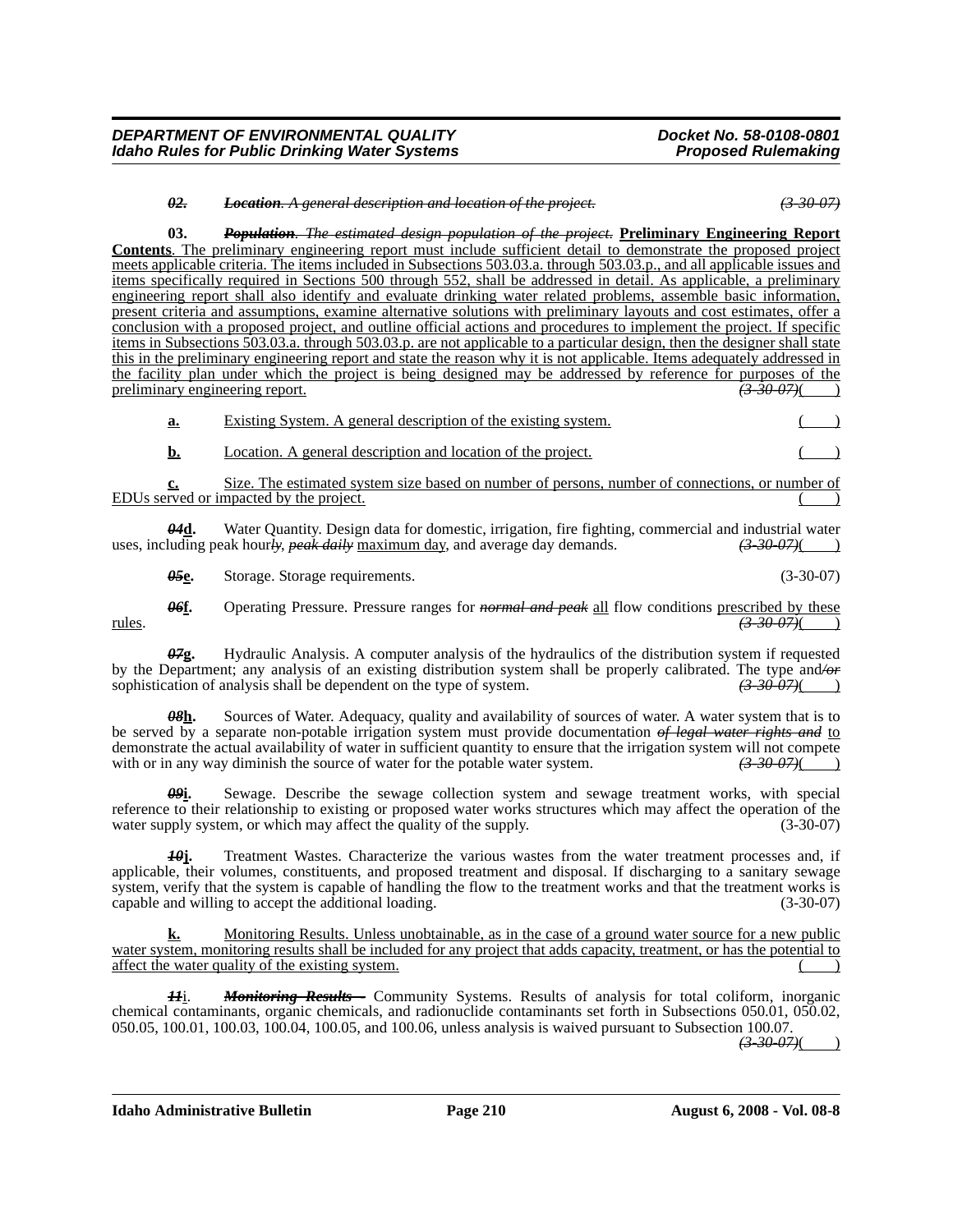*12*ii. *Monitoring Results -* Nontransient noncommunity systems. Results of analysis for total coliform and inorganic and organic chemical contaminants listed in Subsections 050.01, 050.02, 100.01, 100.03, 100.04, unless analysis is waived pursuant to Subsection 100.07. *(3-30-07)*( )

*13*iii. *Monitoring Results -* Transient noncommunity systems. Results of a total coliform, nitrite, and nitrate analysis listed in Subsections 050.01, 100.01 and 100.03. *(3-30-07)*( *)* 

*14*iv. Turbidity. For any system supplied by surface water or groundwater under the direct influence of surface water, results of turbidity analysis listed in Subsection 100.02. (3-30-07)

*15. Evaluation of Surface Water Influence. For all new ground water sources, including but not limited to wells, springs, and infiltration galleries, systems shall supply information as required by the Department to determine if these sources are under the direct influence of surface water. This requirement shall also apply to any existing ground water source that is found to be at risk of surface water influence during a field survey conducted by the Department. (3-30-07)*

*16***l.** Potential contamination. Identify sources of contamination near proposed sources of water and describe how the sources will be protected. (3-30-07)

*17***m.** Flooding. Mechanisms for protection of the system from flooding. (3-30-07)

*18***n.** Additional information - Surface water. In addition to the items listed in Subsections 503.0*1*3.a. through 503.*17*03.m., the following information must be provided for proposed surface water sources and ground water sources under the direct influence of surface water: (3-30-07)

*a*i. Hydrological and historical stream flow data. (3-30-07)

**b**<sub>ii</sub>. A copy of the *water right(s)* appropriate permit(s) or application(s) from the Idaho Department of Water Resources <u>regarding authorization</u> to appropriate public waters of the state of Idaho in sufficient quantity to meet the design requirements of the system.  $(3-30-07)$ 

| $\cdots$<br>$e_{111}$ . | Anticipated turbidity ranges, high and low.              | $(3-30-07)$ |
|-------------------------|----------------------------------------------------------|-------------|
| div.                    | Treatment selection process and alternative evaluations. | $(3-30-07)$ |

*e*v. Assessment of the degree of control the water system will be able to exercise over the watershed. (3-30-07)

*f*<u>vi</u>. Projected future uses of impoundments or reservoirs within the watershed. (3-30-07)

*g*vii. Assess degree of hazard to the supply by agricultural, industrial, recreational, and residential activities in the watershed, and by accidental spillage of materials that may be toxic, harmful or detrimental to treatment processes. (3-30-07)

*h*viii. Assess all waste discharges and activities that could impact the water supply. The location of each scharge shall be shown on a scale map. (3-30-07) waste discharge shall be shown on a scale map.

*iix.* Obtain source water samples over a sufficient period of time to assess the microbiological, physical, chemical and radiological characteristics of the water. (3-30-07)

*j*x. Consideration of currents, wind and ice conditions, and the effect of confluent streams. (3-30-07)

*19***o.** Additional Information - Ground Water. *(3-30-07)*

 $\alpha$ . In addition to the items listed in Subsections 503.043.a. through 503.4703.m., the following ion must be provided for a proposed ground water source: information must be provided for a proposed ground water source: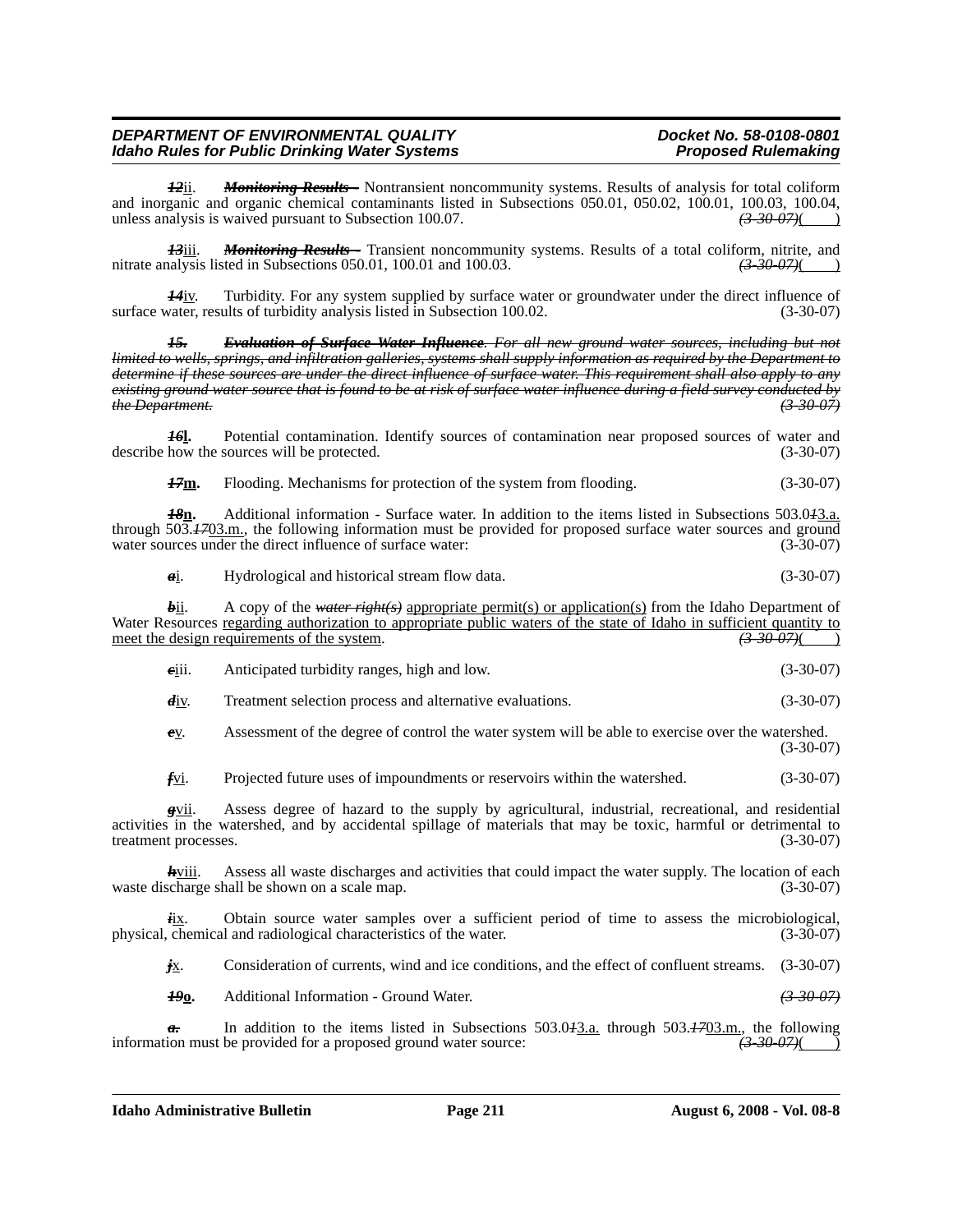i. A site evaluation report as required in Section 510 for wells and Section 514 for springs. (3-30-07)

ii. Dimensions of the well lot and location of source. Include geographical coordinates of the source  $\sqrt{(3-30-07)}$ 

iii. Underground geological data and existing well logs. (3-30-07)

*biv.* If the water is to be treated, summarize the adequacy of proposed processes and unit parameters for the treatment of the specific water. Bench scale testing, pilot studies, or demonstrations of treatment adequacy may be required.  $(3-30-07)$ 

*e*<u>v</u>. A copy of the *water right(s)* appropriate permit(s) or application(s) from the Idaho Department of Water Resources <u>regarding authorization to appropriate public</u> waters of the state of Idaho in sufficient quantity to meet the design requirements of the system. (3-30-07)

Evaluation of surface water influence. For all new ground water sources, including but not limited to wells, springs, and infiltration galleries, systems shall supply information as required by the Department to determine if these sources are under the direct influence of surface water. This requirement shall also apply to any existing ground water source that is found to be at risk of surface water influence during a field survey conducted by the Department.

**20p.** Soils and ground water levels. Generally discuss soil, ground water conditions, and potential foundation problems, including a description of: (3-30-07) building foundation problems, including a description of:

 $a$ <sup>i</sup>. The character of the soil through which water mains are to be laid.  $(3-30-07)$ 

**b**<sub>ii</sub>. Characteristics of the soil, water table, and geological substrate that may affect the design and tion of the foundations of proposed structures. (3-30-07) construction of the foundations of proposed structures.

*e*iii. The approximate elevation of ground water in relation to subsurface structures. (3-30-07)

### **504. FACILITY AND DESIGN STANDARDS: REVIEW OF PLANS AND SPECIFICATIONS.**

The facility and design standards set forth in these rules shall be applied in the review of plans and specifications for public water system facilities. If design issues are not addressed by the facility and design standards set out in these rules, then guidance documents, some of which are listed in Subsection 002.02., shall be used as guidance in the design and review of plans and specifications for public drinking water facilities. See also Section 013. (3-30-07)

**01.** Ownership. Documentation of the ownership and responsibility for operating the proposed system shall be made available to the Department prior to or concurrent with the submittal of plans and specifications as required in Subsection 504.03. The documentation must show organization and financial arrangements adequate to assure construction, operation and maintenance of the system according to these rules. Documentation shall also include the name of the water system, the name, address, and phone number of the supplier of water, the system size, and the name, address, and phone number of the system operator. (3-30-07)

**02.** Connection to an Existing System. If the proposed project is to be connected to an existing public water system, a letter from the purveyor must be submitted to the Department stating that the purveyor will be able to provide services to the proposed project. The Department may require documentation supporting the ability of the purveyor to provide service to the new system without diminishing quality of service to existing customers. This letter must be submitted prior to or concurrent with the submittal of plans and specifications as required in Subsection 504.03. (3-30-07)

#### **03. Plans and Specifications Required**. (3-30-07)

**a.** Prior to construction of new public drinking water systems, new drinking water systems designed to serve ten (10) or more service connections, or material modifications of existing public water systems, plans and specifications must be submitted to the Department for review and approval. If construction does not commence within twelve (12) months of the Department's final approval, the Department may require re-submittal of all or part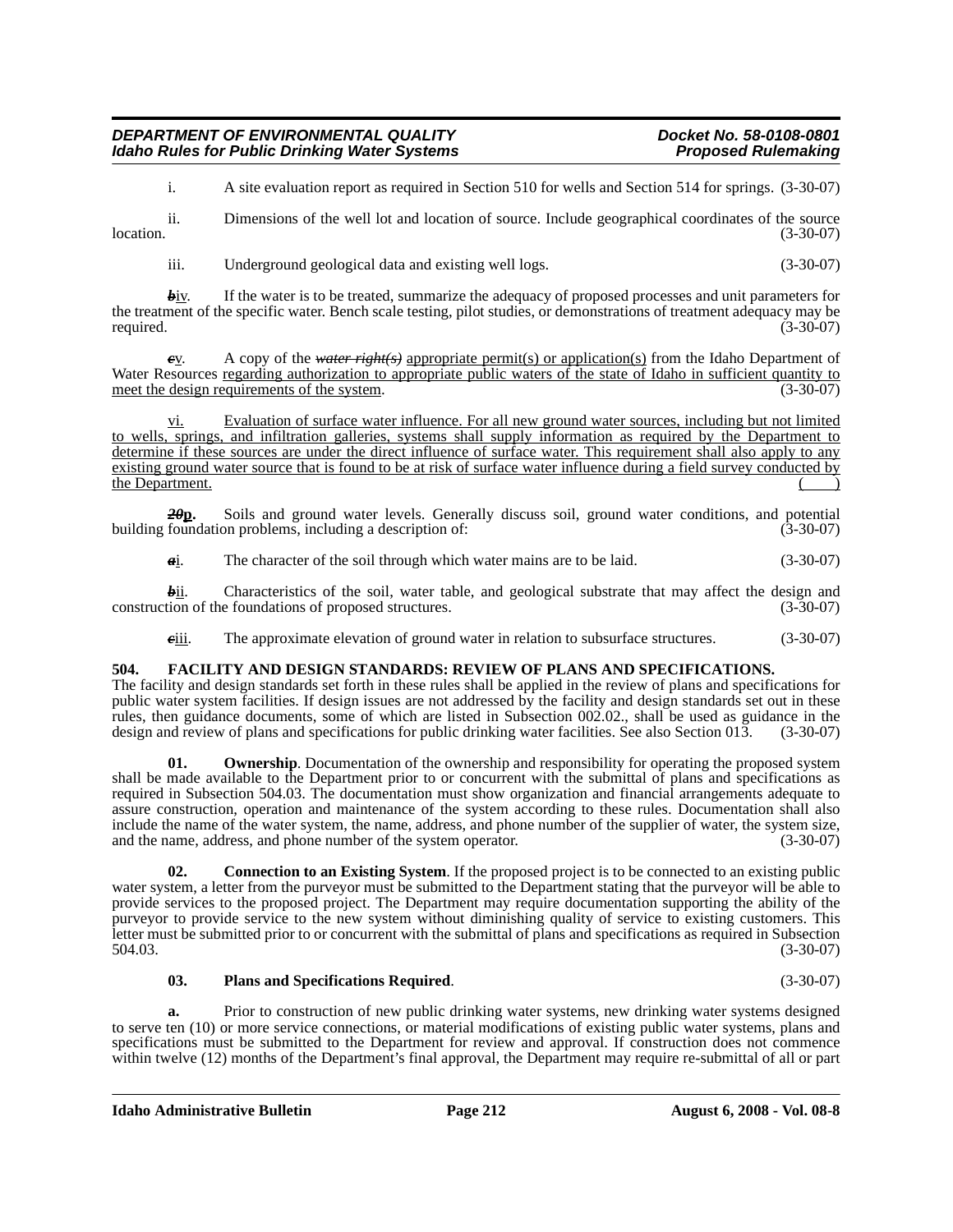#### *DEPARTMENT OF ENVIRONMENTAL QUALITY*<br>Idaho Rules for Public Drinking Water Systems **Department of the Convention of the Convention** *Idaho Rules for Public Drinking Water Systems*

of the plans and specifications. (3-30-07)

Plans and specifications for simple water main extensions shall not require pre-construction approval by the Department when such extensions will be owned and operated by a city, county, quasi-municipal corporation or regulated public utilitity, provided that such plans and specifications are reviewed and approved by a *qualified Idaho licensed professional engineer* QLPE who was not involved in the preparation of the plans and specifications being reviewed to verify compliance with the requirements of these rules prior to initiation of construction. Any plans and specifications approved pursuant to Subsection 504.03.b. shall be transmitted to the Department at the time construction is authorized *along with a statement that the plans comply with the requirements of these rules and that construction has been authorized by the city, county, quasi-municipal corporation or regulated public utility that will own and operate the system* and shall be marked or stamped as "Approved for Construction." Along with the plans and specifications, the transmittal must include the items listed in Subsections 504.03.b.i. through 504.03.b.vii. The plans and specifications must be sealed, signed, and dated by the professional engineer in responsible charge of their preparation, and the approval or transmittal letter must be sealed, signed, and dated by the QLPE that is approving the plans and specifications. *(3-30-07)*( )

i. A statement that the author of the transmittal letter is the QLPE representing the city, county, quasimunicipal corporation or regulated public entity.

ii. A statement that the extension project complies with the current facility plan or preliminary engineering report, or a statement that the water system has adequate capacity. Please see Subsection 502.01.a. for further information.

iii. A statement from the city, county, quasi-municipal corporation or regulated public entity or its authorized agent that the water system purveyor will serve the project.

iv. A statement from the city, county, quasi-municipal corporation or regulated public entity or its authorized agent that the water system purveyor will own and operate the project after construction is complete.  $($  )

v. A statement by the QLPE that the plans and specifications are approved for construction. ( )

<u>vi.</u> A statement by the QLPE that the plans and specifications comply with the facility standards within  $($ )  $\frac{1}{2}$  these rules. ( $\qquad$ )

vii. A statement recommending whether sanitary restrictions can be released or should remain in force.  $($  )

**c.** Subsections 504.03.c.i. through 504.03.c.vi. outline the projects which QLPEs may approve and which QLPEs may not approve.

i. A QLPE may approve plans and specifications for simple water main extensions that are able to connect to an existing water system owned by a city, county, quasi-municipal corporation, or regulated public utility at the time the extension is approved for construction by the QLPE.

ii. A QLPE may approve plans for simple water main extensions which will connect to an existing water system, but are unable to connect to the system at the time the extension is approved for construction by the QLPE, provided sanitary restrictions remain in force for the proposed extension. ( )

iii. A QLPE may not approve plans and specifications which include mechanical systems such as booster stations.

iv. A QLPE may not approve plans and specifications for projects which the QLPE was the design engineer or otherwise involved in the design.

A QLPE employed by a city, county, quasi-municipal corporation, or regulated public utility may approve a design that was prepared by a subordinate engineer or an engineer from a separate design group within the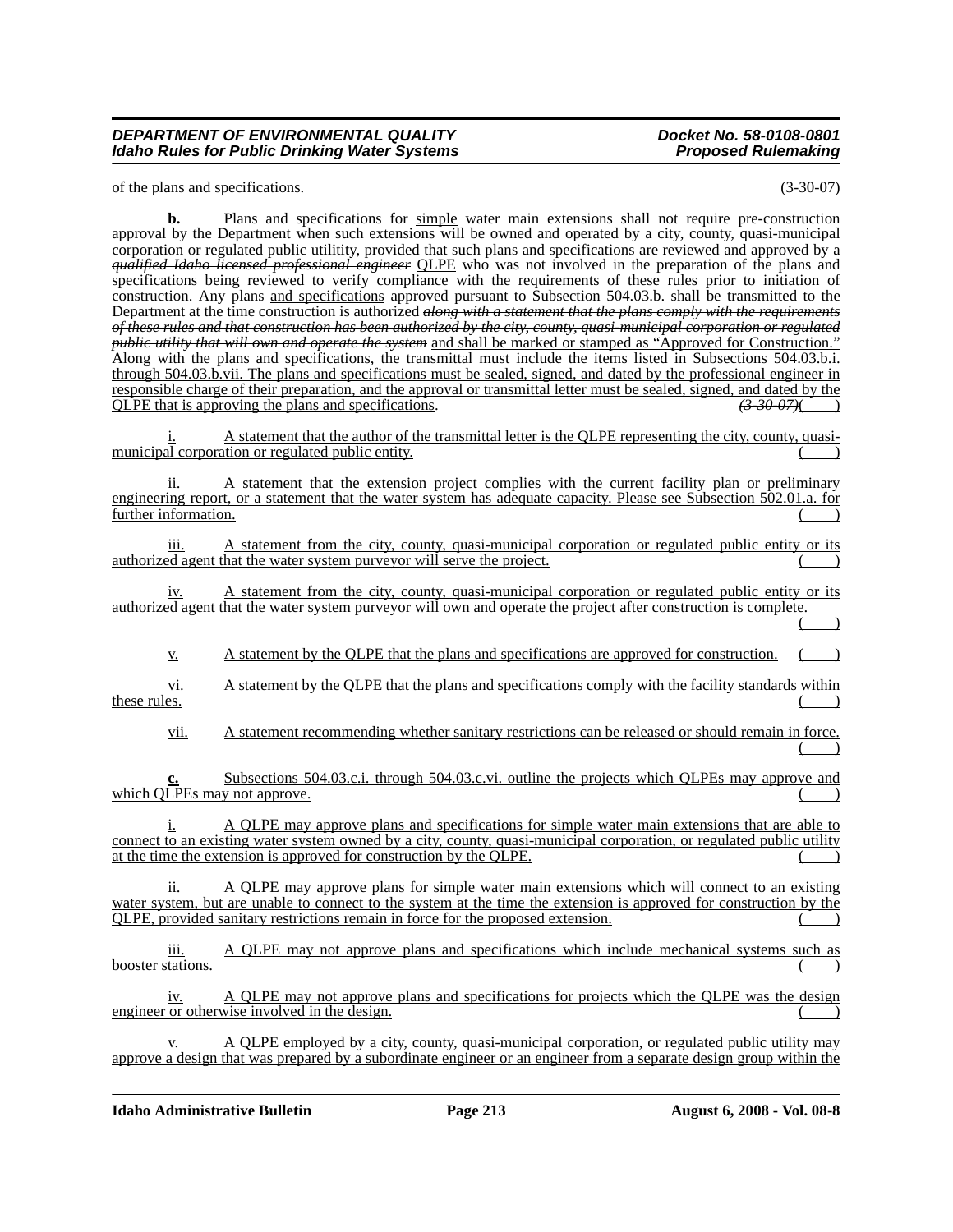city, county, quasi-municipal corporation, or regulated public utility.

vi. A QLPE who is not employed by a city, county, quasi-municipal corporation, or regulated public utility, but is retained by a city, county, quasi-municipal corporation, or regulated public utility for the purpose of plan and specification review may not approve projects designed by the company with which the QLPE is employed.  $($  )

*ed.* At the discretion of the city, county, quasi-municipal corporation or regulated public utility, the plans addressed by Subsection 504.03.b. may be referred to the Department for review and approval prior to initiation of construction. (3-30-07)

*d***e.** New or updated operation and maintenance manual or manuals, as required in Subsection 501.12, shall be submitted to the Department for review and approval prior to start-up of the new or modified public water system.  $(3-30-07)$ 

**04. Criteria for Review**. The Department shall review plans and specifications to determine compliance with these rules and engineering standards of care. If the plans and specifications comply with these rules and engineering standards of care, the Department shall not substitute its judgment for that of the owner's design engineer concerning the manner of compliance with the rule. (3-30-07)

**05. Schedule for Review**. The Department shall review plans and specifications and endeavor to resolve design issues within forty-two (42) calendar days of submittal such that approval can be granted. If the Department and applicant have not resolved design issues within forty-two (42) calendar days or at any time thereafter, the applicant may file a written demand to the Department for a decision. Upon receipt of such written demand, the Department shall deliver a written decision to the applicant within no more than seven (7) calendar days explaining any reasons for disapproval. The Department shall maintain records of all written demands for decision made pursuant to Subsection  $\overline{504.05}$  with such records including the final decision rendered and the timeliness thereof. (3-30-07)  $t = (3-30-07)$ 

**06. Engineer's Seal Required**. Plans and specifications submitted to the department shall bear the imprint of an Idaho licensed professional engineer's seal; except that the Department will accept the seal of an Idaho licensed professional geologist on the following: (3-30-07)

**a.** Well source, spring source, or infiltration gallery site evaluation reports, as specified in Subsections 510 and 514. (3-30-07) 510 and 514. (3-30-07)

**b.** Plans and specifications for well construction and results of field inspection and testing, as specified in Section 510. (3-30-07)  $(3-30-07)$ 

| following: | 07.  | Contents of Plans and Specifications. Plans and specifications shall, where pertinent, provide the | $(3-30-07)$ |
|------------|------|----------------------------------------------------------------------------------------------------|-------------|
|            | a.   | General layout, including:                                                                         | $(3-30-07)$ |
|            | i.   | Suitable title.                                                                                    | $(3-30-07)$ |
|            | ii.  | Name of municipality or other entity or person responsible for the water supply.                   | $(3-30-07)$ |
|            | iii. | Area or institution to be served.                                                                  | $(3-30-07)$ |
|            | iv.  | Scale of drawings.                                                                                 | $(3-30-07)$ |
|            | V.   | North arrow.                                                                                       | $(3-30-07)$ |
|            | vi.  | Datum used.                                                                                        | $(3-30-07)$ |
|            | vii. | General boundaries of municipality or area to be served.                                           | $(3-30-07)$ |
|            |      |                                                                                                    |             |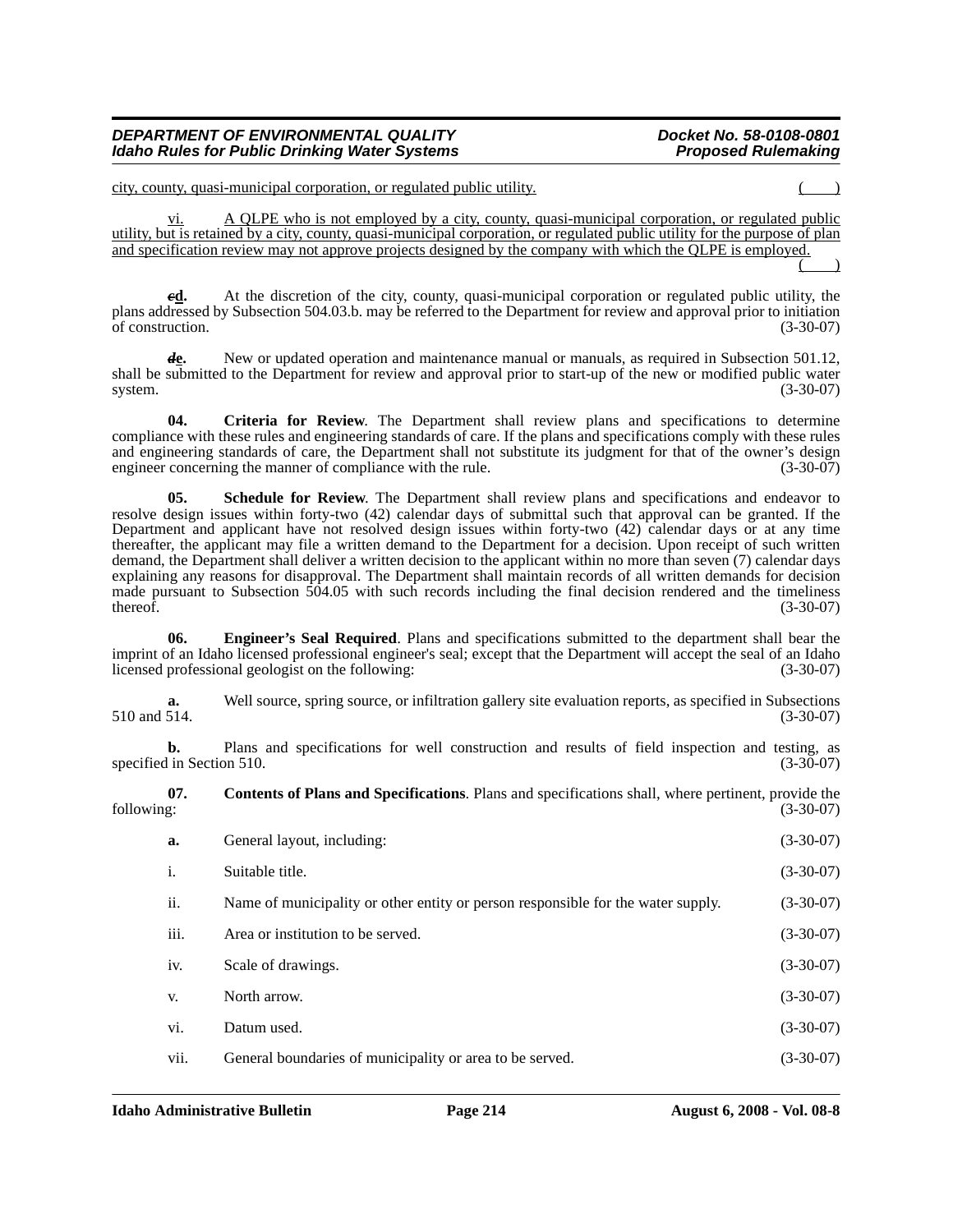|              | viii.                     | Date, name, and address of the designing engineer.                                                                                                                                                                         | $(3-30-07)$ |
|--------------|---------------------------|----------------------------------------------------------------------------------------------------------------------------------------------------------------------------------------------------------------------------|-------------|
|              | ix.                       | Legible prints suitable for reproduction.                                                                                                                                                                                  | $(3-30-07)$ |
|              | X.                        | Location and size of existing water mains, if applicable.                                                                                                                                                                  | $(3-30-07)$ |
|              | xi.                       | For systems undergoing material modification, location and nature of existing water works<br>structures and appurtenances affecting the proposed improvements.                                                             | $(3-30-07)$ |
|              | b.                        | Detailed plans, including:                                                                                                                                                                                                 | $(3-30-07)$ |
|              | 1.                        | Stream crossings, providing profiles with elevations of the stream bed and the estimated normal<br>and extreme high and, where appropriate, low water levels.                                                              | $(3-30-07)$ |
|              | ii.                       | Location and size of the property to be used for the development with respect to known references<br>such as roads, streams, section lines, or streets.                                                                    | $(3-30-07)$ |
|              | iii.                      | Topography and arrangement of present or planned wells or structures.                                                                                                                                                      | $(3-30-07)$ |
|              | iv.                       | Elevations of the one hundred (100) year flood level in relation to the floor of structures, upper<br>termination of protective casings, and grade surrounding facilities.                                                 | $(3-30-07)$ |
|              | specified in Section 510. | Details of well construction, including diameter and depth of drill holes, casing and liner diameters<br>and depths, grouting depths, elevations, and designation of geological formations, water levels and other data as | $(3-30-07)$ |
|              | vi.                       | Location of all known existing and potential sources of pollution within five hundred (500) feet of<br>water sources or underground treated storage facilities.                                                            | $(3-30-07)$ |
|              | vii.                      | Size, length, and materials of proposed water mains.                                                                                                                                                                       | $(3-30-07)$ |
|              | viii.                     | Location of existing or proposed streets; water sources, ponds, lakes, and drains; storm sanitary,<br>combined and house sewers; septic tanks, disposal fields and cesspools.                                              | $(3-30-07)$ |
|              | ix.                       | Schematic flow diagrams and hydraulic profiles showing the flow through various plant units.                                                                                                                               | $(3-30-07)$ |
|              | X.                        | Piping in sufficient detail to show flow through the plant including waste lines.                                                                                                                                          | $(3-30-07)$ |
| application. | xi.                       | Locations of all chemical storage areas, chemical feeding equipment, and points of chemical                                                                                                                                | $(3-30-07)$ |
|              | xii.                      | All appurtenances, specific structures, equipment, water treatment plant waste disposal units and<br>points of discharge having any relationship to the plans for water mains or water works structures.                   | $(3-30-07)$ |
|              | xiii.                     | Locations of sanitary or other facilities, such as lavatories, showers, toilets, and lockers, when<br>applicable or required by the Department.                                                                            | $(3-30-07)$ |
|              | xiv.                      | Locations, dimensions, and elevations of all proposed plant facilities.                                                                                                                                                    | $(3-30-07)$ |
|              | XV.                       | Locations of all sampling taps owned by the water system.                                                                                                                                                                  | $(3-30-07)$ |
|              | xvi.                      | Adequate description of any significant features not otherwise covered by the specifications that<br>may impact public safety or welfare.                                                                                  | $(3-30-07)$ |
|              | c.                        | Complete, detailed technical specifications shall be supplied for the proposed project, including:                                                                                                                         |             |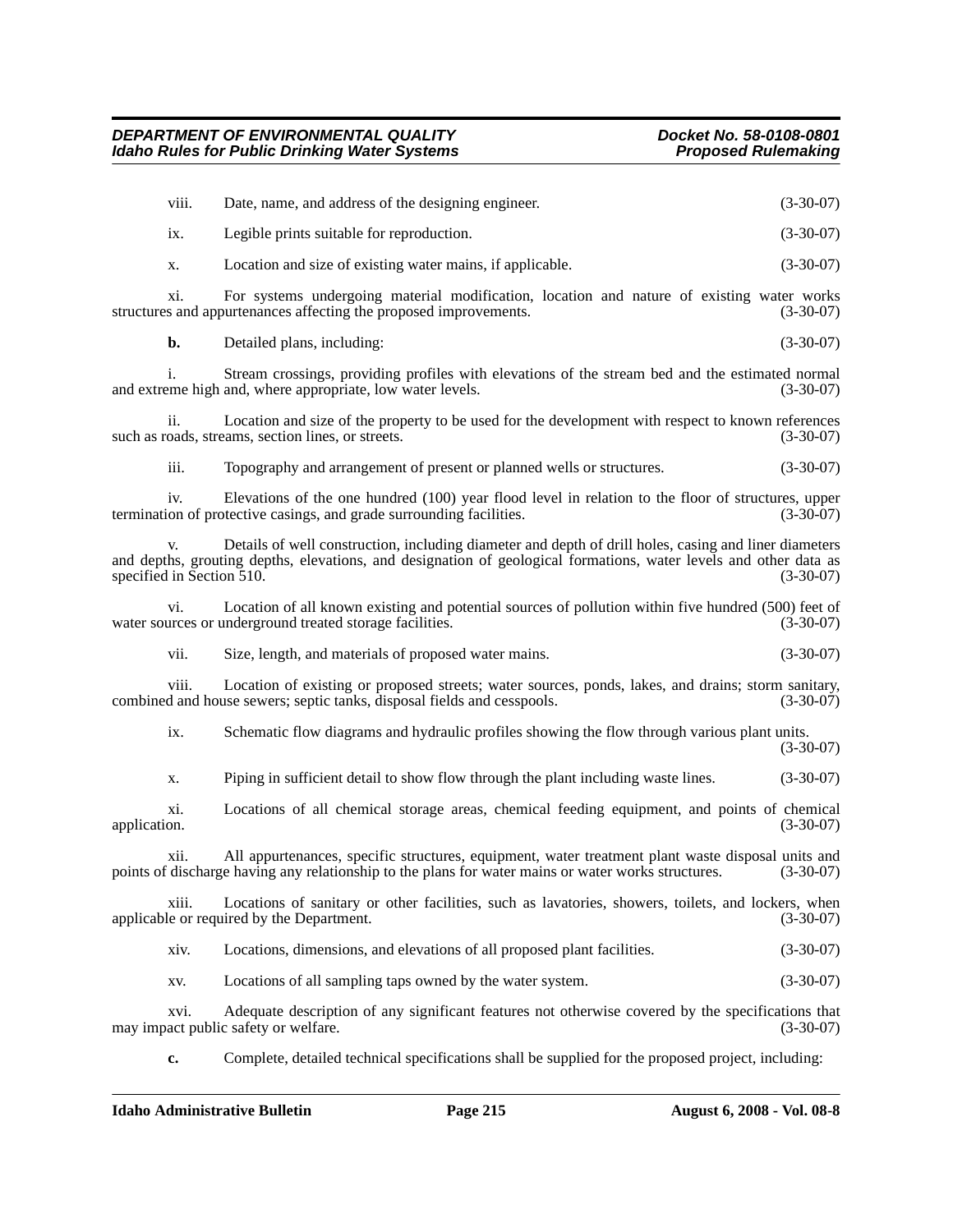(3-30-07)

i. A program for keeping existing water works facilities in operation during construction of additional facilities so as to minimize interruption of service. (3-30-07)

| ii. | Laboratory facilities and equipment. | $(3-30-07)$ |
|-----|--------------------------------------|-------------|
|     |                                      |             |

iii. Description of chemical feeding equipment. (3-30-07)

iv. Procedures for flushing, disinfection and testing, as needed, prior to placing the project in service. All wells, pipes, tanks, and equipment which can convey or store potable water shall be disinfected in accordance with AWWA Standards, incorporated into these rules at Subsection 002.01. Plans or specifications shall outline the procedure and include the disinfectant dosage, contact time, and method of testing the results of this procedure.

(3-30-07)

v. Materials or proprietary equipment for sanitary or other facilities, including any necessary or back-siphonage protection. (3-30-07) backflow or back-siphonage protection.

**d.** Complete design criteria, as set forth in these rules. (3-30-07)

**e.** The Department may require additional information which is not part of the construction drawings, <br>e. but not limited to, head loss calculations, proprietary technical data, and copies of contracts. (3-30-07) including, but not limited to, head loss calculations, proprietary technical data, and copies of contracts.

**08. Notification of Material Deviations**. As set forth in Subsection 504.03, during construction or modification, the reviewing authority must be notified of any material deviation from the approved plans. The reviewing authority's prior written approval is required before any material deviation is allowed. (3-30-07) reviewing authority's prior written approval is required before any material deviation is allowed.

## **09.** Record Plans and Specifications Required.

**a.** Within thirty (30) calendar days of the completion of construction of facilities for which plans are required to be reviewed pursuant to Subsection 504.03, record plans and specifications based on information provided by the construction contractor and field observations made by the engineer or the engineer's designee depicting the actual construction of facilities performed, must be submitted to the Department by the engineer representing the city, county, quasi-municipal corporation or regulated public utility that owns the project, or by the design engineer or owner-designated substitute engineer if the facilities will not be owned and operated by a city, county, quasi-municipal corporation or regulated public utility. Such submittal by the professional engineer must confirm material compliance with the approved plans and specifications or disclose any material deviations therefrom. If the construction does not materially deviate from the approved plans and specifications, the owner may have a statement to that effect prepared by an Idaho licensed professional engineer and filed with the Department in lieu of submitting a complete and accurate set of record drawings. (3-30-07) lieu of submitting a complete and accurate set of record drawings.

**b.** Record plans and specifications, or a statement submitted in lieu of record plans and specifications, must be sealed, signed, and dated by the professional engineer in responsible charge of their preparation.

The Department will accept the seal of an Idaho licensed professional geologist on record plans and specifications, or a statement bearing the seal of an Idaho licensed professional geologist in lieu of record plans and specifications, for record plans and specifications for well construction and results of field inspection and testing, as specified in Section 510.

**10. Exception**. The Department may waive the plan and specification approval required of any particular facility or category of facilities when doing so will have no significant impact on public health or the environment. (3-30-07)

**11. Requirement to Have Approved Plans and Specifications and Approval Letter On-Site During Construction.** It is the responsibility of the owner to maintain one (1) copy of the approved plans and specifications and the approval letter from the reviewing authority on-site during construction at all times. (3-30-07)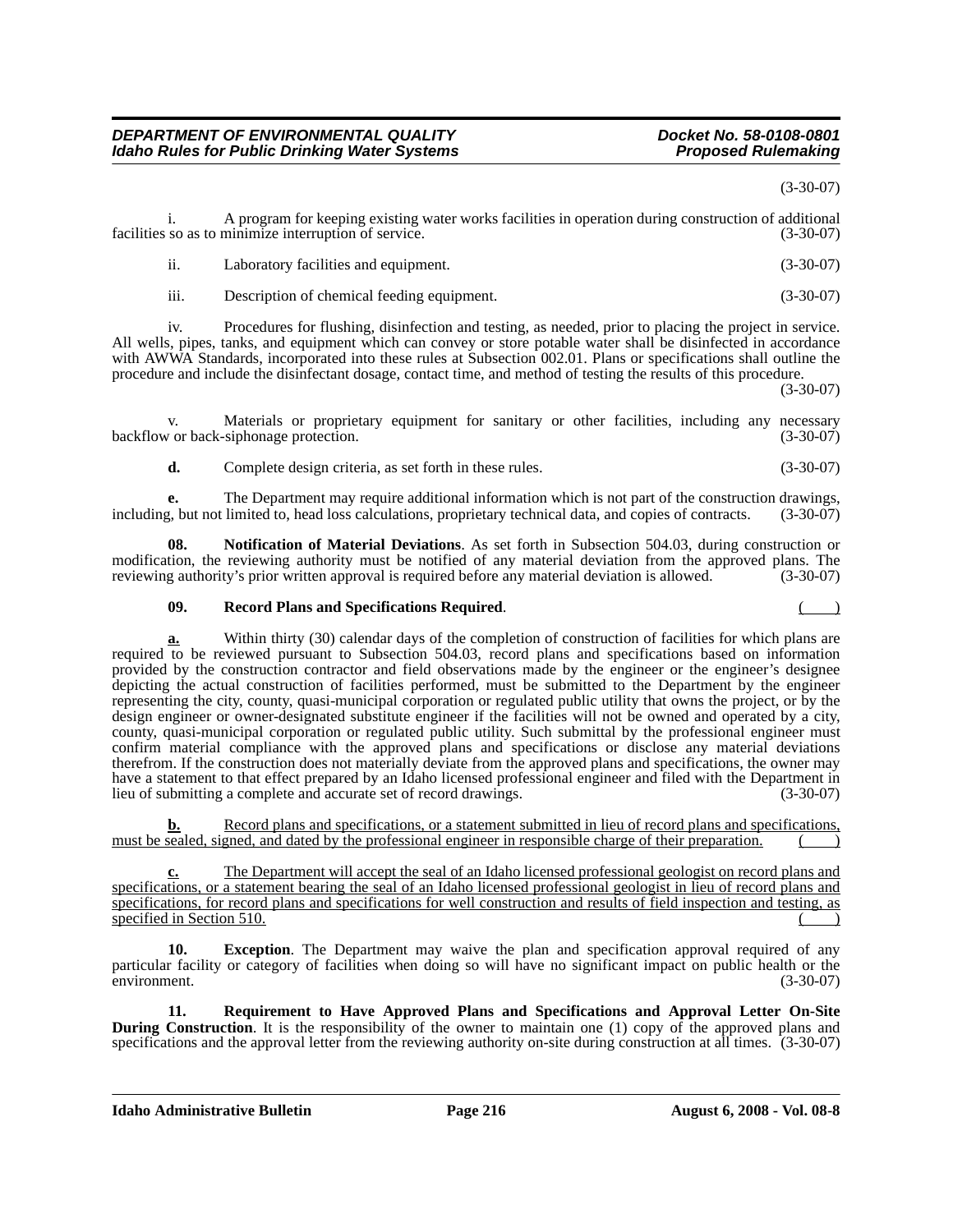**12. Construction**. Except as provided in Subsection 504.03.b., no construction shall commence until all of the necessary approvals have been received from the Department. The owner shall provide for the inspection of the construction of a public drinking water system facility by an Idaho licensed professional engineer to the extent required to confirm material compliance with the approved plans and to produce accurate record documents as required by Subsection 504.09. (3-30-07) (3-30-07)

### **505. -- 509. (RESERVED).**

### **510. FACILITY AND DESIGN STANDARDS: SITING AND CONSTRUCTION OF WELLS.**

Written approval by the Department is required before water from any new or reconstructed well may be served to the public. Any supplier of water for a public water system served by one (1) or more wells shall ensure that the following requirements are met: (3-30-07)

**01.** Site Approval. Prior to drilling, the site of a public water system well must be approved in writing by the Department. The Department shall require the supplier of water to submit a well site evaluation report that takes into account the proposed size, depth, and location of the well. The evaluation may include, but is not limited to the following types of information: (3-30-07) the following types of information:

**a.** An evaluation of the potability and quality of anticipated groundwater. (5-3-03)

**b.** Identification of the known aquifers and the extent of each aquifer, based on the stratigraphy, tation, and geologic structure beneath the proposed well site. (5-3-03) sedimentation, and geologic structure beneath the proposed well site.

**c.** An estimate of hydrologic and geologic properties of each aquifer and confining layers. (5-3-03)

**d.** Prediction of the sources of water to be extracted by the well and the drawdown of existing wells, springs, and surface water bodies that may be caused by pumping the proposed well. This prediction may be based on analytical or numerical models as determined by the Idaho Department of Water Resources permitting process.

(3-30-07)

**e.** Demonstration of the extent of the capture zone of the well, based on the well's design discharge and on aquifer geology, using estimates of hydraulic conductivity and storativity. (5-3-03)

**f.** Description of potential sources of contamination within five hundred (500) feet of the well site. (5-3-03)

**02. Location**. Each well shall be staked by the design engineer or licensed professional geologist prior to drilling, be located a minimum of fifty  $(50)$  feet from the nearest property line, be located a minimum of fifty  $(50)$ feet from any potential source of contamination, and be no closer to specified sources of contamination than set forth in Subsection 900.01. In vulnerable settings, the Department may require engineering or hydrologic analysis to determine if the required setback distance is adequate to prevent contamination.  $\overrightarrow{3.3007}$ determine if the required setback distance is adequate to prevent contamination.

**03. Construction Standards**. In addition to meeting the requirements of these rules, all wells shall be constructed in accordance with IDAPA 37.03.09, "Well Construction Standards Rules," and related rules and laws administered by the Idaho Department of Water Resources. All wells shall comply with the drilling permit requirements of Section 42-235. Idaho Code. (5-3-03) requirements of Section 42-235, Idaho Code.

**a.** Casing that meets the requirements set forth in Subsection 900.0*3*2 (Table *3*2). The use of plastic well casing for public water system wells may be considered on a case-by-case basis. Plastic casing shall meet or exceed ASTM Standard F480-02 and ANSI/NSF Standard 61.  $\overline{(3\cdot30\cdot97)(})$ exceed ASTM Standard F480-02 and ANSI/NSF Standard 61.

**b.** Public water system wells shall have no less than fifty-eight (58) feet of annular seal of not less than one and one-half (1 ½) inches thickness as measured from land surface to the bottom of the seal unless:

(3-30-07)

It can be demonstrated to the Department's satisfaction that there is a confining layer at lesser depth that is capable of preventing unwanted water from reaching the intake zone of the well; or (5-3-03)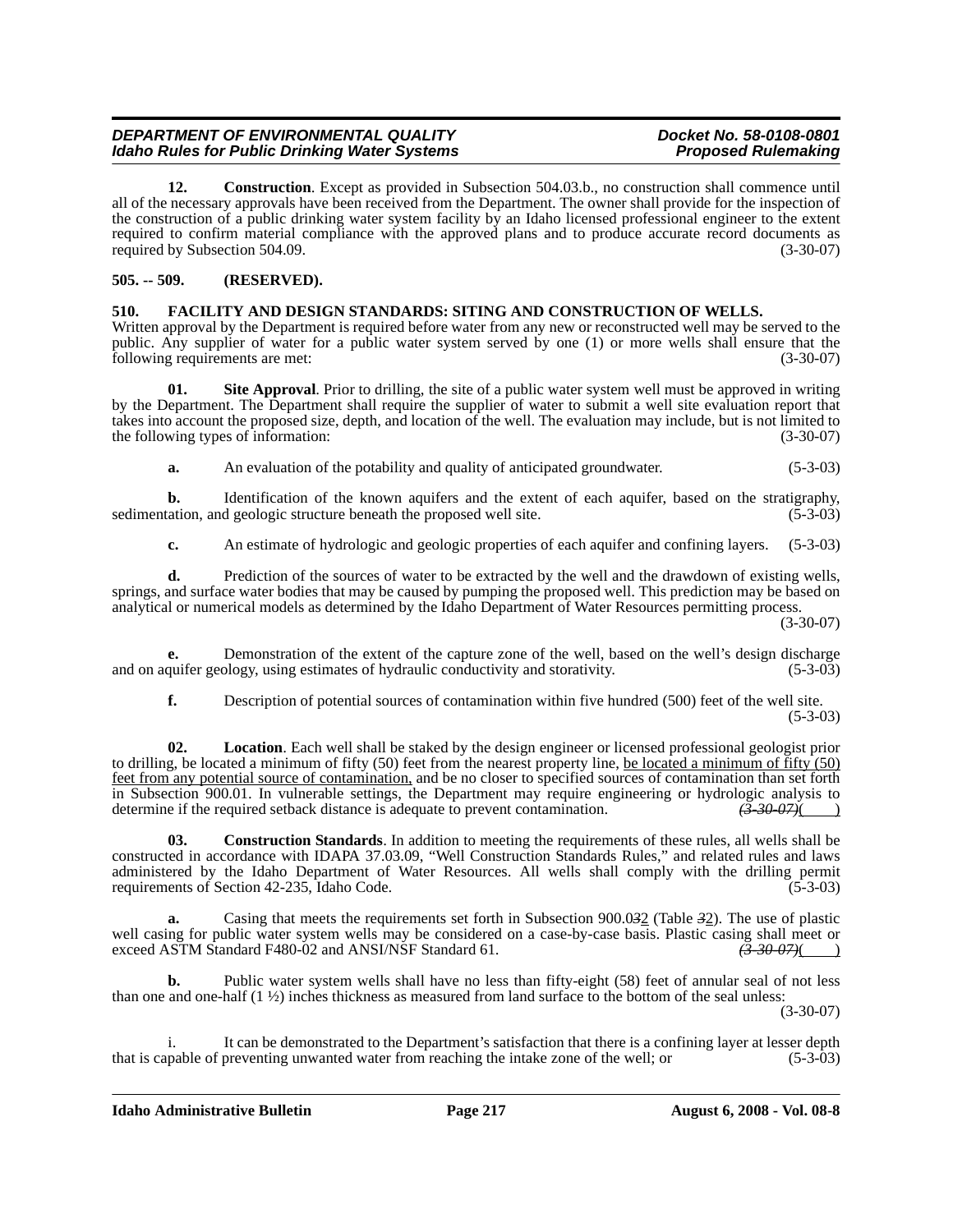ii. The best and most practical aquifer at a particular site is less than fifty-eight (58) feet deep; or; (5-3-03)

iii. The Department specifies a different annular seal depth based on local hydrologic conditions.

(5-3-03)

iv. More stringent standards are required by applicable Rules of the Idaho Water Resources Board, referenced in Subsection 002.02. (3-30-07) (3-30-07)

**c.** Specifications shall include allowable tolerances for plumbness and alignment in accordance with AWWA Standards, incorporated by reference into these rules at Subsection 002.01, or as otherwise approved by the Department. If the well fails to meet these requirements, it may be accepted by the Department if it does not interfere with the installation or operation of the pump or uniform placement of grout. (3-30-07)

**d.** Geological data shall be collected at each pronounced change in formation and shall be recorded in the driller's log. Supplemental data includes, but is not limited to, accurate geographical location such as latitude and longitude or GIS coordinates, and other information on accurate records of drillhole diameters and depths, assembled order of size and length of casing, screens and liners, grouting depths, formations penetrated, and water levels.

(3-30-07)

**e.** The owner of each well shall retain all records pertaining to each well until the well has been abandoned. (3-30-07) properly abandoned.

**f.** Wells with intake screens shall: (3-30-07)

i. Be constructed of materials resistant to damage by chemical action of ground water or cleaning ns. (3-30-07) operations.  $(3-30-07)$ 

ii. Have openings based on sieve analysis of formation  $\frac{and}{ }$  for gravel pack materials.  $\frac{3-30-07}{0}$ 

iii. Have sufficient length and diameter to provide adequate specific capacity and aperture entrance velocity not to exceed point three (0.3) feet per second, or as otherwise approved by the Department. (3-30-07)

iv. Be installed so that the pumping water level remains above the screen under all operating conditions, or otherwise approved by the Department. Where a bottom plate or sump is utilized, it shall be of the same material as the screen, or as otherwise approved by the Department. Where a washdown assembly, tailpipe or sump is used below the screen, it may be made of a different material than the screen. (3-30-07)

**g.** Permanent well casing shall be surrounded by a minimum of one and one-half (1 ½) inches of grout to the depth required by Subsection 510.03.*a*b. of these rules, or by the Rules of the Idaho Water Resources Board referenced in Subsection 002.02, whichever is *more stringent* greater. All casing identified in plans and specifications as temporary casing shall be removed prior to well completion.  $(3-30-07)($ 

i. Neat cement grout consisting of cement that conforms to AWWA Standard A-100, and water, with not more than six (6) gallons of water per ninety-four (94) pounds of cement, shall be used for one and one-half (1  $\frac{1}{2}$ ) inch openings. Additives may be used to enhance effectiveness and are subject to approval by the reviewing authority and the Idaho Department of Water Resources on a case-by-case basis. (3-30-07)

ii. Bentonite grout shall have a solids content not less than twenty-five (25) percent by weight when mixed with water and be specifically manufactured for use in sealing of well casing. Bentonite grout shall not contain weighting agents to increase solids content. Bentonite grout shall not be used above the water table. All bentonite grout shall be installed by positive displacement from the bottom up through a tremmie or float shoe. (3-30-07)

iii. Where a dry annular space is to be sealed, a minimum of two (2) inches on all sides of the casing shall be required to place bentonite to depths not greater than one hundred (100) feet, using #8 mesh granular bentonite. All dry pour granular bentonite shall be tagged at appropriate intervals to verify placement. If a bridge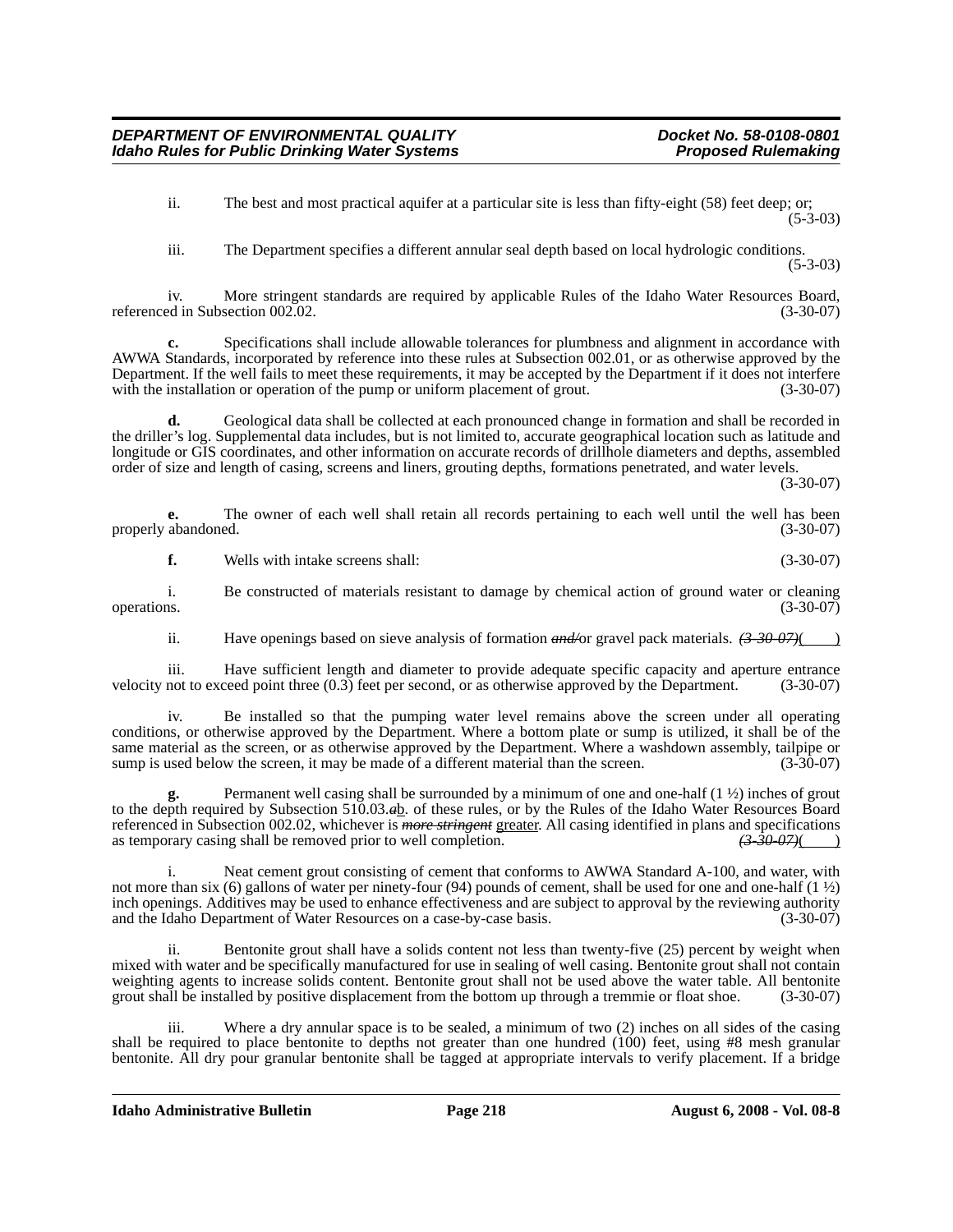occurs, a tremmie pipe shall be washed or jetted through the bridge to allow for pumping of grout. Bentonite chips shall be of sufficient size to accommodate proper placement for the existing subsurface conditions. (3-30-0 shall be of sufficient size to accommodate proper placement for the existing subsurface conditions.

iv. Dry granular bentonite used in wells where a dry annular space is to be sealed with depths greater than one hundred (100) feet shall require an annulus of at least three (3) inches on all sides of the casing, or as approved by the reviewing authority and the Idaho Department of Water Resources. If a bridge occurs, a tremmie pipe shall be washed or jetted through the bridge to allow for pumping of grout. Bentonite chips shall be of sufficient size to accommodate proper placement for the existing subsurface conditions. (3-30-07)

All chip bentonite seals installed through water shall only be used in annular spaces of at least four (4) inches on all sides of the casing. If a bridge occurs, a tremmie pipe shall be washed or jetted through the bridge to allow for pumping of grout. Bentonite chips shall be of sufficient size to accommodate proper placement for the existing subsurface conditions. Chip bentonite seals installed through water shall be: (3-30-07) existing subsurface conditions. Chip bentonite seals installed through water shall be:

(1) Installed in accordance with manufacturer's specifications; or (3-30-07)

(2) Installed by pouring chips over a one-quarter (1/4) inch mesh screen for three-eighths (3/8) inch chips to remove fines to prevent bridging at the water table; or (3-30-07)

(3) Installed using coated pellets to retard hydration if approved by the reviewing authority and the Idaho Department of Water Resources. (3-30-07)

vi. Concrete may be approved on a case-by-case basis by the reviewing authority and the Idaho Department of Water Resources. Upon such approval, the approved method shall use a six (6) sack minus one-half (1/ 2) inch Portland cement concrete and shall be installed by positive displacement from the bottom up through a tremmie pipe. (3-30-07) tremmie pipe.

**04. Disinfection**. All tools, bits, pipe, and other materials to be inserted in the borehole shall be cleaned and disinfected in accordance with the Well Construction Standards and permitting requirements of the Idaho Water Resources Board, referenced in Subsection 002.02 This applies to new well construction and repair of existing wells.  $(3-30-07)$ 

**05.** Information Required. Upon completion of a groundwater source, and prior to its use as drinking water, the following information and data must be submitted by the water system to the Department: (3-30-07)

| A copy of all well logs;<br><b>a.</b> | $(12-10-92)$ |
|---------------------------------------|--------------|
|---------------------------------------|--------------|

| b. | Results of test pumping, as specified in Section 510; | $(3-30-07)$ |
|----|-------------------------------------------------------|-------------|
|----|-------------------------------------------------------|-------------|

**c.** As constructed plans showing at least the following: (12-10-92)

i. Annular seal, including depth and sealant material used and method of application; (5-3-03)

ii. Casing perforations, results of sieve analysis used in designing screens installed in sand or gravel aquifers, gravel packs; and

| $\cdots$ |                    |              |
|----------|--------------------|--------------|
| - 111.   | Pump location; and | $(12-10-92)$ |
|          |                    |              |

iv. For community water systems, a permanent means for measuring water level. All equipment required for conducting water level measurements shall be purchased and made available to the water system operator at the time well construction is completed. Where pneumatic or electronic water level measuring equipment is used, it shall be made using corrosion resistant materials attached firmly to the drop pipe or pump column and in such a manner as to prevent entrance of foreign materials. (3-30-07)

**d.** Other information as may be specified by the Department. (12-10-92)

**e.** Sampling results for iron, manganese, corrosivity, and other secondary contaminants specified by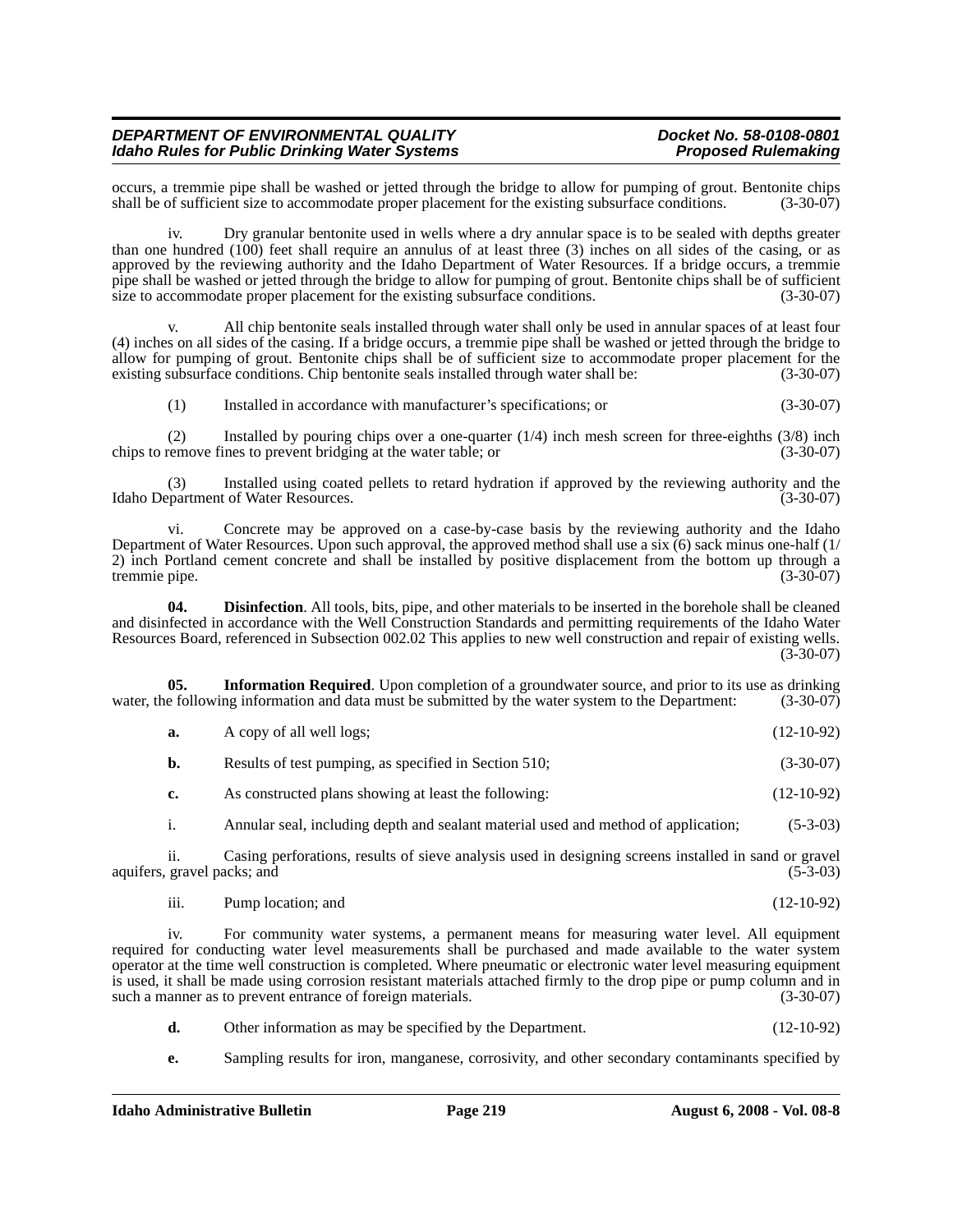the Department. Other monitoring requirements are specified in Subsections *503* 510.05.e.i. through 510.05.e.iii.  $\sqrt{330007}$ 

Community Systems. Results of analysis for total coliform, inorganic chemical contaminants, organic chemicals, and radionuclide contaminants set forth in Subsections 050.01, 050.02, 050.05, 100.01, 100.03,  $100.04$ ,  $100.05$ , and  $100.06$ , unless analysis is waived pursuant to Subsection  $100.07$ .

ii. Nontransient Noncommunity Systems. Results of analysis for total coliform and inorganic and organic chemical contaminants listed in Subsections 050.01, 050.02, 100.01, 100.03, 100.04, unless analysis is waived pursuant to Subsection 100.07.

iii. Transient Noncommunity Systems. Results of a total coliform, nitrite, and nitrate analysis listed in Subsections 050.01, 100.01 and 100.03.

**06. Test Pumping**. Upon completion of a ground water source, test pumping shall be conducted in the following procedures to meet the specified requirements: (12-10-92) accordance with the following procedures to meet the specified requirements:

**a.** The well shall be test pumped at the desired yield (design capacity) of the well for at least twentyfour (24) consecutive hours after the drawdown trend has stabilized, as determined by the supervising engineer or geologist. Alternatively, the well may be pumped at a rate of one hundred fifty percent (150%) of the desired yield for at least six (6) continuous hours after the drawdown trend has stabilized, as determined by the supervising engineer or geologist. The field pumping equipment must be capable of maintaining a constant rate of discharge during the test. Discharge water must be piped an adequate distance to prevent recharge of the well during the test. If the well fails the test protocol, design of the water system shall be re-evaluated and submitted to the Department for approval.

(3-30-07)

**b.** Upon completion of well development, the well shall be tested for sand production. Fifteen (15) minutes after the start of the test pumping (at or above the design production rate), the sand content of a new well shall not be more than five (5) parts per million. Sand production shall be measured by a centrifugal sand sampler or other means acceptable to the Department. If sand production exceeds five (5) ppm, the well shall be screened gravel packed, or re-developed.

| The following data shall be provided: | $(5-3-03)$ |
|---------------------------------------|------------|
|                                       |            |

i. Static water level in the well prior to test pumping; (5-3-03)

ii. Well yield in gpm and duration of the pump test, including a discussion of any discrepancy between the desired yield and the yield observed during the test; (5-3-03)

iii. Water level in the well recorded at regular intervals during pumping; (5-3-03)

| iv. | Profile of water level recovery from the pumping level projected to the original static water level. | $(5-3-03)$ |
|-----|------------------------------------------------------------------------------------------------------|------------|
| V.  | Depth at which the test pump was positioned in the well;                                             | $(5-3-03)$ |
| vi. | Test pump capacity and head characteristics;                                                         | $(5-3-03)$ |

vii. Sand production data. (5-3-03)

viii. Any available results of analysis based on the drawdown and recovery test pertaining to aquifer properties, sustained yield, and boundary conditions affecting drawdown. (5-3-03)

**d.** The Department may allow the use of other pump test protocols that are generally accepted by engineering firms with specialized experience in well construction, by the well drilling industry, or as described in national standards (such as ANSI/AWWA A100-97), as long as the minimum data specified in Subsection 510.06.c. are provided. The Department welcomes more extensive data about the well, such as step-drawdown evaluations used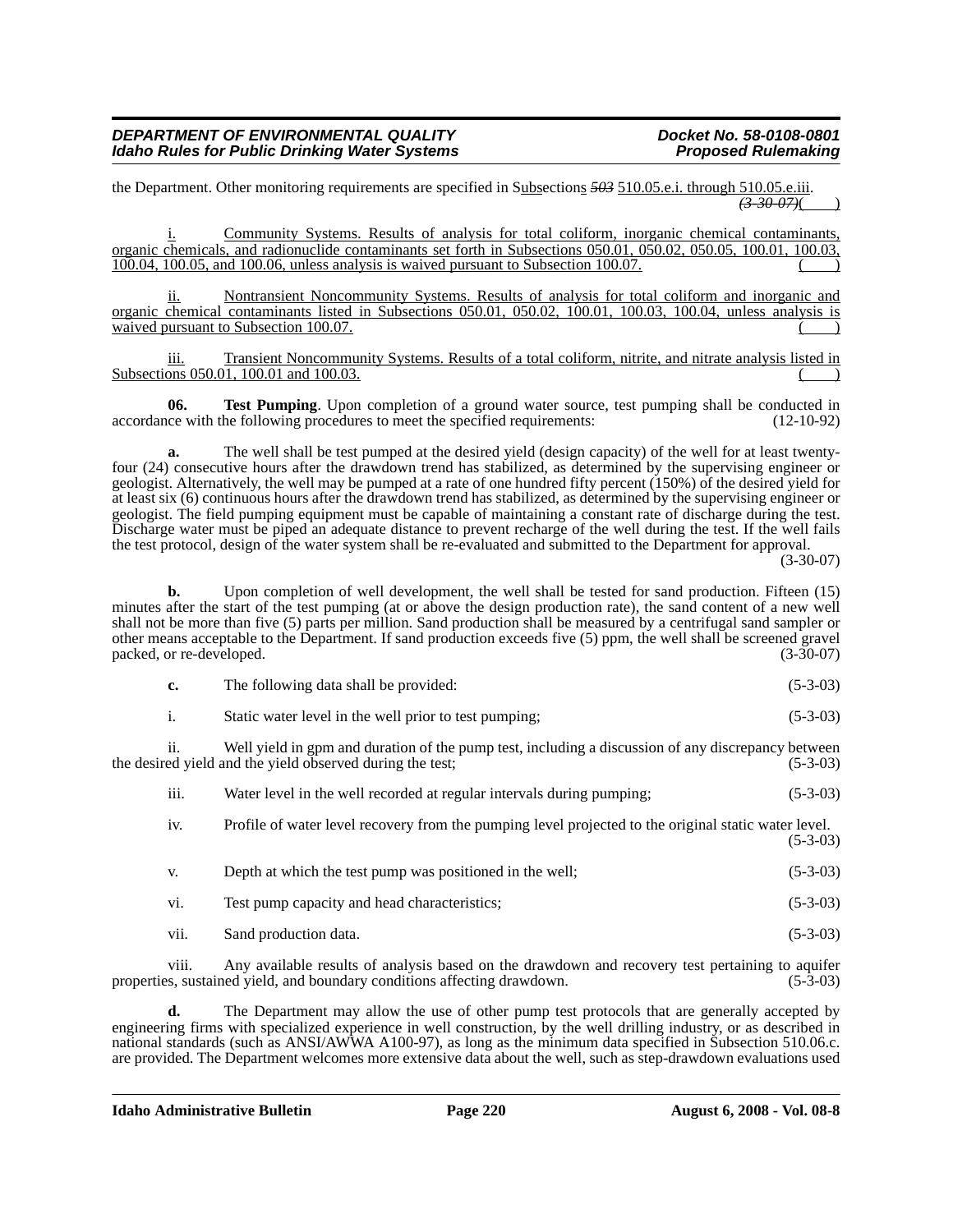in determining well capacity for test pumping purposes, zone of influence calculations, and any other information that may be of use in source protection activities or in routine water system operations. (3-30-07) may be of use in source protection activities or in routine water system operations.

**e.** Where aquifer yield, sustainability, or water quality are questionable, the Department, at its discretion, may require additional site specific investigations that could include test well construction, long-term pumping tests, or other means to demonstrate that the aquifer is sufficient to meet the long-term water requirements of the project. (4-11-06) of the project.

**07. Conversion of** *Irrigation* **Non-Public Water System Wells for Public Water System Use**. Any *irrigation* existing well constructed for use other than as a public water system source may be considered for use as a public water system source on a case-by-case basis. The owner of such a well must demonstrate to the Department's satisfaction that the well site conforms to the requirements of Subsections 510.01, 510.02, and Section 512, the well is constructed in a manner that is protective of public health and that both the quantity and quality of water produced by the well meet public water system standards set forth in these rules.  $(3-30-0.07)($ 

**08. Observation Wells**. If observation wells are used and are intended to remain in service after completion of the water supply well, the observation wells shall be constructed in accordance with the requirements for permanent wells and be protected at the upper terminal to preclude entrance of foreign materials. See Rules of the Idaho Water Resources Board referenced in Subsection 002.02. (3-30-07)

**09. Well Abandonment**. Any water supply well that will no longer be used must be abandoned by sealing the borehole carefully to prevent pollution of the ground water, eliminate any physical hazard, conserve aquifer yield, maintain confined head conditions in artesian wells, and prevent mixing of waters from different aquifers. The objective of proper well abandonment procedures is to restore, as far as possible, the original hydrogeologic conditions. The services of a licensed well driller are required. Instructions for abandoning various types of wells may be obtained from the Idaho Department of Water Resources. See Rules of the Idaho Water Resources Board referenced in Subsection 002.02. (3-30-07)

### **511. FACILITY AND DESIGN STANDARDS: WELL PUMPS, DISCHARGE PIPING, AND APPURTENANCES.**

**01. Sample Tap Required**. A *smooth-nosed* sample tap suitable for collecting bacteriological samples shall be provided on the discharge piping from every well at a point where pressure is maintained but prior to any treatment. This sample tap shall be of the smooth-nosed type without interior or exterior threads, shall not be of the mixing or petcock type, and shall not have a screen, aerator, or other such appurtenance. The sample tap for collecting bacteriological samples may be used for other sampling purposes. In addition, threaded hose bib taps may also be used for collecting samples, other than bacteriological samples, if equipped with an appropriate backflow prevention device as may be necessary to protect the public water system from contamination.  $\left(\frac{3.30-07}{2}\right)$ device as may be necessary to protect the public water system from contamination.

**02. Discharge Piping**. The discharge line shall be equipped with the necessary valves and appurtenances to allow a well to be pumped to waste at the design capacity of the well via an approved air gap at a location prior to the first service connection, and shall meet the following requirements: (3-30-07)

**a.** Be designed to minimize friction loss. (3-30-07)

**b.** Have control valves and appurtenances located above the pump house floor when an above-ground discharge is provided. (3-30-07)

**c.** Be protected against contamination. (3-30-07)

**d.** Vertical turbine pumps shall be equipped with an air release-vacuum relief valve, or equivalent, located upstream from the check valve, with exhaust/relief piping terminating in a down-turned position at least eighteen (18) inches above the floor and covered with a twenty-four (24) mesh corrosion resistant screen. (3-30-07)

**e.** Have all exposed piping, valves and appurtenances protected against physical damage and freezing.  $(3-30-07)$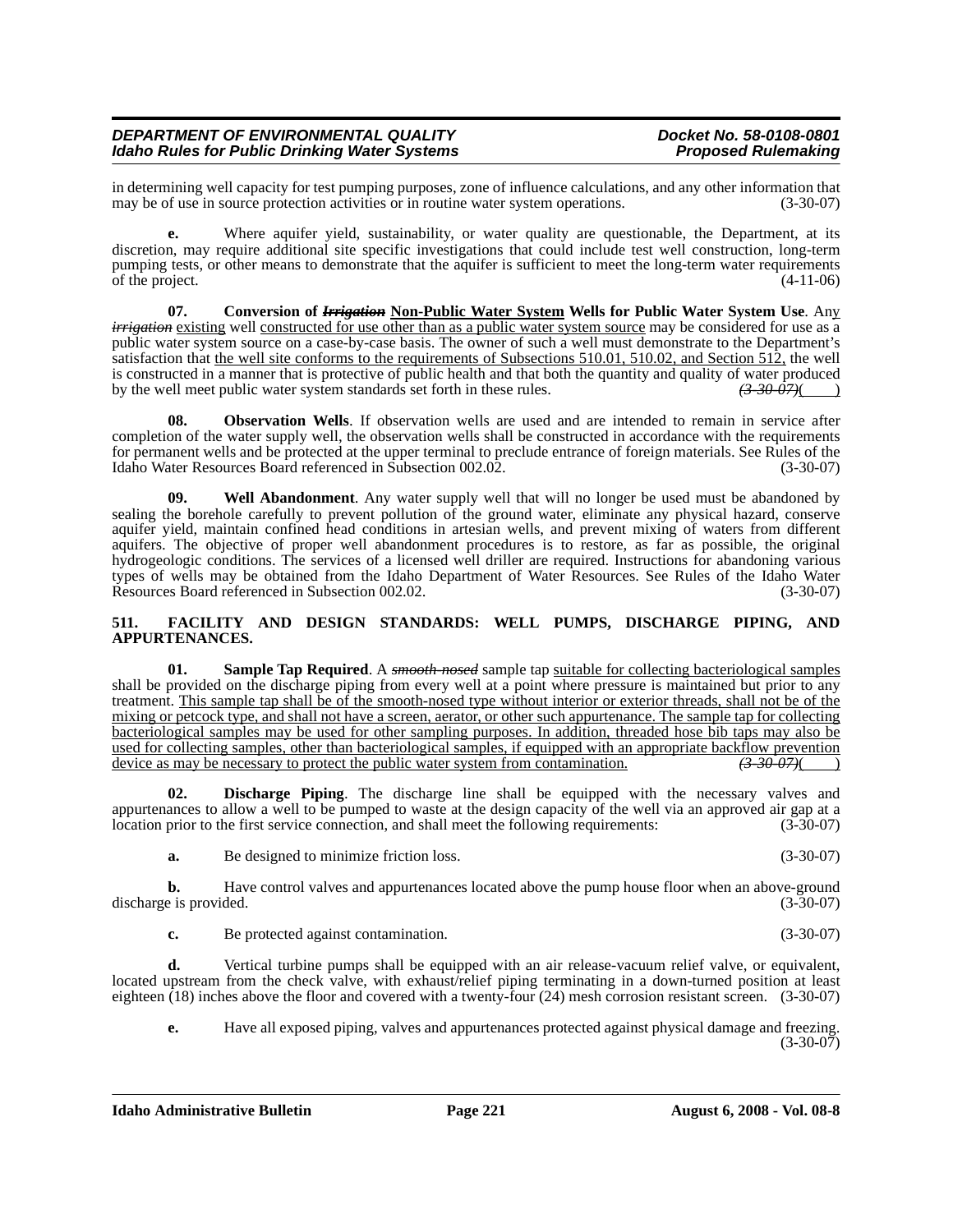**f.** Be properly anchored to prevent movement, and protected against surge or water hammer. (3-30-07)

**03. Pressure Gauge Required**. A pressure gauge shall be provided at all installations. (3-30-07)

**04.** Flow Meter and Check Valve. Unless otherwise approved by the Department, an instantaneous and totalizing flow meter equipped with nonvolatile memory shall be installed on the discharge line of each well. An accessible check valve, which is not located in the pump column, shall be installed in the discharge line of each well between the pump and the shut-off valve. *(3-30-07)*( )

**05. Well Vent**. All wells shall be vented, unless it can be demonstrated that the drawdown under maximum pumping conditions will not exceed ten (10) feet, with the open end of the vent screened and terminated<br>downward at least eighteen (18) inches above the final ground surface. (3-30-07) downward at least eighteen  $(18)$  inches above the final ground surface.

**06. Casings and Sanitary Well Caps**. The following requirements apply to well casings and sanitary  $\cos(3-30-07)$ 

**a.** Casings shall extend a minimum of eighteen (18) inches above the final ground surface and, if the well is located within a pump house, twelve (12) inches above the pump house floor. If local hydrological conditions require that a well be located in an area subject to flooding, the Department may require extension of the casing to extend above the one hundred (100) year or highest known flood level. (3-30-07)

**b.** Wells shall be cased and provided with a sanitary cap in such a manner that surface water cannot enter the well. (3-30-07)

**07. Well Houses**. For regulatory purposes, a well house is considered a pump house as defined in Section 003. Well houses must meet the requirements for pump houses as set forth in Section 541. (3-30-07)

**08. Pitless Adapters and Units**. Pitless adapters or pitless units: (3-30-07)

**a.** Shall be of the type marked approved by the National Sanitation Foundation or Pitless Adapter of the Water Systems Council. (12-10-92) Division of the Water Systems Council.

**b.** Shall be designed, constructed and installed to be watertight including the cap, cover, casing n and other attachments. (12-10-92) extension and other attachments.

**c.** Shall be field tested for leaks before being put into service. The procedure outlined in "Manual of Individual and Non-Public Water Supply Systems," referenced in Subsection 002.02, or other procedure approved by the Department shall be followed. (3-30-07)

**d.** Pitless adapters with a two (2) inch or smaller discharge line shall be provided with a swing joint outside the pitless adapter unit to reduce strain, deformation, and possible leakage of the pitless seal caused by settling soils in the trench. The orientation of swing joints shall be such that any settling that occurs will tighten the threads. The hole in the casing shall be cut with a saw rather than a torch with an opening large enough to allow seating of gaskets. (3-30-07)

**e.** Shall be provided with a contamination-proof entrance connection for electrical cable.  $(3-30-07)$ 

**f.** In the case of pitless adapters: (3-30-07)

i. Threaded adapters shall be installed by drilling a hole not more than one quarter (1/4) inch larger than the outer diameter of the pitless shank. No torch-cut holes shall be accepted. The orientation of swing joints shall be such that any settling that occurs will tighten the threads. (3-30-07)

ii. The only field welding permitted will be that needed to connect a pitless adapter to the casing.  $(3-30-07)$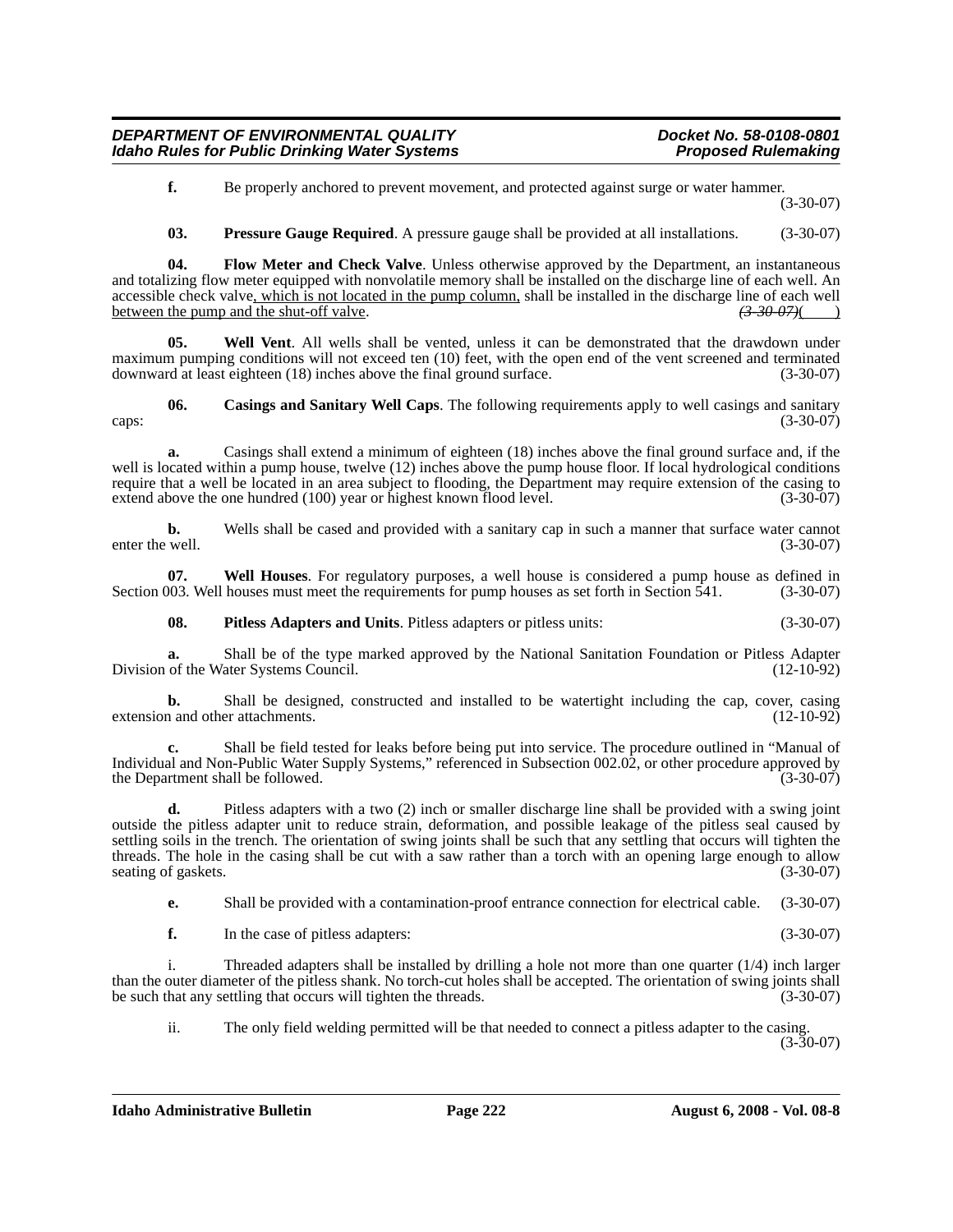**g.** In the case of pitless units: (3-30-07)

i. Shall be shop-fabricated from the point of connection with the well casing to the unit cap or cover. (3-30-07)

ii. Shall be constructed of materials and weight at least equivalent to and compatible with the well  $\cos\theta$  (3-30-07) (3-30-07)

iii. Shall be threaded or welded to the well casing. Threaded units shall be installed by drilling a hole not more than one quarter (¼) inch larger than the outer diameter of the pitless shank. No torch-cut holes shall be accepted. If the connection to the casing is by field weld, the shop-assembled unit must be designed specifically for field welding to the casing. (3-30-07)

iv. Shall terminate at least eighteen (18) inches above final ground elevation or three (3) feet above the 100-year flood level or the highest known flood elevation, whichever is higher, or as otherwise approved by the Department. (3-30-07) Department. (3-30-07)

v. Shall be provided with access to disinfect the well. (3-30-07)

vi. Shall have field connection to the lateral discharge from the pitless unit of threaded, flanged, or mechanical joint connection. (3-30-07)

**09. Wells Not Allowed in Pits**. Wells shall not be located in pits. Exceptions to this requirement will be granted by the Department if the well was constructed prior to November 5, 1964, and the installation is constructed or reconstructed in accordance with the requirements of the Department to provide watertight construction of pit walls and floors, floor drains and acceptable pit covers. (3-30-07) construction of pit walls and floors, floor drains and acceptable pit covers.

**10. Discharge Pumps**. Discharge pumps shall be subject to the following requirements: (3-30-07)

**a.** Line shaft pumps shall. (3-30-07)

i. Have the casing firmly connected to the pump structure or have the casing inserted into a recess extending at least one-half  $(1/2)$  inch into the pump base.  $(3-30-07)$ 

ii. Have the pump foundation and base designed to prevent water from coming into contact with the joint. (3-30-07)

iii. Use lubricants that meet ANSI/NSF Standard 61. (3-30-07)

**b.** When a submersible pump is used: (3-30-07)

i. The top of the casing shall be effectively sealed against the entrance of water under all conditions of vibration or movement of conductors or cables. (3-30-07)

ii. The electrical cable shall be firmly attached to the drop pipe at twenty-one (21) foot intervals or less, or at each coupling or joint.

### **512. FACILITY AND DESIGN STANDARDS: WELL LOT.**

A well lot shall be provided for wells constructed after November 1, 1977. The well lot shall be owned in fee simple by the supplier of water or controlled by lease or easement with a term of not less than the useful life of the well and be large enough to provide a minimum distance of fifty (50) feet between the well and the nearest property line.

(3-30-07)

**01.** Use of Chemicals on the Well Lot. No pesticides, herbicides, or fertilizers shall be applied to a without prior approval from the Department. (3-30-07) well lot without prior approval from the Department.

**02. Storage of Hazardous Materials on the Well Lot**. No pesticides, herbicides, fertilizers, portable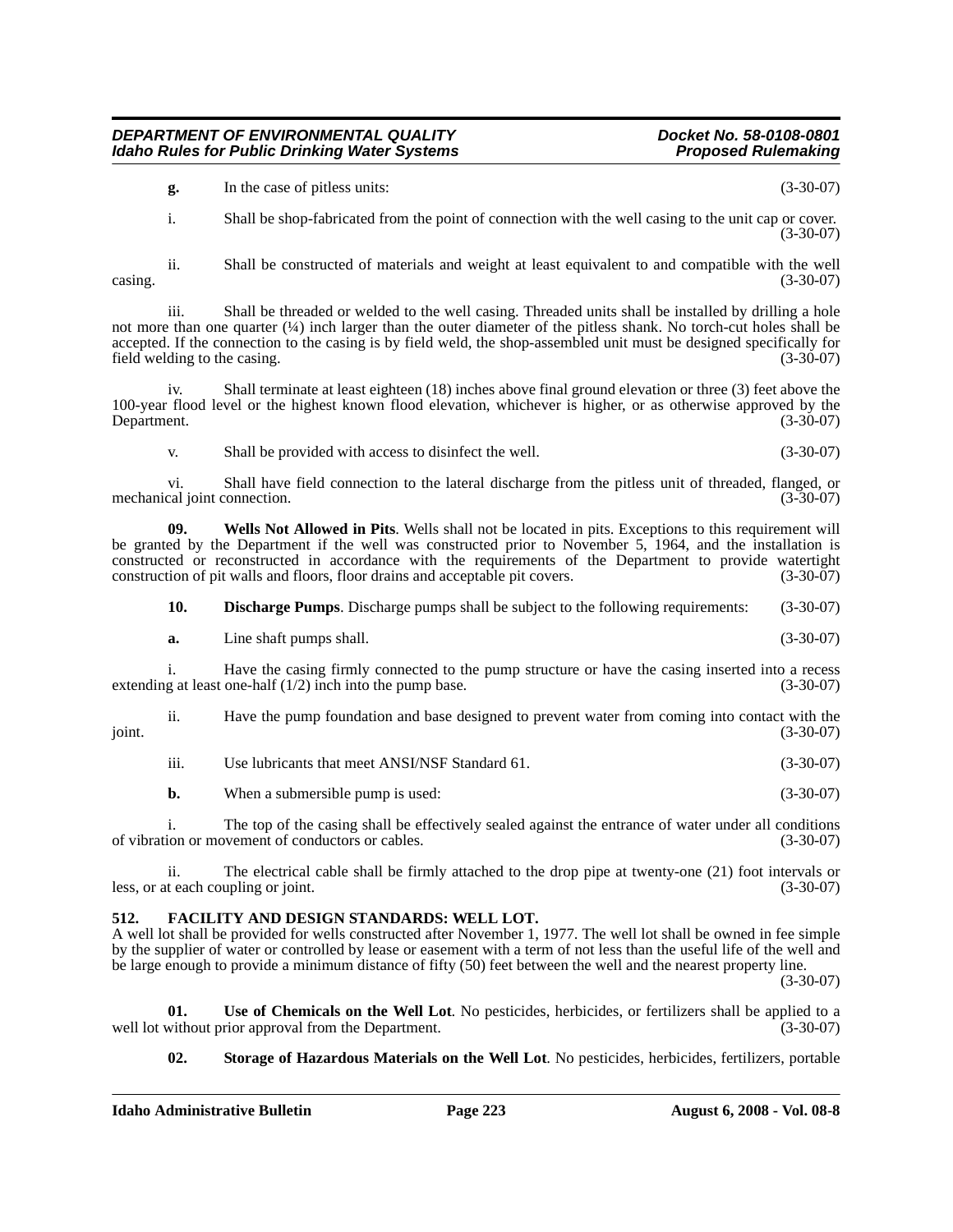containers of petroleum products, or other materials known to be toxic or hazardous shall be stored on a well lot, except that: (3-30-07)  $\alpha$  except that:  $(3-30-07)$ 

**a.** An internal combustion engine to drive either a generator for emergency standby power or a pump to provide fire flows, and an associated fuel tank, may be placed on the well lot. (5-3-03)

**b.** A propane or natural gas powered generator is preferable to reduce risk of fuel spillage.  $(5-3-03)$ 

**c.** If a diesel or gasoline-fueled engine is used, the fuel tank and connecting piping must be approved by the Underwriter's Laboratory, Inc., double-walled, meet the requirements of the local fire jurisdiction, and include both spill prevention and overfill protection features. The tank must be above ground and may be contained within the structural base of the generator unit. A licensed water system operator shall be present during filling of the tank<br>following a period of usage, or during periodic extraction and replacement of outdated fuel. (4-6-05) following a period of usage, or during periodic extraction and replacement of outdated fuel.

**d.** Should the internal combustion engine be located within the pump house, the floor of the pump house shall be constructed so as to contain all petroleum drips and spills so that they will not be able to reach the floor drain(s). Engine exhaust shall be directly discharged outside the pump house. (3-30-07)

**e.** A spill containment structure shall surround all fuel tanks and be sized to contain at least one hundred ten percent  $(110%)$  of the fuel tank volume. The Department may require additional containment capacity in settings where accumulation of snow, ice, or rain water could be expected to diminish the usable capacity of the structure. (4-6-05) structure. (4-6-05)

**03. Location of Hydrants**. Hydrants of the frost free type shall be placed in the buried piping system at a minimum of five (5) feet away from the well casing to prevent drain water from accumulating and  $\theta$ *r* compromising the grout seal surrounding the well casing. compromising the grout seal surrounding the well casing.

#### **513. FACILITY AND DESIGN STANDARDS: NUMBER OF GROUND WATER SOURCES REQUIRED – EXISTING SYSTEMS.**

*New* Existing community water systems served by ground water and *constructed after July 1, 1985, or existing community water systems served by ground water that are substantially modified after July, 2002, shall have a minimum of two (2) sources if they are intended* intending to serve more than twenty-five (25) *homes* connections or equivalent dwelling units are subject to the following requirements for the number of ground water sources required. *Under normal operating conditions, with any source out of service, the remaining source or sources shall be capable of providing either the peak hour demand of the system or maximum day demand plus equalization storage. See Subsection 501.17 for general design requirements concerning fire flow capacity. For the purpose of Section 513 only, the Department shall consider a system to be "substantially modified" when there is a combined increase of twenty-five percent (25%) or more above the system's existing configuration in the following factors:*

*(3-30-07)*( )

**01.** *Population Served or Number of Service Connections* **Existing System with All Sources Constructed Prior to July 1, 1985**. A community water system served by ground water and with all existing sources constructed prior to July 1, 1985 will be required to comply with Subsection 501.17 upon substantially modifying the system after July 2002. *(3-30-07)* 

**02.** *Length of Water Mains* **Existing System with Any Sources Constructed After July 1, 1985**. A community water system served by ground water with any sources constructed after July 1, 1985 is required to comply with Subsection 501.17 when a modification is made to the system which increases the population served or number of service connections, increases the length of transmission and distribution water mains, or increases the peak or average water demand.  $\left(3.3007\right)\left(1.3000\right)$ peak or average water demand.

#### *03. Peak or Average Water Demand Per Connection. (3-30-07)*

**514. FACILITY AND DESIGN STANDARDS: SPRING SOURCES.** Written approval by the Department is required before water from any new or reconstructed spring source may be served to the public. For new spring sources, the Department may require a site evaluation report as set forth for wells in Section 510. Any supplier of water for a public water system served by one (1) or more springs shall ensure that the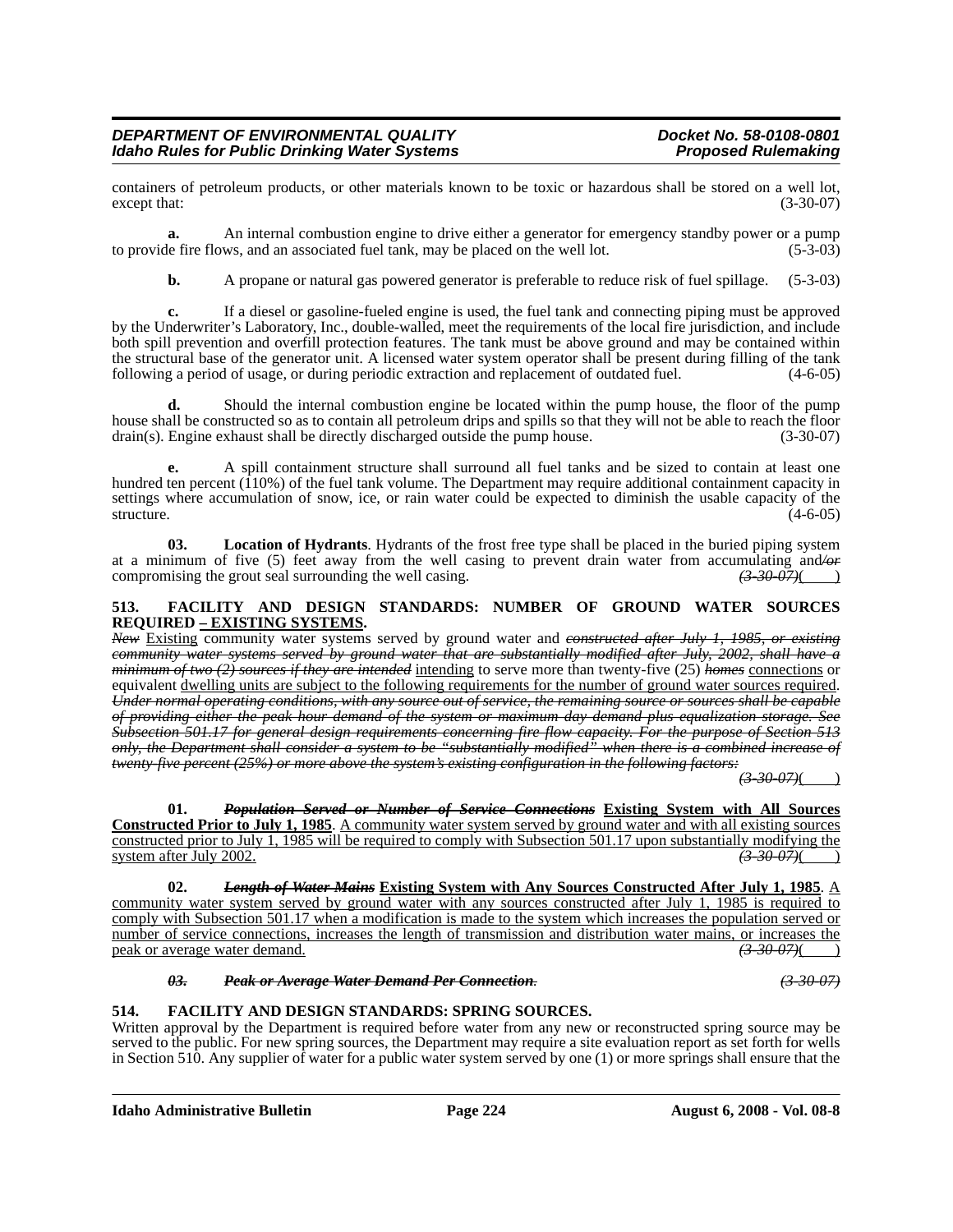following requirements are met: (3-30-07)

**01. Protection of the Spring**. Springs shall be housed in a permanent structure and protected from contamination including the entry of surface water, animals, and dust. The spring box shall be equipped with a screened overflow. The inlet shall be screened and located above the floor of the collection chamber. (3-30-07)

**02. Access to Spring Box**. *A watertight and locking access port shall be provided. The* Each spring box access *port* shall be elevated at least twenty-four (24) inches above the top of the box or covering sod, whichever is higher. Each access shall be fitted with a solid water tight cover which overlaps a framed opening and extends <u>down around the frame at least two (2) inches. The frame shall be at least four (4) inches high and shall have a locking device.  $\left(3.30-0.07\right)$ </u> locking device.

**03.** Sample Tap Required. A sample tap suitable for collecting bacteriological samples shall be provided. This sample tap shall be of the smooth-nosed type without interior or exterior threads, shall not be of the mixing or petcock type, and shall not have a screen, aerator, or other such appurtenance. The sample tap for collecting bacteriological samples may be used for other sampling purposes. In addition, threaded hose bib taps may also be used for collecting samples, other than bacteriological samples, if equipped with an appropriate backflow prevention<br>device as may be necessary to protect the public water system from contamination.  $\left(3-30-07\right)$ device as may be necessary to protect the public water system from contamination.

**04. Flow Measurement**. A flow meter or other flow measuring device shall be provided. (3-30-07)

**05. Protected Area**. The entire area within a one hundred (100) foot radius of the spring box shall be owned by the supplier of water or controlled by a long term lease, fenced to prevent trespass of livestock and void of buildings, dwellings and sources of contamination. Surface water shall be diverted from this area. (3-30-07)

# *(BREAK IN CONTINUITY OF SECTIONS)*

#### **518. FACILITY AND DESIGN STANDARDS: ADDITIONAL DESIGN CRITERIA FOR SURFACE WATER TREATMENT.**

Performance criteria for surface water treatment facilities are specified in National Primary Drinking Water Regulations, as set forth in Sections 300, 301, and 310 of these rules. Surface water treatment systems must comply with applicable general design requirements in Section 503. In addition, the following design requirements apply specifically to surface water treatment facilities: (3-30-07)

**01. Engineering Design Requirements**. The system shall ensure that filtration and disinfection facilities for surface water or groundwater directly influenced by surface water sources are designed, constructed and operated in accordance with all applicable engineering practices designated by the Department. The design of the water treatment plant must consider the worst raw water quality conditions that are likely to occur during the life of the facility.  $(3-30-07)$ 

**02. Removal of Pathogens**. Filtration facilities (excluding disinfection) shall be designed, constructed and operated to achieve at least two  $(2)$  log removal of Giardia lamblia cysts, two  $(2)$  log removal of Cryptosporidium occysts, and one  $(1)$  log removal of viruses, except as allowed under Subsection 518.09.b.  $(3-30$ oocysts, and one  $(1)$  log removal of viruses, except as allowed under Subsection 518.09.b.

**03. Disinfection**. Disinfection facilities shall be designed, constructed and operated so as to achieve at least point five zero (0.50) log inactivation of Giardia lamblia cysts; and (3-30-07)

**a.** Two (2) log inactivation of viruses if using conventional and slow sand filtration technology; or  $(12-10-92)$ 

- **b.** Three (3) log inactivation of viruses if using direct and diatomaceous earth filtration technology; or  $(12-10-92)$
- **c.** Four (4) log inactivation of viruses if using alternate filtration technology. (12-10-92)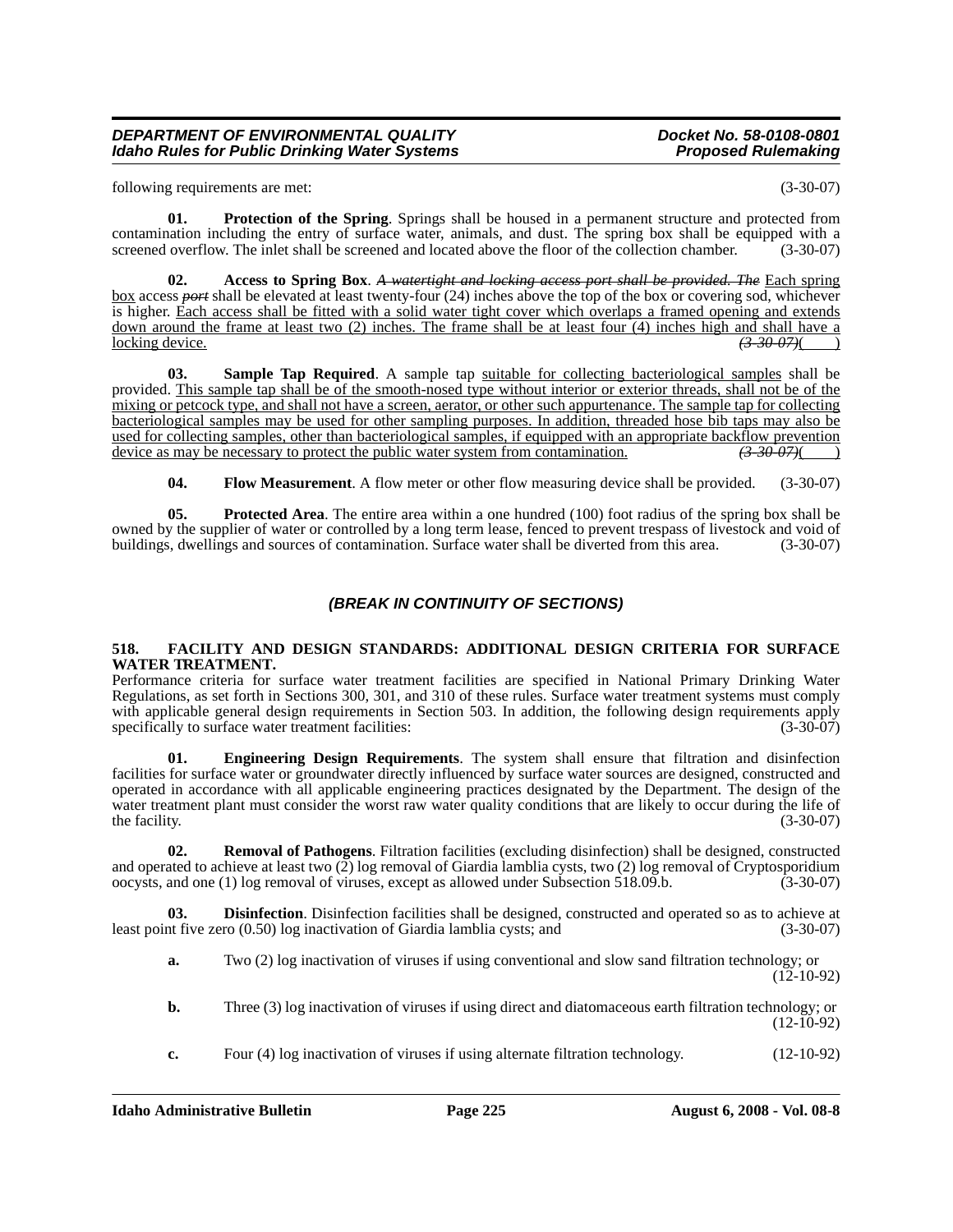**d.** Four (4) log inactivation of viruses if filtration treatment is not used. (10-1-93)

**04. Enhanced Disinfection**. Higher levels of disinfection than specified under Subsection 51*6*8.03 may be required by the Department in order to provide adequate protection against giardia and viruses.

*(3-30-07)*( )

**05. Filter to Waste**. For plants constructed after December 31, 1992, each filter unit must be capable of filter to waste. For plants constructed prior to December 31, 1992, each filter unit must be capable of filter to waste unless the system demonstrates through continuous turbidity monitoring or other means acceptable to the Department that water quality is not adversely affected following filter backwashing, cleaning or media replacement. (3-30-07)

**06. Continuous Turbidity Monitoring**. For conventional, direct, membrane, and diatomaceous earth filtration technology, equipment must be provided to continuously measure the turbidity of each filter unit. (3-30-07)

**07**. **Continuous Monitoring of Disinfectant**. Equipment must be provided and operated for continuous measurement of disinfectant residual prior to entry to the distribution system, unless the system serves fewer than three thousand three hundred (3,300) people. (3-30-07)

**08. Continuous Operation Required**. Diatomaceous earth filtration facilities shall include an alternate power source with automatic startup and alarm, or be designed in a manner to ensure continuous operation.  $(3-30-07)$ 

**09. Acceptable Technology**. The purveyor shall select a filtration technology acceptable to the Department. (3-30-07)

**a.** Conventional, direct, membrane, slow sand and diatomaceous earth filtration technologies are *a* case-by-case basis. (5-3-03) generally acceptable to the Department on a case-by-case basis.

**b.** Alternate filtration technologies may be acceptable if the purveyor demonstrates all of the g to the satisfaction of the Department: (12-10-92) following to the satisfaction of the Department:

i. That the filtration technology: (12-10-92)

(1) Is certified and listed by the National Sanitation Foundation (NSF) under Standard 53, Drinking eatment Units - Health Effects, as achieving the NSF criteria for cyst reduction; or (12-10-92) Water Treatment Units - Health Effects, as achieving the NSF criteria for cyst reduction; or

(2) Removes at least ninety-nine percent (99%) (two (2) logs) of Cryptosporidium oocysts or surrogate particles and removes or inactivates at least ninety-nine percent (99%) (two (2) logs) of Giardia lamblia cysts or Giardia lamblia cyst surrogate particles in a challenge study acceptable to the Department. (3-30-07)

ii. Based on field studies or other means acceptable to the Department, it must be demonstrated that the filtration technology has the following capabilities: (3-30-07)

(1) In combination with disinfection treatment, consistently achieves at least ninety-nine percent (99%) (two (2) logs) removal of Cryptosporidium oocysts or surrogate particles and at least ninety-nine and nine tenths percent (99.9%) (three (3) logs) removal or inactivation of Giardia lamblia cysts and ninety-nine and ninety-nine hundredths percent (99.99%) (four (4) logs) removal or inactivation of viruses; and (3-30-07)

(2) Meets the turbidity performance requirements of 40 CFR 141.73 (b). (12-10-92)

**10. Pilot Studies**. The system shall conduct pilot studies in accordance with the following requirements for all proposed filtration facilities and structural modifications to existing filtration facilities, unless the Department modifies the requirements in writing: (12-10-92)

**a.** The system shall obtain the Department's approval of the pilot study plan before the pilot filter is constructed and before the pilot study is undertaken. (12-10-92)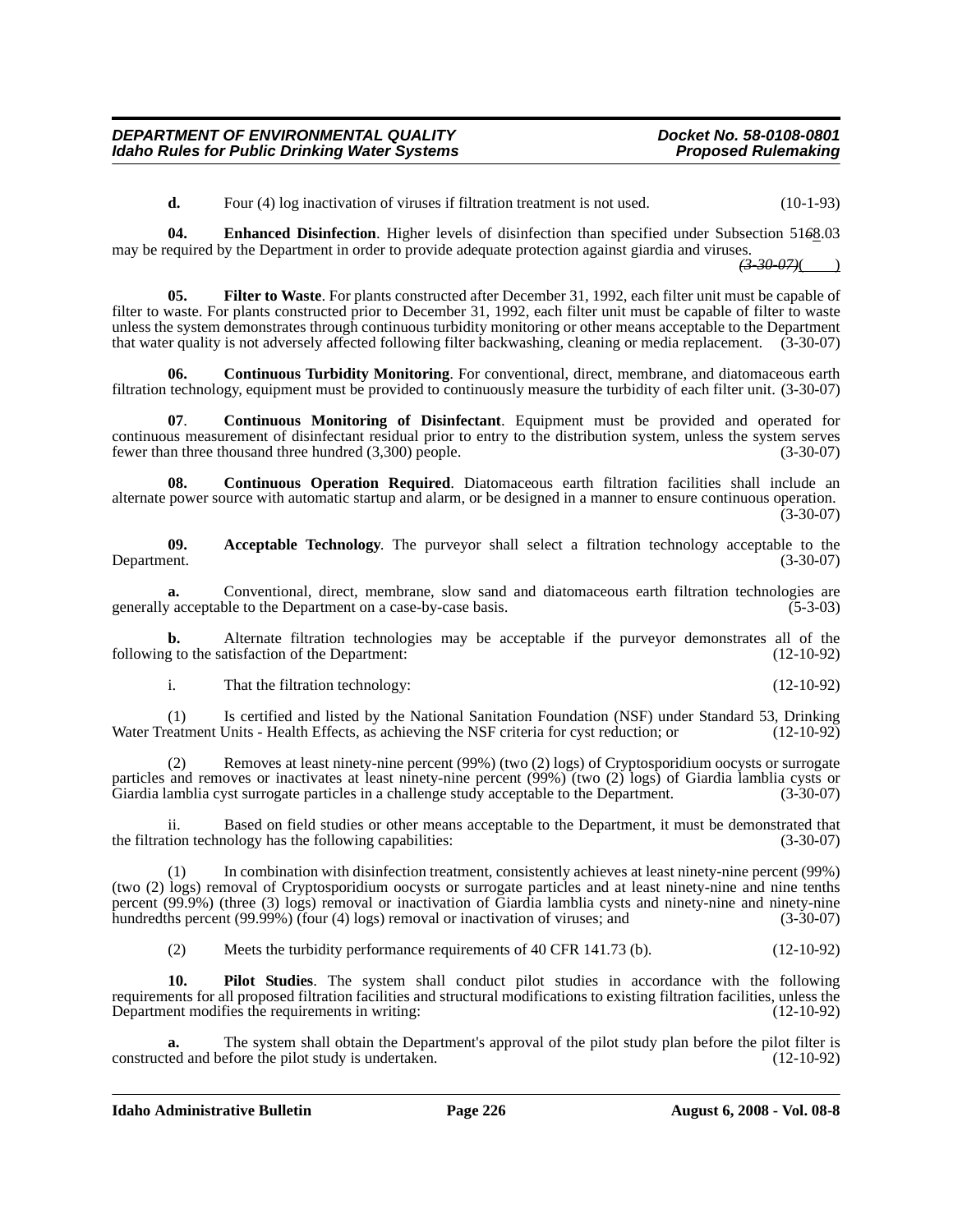| engineer. | $\mathbf{b}$ . | The design and operation of the pilot study shall be overseen by an Idaho licensed professional | $(3-30-07)$  |
|-----------|----------------|-------------------------------------------------------------------------------------------------|--------------|
|           | c.             | The system's pilot study plan shall identify at a minimum:                                      | $(12-10-92)$ |
|           | i.             | The objectives of the pilot study;                                                              | $(12-10-92)$ |
|           | ii.            | Pilot filter design;                                                                            | $(12-10-92)$ |
|           | iii.           | Water quality and operational parameters to monitor;                                            | $(12-10-92)$ |
|           | iv.            | Amount of data to collect; and                                                                  | $(12-10-92)$ |
|           | V.             | Qualifications of the pilot plant operator.                                                     | $(10-1-93)$  |
|           | d.             | The system shall ensure that the pilot study is:                                                | $(12-10-92)$ |
|           | i.             | Conducted to simulate conditions of the proposed full-scale design;                             | $(12-10-92)$ |
|           |                |                                                                                                 |              |

ii. Conducted for at least twelve (12) consecutive months or for a shorter period upon approval by the ent: Department;

iii. Conducted to evaluate the reliability of the treatment system to achieve applicable water quality treatment criteria specified for filtration systems in 40 CFR 141.72 and 40 CFR 141.73; and (12-10-92)

iv. Designed and operated in accordance with good engineering practices documented in references acceptable to the Department.

**11.** Redundant Disinfection. Surface water systems constructed after July 1, 1985, are required to install redundant disinfection components or maintain a backup unit on site as required to maintain constant application of disinfectant whenever water is being delivered to the distribution system. (3-30-07)

# *(BREAK IN CONTINUITY OF SECTIONS)*

### **520. FACILITY AND DESIGN STANDARDS: SURFACE WATER TREATMENT: CLARIFICATION PROCESSES.**

Treatment facilities designed to include clarification for processing surface water shall meet the following requirements:  $(3-30-07)$ 

**01. Two Units Required**. A minimum of two (2) units shall be provided for flocculation and sedimentation. (3-30-07)

**02. Parallel or Serial Operation**. The units shall be capable of being operated either in series or parallel where softening is performed. (3-30-07)

**03. Independent Units**. The units shall be constructed in such a way that each can be taken out of service without disrupting operation, and with drains or pumps sized to allow dewatering in a reasonable period of time. (3-30-07)

**04. Manual Start-Up**. The units shall be started manually following shutdown. (3-30-07)

**05. Pre-Treatment**. Waters exhibiting high turbidity may require pretreatment, usually sedimentation with or without the addition of coagulation chemicals. When presedimentation is provided, the following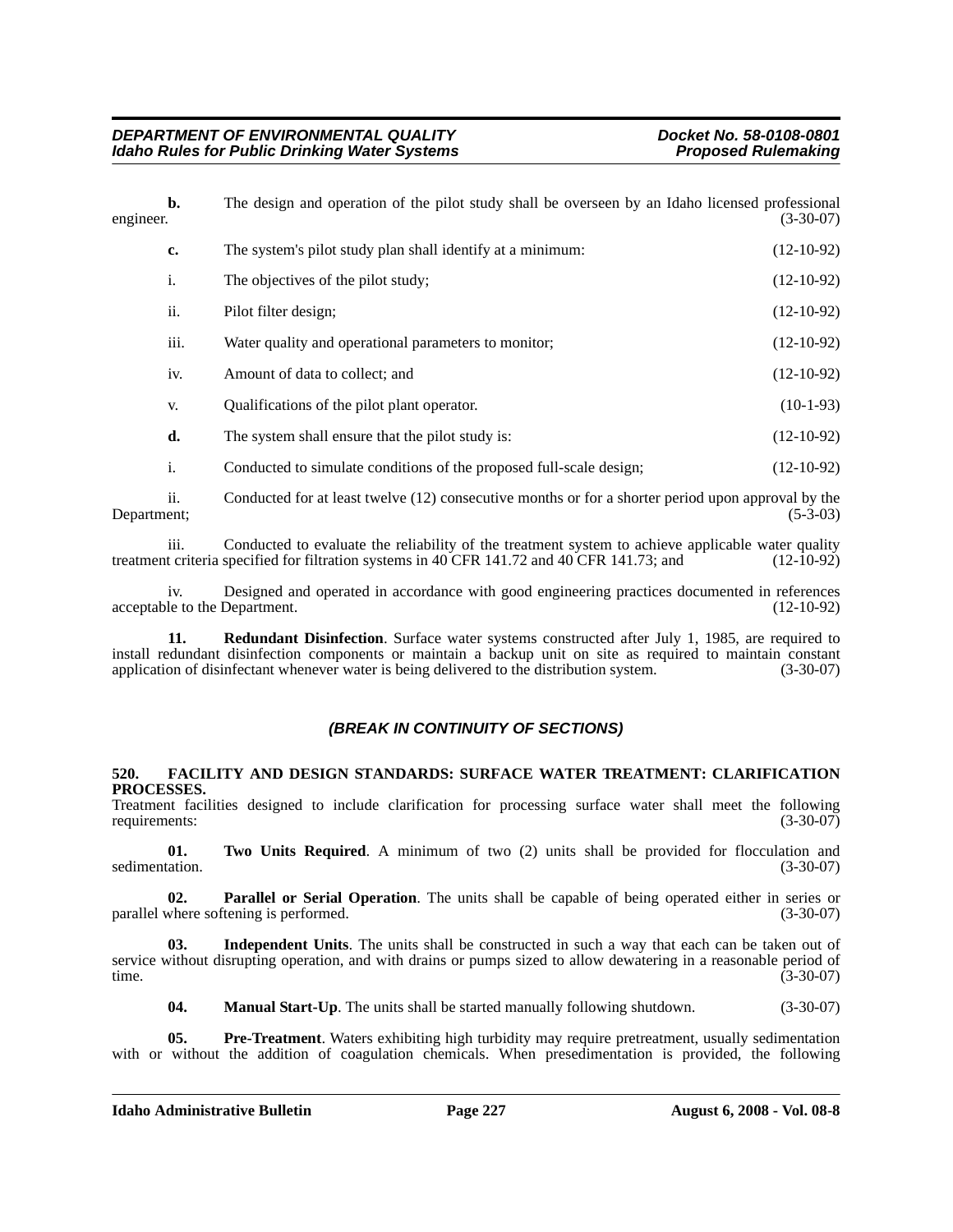requirements must be met: (3-30-07)

**a.** Incoming water shall be dispersed across the full width of the line of travel as quickly as possible.<br>cuiting must be prevented. (3-30-07) Short circuiting must be prevented.

**b.** Provisions for bypassing pre-sedimentation basins shall be included. (3-30-07)

**06. Rapid Mix**. Rapid mix shall mean the rapid dispersion of chemicals throughout the water to be treated, usually by violent agitation. The engineer shall submit the design basis for the velocity gradient (G value) selected, considering the chemicals to be added and water temperature, color and other related water quality parameters. Basins or mixing chambers shall be equipped with devices capable of providing adequate mixing for all treatment flow rates. (3-30-07)

**07. Flocculation**. Flocculation shall mean the gathering together of fine particles in water by gentle mixing after the addition of coagulant chemicals to form larger particles. (3-30-07)

**a.** Basin inlet and outlet design shall minimize short-circuiting and destruction of floc. A drain, pumps, or a combination of both drain and or pumps shall be provided to *handle* accomplish dewatering and sludge removal. removal. *(3-30-07)*( )

**b.** The flow-through velocity shall not be less than one-half (0.5) nor greater than one and one-half (1.5) feet per minute with a detention time for floc formation of at least thirty  $(30)$  minutes unless otherwise approved<br>by the Department.  $(3-30-07)$ by the Department.

**c.** Agitators shall be driven by variable speed drives. (3-30-07)

**d.** Flocculation and sedimentation basins shall be as close together as possible. The velocity of flocculated water through pipes or conduits to settling basins shall be not less than one-half (0.5) nor greater than one and one-half (1.5) feet per second. Allowances must be made to minimize turbulence at bends and changes in direction.  $(3-30-07)$ 

**08. Small Systems May Use Baffling**. Baffling may be used to provide for flocculation in small plants upon approval by the Department. (3-30-07)

**09. Sedimentation Units**. The following criteria apply to conventional sedimentation units: (3-30-07)

**a.** A minimum of two (2) hours of settling time shall be provided following flocculation unless settling in less time can be demonstrated. (3-30-07) adequate settling in less time can be demonstrated.

b. Inlets shall be designed to distribute the water equally and at uniform velocities. (3-30-07)

**c.** Outlet weirs or submerged orifices shall maintain velocities suitable for settling in the basin and minimize short-circuiting. Outlet weirs shall be designed so that the rate of flow over the outlet weirs or through the submerged orifices shall not exceed twenty-thousand (20,000) gallons per day per foot of the outlet launder. The entrance velocity through the submerged orifices shall not exceed one-half (0.5) feet per second. (3-30-07)

**d.** The velocity through settling basins shall not exceed one-half (0.5) feet per minute. The basins must be designed to minimize short-circuiting. Fixed or adjustable baffles must be provided as necessary to achieve<br>the maximum potential for clarification. (3-30-07) the maximum potential for clarification.

**e.** When an overflow weir or pipe is provided the overflow shall discharge by gravity with a free fall at a location where the discharge will be noted. (3-30-07)

**f.** Adequate sludge collection equipment that ensures proper basin coverage shall be provided and ust be provided with a means for dewatering. (3-30-07) basins must be provided with a means for dewatering.

**g.** Flushing lines or hydrants shall be provided and must be equipped with backflow prevention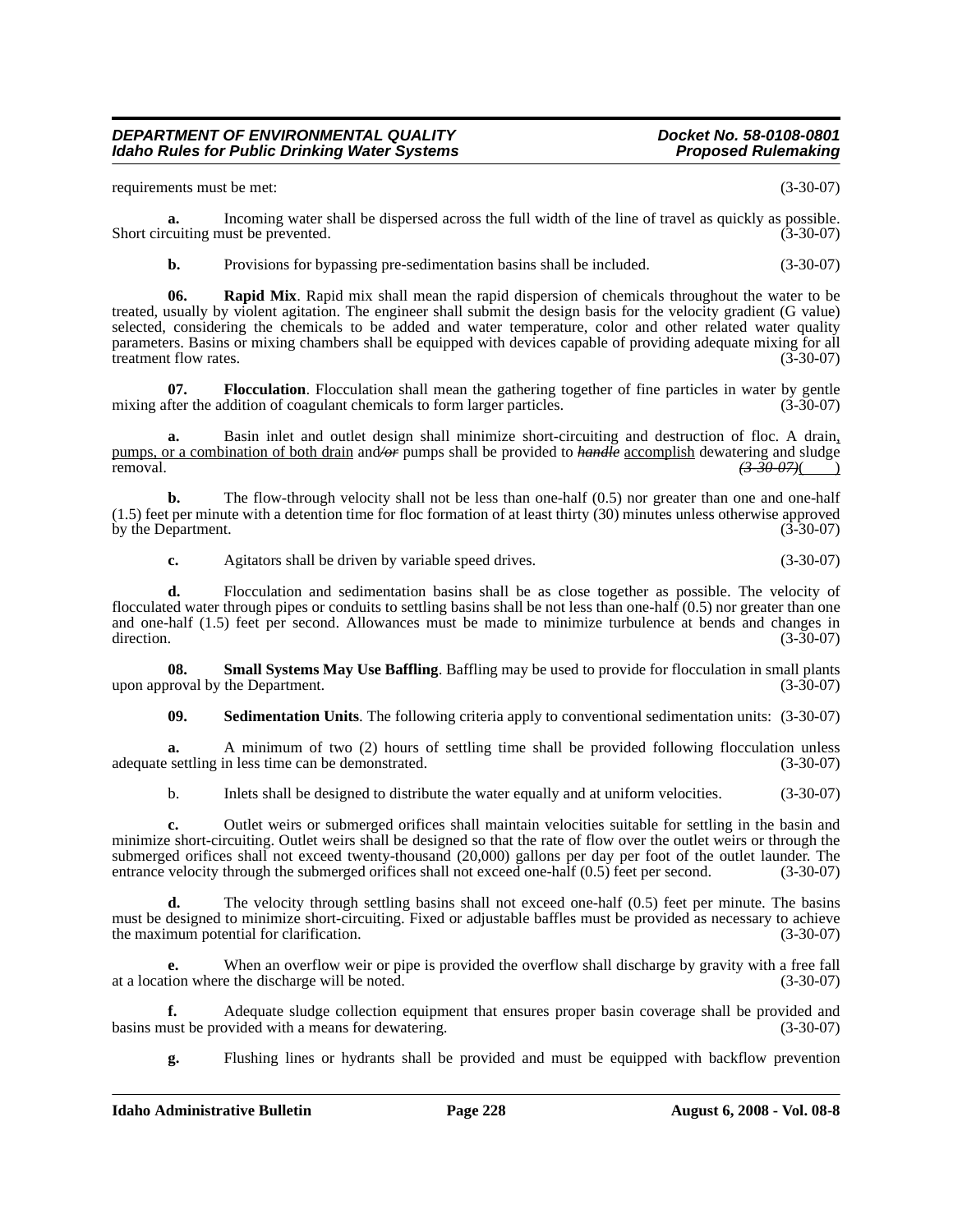devices acceptable to the Department. (3-30-07)

**h.** Sludge removal design shall provide that sludge pipes are not less than three (3) inches in diameter and arranged so as to facilitate cleaning. Entrance to sludge withdrawal piping shall be designed to prevent clogging. Provision shall be made for the operator to observe and sample sludge being withdrawn from the unit. (3-30-07)

**i.** Sludge shall be disposed of in accordance with applicable regulations, as set forth in Section 540. (3-30-07)

**10. Solids Contact Clarifiers**. Solids contact clarifiers are generally acceptable for combined softening and clarification where water characteristics, especially temperature, do not fluctuate rapidly, flow rates are uniform and operation is continuous. A minimum of two (2) units are required for surface water treatment. (3-30-07)

**a.** Chemicals shall be applied at such points and by such means as to ensure satisfactory mixing of the chemicals with the water. (3-30-07)

**b.** Unless otherwise approved by the Department, a rapid mix device or chamber ahead of the solids contact clarifier is required to assure proper mixing of the chemicals applied. Mixing devices employed shall be constructed so as to provide good mixing of the raw water with previously formed sludge particles and prevent deposition of solids in the mixing zone. (3-30-07)

**c.** Flocculation equipment shall be adjustable as to speed, <u>pitch, or a combination of speed</u> and *or* in must provide for coagulation in a separate chamber or baffled zone within the unit.  $\left(\frac{33007}{100000000000000000$ pitch and must provide for coagulation in a separate chamber or baffled zone within the unit.

**d.** Sludge removal design shall provide that sludge pipes are not less than three (3) inches in diameter and arranged so as to facilitate cleaning. Entrance to sludge withdrawal piping shall be designed to prevent clogging. Provision shall be made for the operator to observe and sample sludge being withdrawn from the unit. (3-30-07)

**e.** Blow-off outlets and drains must terminate and discharge at places acceptable to the Department in regard to control of potential cross connections. Cross connection control must be included for the potable water lines<br>(3-30-07) used to backflush sludge lines.

**f.** The detention time shall be established on the basis of the raw water characteristics and other local conditions that affect the operation of the unit. The Department may request data to support decisions made with respect to detention times. The Department may alter detention time requirements. (3-30-07) respect to detention times. The Department may alter detention time requirements.

**g.** Controls for sludge withdrawl which minimize water losses shall be provided. (3-30-07)

**h.** Unless otherwise approved by the Department, weirs shall be adjustable and at least equivalent in length to the perimeter of the tank. Weir loading shall not exceed ten (10) gallons per minute per foot of weir length for units used as clarifiers or twenty (20) gallons per minute per foot of weir length for units used for softening. Where orifices are used, the loading rates per foot of launder rates shall be equivalent to weir loadings. Either shall produce uniform rising rates over the entire area of the tank. (3-30-07)

**i.** Upflow rates shall not exceed one (1) gallon per minute per square foot of area at the sludge separation line for units used as clarifiers or one and three-quarters (1.75) gallons per minute per foot of area at the slurry separation line for units used as softeners. The Department may consider higher rates if supporting data is provided.  $(3-30-07)$ 

**11. Settler Units**. Settler units consisting of variously shaped tubes or plates installed in multiple layers and at an angle to the flow may be used for sedimentation following flocculation. (3-30-07)

**a.** Inlets and outlets shall be designed to maintain velocities suitable for settling in the basin and to minimize short-circuiting. Plate units shall be designed to minimize unequal distribution across the units. (3-30-07)

**b.** Drain piping from the settler units must be sized to facilitate a quick flush of the settler units and to prevent flooding other portions of the plant. (3-30-07)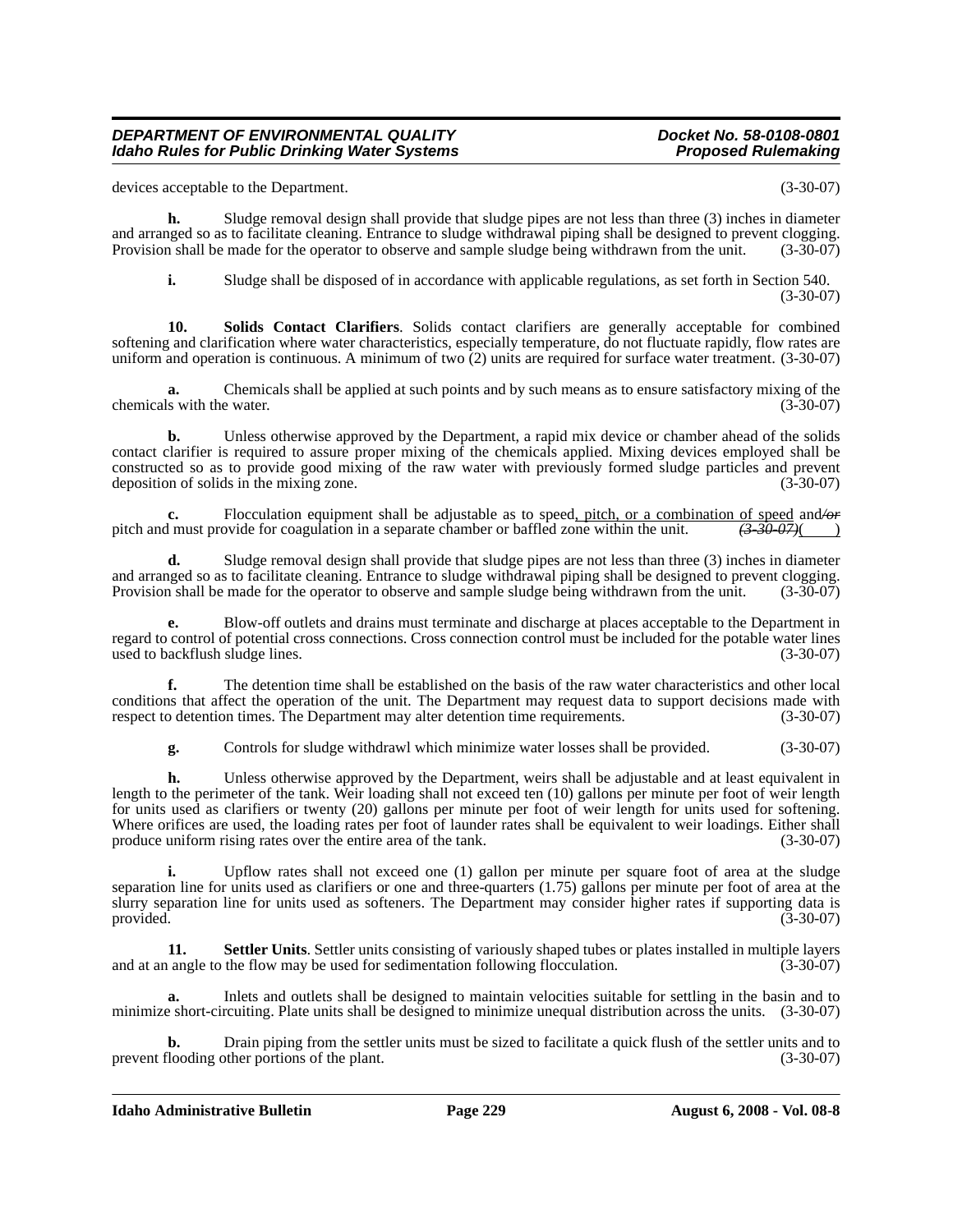**c.** Although most units will be located within a plant, outdoor installations must provide sufficient d above the top of settlers to prevent freezing in the units. (3-30-07) freeboard above the top of settlers to prevent freezing in the units.

**d.** Water shall be applied to tube settlers at a maximum rate of two (2) gallons per minute per square foot of cross-sectional area for tube settlers, unless higher rates are justified through pilot plant or in-plant demonstration studies.

**e.** Water shall be applied to plate settlers at a maximum plate loading rate of one-half (0.5) gallons per minute per square foot, based on eighty (80) percent of the projected horizontal plate area. (3-30-07)

**f.** Flushing lines shall be provided to facilitate maintenance and must be properly protected against v or back siphonage. (3-30-07) backflow or back siphonage.

**12. High Rate Clarification**. High rate clarification processes may be approved upon demonstrating satisfactory performance under on-site pilot plant conditions or documentation of full scale plant operation with similar raw water quality conditions. Reductions in detention times and/or increases in weir loading rates shall be justified. Examples of such processes include dissolved air flotation, ballasted flocculation, contact flocculation/ clarification, and helical upflow. (3-30-07)

### *(BREAK IN CONTINUITY OF SECTIONS)*

#### **522. FACILITY AND DESIGN STANDARDS: SURFACE WATER TREATMENT: FILTRATION USING DIATOMACEOUS EARTH.**

The use of these filters may be considered for application to surface waters with low turbidity and low bacterial contamination, and may be used for iron removal for ground waters providing the removal is effective and the water<br>is of satisfactory sanitary quality before treatment. (3-30-07) is of satisfactory sanitary quality before treatment.

**01. Conditions of Use**. Diatomaceous earth filters are expressly excluded from consideration for the following conditions: (3-30-07)

| a. | Bacteria removal: | $(3-30-07)$ |
|----|-------------------|-------------|
|    |                   |             |

**b.** Color removal; (3-30-07)

**c.** Turbidity removal where either the gross quantity of turbidity is high or the turbidity exhibits poor ity characteristics; or (3-30-07) filterability characteristics; or

**d.** Filtration of waters with high algae counts. (3-30-07)

**02. Treated Water Storage**. Treated water storage capacity in excess of normal requirements shall be provided to allow operation of the filters at a uniform rate during all conditions of system demand at or below the approved filtration rate, and guarantee continuity of service during adverse raw water conditions without by-passing the system.  $(3-30-07)$ 

**03.** Number of Units. The requirements of Subsection 5<del>18</del>21.03 shall apply to diatomaceous earth filtration.  $\left(3.3007\right)(1.60)$ filtration. *(3-30-07)*( )

**04. Precoat**. A uniform precoat shall be applied hydraulically to each septum by introducing a slurry to influent line and employing a filter-to-waste recirculation system.  $(3-30-07)$ the tank influent line and employing a filter-to-waste recirculation system.

**05. Body Feed**. A body feed system to apply additional amounts of diatomaceous earth slurry during the filter run is required to avoid short filter runs or excessive head losses. (3-30-07)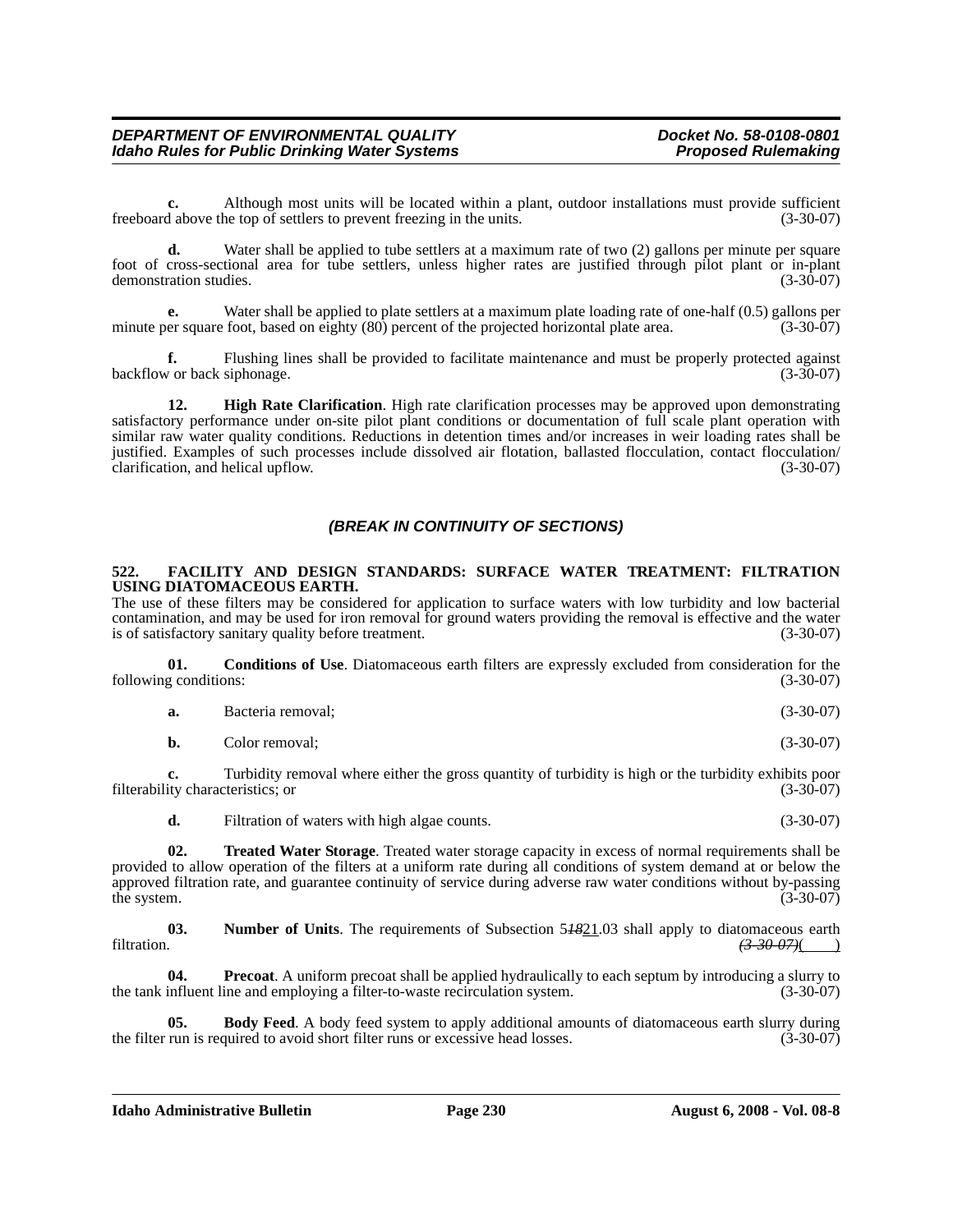| а.<br>in the pilot plant study. |     | The rate of body feed is dependent on raw water quality and characteristics and must be determined                                                                                                                                                                                                                                           | $(3-30-07)$ |
|---------------------------------|-----|----------------------------------------------------------------------------------------------------------------------------------------------------------------------------------------------------------------------------------------------------------------------------------------------------------------------------------------------|-------------|
| $\mathbf{b}$ .                  |     | Continuous mixing of the body feed slurry is required.                                                                                                                                                                                                                                                                                       | $(3-30-07)$ |
|                                 | 06. | <b>Filtration Requirements.</b>                                                                                                                                                                                                                                                                                                              | $(3-30-07)$ |
| a.                              |     | Rate of filtration shall be controlled by a positive means.                                                                                                                                                                                                                                                                                  | $(3-30-07)$ |
| b.                              |     | Head loss shall not exceed thirty (30) psi for pressure diatomaceous earth filters, or a vacuum of<br>fifteen (15) inches of mercury for a vacuum system.                                                                                                                                                                                    | $(3-30-07)$ |
| c.                              |     | A recirculation or holding pump shall be employed to maintain differential pressure across the filter<br>when the unit is not in operation in order to prevent the filter cake from dropping off the filter elements. A minimum<br>recirculation rate of one-tenth (0.1) gallon per minute per square foot of filter area shall be provided. | $(3-30-07)$ |
| d.                              |     | The septum or filter elements shall be structurally capable of withstanding maximum pressure and<br>velocity variations during filtration and backwash cycles, and shall be spaced such that no less than one (1) inch is<br>provided between elements or between any element and a wall.                                                    | $(3-30-07)$ |
| e.<br>element.                  |     | The filter influent shall be designed to prevent scour of the diatomaceous earth from the filter                                                                                                                                                                                                                                             | $(3-30-07)$ |
| provided.                       | 07. | Backwash. A satisfactory method to thoroughly remove and dispose of spent filter cake shall be                                                                                                                                                                                                                                               | $(3-30-07)$ |
|                                 | 08. | Appurtenances. The following shall be provided for every filter:                                                                                                                                                                                                                                                                             | $(3-30-07)$ |
| a.                              |     | Sampling taps for raw and filtered water.                                                                                                                                                                                                                                                                                                    | $(3-30-07)$ |

- **b.** Loss of head or differential pressure gauge. (3-30-07)
- **c.** Rate-of-flow indicator. (3-30-07)
- **d.** A throttling valve used to reduce rates below normal during adverse raw water conditions.

(3-30-07)

- **e.** Evaluation of the need for body feed, recirculation, and any other pumps. (3-30-07)
- **f.** Provisions for filtering to waste with appropriate measures for backflow prevention. (3-30-07)

**09. Monitoring**. A continuous monitoring turbidimeter with recorder is required on each filter effluent for plants treating surface water. (3-30-07)

### **523. FACILITY AND DESIGN STANDARDS: SURFACE WATER TREATMENT: SLOW SAND FILTRATION.**

The use of these filters shall require prior engineering studies to demonstrate the adequacy and suitability of this method of filtration for the specific water supply. Slow Sand Filtration and Diatomaceous Earth Filtration for Small Water Systems, Manual on Slow Sand Filtration, and Slow Sand Filtration referenced in Subsection 002.02, may be used as guidance in design of slow sand filtration facilities. (3-30-07) used as guidance in design of slow sand filtration facilities.

**Quality of Raw Water.** Slow rate gravity filtration shall be limited to waters having maximum turbidities of ten (10) nephelometric units and maximum color of fifteen (15) units; such turbidity must not be attributable to colloidal clay. Raw water quality data must include examinations for algae. (3-30-07)

**02. Number of Units**. At least two (2) units shall be provided. Where only two (2) units are provided, each shall be capable of meeting the plant design capacity (normally the projected maximum daily demand) at the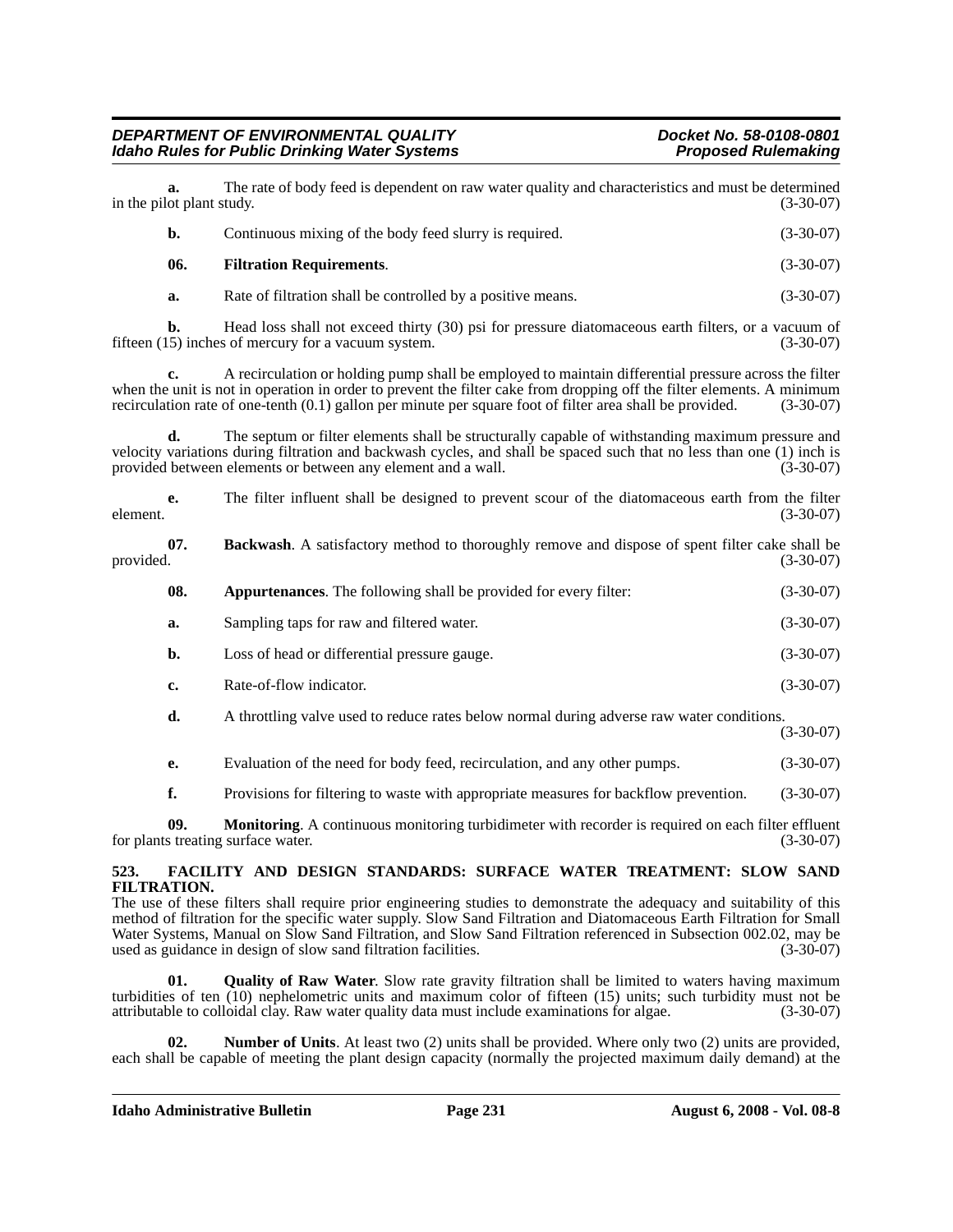approved filtration rate. Where more than two (2) filter units are provided, the filters shall be capable of meeting the plant design capacity at the approved filtration rate with one filter removed from service. (3-30-07) plant design capacity at the approved filtration rate with one filter removed from service.

**03. Structural Details and Hydraulics**. Slow rate gravity filters shall be so designed as to provide a cover, unless otherwise approved by the Department, headroom to permit normal movement by operating personnel for scraping and sand removal operations, adequate access hatches and access ports for handling of sand and for ventilation, filtration to waste, an overflow at the maximum filter water level, and protection from freezing.(3-30-07)

**04. Underdrains**. Each filter unit shall be equipped with a main drain and an adequate number of lateral underdrains to collect the filtered water. The underdrains shall be so spaced that the maximum velocity of the water flow in the underdrain will not exceed three-fourths (0.75) feet per second. The maximum spacing of laterals shall not exceed three (3) feet if pipe laterals are used. (3-30-07)

**05. Filter Material**. The following requirements apply: (3-30-07)

**a.** *Graded gravel layers beneath filter sand shall have a minimum depth of thirty (30) inches.* <u>A</u> n depth of thirty (30) inches. A n depth of thirty (30) inches of filter sand shall be placed on graded gravel layers. ( minimum depth of thirty (30) inches of filter sand shall be placed on graded gravel layers.

**b.** The effective size shall be between fifteen hundredths (0.15) of a millimeter and thirty-five hundredths (0.35) of a millimeter. Larger sizes may be considered by the Department based on the results of pilot testing.  $(3-30-07)$ 

**c.** The uniformity coefficient shall not exceed three point zero (3.0). (3-30-07)

**d.** The sand shall be cleaned and washed free from foreign matter. (3-30-07)

**e.** The sand shall be rebedded to the original minimum depth of thirty (30) inches when scraping has reduced the bed depth to no less than twenty-four (24) inches. Where sand is to be reused in order to provide biological seeding and shortening of the ripening process, rebedding shall utilize a "throw over" technique whereby new sand is placed on the support gravel and existing sand is replaced on top of the new sand. The maximum filtration rate shall not exceed zero point one (0.1) gallon per minute per square foot.  $\left(3-30-07\right)$ filtration rate shall not exceed zero point one  $(0.1)$  gallon per minute per square foot.

### **06. Filter Sand Support.**

**a.** A three (3)-inch layer of sand shall be used as a supporting media for filter sand. The supporting sand shall have an effective size of zero point eight (0.8) millimeters to two point zero (2.0) millimeters and a uniformity coefficient not greater than one point seven  $(1.7)$ .

**b.** Gravel shall consist of cleaned and washed, hard, durable, rounded rock particles and shall not include flat or elongated particles. The coarsest gravel shall be two and one-half (2.5) inches in size when the gravel rests directly on a lateral system and must extend above the top of the perforated laterals. Not less than four (4) layers of gravel shall be provided in accordance with the size and depth distribution specified in the table below. Reduction of gravel depths and other size gradations may be considered upon justification to the Department.

| <b>Size of Gravel</b>                    | <b>Depth</b>  |
|------------------------------------------|---------------|
| $2\frac{1}{2}$ to 1 $\frac{1}{2}$ inches | 5 to 8 inches |
| $1\frac{1}{2}$ to $\frac{3}{4}$ inches   | 3 to 5 inches |
| $\frac{3}{4}$ to $\frac{1}{2}$ inches    | 3 to 5 inches |
| $\frac{1}{2}$ to $\frac{3}{16}$ inches   | 2 to 3 inches |
| $\frac{3}{16}$ to $\frac{3}{32}$ inches  | 2 to 3 inches |

 $($  )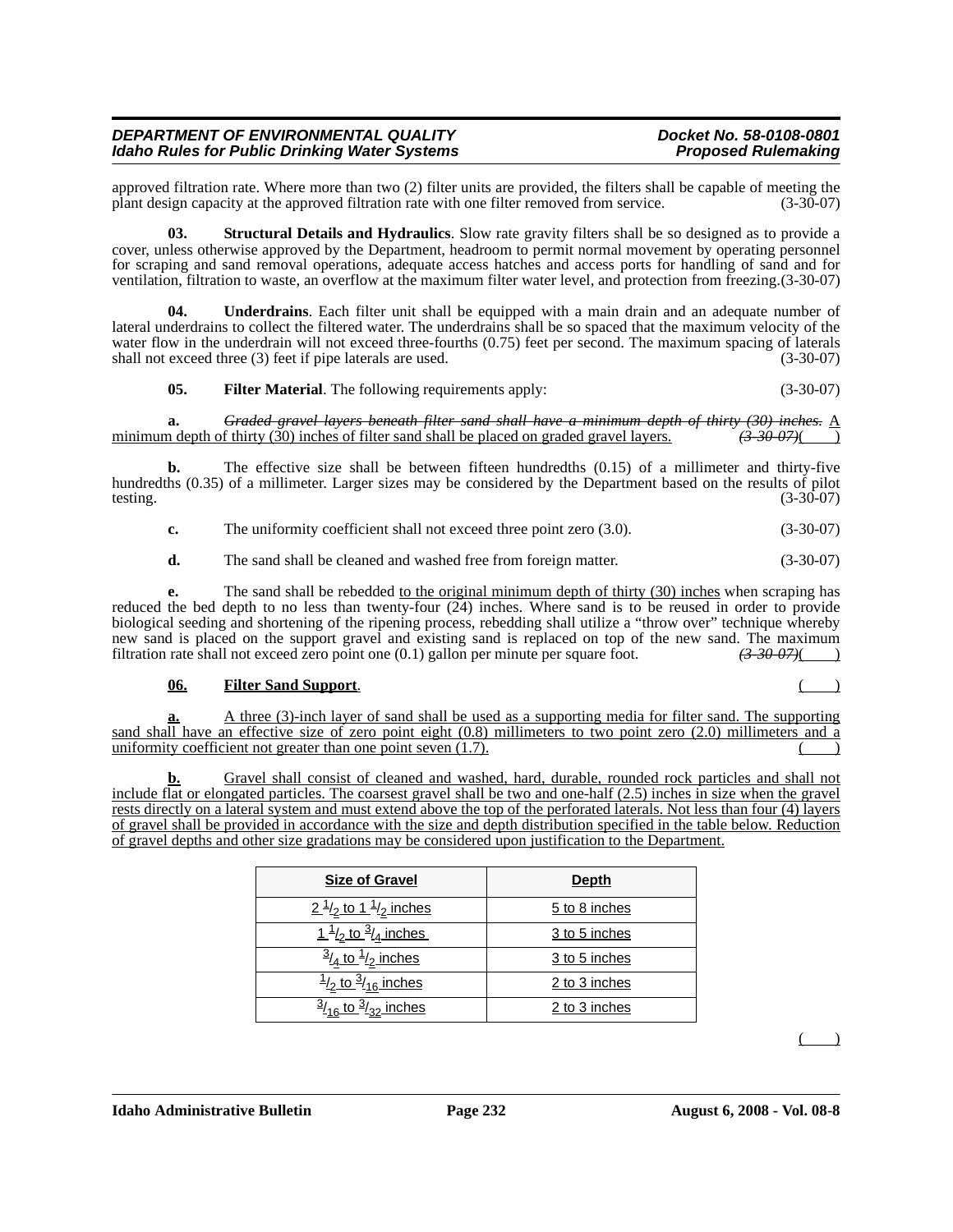**067.** Depth of Water Over Filter Beds. The design shall provide a depth of at least three (3) to six (6) ater over the sand. Influent water shall not scour the sand surface. (3-30-07) feet of water over the sand. Influent water shall not scour the sand surface.

**0***7***8. Control Appurtenances**. Each filter shall be equipped with a loss of head gauge, an orifice, Venturi meter, or other suitable means of discharge measurement installed on each filter to control the rate of filtration, and an effluent pipe designed to maintain the water level above the top of the filter sand. (3-30-07)

**0***8***9. Ripening**. Slow sand filters shall be operated to waste after scraping or rebedding during a ripening period until the filter effluent turbidity falls to consistently below the regulated drinking water standard established for the system.  $(3-30-07)$ 

*09***10. Supernatant Drain Required**. Filter beds shall be equipped with a supernatant drain to allow for quick removal of water standing over sand that has become impermeable because it requires scraping or rebedding.

(3-30-07)

# *(BREAK IN CONTINUITY OF SECTIONS)*

#### **530. FACILITY AND DESIGN STANDARDS: DISINFECTION OF DRINKING WATER.**

Disinfection may be accomplished with gas and liquid chlorine, calcium or sodium hypochlorites, chlorine dioxide, ozone, or ultraviolet light. Other disinfecting agents will be considered, providing reliable application equipment is available and testing procedures for a residual are recognized in "Standard Methods for the Examination of Water and Wastewater," referenced in Subsection 002.02, or an equivalent means of measuring effectiveness exists. The required amount of primary disinfection needed shall be specified by the Department. Consideration must be given to the formation of disinfection by-products (DBP) when selecting the disinfectant. See Section 531, Facility Design Standards - Design Standards for Chemical Application. (3-30-07)

| 01. | <b>Chlorination.</b> | $(3-30-07)$ |
|-----|----------------------|-------------|
|-----|----------------------|-------------|

**a.** Chlorination equipment shall meet the following requirements:  $(3-30-07)$ 

i. Solution-feed gas chlorinators or hypochlorite feeders of the positive displacement type must be provided.  $(3-30-07)$ 

ii. Standby or backup equipment of sufficient capacity shall be available to replace the largest unit. Spare parts shall be *made available* on hand to replace parts subject to wear and breakage. *(3-30-07)*(

iii. Automatic proportioning chlorinators will be required where the rate of flow or chlorine demand is<br>(3-30-07) not reasonably constant.

iv. Each eductor (submerged jet pump) must be selected for the point of application with particular attention given to the quantity of chlorine to be added, the maximum injector waterflow, the total discharge back pressure, the injector operating pressure, and the size of the chlorine solution line. (3-30-07)

v. The chlorine solution injector/diffuser must be compatible with the point of application to provide a rapid and thorough mix with all the water being treated. (3-30-07)

vi. Automatic switch-over of chlorination treatment units shall be provided, where necessary, to assure continuous disinfection.

**b.** Contact time and point of application requirements are as follows: (3-30-07)

i. Contact time sufficient to achieve the inactivation of target pathogens under the expected range of raw water pH and temperature variation must be demonstrated through tracer studies or other evaluations acceptable to the Department. Appendix E of EPA Guidance Manual for Compliance with the Filtration and Disinfection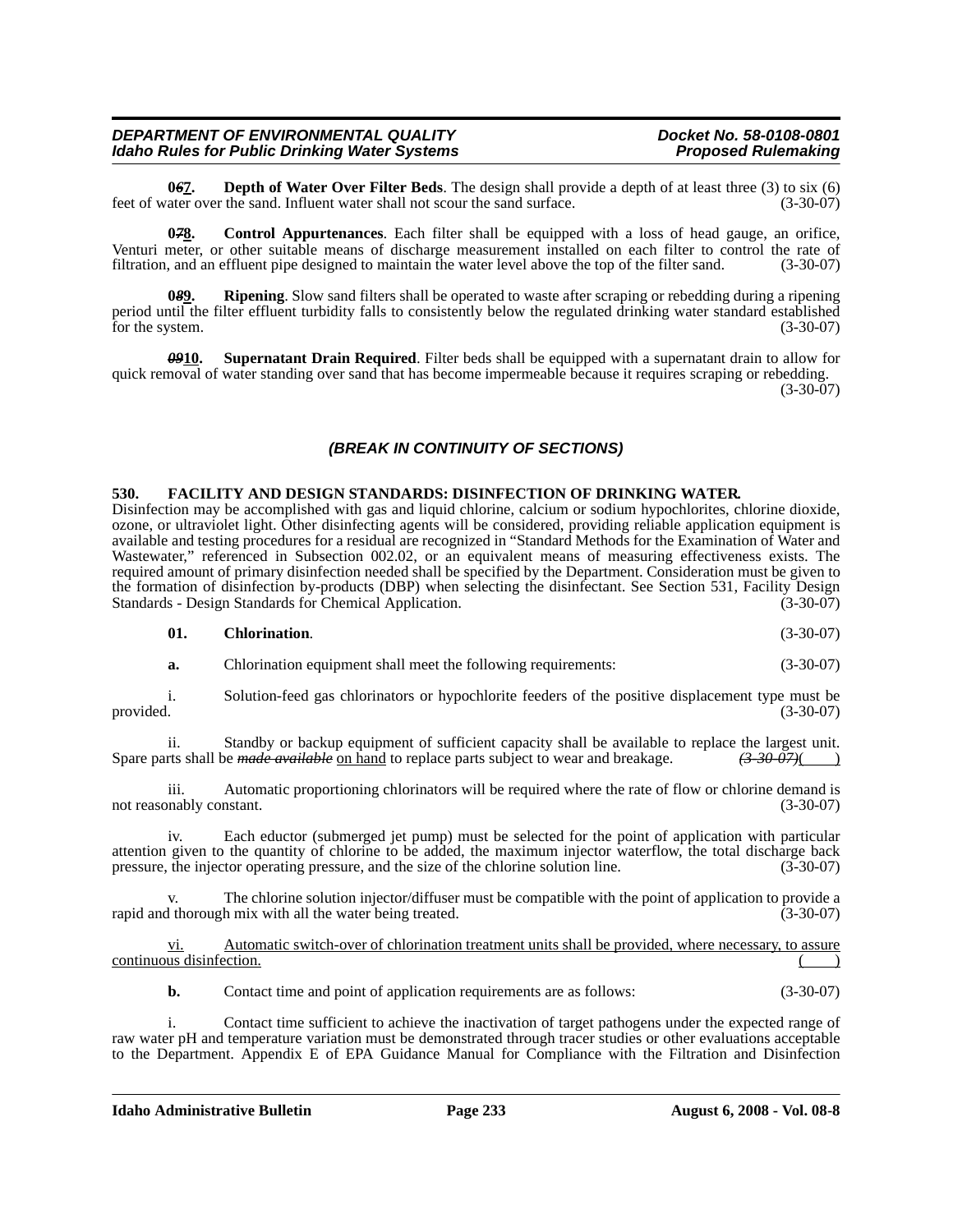Requirements for Public Water Systems Using Surface Water Sources, referenced in Section 002.02, contains tables that may be used as guidance to develop contact time requirements for specific target organisms and disinfectants. Additional baffling can be added to new or existing basins to minimize short circuiting and increase contact time.

(3-30-07)

ii. At plants treating surface water, except slow sand filtration systems, provisions shall be made for applying the disinfectant to the raw water, settled water, filtered water, and water entering the distribution system. Disinfectant application equipment shall be controlled by a flow sensing device so that injection of the disinfectant will not continue when the flow of water stops. (3-30-07)

iii. At a minimum, at plants treating ground water, provisions shall be made for applying the disinfectant to the *detention basin* contact chamber inlet *and water entering the distribution system*. *(3-30-07)*( )

**c.** Chlorine residual test equipment recognized in the "Standard Methods for the Examination of Water and Wastewater," referenced in Subsection 002.02, shall be provided for use by the operator. All surface water treatment plants that serve a population greater that three thousand three hundred (3,300) must have equipment to measure chlorine residuals continuously entering the distribution system. A sample tap shall be provided to measure chlorine residual and shall be located at a point after receiving the required contact time and at or prior to the first service connection.  $\left(3\text{-}30\text{-}07\right)\left(4\text{-}30\text{-}07\right)$ service connection.

**d.** Chlorinator piping requirements: (3-30-07)

i. Cross connection protection: The chlorinator water supply piping shall be designed to prevent contamination of the treated water supply by sources of questionable quality. At all facilities treating surface water, pre- and post-chlorination systems must be independent to prevent possible siphoning of partially treated water into the clear well. The water supply to each eductor shall have a separate shut-off valve. No master shut-off valve will be allowed.  $(3-30-07)$ 

ii. The pipes carrying elemental liquid or dry gaseous chlorine under pressure must be Schedule 80 seamless steel tubing or other materials recommended by the Chlorine Institute (never use PVC). Rubber, PVC, polyethylene, or other materials recommended by the Chlorine Institute must be used for chlorine solution piping and fittings. Nylon products are not acceptable for any part of the chlorine solution piping system.

**02. Disinfection with Ozone**. Systems that are required to maintain a disinfectant residual in the ion system shall supplement ozone disinfection with a chemical disinfectant. (3-30-07) distribution system shall supplement ozone disinfection with a chemical disinfectant.

**a.** The following are requirements for feed gas preparation: (3-30-07)

i. Feed gas can be air, oxygen enriched air, or high purity oxygen. Sources of high purity oxygen include purchased liquid oxygen conforming with AWWA Standard B-304; on site generation using cryogenic air separation; or temperature, pressure or vacuum swing (adsorptive separation) technology. In all cases, the design engineer must ensure that the maximum dew point of -76°F (-60°C) will not be exceeded at any time. (3-30-07)

ii. Air compression: (3-30-07)

(1) Air compressors shall be of the liquid-ring or rotary lobe, oil-less, positive displacement type for smaller systems or dry rotary screw compressors for larger systems. (3-30-07)

(2) The air compressors shall have the capacity to simultaneously provide for maximum ozone demand, provide the air flow required for purging the desiccant dryers (where required) and allow for standby capacity.  $(3-30-07)$ 

(3) Air feed for the compressor shall be drawn from a point protected from rain, condensation, mist, fog and contaminated air sources to minimize moisture and hydrocarbon content of the air supply. (3-30-07)

(4) A compressed air after-cooler, *and/or* entrainment separator, or a combination of the two (2) with automatic drain shall be provided prior to the dryers to reduce the water vapor. *(3-30-07)*( )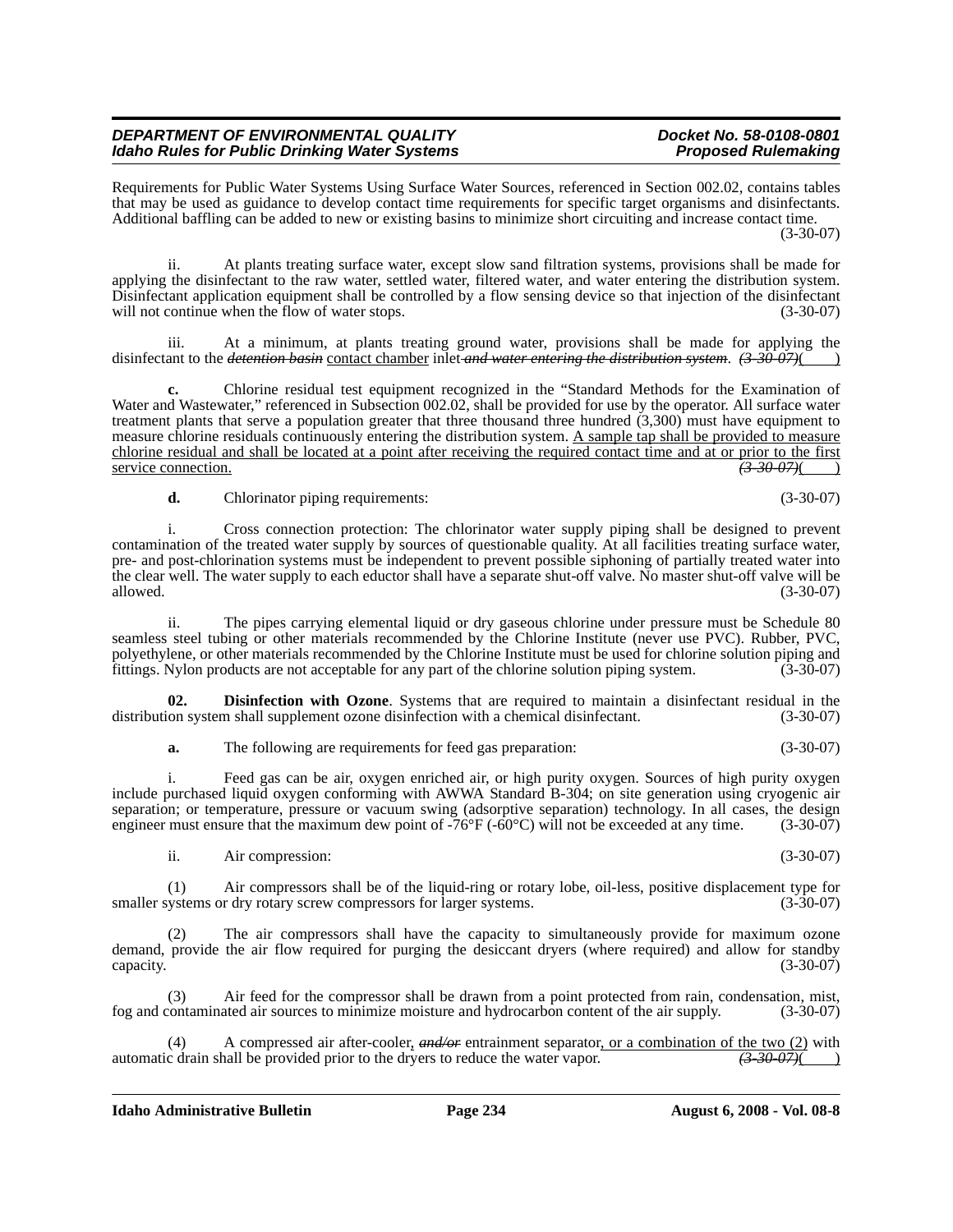(5) A back-up air compressor must be provided so that ozone generation is not interrupted in the event of a break-down. (3-30-07)

iii. Air drying: (3-30-07)

(1) Dry, dust-free and oil-free feed gas must be provided to the ozone generator. Dry gas is essential to prevent formation of nitric acid, to increase the efficiency of ozone generation and to prevent damage to the generator dielectrics. Sufficient drying to a maximum dew point of -76°F (-60°C) must be provided at the end of the drying cycle.  $(3-30-07)$ 

(2) Drying for high pressure systems may be accomplished using heatless desiccant dryers only. For low pressure systems, a refrigeration air dryer in series with heat-reactivated desiccant dryers shall be used.(3-30-07)

(3) A refrigeration dryer capable of reducing inlet air temperature to 40°F (4°C) shall be provided for low pressure air preparation systems. The dryer can be of the compressed refrigerant type or chilled water type.  $(3 - 30 - 07)$ 

(4) For heat-reactivated desiccant dryers, the unit shall contain two (2) desiccant filled towers complete with pressure relief valves, two (2) four-way valves and a heater. In addition, external type dryers shall have a cooler unit and blowers. The size of the unit shall be such that the specified dew point will be achieved during a minimum adsorption cycle time of sixteen (16) hours while operating at the maximum expected moisture loading conditions. (3-30-07)

(5) Multiple air dryers shall be provided so that the ozone generation is not interrupted in the event of cakdown. dryer breakdown.

(6) Each dryer shall be capable of venting "dry" gas to the atmosphere, prior to the ozone generator, to allow start-up when other dryers are "on-line." (3-30-07)

iv. Air filters: (3-30-07)

(1) Air filters shall be provided on the suction side of the air compressors, between the air compressors and the dryers and between the dryers and the ozone generators. (3-30-07)

(2) The filter before the desiccant dryers shall be of the coalescing type and be capable of removing aerosol and particulates larger than 0.3 microns in diameter. The filter after the desiccant dryer shall be of the particulate type and be capable of removing all particulates greater than 0.1 microns in diameter, or smaller if specified by the generator manufacturer. (3-30-07)

v. Piping in the air preparation system can be common grade steel, seamless copper, stainless steel or galvanized steel. The piping must be designed to withstand the maximum pressures in the air preparation system.

(3-30-07)

**b.** The following requirements apply to the ozone generator: (3-30-07)

i. Capacity. (3-30-07)

(1) The production rating of the ozone generators shall be stated in pounds per day and kWhr per pound at a maximum cooling water temperature and maximum ozone concentration.

(2) The design shall ensure that the minimum concentration of ozone in the generator exit gas will not be less than one (1) percent (by weight).  $(3-30-07)$ 

(3) Generators shall be sized to have sufficient reserve capacity so that the system does not operate at acity for extended periods of time resulting in premature breakdown of the dielectrics. (3-30-07) peak capacity for extended periods of time resulting in premature breakdown of the dielectrics.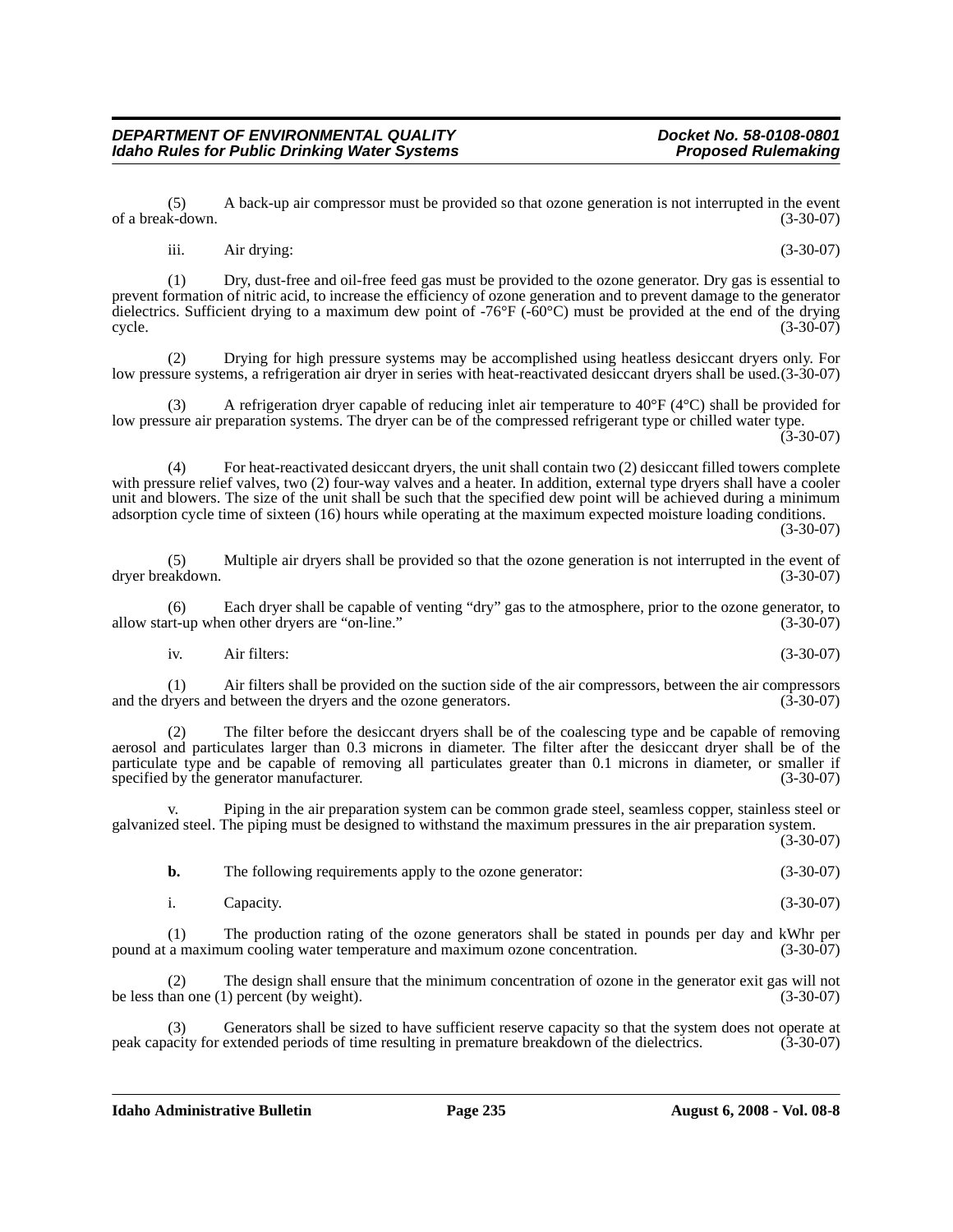The production rate of ozone generators will decrease as the temperature of the coolant increases. If there is to be a variation in the supply temperature of the coolant throughout the year, then pertinent data shall be used to determine production changes due to the temperature change of the supplied coolant. The design shall ensure that the generators can produce the required ozone at maximum coolant temperature. (3-30-07)

(5) Appropriate ozone generator backup equipment must be provided. (3-30-07)

ii. Electrical. The generators can be low, medium or high frequency type. Specifications shall require that the transformers, electronic circuitry and other electrical hardware be proven, high quality components designed<br>(3-30-07) (3-30-07) for ozone service.

iii. Cooling. Adequate cooling shall be provided. The cooling water must be properly treated to minimize corrosion, scaling and microbiological fouling of the water side of the tubes. Where cooling water is treated, cross connection control shall be provided to prevent contamination of the potable water supply. (3-30-07)

iv. Materials. To prevent corrosion, the ozone generator shell and tubes shall be constructed of Type inless steel. (3-30-07) 316L stainless steel.

**c.** The following requirements apply to ozone contactors: (3-30-07)

i. Bubble diffusers. (3-30-07)

(1) Where disinfection is the primary application, a minimum of two (2) contact chambers each equipped with baffles to prevent short circuiting and induce countercurrent flow shall be provided. Ozone shall be applied using porous-tube or dome diffusers. (3-30-07)

(2) The minimum contact time shall be ten (10) minutes. A shorter contact time (CT) may be approved epartment if justified by appropriate design and "CT" considerations. (3-30-07) by the Department if justified by appropriate design and "CT" considerations.

(3) Where taste and odor control is of concern, multiple application points and contactors shall be considered. (3-30-07)

(4) Contactors shall be separate closed vessels that have no common walls with adjacent rooms. The contactor must be kept under negative pressure and sufficient ozone monitors shall be provided to protect worker  $s$ afety. (3-30-07)

Contact vessels can be made of reinforced concrete, stainless steel, fiberglass or other material which will be stable in the presence of residual ozone and ozone in the gas phase above the water level. If contact vessels are made of reinforced concrete, all reinforcement bars shall be covered with a minimum of one and one-half (1.5) inches of concrete. (3-30-07)  $(1.5)$  inches of concrete.

(6) Where necessary, a system shall be provided between the contactor and the off-gas destruct unit to remove froth from the air and return the other to the contactor or other location acceptable to the reviewing authority. If foaming is expected to be excessive, then a potable water spray system shall be placed in the contactor head space. (3-30-07)

(7) All openings into the contactor for pipe connections, hatchways, etc. shall be properly sealed using welds or ozone resistant gaskets such as Teflon or Hypalon. (3-30-07)

(8) Multiple sampling ports shall be provided to enable sampling of each compartment's effluent water and to confirm "CT" calculations. (3-30-07)

(9) A pressure/vacuum relief valve shall be provided in the contactor and piped to a location where there will be no damage to the destruction unit. (3-30-07)

(10) The depth of water in bubble diffuser contactors shall be a minimum of eighteen (18) feet. The contactor shall also have a minimum of three (3) feet of freeboard to allow for foaming. (3-30-07)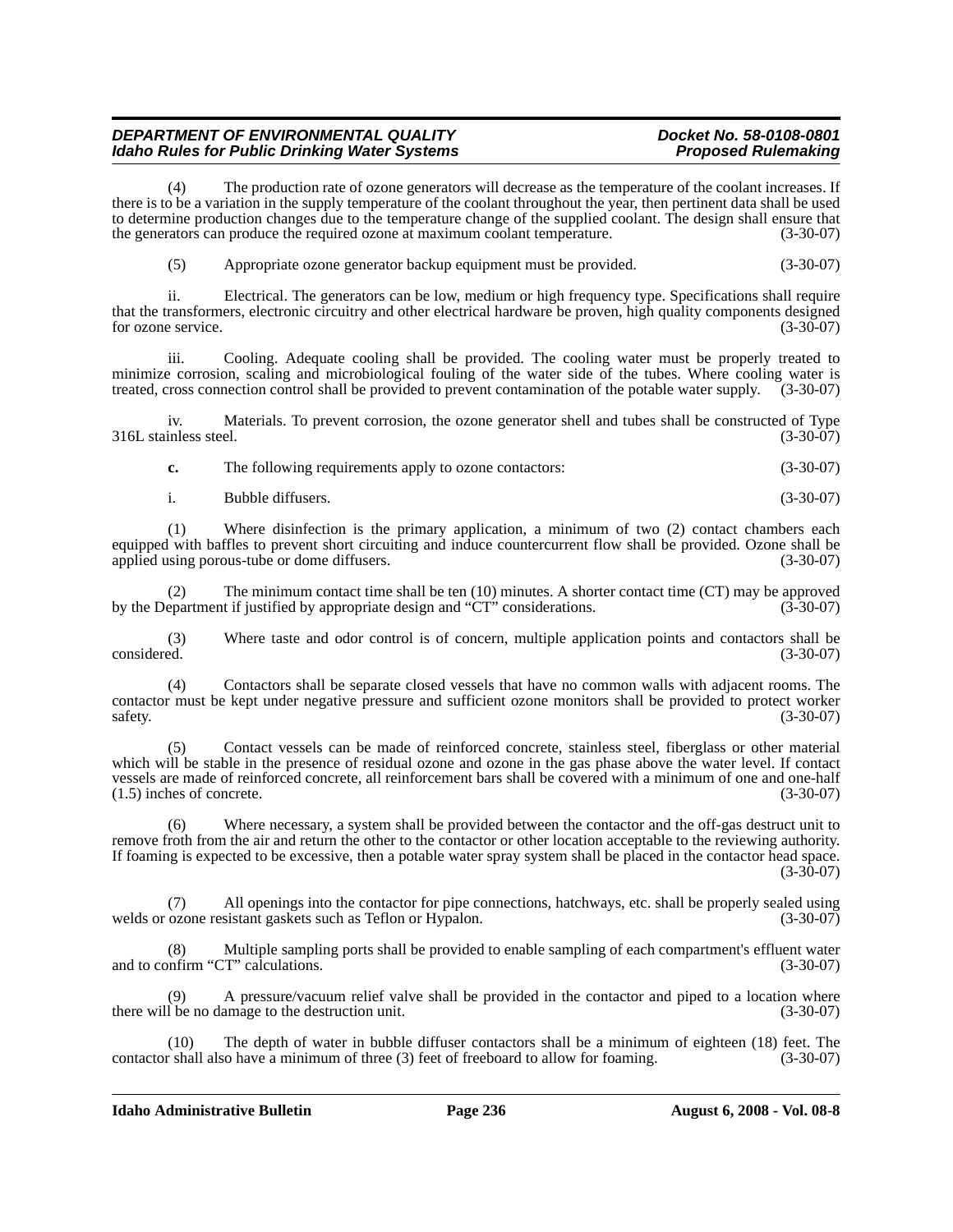(11) All contactors shall have provisions for cleaning, maintenance and drainage of the contactor. Each contactor compartment shall also be equipped with an access hatchway. (3-30-07)

(12) Aeration diffusers shall be fully serviceable by either cleaning or replacement. (3-30-07)

ii. Other contactors, such as the venturi or aspirating turbine mixer contactor, may be approved by the Department provided adequate ozone transfer is achieved and the required contact times and residuals can be met and verified. (3-30-07)

**d.** The following requirements apply to ozone destruction units:  $(3-30-07)$ 

i. A system for treating the final off-gas from each contactor must be provided in order to meet safety and air quality standards. Acceptable systems include thermal destruction and thermal/catalytic destruction units. (3-30-07)

ii. The maximum allowable ozone concentration in the discharge is 0.1 ppm (by volume). (3-30-07)

iii. At least two (2) units shall be provided which are each capable of handling the entire gas flow. (3-30-07)

iv. Exhaust blowers shall be provided in order to draw off-gas from the contactor into the destruct unit. (3-30-07)

v. Catalysts must be protected from froth, moisture and other impurities which may harm the catalyst.  $(3-30-07)$ 

vi. The catalyst and heating elements shall be located where they can easily be reached for maintenance. (3-30-07)

**e.** Piping materials: Only low carbon 304L and 316L stainless steels shall be used for ozone service with 316L preferred. (3-30-07)

**f.** The following requirements apply to joints and connections: (3-30-07)

i. Connections on piping used for ozone service are to be welded where possible. (3-30-07)

ii. Connections with meters, valves or other equipment are to be made with flanged joints with ozone resistant gaskets, such as Teflon or Hypalon. Screwed fittings shall not be used because of their tendency to leak. (3-30-07)

iii. A positive closing plug or butterfly valve plus a leak-proof check valve shall be provided in the piping between the generator and the contactor to prevent moisture reaching the generator. (3-30-07)

**g.** The following requirements apply to instrumentation: (3-30-07)

i. Pressure gauges shall be provided at the discharge from the air compressor, at the inlet to the refrigeration dryers, at the inlet and outlet of the desiccant dryers, at the inlet to the ozone generators and contactors, and at the inlet to the ozone destruction unit. (3-30-07) and at the inlet to the ozone destruction unit.

ii. Each generator shall have a trip which shuts down the generator when the wattage exceeds a certain preset level.  $(3-30-07)$ 

iii. Dew point monitors shall be provided for measuring the moisture of the feed gas from the desiccant dryers. Where there is potential for moisture entering the ozone generator from downstream of the unit or where moisture accumulation can occur in the generator during shutdown, post-generator dew point monitors shall be used. (3-30-07)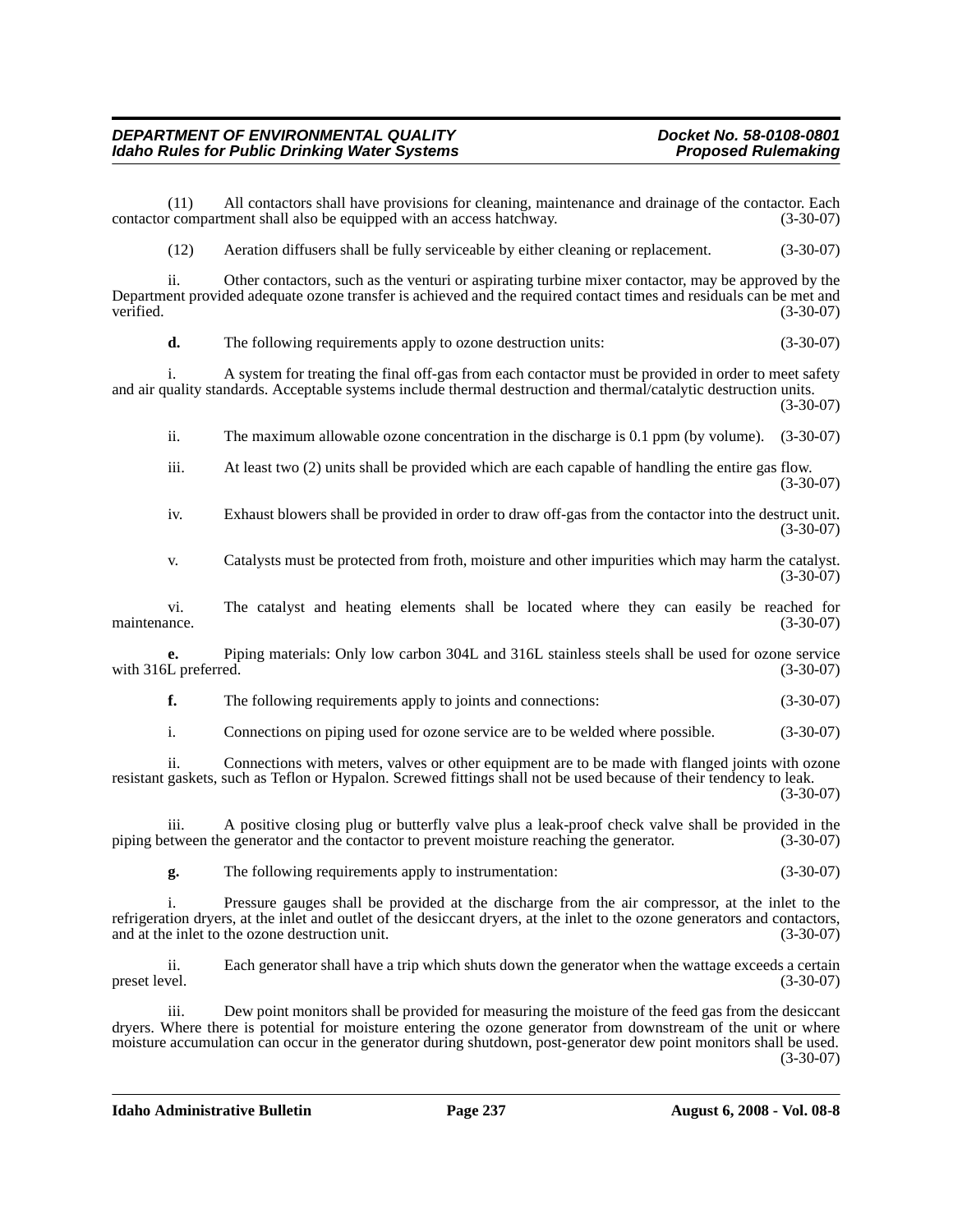iv. Air flow meters shall be provided for measuring air flow from the desiccant dryers to each of the one generators, air flow to each contactor, and purge air flow to the desiccant dryers. (3-30-07) other ozone generators, air flow to each contactor, and purge air flow to the desiccant dryers.

v. Temperature gauges shall be provided for the inlet and outlet of the ozone cooling water and the inlet and outlet of the ozone generator feed gas and, if necessary, for the inlet and outlet of the ozone power supply cooling water.

vi. Water flow meters shall be installed to monitor the flow of cooling water to the ozone generators and, if necessary, to the ozone power supply. (3-30-07) (3-30-07)

vii. Ozone monitors shall be installed to measure zone concentration in both the feed-gas and off-gas from the contactor and in the off-gas from the destruct unit. For disinfection systems, monitors shall also be provided for monitoring ozone residuals in the water. The number and location of ozone residual monitors shall be such that the amount of time that the water is in contact with the ozone residual can be determined. (3-30-07)

viii. A minimum of one ambient ozone monitor shall be installed in the vicinity of the contactor and a minimum of one shall be installed in the vicinity of the generator. Ozone monitors shall also be installed in any areas where ozone gas may accumulate. (3-30-07)

**h.** Safety requirements are as follows: (3-30-07)

i. The maximum allowable ozone concentration in the air to which workers may be exposed must not exceed one-tenth part per million (0.1 ppm) by volume. (3-30-07)

ii. Noise levels resulting from the operating equipment of the ozonation system shall be controlled to within acceptable limits by special room construction and equipment isolation. (3-30-07)

iii. Emergency exhaust fans must be provided in the rooms containing the ozone generators to remove ozone gas if leakage occurs. (3-30-07)

iv. A sign shall be posted indicating "No smoking, oxygen in use" at all entrances to the treatment plant. In addition, no flammable or combustible materials shall be stored within the oxygen generator areas.

(3-30-07)

**03. Disinfection with Chlorine Dioxide**. Chlorine dioxide may be considered as a primary and residual disinfectant, a pre-oxidant to control tastes and odors, to oxidize iron and manganese, and to control hydrogen sulfide and phenolic compounds. When choosing chlorine dioxide, consideration must be given to formation of the regulated by-products, chlorite and chlorate. (3-30-07)

**a.** Chlorine dioxide generation equipment shall be factory assembled pre-engineered units with a minimum efficiency of ninety-five (95) percent. The excess free chlorine shall not exceed three (3) percent of the theoretical stoichiometric concentration required. (3-30-07)

**b.** Other design requirements include: (3-30-07)

i. The design shall comply with all applicable portions of Subsections 530.01.a. through 530.01.d. (3-30-07)

ii. The maximum residual disinfectant level allowed shall be zero point eight (0.8) milligrams per liter (mg/l), even for short term exposures. (3-30-07)

iii. Notification of a change in disinfection practices and the schedule for the changes shall be made known to the public; particularly to hospitals, kidney dialysis facilities and fish breeders, as chlorine dioxide and its by-products may have effects similar to chloramines.

**04. Other Disinfecting Agents**. Proposals for use of disinfecting agents other than those listed shall be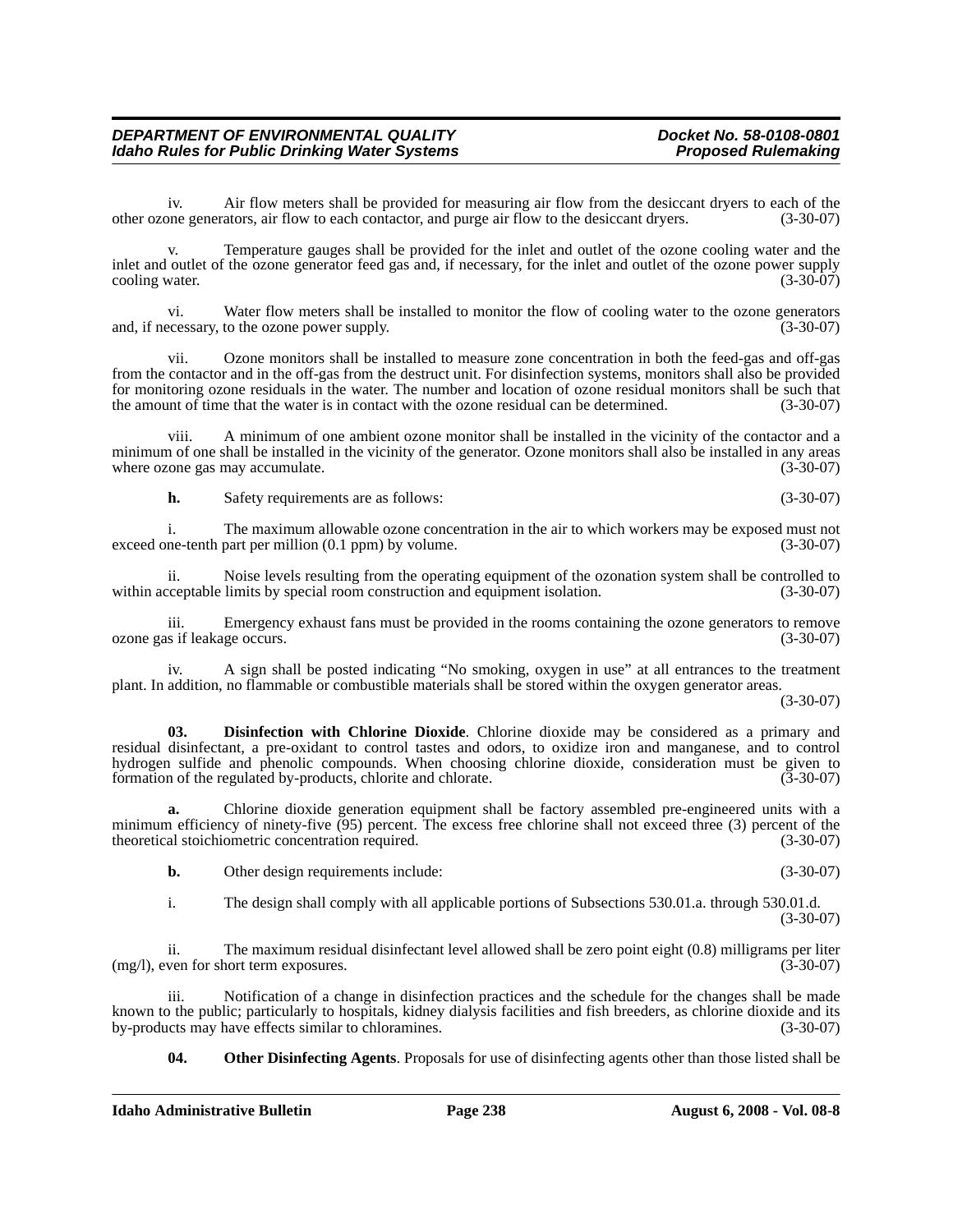**531. FACILITY DESIGN STANDARDS: DESIGN STANDARDS FOR CHEMICAL APPLICATION. 01. General Equipment Design**. General equipment design shall be such that: (3-30-07) **a.** Feeders will be able to supply, at all times, the necessary amounts of chemicals at an accurate rate, ut the range of feed.  $(3-30-07)$ throughout the range of feed. **b.** Chemical-contact materials and surfaces are resistant to the aggressiveness of the chemical (3-30-07)  $solution.$  (3-30-07) **c.** Corrosive chemicals are introduced in such a manner as to minimize potential for corrosion. (3-30-07) **d.** Chemicals that are incompatible are not stored or handled together. At facilities where more than one (1) chemical is stored or handled, tanks and pipelines shall be clearly labeled to identify the chemical they  $\frac{(3-30-07)}{2}$ **e.** All chemicals are conducted from the feeder to the point of application in separate conduits. (3-30-07) **f.** Chemical feeders are as near as practical to the feed point. (3-30-07) **g.** Chemical feeders and pumps shall operate at no lower than twenty percent (20%) of the feed range unless two fully independent adjustment mechanisms such as pump pulse rate and stroke length are fitted when the pump shall operate at no lower than ten percent (10%) of the rated maximum. (3-30-07) **h.** Spare parts shall be on hand for parts of feeders that are subject to frequent wear and damage.  $($  ) **i.** Redundant chemical feeders with automatic switchover shall be provided when necessary to ensure adequate treatment. **02. Facility Design**. (3-30-07) **a.** Where chemical feed is necessary for the protection of the supply, such as disinfection, coagulation or other essential processes, a minimum of two feeders shall be provided and a separate feeder shall be used for each chemical applied. (3-30-07) **b.** Chemical application control systems shall meet the following requirements:  $(3-30-07)$ i. Feeders may be manually or automatically controlled, with automatic controls being designed so as override by manual controls. (3-30-07) to allow override by manual controls. ii. Chemical feeders shall be controlled by a flow sensing device so that injection of the chemicals will not continue when the flow of water stops. (3-30-07) iii. Chemical feed rates shall be proportional to flow. (3-30-07)

submitted to the Department for approval prior to preparation of final plans and specifications. (3-30-07)

iv. A means to measure water flow must be provided in order to determine chemical feed rates. (3-30-07)

v. Provisions shall be made for measuring the quantities of chemicals used. (3-30-07)

vi. Weighing scales shall be provided for weighing cylinders at all plants utilizing chlorine gas, fluoride solution feed. (3-30-07)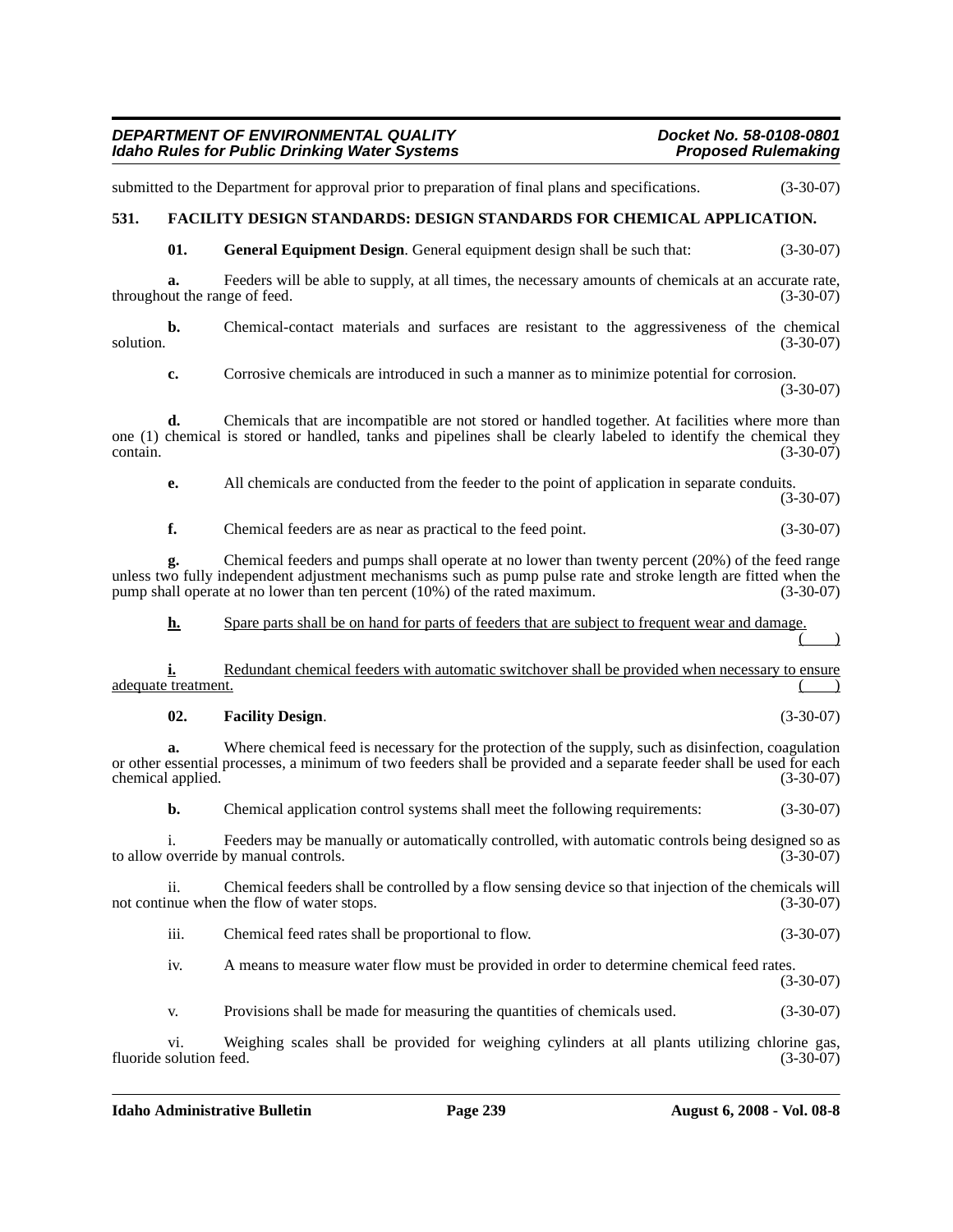vii. Weighing scales *S*shall be capable of providing reasonable precision in relation to average daily dose. *(3-30-07)*( )

viii. Where conditions warrant, for example with rapidly fluctuating intake turbidity, coagulant and coagulant aid addition may be made according to turbidity, streaming current or other sensed parameter. (3-30-07)

**c.** Dry chemical feeders shall measure chemicals volumetrically or gravimetrically, provide adequate solution water and agitation of the chemical in the solution pot, and completely enclose chemicals to prevent emission of dust to the operating room. (3-30-07)

**d.** Positive displacement type solution feed pumps must be capable of operating at the required m head conditions found at the point of injection. (3-30-07) maximum head conditions found at the point of injection.

**e.** Liquid chemical feeders shall be such that chemical solutions cannot be siphoned or overfed into the water supply, by assuring discharge at a point of positive pressure, or providing vacuum relief, or providing a suitable air gap, or providing other suitable means or combinations as necessary. (3-30-07) suitable air gap, or providing other suitable means or combinations as necessary.

**f.** Cross connection control must be provided to assure that the following requirements are satisfied. (3-30-07)

i. The service water lines discharging to solution tanks shall be properly protected from backflow-as (*i*) and *i* m Subsection 900.02 (Table 2). *required in Subsection 900.02 (Table 2).* 

ii. No direct connection exists between any sewer and a drain or overflow from the feeder, solution chamber or tank by providing that all drains terminate at least six (6) inches or two pipe diameters, whichever is greater, above the overflow rim of a receiving sump, conduit or waste receptacle. (3-30-07)

**g.** Chemical feed equipment shall be readily accessible for servicing, repair, and observation of operation.  $(3-30-07)$ 

| h.  | In-plant water supply for chemical mixing shall be:                                              | $(3-30-07)$ |
|-----|--------------------------------------------------------------------------------------------------|-------------|
|     | Ample in quantity and adequate in pressure.                                                      | $(3-30-07)$ |
| ii. | Provided with means for measurement when preparing specific solution concentrations by dilution. | $(3-30-07)$ |

iii. Properly treated for hardness, when necessary. (3-30-07)

iv. Properly protected against backflow. (3-30-07)

v. Obtained from a location sufficiently downstream of any chemical feed point to assure adequate mixing. (3-30-07)

**i.** Chemical storage facilities shall satisfy the following requirements:  $(3-30-07)$ 

i. Storage tanks and pipelines for liquid chemicals shall be specified for use with individual chemicals and not used for different chemicals. Off-loading areas must be clearly labeled to prevent accidental crosscontamination.

ii. Chemicals shall be stored in covered or unopened shipping containers, unless the chemical is transferred into an approved storage unit. (3-30-07)

*iii. Liquid chemical storage tanks must have a liquid level indicator and have an overflow and a receiving basin capable of receiving accidental spills or overflows without uncontrolled discharge; a common receiving basin may be provided for each group of compatible chemicals, that provides sufficient containment volume*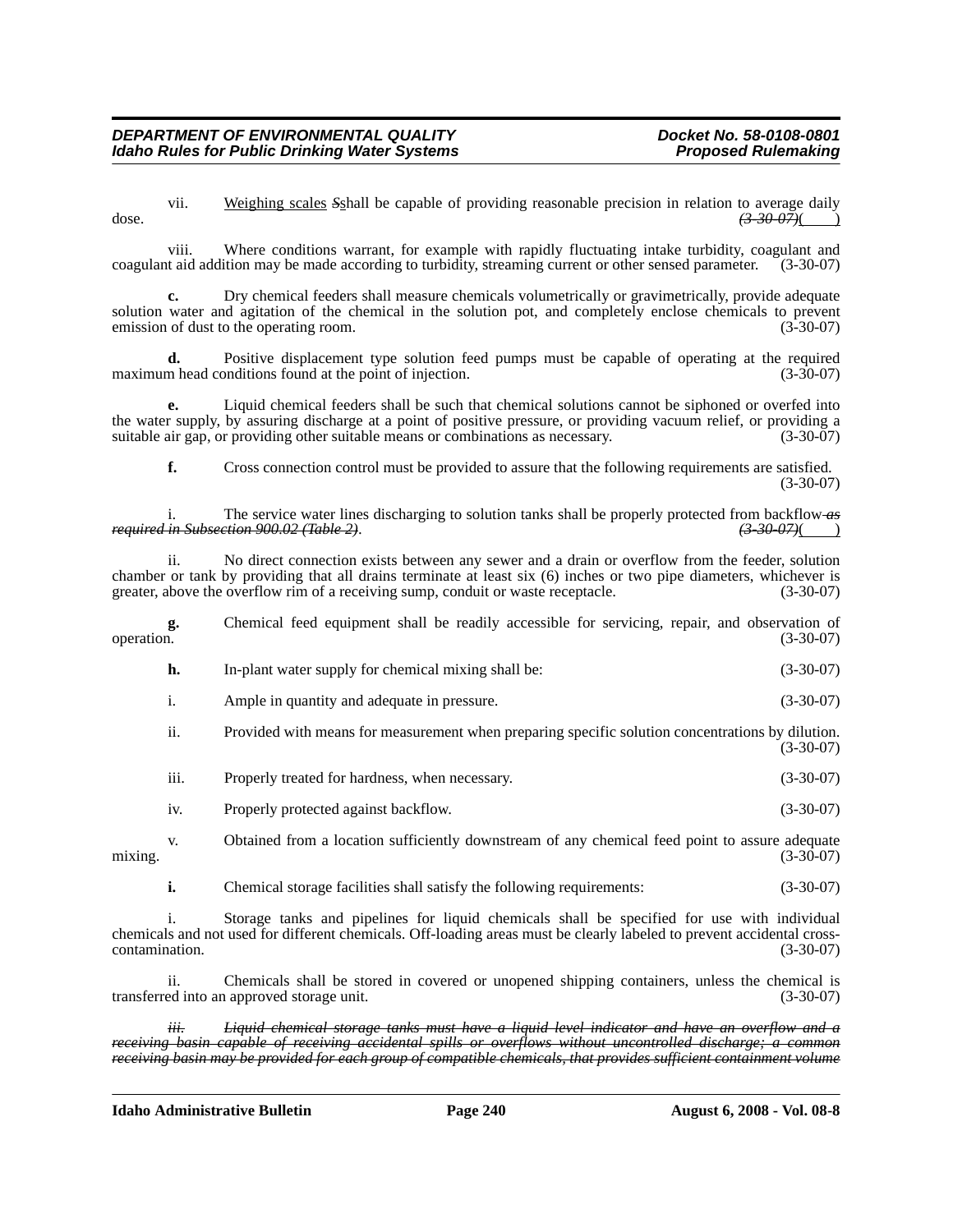*to prevent accidental discharge in the event of failure of the largest tank. (3-30-07)*

**j.** *Solution* Bulk liquid storage tanks shall comply with the following requirements:  $(3-30-07)$ 

i. A means which is consistent with the nature of the chemical solution shall be provided in a solution tank to maintain a uniform strength of solution. Continuous agitation shall be provided to maintain slurries in  $s$  suspension. (3-30-07)

ii. Means shall be provided to measure the liquid level in the tank. (3-30-07)

iii. *Chemical solutions* Bulk liquid storage tanks shall be kept covered. *Large* Bulk liquid storage tanks ess openings shall have such openings curbed and fitted with overhanging covers.  $\frac{(3-30-07)}{(3-30-07)}$ with access openings shall have such openings curbed and fitted with overhanging covers.

Subsurface locations for *solution* bulk liquid storage tanks shall be free from sources of possible contamination, and assure positive drainage for ground waters, accumulated water, chemical spills and overflows.

 $(3-30-07)$ 

v. Bulk liquid storage tanks shall be vented, but shall not vent through vents common with day tanks. Acid storage tanks must be vented to the outside atmosphere, but not through vents in common with day tanks. *(3-30-07)*( )

vi. Each <u>bulk liquid storage</u> tank shall be provided with a valved drain, protected against backflow-in<br>
ree with Subsection 900.02 (Table 2). *accordance with Subsection 900.02 (Table 2).* 

vii. *Solution tanks shall be located and protective curbings provided so that chemicals from equipment failure, spillage or accidental drainage shall not enter the water in conduits, treatment or storage basins.* Bulk liquid storage tanks shall have an overflow that is turned downward with the end screened, has a free fall discharge, and is located where noticeable. located where noticeable.

viii. Bulk liquid storage tanks shall be provided with secondary containment so that chemicals from equipment failure, spillage, or accidental drainage shall be fully contained. A common receiving basin may be provided for each group of compatible chemicals. The bulk liquid storage tank basin or the common receiving basin shall provide a secondary containment volume sufficient to hold the volume of the largest storage tank. Piping shall be designed to minimize or contain chemical spills in the event of pipe ruptures.

ix. Where chemical feed is necessary for the protection of the supply, a means to assure continuity of chemical supply while servicing a bulk liquid storage tank shall be provided.

**k.** Day tanks are subject to the requirements in Subsections 531.02.k.i. through 531.02.k.iv. For the purposes of Section 531, day tanks are defined as liquid chemical tanks holding no more than a thirty (30) hour chemical supply.

i. Day tanks shall be provided where bulk storage of liquid chemicals are provided. The Department may allow chemicals to be fed directly from shipping containers no larger than fifty-five  $(\overline{55})$  gallons.

ii. Day tanks shall meet all the requirements of Subsection 531.02.j., with the exception of Subsection 531.02.j.viii. Shipping containers do not require overflow pipes or drains as required by Subsection 531.02.j. and are not subject to the requirements of Subsection 531.02.j.viii.

iii. Where feasible, secondary containment shall be provided so that chemicals from equipment failure, spillage, or accidental drainage of day tanks shall be fully contained. A common receiving basin may be provided for each group of compatible chemicals. The common receiving basin shall provide a secondary containment volume sufficient to hold the volume of the largest storage tank. If secondary containment is not feasible, day tanks shall be located and protective curbings provided so that chemicals from equipment failure, spillage, or accidental drainage of day tanks shall not enter the water in conduits, treatment, or storage basins.

iv. Day tanks and the tank refilling line entry points shall be clearly labeled with the name of the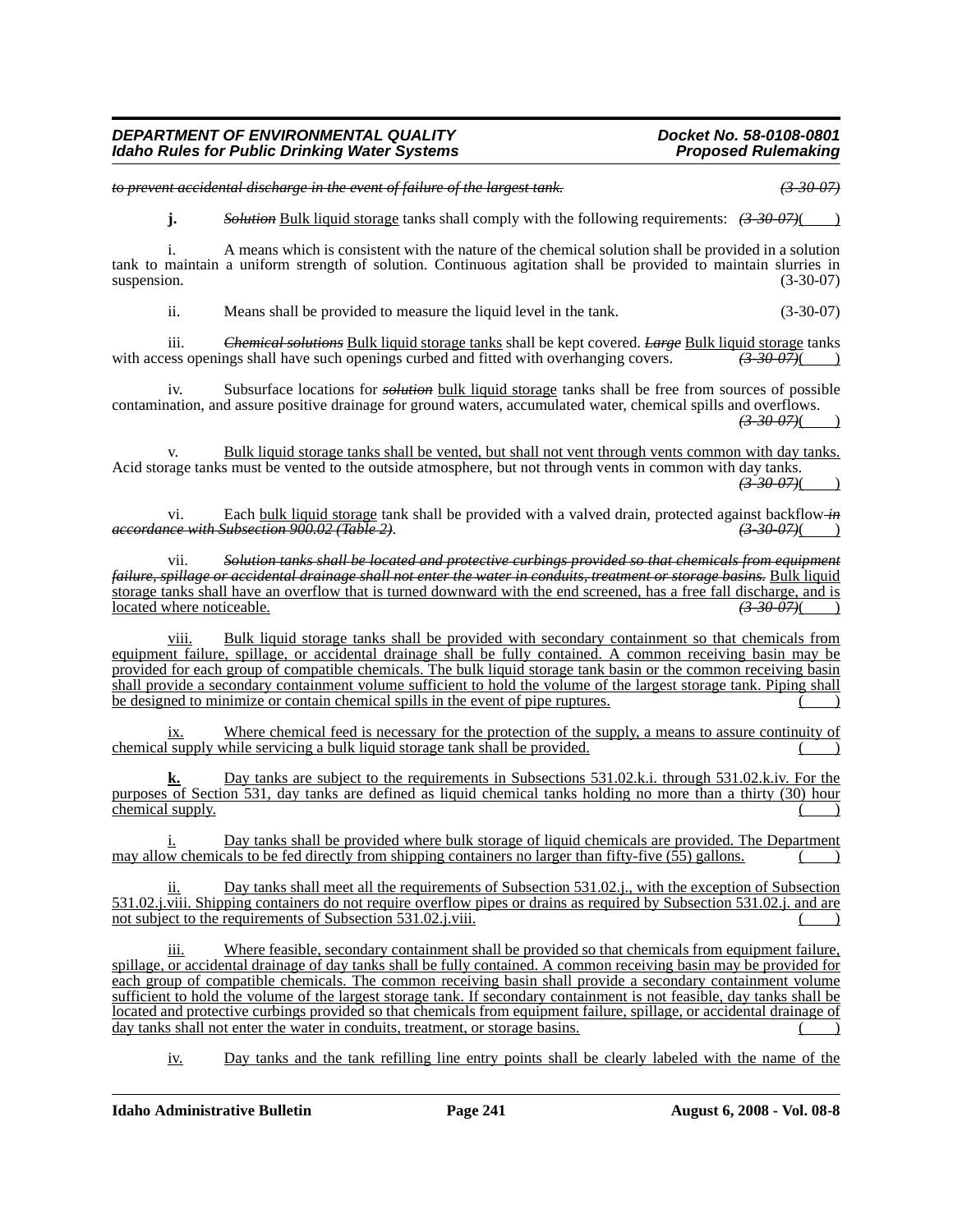chemical contained.

*k***l.** Provisions shall be made for measuring quantities of chemicals used to prepare feed solutions. (3-30-07)

*l***m.** Vents from feeders, storage facilities and equipment exhaust shall discharge to the outside ere above grade and remote from air intakes. (3-30-07) atmosphere above grade and remote from air intakes.

**03. Chemicals**. Chemical shipping containers shall be fully labeled to include chemical name, purity and concentration, supplier name and address, and evidence of ANSI/NSF certification where applicable. (3-30-07)

### **04. Safety Requirements for Chemical Facilities**. (3-30-07)

**a.** The following requirements apply to chlorine gas feed and storage rooms: (3-30-07)

i. Each storage room shall be enclosed and separated from other operating areas. They shall be constructed in such a manner that all openings between the chlorine room and the remainder of the plant are sealed, and provided with doors equipped with panic hardware, assuring ready means of exit and opening outward only to the building exterior. (3-30-07)

ii. Each room shall be provided with a shatter resistant inspection window installed in an interior wall. (3-30-07)

iii. Each room shall have a ventilating fan with a capacity which provides one (1) complete air change per minute when the room is occupied. Where this is not appropriate due to the size of the room, a lesser rate may be allowed by the Department on a site specific basis. (3-30-07) allowed by the Department on a site specific basis.

iv. The ventilating fan shall take suction near the floor as far as practical from the door and air inlet, with the point of discharge so located as not to contaminate air inlets to any rooms or structures. Air inlets shall be through louvers near the ceiling. (3-30-07)

v. Louvers for chlorine room air intake and exhaust shall facilitate airtight closure. (3-30-07)

vi. Separate switches for the fan and lights shall be located outside of the chlorine room and at the inspection window. Outside switches shall be protected from vandalism. A signal light indicating fan operation shall be provided at each entrance when the fan can be controlled from more than one (1) point. (3-30-07)

vii. Vents from feeders and storage shall discharge to the outside atmosphere, above grade. (3-30-07)

viii. Where provided, floor drains shall discharge to the outside of the building and shall not be connected to other internal or external drainage systems. (3-30-07)

ix. Chlorinator rooms shall be heated to sixty degrees farenheit  $(60^{\circ}F)$  and be protected from excessive linders and gas lines shall be protected from temperatures above that of the feed equipment.  $(3\n-30\n-07)$ heat. Cylinders and gas lines shall be protected from temperatures above that of the feed equipment.

x. Pressurized chlorine feed lines shall not carry chlorine gas beyond the chlorinator room. (3-30-07)

xi. Critical isolation valves shall be conspicuously marked and access kept unobstructed. (3-30-07)

xii. All chlorine rooms, buildings, and areas shall be posted with a prominent danger sign warning of the presence of chlorine. (3-30-07) (3-30-07)

xiii. Full and empty cylinders of chlorine gas shall be isolated from operating areas and stored in definitely assigned places away from elevators, stairs, or gangways. They shall be restrained in position to prevent being knocked over or damaged by passing or falling objects. In addition, they shall be stored in rooms separate from ammonia storage, out of direct sunlight, and at least twenty (20) feet from highly combustible materials. Cylinders shall not be kept in unventilated enclosures such as lockers and cupboards. (3-30-07)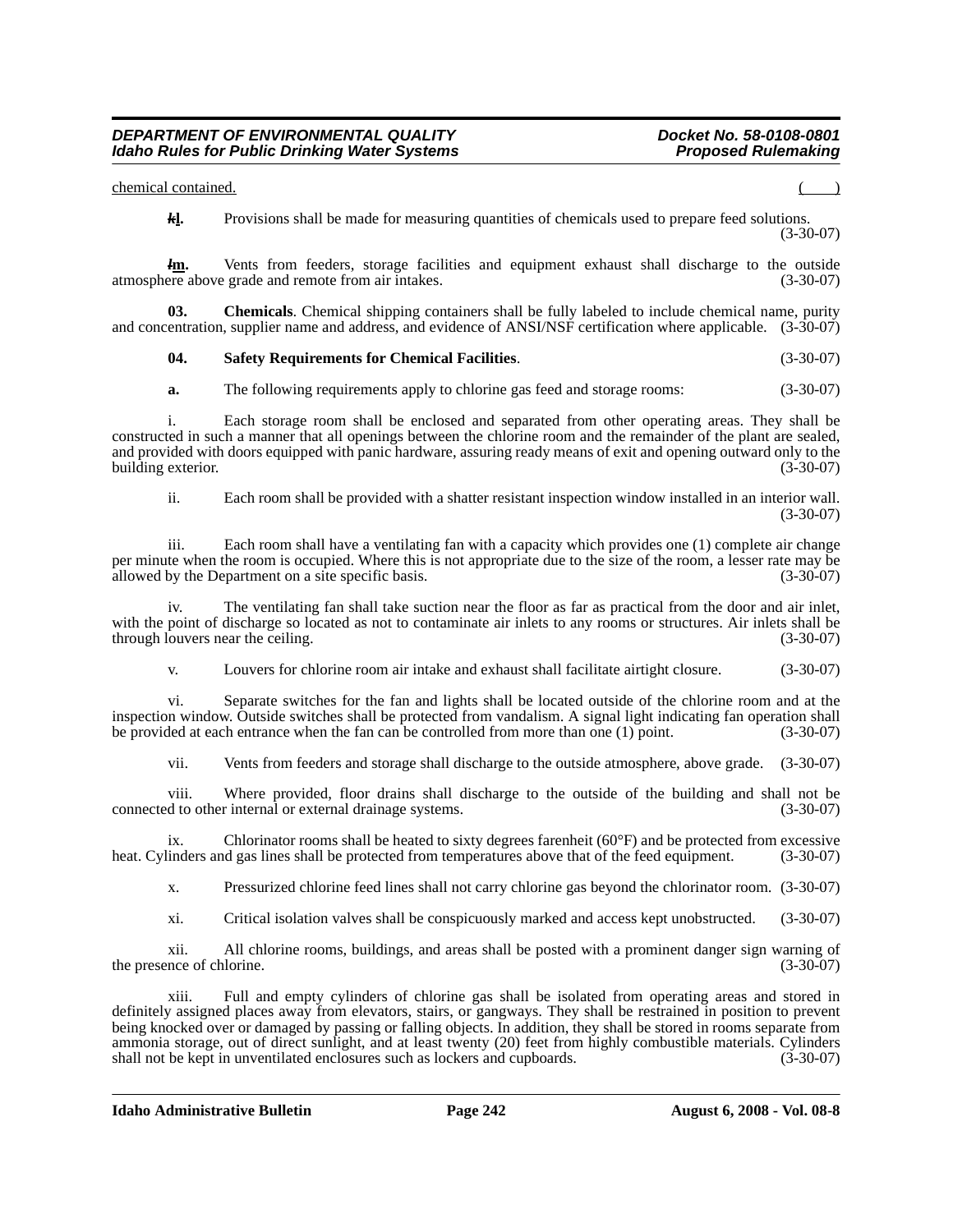**b.** Where acids and caustics are used, they shall be kept in closed corrosion-resistant shipping containers or storage units. Acids and caustics shall not be handled in open vessels, but shall be pumped in undiluted form from original containers through suitable hose to the point of treatment or to a covered day tank. (3-30-07)

**c.** Sodium chlorite for chlorine dioxide generation. Proposals for the storage and use of sodium chlorite shall be approved by the Department prior to the preparation of final plans and specifications. Provisions shall be made for proper storage and handling of sodium chlorite to eliminate any danger of fire or explosion associated with its oxidizing nature. (3-30-07)

i. Chlorite (sodium chlorite) shall be stored by itself in a separate room. It must be stored away from organic materials. The storage structure shall be constructed of noncombustible materials. If the storage structure must be located in an area where a fire may occur, water must be available to keep the sodium chlorite area cool enough to prevent heat-induced explosive decomposition of the chlorite. (3-30-07)

ii. Care shall be taken to prevent spillage. An emergency plan of operation shall be available for the of any spillage. Storage drums shall be thoroughly flushed prior to recycling or disposal. (3-30-07) clean up of any spillage. Storage drums shall be thoroughly flushed prior to recycling or disposal.

**d.** Where ammonium hydroxide is used, an exhaust fan shall be installed to withdraw air from high points in the room and makeup air shall be allowed to enter at a low point. The feed pump, regulators, and lines shall be fitted with pressure relief vents discharging outside the building away from any air intake and with water purge lines leading back to the headspace of the bulk storage tank. (3-30-07) lines leading back to the headspace of the bulk storage tank.

Where anhydrous ammonia is used, the storage and feed systems (including heaters where required) shall be enclosed and separated from other work areas and constructed of corrosion resistant materials.

(3-30-07)

i. Pressurized ammonia feed lines shall be restricted to the ammonia room. (3-30-07)

ii. An emergency air exhaust system, as described in Subsection 531.04.a., but with an elevated intake, shall be provided in the ammonia storage room. (3-30-07)

iii. Leak detection systems shall be fitted in all areas through which ammonia is piped. (3-30-07)

iv. Special vacuum breaker/regulator provisions must be made to avoid potentially violent results of backflow of water into cylinders or storage tanks. (3-30-07)

Consideration shall be given to the provision of an emergency gas scrubber capable of absorbing the entire contents of the largest ammonia storage unit whenever there is a risk to the public as a result of potential ammonia leaks. (3-30-07) ammonia leaks.

**05. Operator Safety**. The Idaho General Safety and Health Standards, referenced in Subsection 002.02, may be used as guidance in designing facilities to ensure the safety of operators. The following requirements are in addition to the requirements of Subsection 501.12. (3-30-07) are in addition to the requirements of Subsection 501.12.

**a.** Respiratory protection equipment, meeting the requirements of the National Institute for Occupational Safety and Health (NIOSH) shall be available where chlorine gas is handled, and shall be stored at a convenient heated location, but not inside any room where chlorine is used or stored. The units shall use compressed air, have at least a thirty (30) minute capacity, and be compatible with or exactly the same as units used by the fire department responsible for the plant.

**b.** Chlorine leak detection. A bottle of concentrated ammonium hydroxide (fifty-six (56) per cent ammonia solution) shall be available for chlorine leak detection. Where ton containers are used, a leak repair kit approved by the Chlorine Institute shall be provided. (3-30-07)

**c.** Protective equipment. (3-30-07)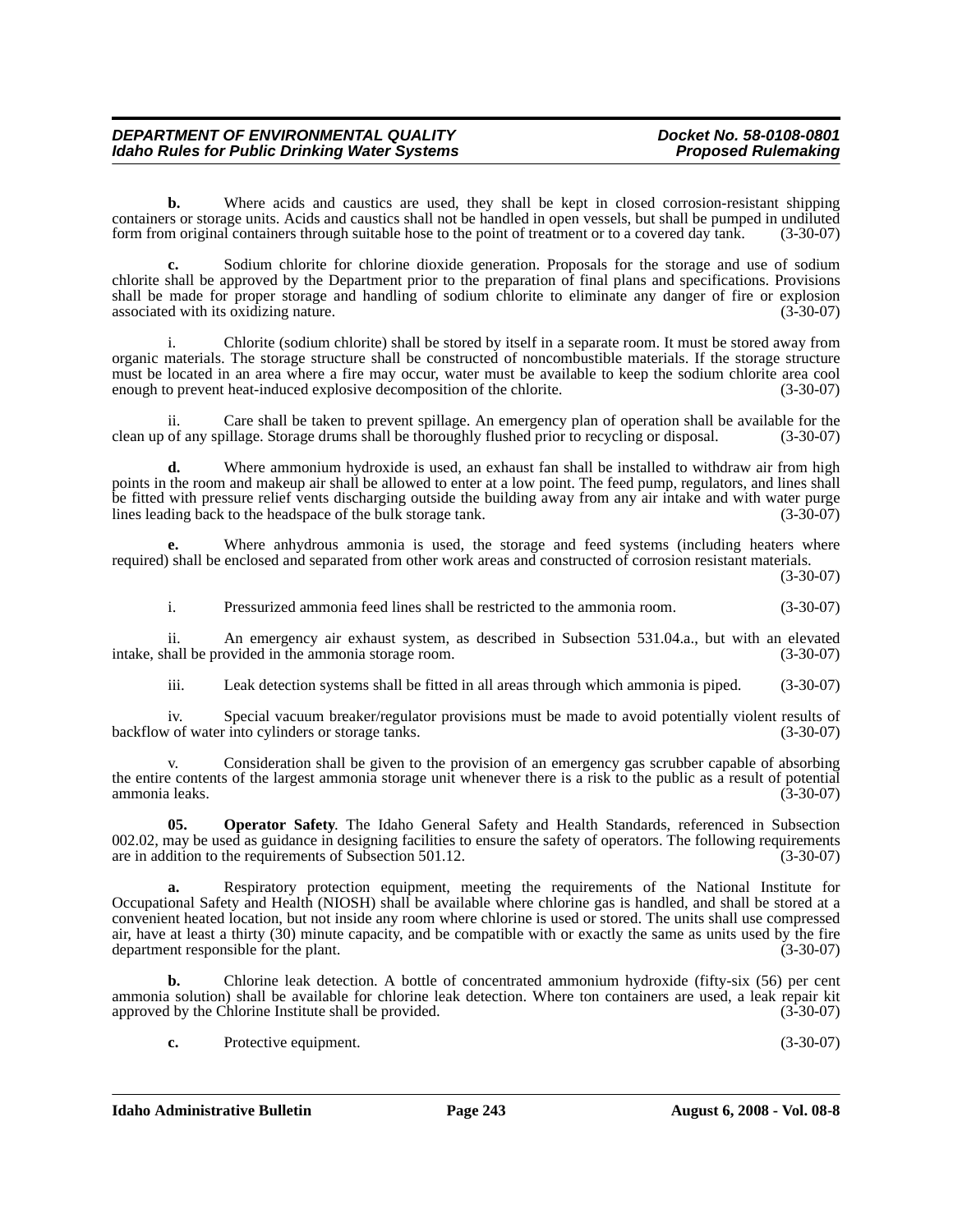i. At least one pair of rubber gloves, a dust respirator of a type certified by NIOSH for toxic dusts, an other protective clothing, and goggles or face mask shall be provided for each operator. (3-30-07) apron or other protective clothing, and goggles or face mask shall be provided for each operator.

ii. A deluge shower and evewashing device shall be installed where strong acids and alkalis are used or stored. A water holding tank that will allow water to come to room temperature shall be installed in the water line feeding the deluge shower and eyewashing device. Other methods of water tempering will be considered on an individual basis.  $\left(3-30-07\right)\left(2-30-07\right)$ individual basis.

iii. *A water holding tank that will allow water to come to room temperature shall be installed in the water line feeding the deluge shower and eyewashing device. Other methods of water tempering will be considered on an individual basis.* For chemicals other than strong acids and alkalis, an appropriate eye washing device or station shall be provided. **(3-30-07)**( $\rightarrow$  6-30-07)

iv. Other protective equipment shall be provided as necessary. (3-30-07)

**06. Design Requirements for Specific Applications**. In addition to Subsection 531.01 through 531.03, the following design requirements apply for the specific applications within Subsection 531.06 of this rule. *(3-30-07)*( )

**a.** Sodium chlorite for chlorine dioxide generation. Positive displacement feeders shall be provided. Tubing for conveying sodium chlorite or chlorine dioxide solutions shall be Type 1 PVC, polyethylene or materials recommended by the manufacturer. Chemical feeders may be installed in chlorine rooms if sufficient space is provided. Otherwise, facilities meeting the requirements of chlorine rooms shall be provided. Feed lines shall be installed in a manner to prevent formation of gas pockets and shall terminate at a point of positive pressure. Check valves shall be provided to prevent the backflow of chlorine into the sodium chlorite line. (3-30-07)

**b.** *Sodium h*Hypochlorite facilities shall meet the following requirements:  $\left(3-30-07\right)$ 

i. *Sodium h*Hypochlorite shall be stored in the original shipping containers or in *sodium* hypochlorite compatible containers. Storage containers or tanks shall be sited out of the sunlight in a cool and ventilated area.

*(3-30-07)*( )

ii. Stored hypochlorite shall be pumped undiluted to the point of addition. Where dilution is unavoidable, deionized or softened water shall be used. (3-30-07)

iii. Storage areas, tanks, and pipe work shall be designed to avoid the possibility of uncontrolled discharges and a sufficient amount of appropriately selected spill absorbent shall be stored on-site. (3-30-07)

iv. *Sodium h*Hypochlorite feeders shall be positive displacement pumps with compatible materials for wetted surfaces. (3-30-07)(  $(3-30-07)$ ( )

v. To avoid air locking in smaller installations, small diameter suction lines shall be used with foot valves and degassing pump heads. In larger installations flooded suction shall be used with pipe work arranged to ease escape of gas bubbles. Calibration tubes or mass flow monitors which allow for direct physical checking of actual feed rates shall be fitted. (3-30-07)

vi. Injectors shall be made removable for regular cleaning where hard water is to be treated. (3-30-07)

**c.** When ammonium sulfate is used, the tank and dosing equipment contact surfaces shall be made of corrosion resistant non-metallic materials. Provision shall be made for removal of the agitator after dissolving the solid. The tank shall be fitted with a lid and vented outdoors. Injection of the solution should take place in the center of treated water flow at a location where there is high velocity movement. (3-30-07)

**d.** When aqua ammonia (ammonium hydroxide) is used, the feed pumps and storage shall be enclosed and separated from other operating areas. The aqua ammonia room shall be equipped as required for chlorinator rooms with the following changes: (3-30-07)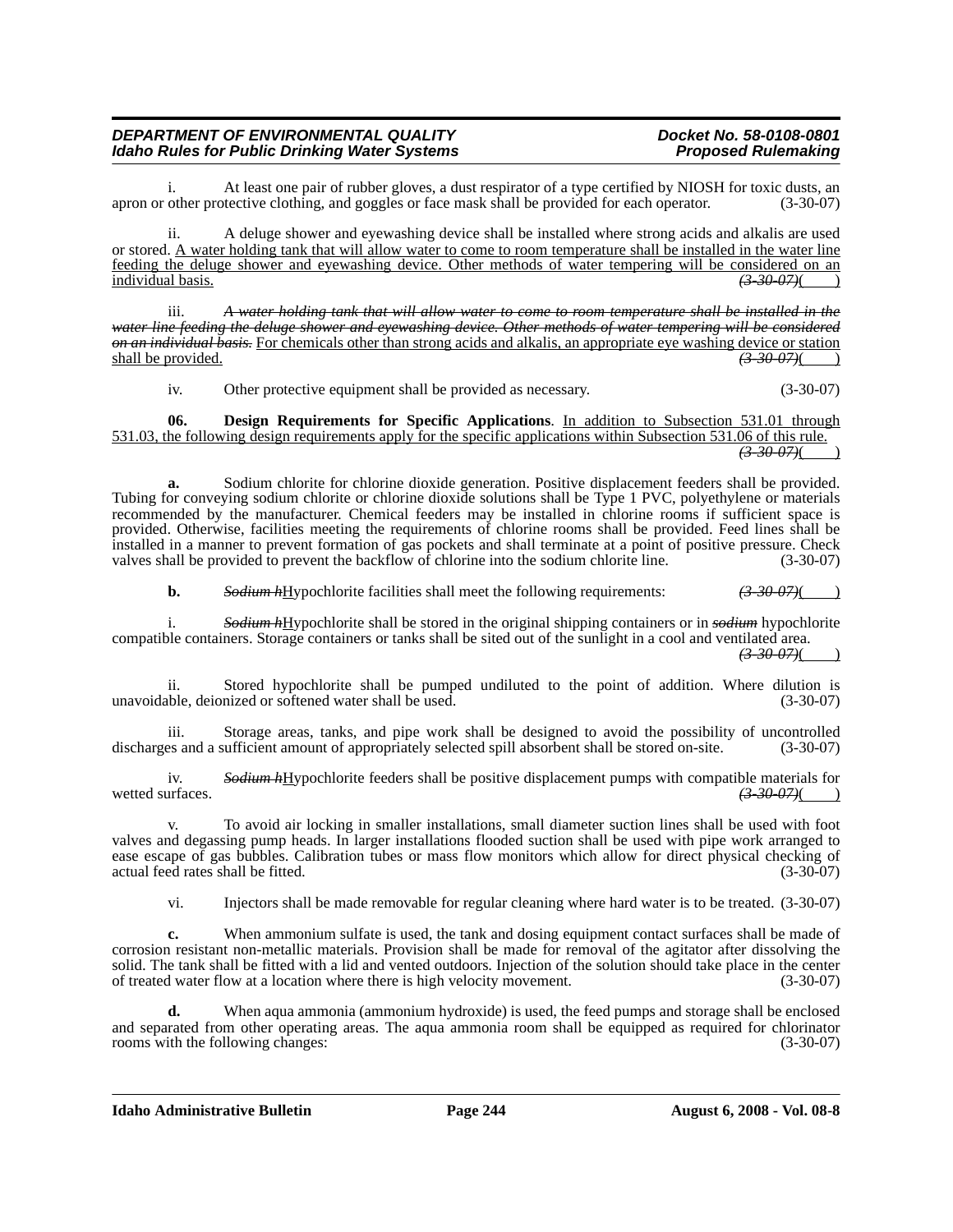A corrosion resistant, closed, unpressurized tank shall be used for bulk storage, vented through an inert liquid trap to a high point outside and an incompatible connector, or lockout provisions shall be made to prevent accidental addition of other chemicals to the storage tank. (3-30-07)

ii. The storage tank shall be *fitted either with cooling/refrigeration and/or with provision without opening the system to dilute and mix the contents with water* designed to avoid conditions where temperature increases cause the ammonia vapor pressure over the aqua ammonia to exceed atmospheric pressure. This capability can be provided by cooling/refrigeration or diluting or mixing the contents with water without opening the system.

*(3-30-07)*( )

iii. The aqua ammonia shall be conveyed direct from storage to the treated water stream injector without the use of a carrier water stream unless the carrier stream is softened. (3-30-07)

iv. The point of delivery to the main water stream shall be placed in a region of turbulent water flow. (3-30-07)

v. Provisions shall be made for easy access for removal of calcium scale deposits from the injector. (3-30-07)

# *(BREAK IN CONTINUITY OF SECTIONS)*

# **533. FACILITY AND DESIGN STANDARDS: DESIGN STANDARDS FOR TASTE AND ODOR CONTROL.**

Provision shall be made for the control of taste and odor. Chemicals shall be added sufficiently ahead of other treatment processes to assure adequate contact time for an effective and economical use of the chemicals. Where severe taste and odor problems are encountered, in-plant *and/or* studies, pilot plant studies, or both in-plant and pilot plant studies may be required. plant studies may be required.

**01. Chlorination**. When using chlorination as a method of taste and odor control adequate contact time must be provided to complete the chemical reactions involved. (3-30-07)

**02. Chlorine Dioxide**. Provisions shall be made for proper storing and handling of the sodium chlorite, so as to eliminate any danger of explosion. (3-30-07)

# **03. Powdered Activated Carbon**. (3-30-07)

**a.** The carbon can be added as a pre-mixed slurry or by means of a dry-feed machine as long as the sproperly wetted. (3-30-07) carbon is properly wetted.

**b.** Continuous agitation or resuspension equipment is necessary to keep the carbon from depositing in the slurry storage tank. (3-30-07) (3-30-07)

**c.** Provision shall be made for adequate dust control. (3-30-07)

**d.** Powdered activated carbon shall be handled as a potentially combustible material. (3-30-07)

**04. Granular Activated Carbon**. Replacement of anthracite with GAC may be considered as a control measure for geosmin and methyl isoborneol (MIB) taste and odors from algae blooms in surface water applications. Demonstration studies are required by the Department. (3-30-07)

**05. Copper Sulfate and Other Copper Compounds**. Continuous or periodic treatment of surface water with copper compounds to kill algae or other growths shall be controlled to prevent copper in excess of one point zero (1.0) milligrams per liter as copper in the plant effluent or distribution system. Care shall be taken to assure an even distribution of the chemical within the treatment area. (3-30-07)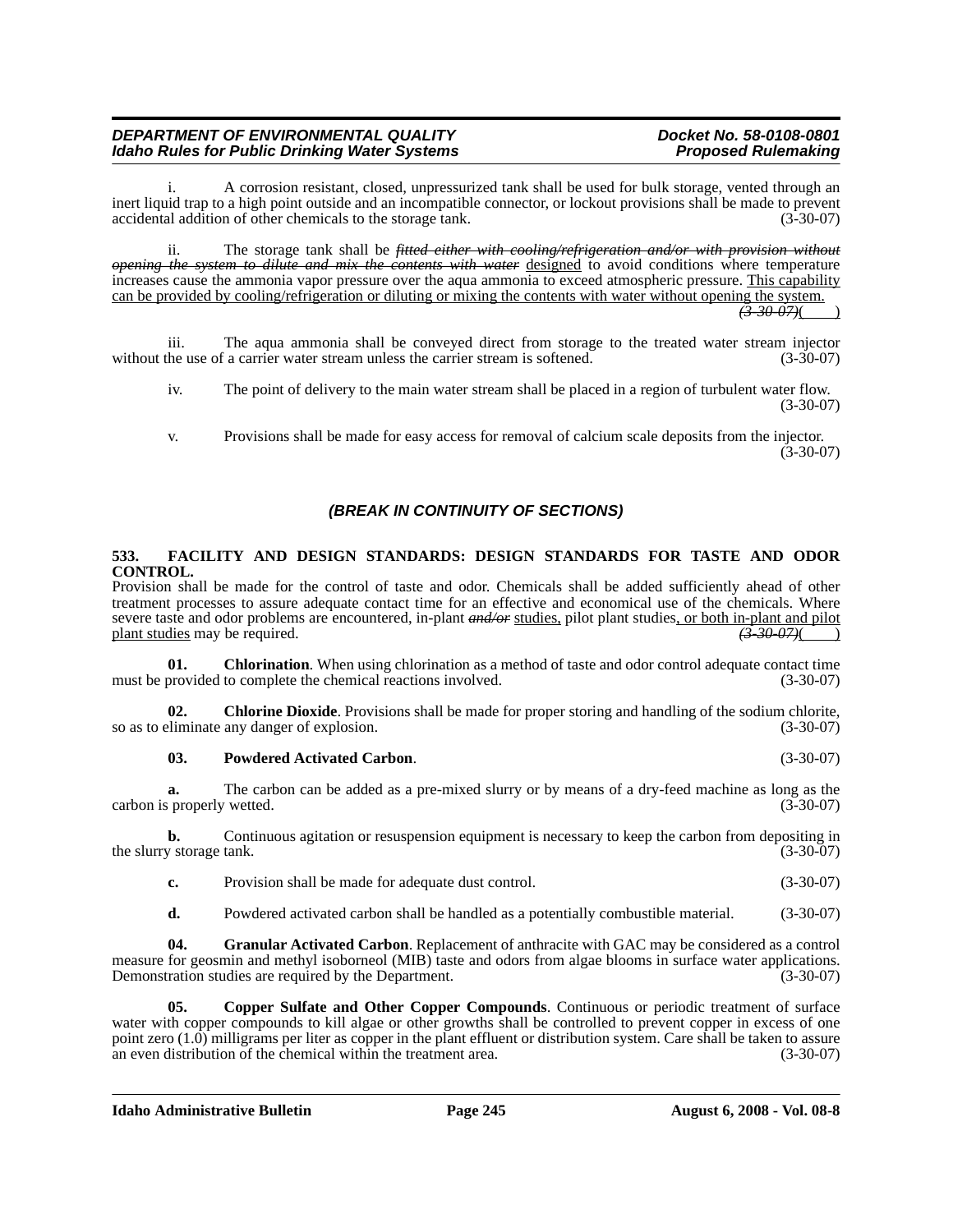**06. Potassium Permanganate**. Application of potassium permanganate may be considered, providing the treatment shall be designed so that the products of the reaction are not visible in the finished water. (3-30-07)

**07.** Ozone. Ozonation may be used as a means of taste and odor control. Adequate contact time must be provided to complete the chemical reactions involved. (3-30-07)

**08.** Other Methods. Other methods of taste and odor control shall be made only after pilot plant tests and approval of the Department. (3-30-07)

# **534. FACILITY AND DESIGN STANDARDS: AERATION PROCESSES.**

Public water systems that install aeration treatment are subject to the Rules of the Department of Environmental Quality, IDAPA 58.01.01, "Rules for the Control of Air Pollution in Idaho." The system owner or the design engineer shall contact one of the Department's regional offices for information on obtaining a permit or an exemption for the emissions resulting from the aeration process. General information may be found at http://www.deq.idaho.gov/air/ prog\_issues/toxics/overview.cfm#tap. (3-30-07)

|  | <b>Natural Draft Aeration.</b> Design shall provide: | $(3-30-07)$ |
|--|------------------------------------------------------|-------------|
|--|------------------------------------------------------|-------------|

**a.** Perforations in the distribution pan three sixteenths to one-half  $(3/16 - \frac{1}{2})$  inches in diameter, spaced one to three  $(1-3)$  inches on centers to maintain a six  $(6)$  inch water depth.  $(3-30-07)$ 

|  | For distribution of water uniformly over the top tray. | $(3-30-07)$ |
|--|--------------------------------------------------------|-------------|
|--|--------------------------------------------------------|-------------|

|                | Discharge through a series of three $(3)$ or more trays with separation of trays not less than twelve |             |
|----------------|-------------------------------------------------------------------------------------------------------|-------------|
| $(12)$ inches. |                                                                                                       | $(3-30-07)$ |

**d.** Loading at a rate of one to five (1-5) gallons per minute for each square foot of total tray area. (3-30-07)

| Trays with slotted, heavy wire $(1/2 \text{ inch openings})$ mesh or perforated bottoms. | $(3-30-07)$ |
|------------------------------------------------------------------------------------------|-------------|

**f.** Construction of durable material resistant to aggressiveness of the water and dissolved gases. (3-30-07)

| Protection from insects by twenty-four (24) mesh screen. | $(3-30-07)$ |
|----------------------------------------------------------|-------------|

- **02. Forced or Induced Draft Aeration**. Devices shall be designed to: (3-30-07)
- **a.** Include a blower with a weatherproof motor in a tight housing and screened enclosure.  $(3-30-07)$
- **b.** Ensure adequate counter current of air through the enclosed aerator column.  $(3-30-07)$
- **c.** Exhaust air directly to the outside atmosphere. (3-30-07)
- **d.** Include a down-turned and twenty-four (24) mesh screened air outlet and inlet. (3-30-07)
- **e.** Be such that air introduced in the column shall be as free from obnoxious fumes, dust, and dirt as  $p$ ossible. (3-30-07)

**f.** Be such that sections of the aerator can be easily reached or removed for maintenance of the interior or installed in a separate aerator room. (3-30-07)

**g.** Provide loading at a rate of one to five (1-5) gallons per minute for each square foot of total tray (3-30-07) area.  $(3-30-07)$ 

**h.** Ensure that the water outlet is adequately sealed to prevent unwarranted loss of air. (3-30-07)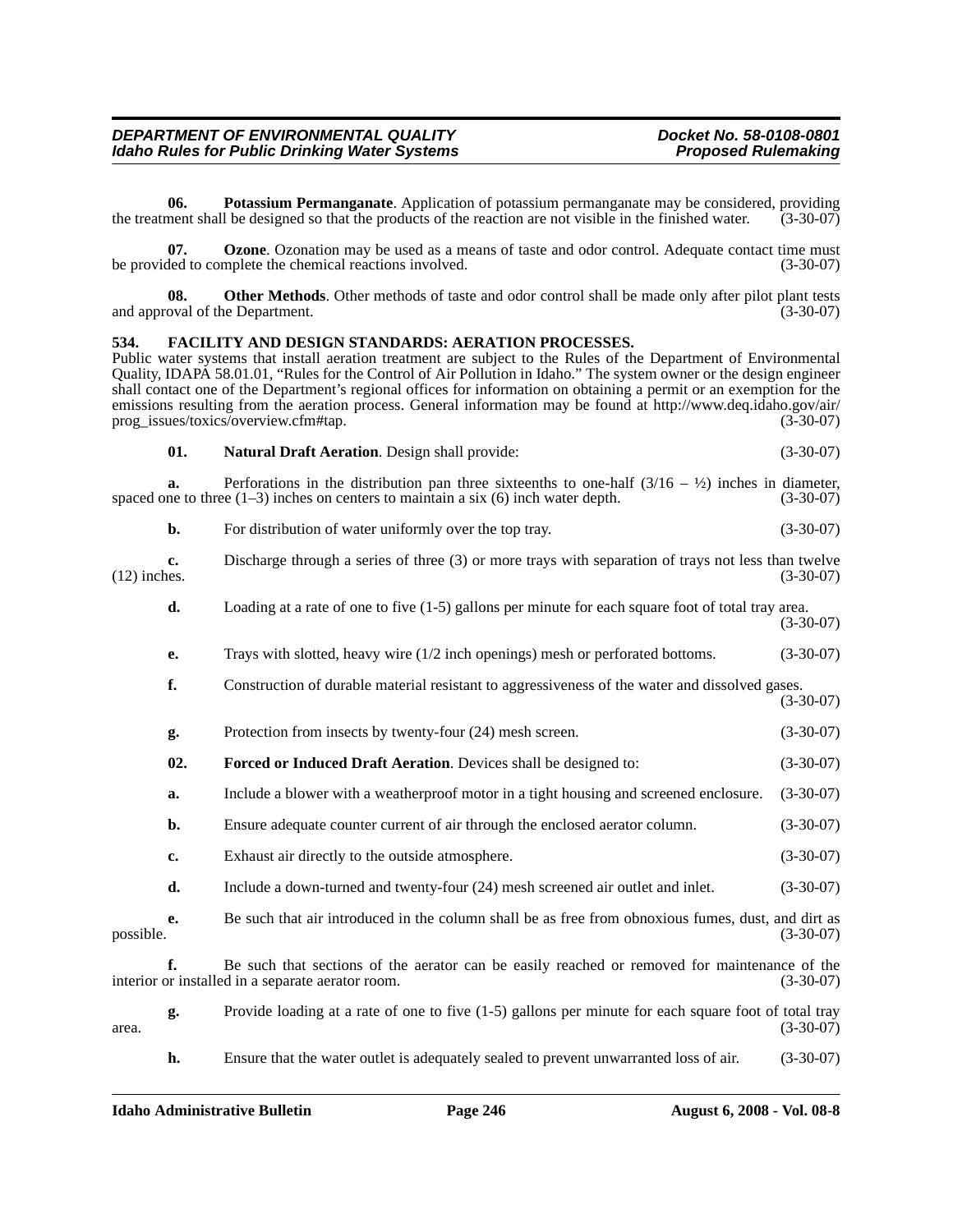**i.** Discharge through a series of five (5) or more trays with separation of trays not less than six (6) inches or as approved by the Department. (3-30-07)

|     | Provide distribution of water uniformly over the top tray.                                         | $(3-30-07)$ |
|-----|----------------------------------------------------------------------------------------------------|-------------|
| k.  | Be of durable material resistant to the aggressiveness of the water and dissolved gases. (3-30-07) |             |
| 03. | <b>Spray Aeration.</b> Design shall provide:                                                       | $(3-30-07)$ |

**a.** A hydraulic head of between five (5) and twenty-five (25) feet. (3-30-07)

**b.** Nozzles, with the size, number, and spacing of the nozzles being dependent on the flowrate, space, and the amount of head available. (3-30-07) and the amount of head available.

**c.** Nozzle diameters in the range of one (1) to one and one-half (1.5) inches to minimize clogging.  $(3-30-07)$ 

**d.** An enclosed basin to contain the spray. Any openings for ventilation must be protected with a our (24) mesh screen. (3-30-07) twenty-four  $(24)$  mesh screen.

**04. Pressure Aeration**. Pressure aeration may be used for oxidation purposes only if the pilot plant study indicates the method is applicable; it is not acceptable for removal of dissolved gases. Filters following pressure aeration must have adequate exhaust devices for release of air. Pressure aeration devices shall be designed to give thorough mixing of compressed air with water being treated and provide screened and filtered air, free of obnoxious fumes, dust, dirt and other contaminants. (3-30-07) fumes, dust, dirt and other contaminants.

**05. Packed Tower Aeration**. Packed tower aeration may be used for the removal of volatile organic chemicals, trihalomethanes, carbon dioxide, and radon. Final design shall be based on the results of pilot studies and be approved by the Department. (3-30-07)

**a.** Process design criteria. (3-30-07)

i. Justification for the design parameters selected (i.e., height and diameter of unit, air to water ratio, packing depth, surface loading rate, etc.) shall be provided to the Department for review. The pilot study shall evaluate a variety of loading rates and air to water ratios at the peak contaminant concentration. Special consideration shall be given to removal efficiencies when multiple contaminations occur. Where there is considerable past performance data on the contaminant to be treated and there is a concentration level similar to previous projects, the Department may approve the process design based on use of appropriate calculations without pilot testing. (3-30-07)

ii. The tower shall be designed to reduce contaminants to below the maximum contaminant level and to the lowest practical level. (3-30-07) (3-30-07)

iii. The type and size of the packing used in the full scale unit shall be the same as that used in the pilot  $\frac{1}{3}$  study. (3-30-07)

iv. The maximum air to water ratio for which credit will be given is 80:1. (3-30-07)

v. The design shall consider potential fouling problems from calcium carbonate and iron precipitation and from bacterial growth. It may be necessary to provide pretreatment. Disinfection capability shall be provided prior to and after packed tower aeration. (3-30-07)

vi. The effects of temperature shall be considered. (3-30-07)

vii. Redundant packed tower aeration capacity at the design flowrate shall be provided. (3-30-07)

**b.** The tower may be constructed of stainless steel, concrete, aluminum, fiberglass or plastic.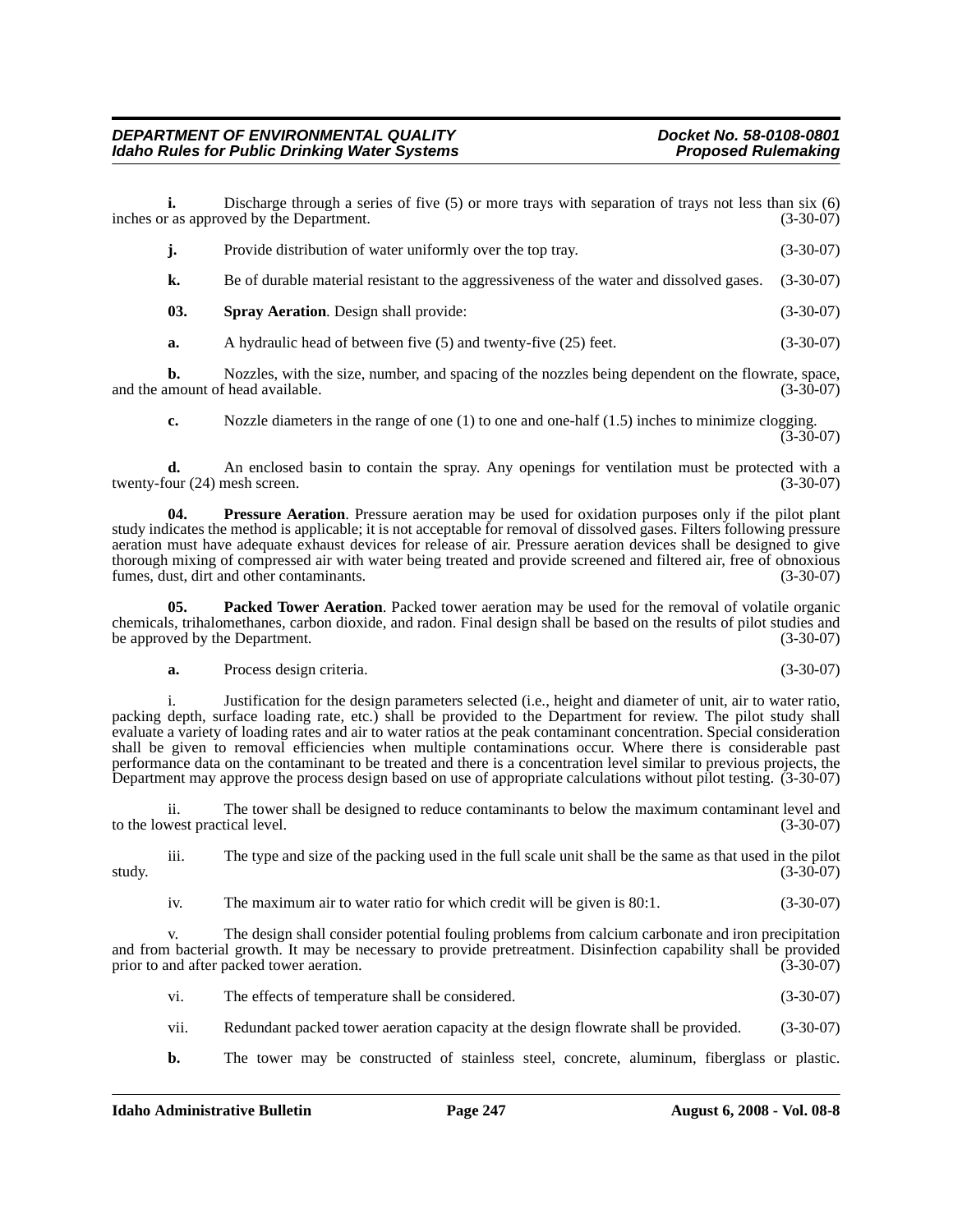# ii. A mist eliminator shall be provided above the water distributor system. (3-30-07)

distributor trays that prevent short circuiting.

*Idaho Rules for Public Drinking Water Systems* 

iii. A side wiper redistribution ring shall be provided at least every ten (10) feet in order to prevent anneling along the tower wall and short circuiting. (3-30-07) water channeling along the tower wall and short circuiting.

i. Water shall be distributed uniformly at the top of the tower using spray nozzles or orifice-type or travs that prevent short circuiting.

Uncoated carbon steel is not allowed. Towers constructed of light-weight materials shall be provided with adequate support to prevent damage from wind. Packing materials shall be resistant to the aggressiveness of the water, dissolved gases and cleaning materials and shall be suitable for contact with potable water. (3-30-07)

iv. Sample taps shall be provided in the influent and effluent piping. The sample taps shall satisfy the lents of Subsection 501.09. requirements of Subsection 501.09.

v. The effluent sump, if provided, shall have easy access for cleaning purposes and be equipped with a drain valve. The drain shall not be connected directly to any storm or sanitary sewer. (3-30-07)

vi. The design shall prevent freezing of the influent riser and effluent piping when the unit is not operating. (3-30-07)

vii. The water flow to each tower shall be metered. (3-30-07)

viii. An overflow line shall be provided which discharges twelve (12) to fourteen (14) inches above a nd or drainage inlet. Proper drainage shall be provided to prevent flooding of the area. (3-30-07) splash pad or drainage inlet. Proper drainage shall be provided to prevent flooding of the area.

ix. Means shall be provided to prevent flooding of the air blower. (3-30-07)

**d.** Air flow system. (3-30-07)

i. The air inlet to the blower and the tower discharge vent shall be down-turned and protected with a odible twenty-four (24) mesh screen to prevent contamination from extraneous matter. (3-30-07) non-corrodible twenty-four (24) mesh screen to prevent contamination from extraneous matter.

ii. The air inlet shall be in a protected location. (3-30-07)

iii. An air flow meter shall be provided on the influent air line or an alternative method to determine the air flow shall be provided. (3-30-07) (3-30-07)

iv. A positive air flow sensing device and a pressure gauge must be installed on the air influent line. The positive air flow sensing device must be a part of an automatic control system which will turn off the influent water if positive air flow is not detected. The pressure gauge will serve as an indicator of fouling buildup. (3-30-07)

| A backup motor for the air blower must be readily available. | $(3-30-07)$ |
|--------------------------------------------------------------|-------------|
| Other features that shall be provided:                       | $(3-30-07)$ |

i. A sufficient number of access ports with a minimum diameter of twenty-four (24) inches to inspection, media replacement, media cleaning and maintenance of the interior. (3-30-07) facilitate inspection, media replacement, media cleaning and maintenance of the interior.

| may occur.       | A method of cleaning the packing material when iron, manganese, or calcium carbonate fouling | $(3-30-07)$ |
|------------------|----------------------------------------------------------------------------------------------|-------------|
| $\cdots$<br>111. | Tower effluent collection and pumping wells constructed to clearwell standards.              | $(3-30-07)$ |

iv. Provisions for extending the tower height without major reconstruction. (3-30-07)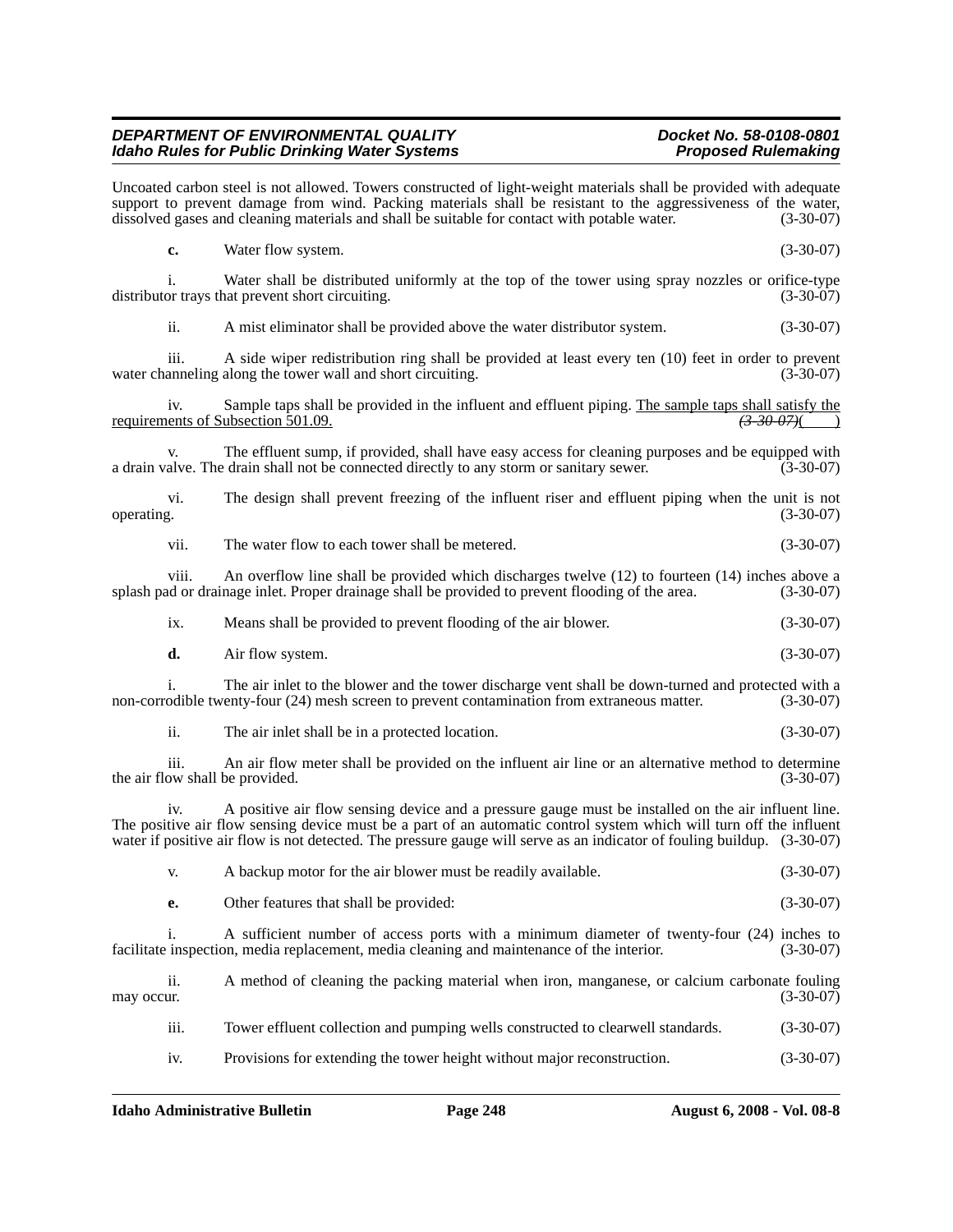v. No bypass shall be provided unless specifically approved by the Department. (3-30-07)

vi. Disinfection and adequate contact time after the water has passed through the tower and prior to the distribution system.

vii. Adequate packing support to allow free flow of water and to prevent deformation with deep<br>heights. (3-30-07) packing heights.

viii. Operation of the blower and disinfectant feeder equipment during power failures. (3-30-07)

ix. Adequate foundation to support the tower and lateral support to prevent overturning due to wind  $\frac{1}{2}$  loading. (3-30-07)

x. Fencing and locking gate to prevent vandalism. (3-30-07)

xi. An access ladder with safety cage for inspection of the aerator including the exhaust port and demister. (3-30-07)

xii. Electrical interconnection between blower, disinfectant feeder and supply pump. (3-30-07)

**06. Other Methods of Aeration**. Other methods of aeration may be used if applicable to the treatment needs. Such methods include but are not restricted to spraying, diffused air, cascades and mechanical aeration. The treatment processes are subject to the approval of the Department. (3-30-07)

**07. Protection of Aerators**. All aerators except those discharging to lime softening or clarification plants shall be protected from contamination by birds, insects, wind borne debris, rainfall and water draining off the exterior of the aerator. (3-30-07) exterior of the aerator.

**08. Disinfection**. Ground water supplies exposed to the atmosphere by aeration must receive disinfection as the minimum additional treatment. (3-30-07)

### **535. FACILITY AND DESIGN STANDARDS: DESIGN STANDARDS FOR IRON AND MANGANESE CONTROL SYSTEMS.**

Iron and manganese control, as used herein, refers solely to treatment processes designed specifically for this purpose. The treatment process used will depend upon the character of the raw water. The selection of one (1) or more treatment processes must meet specific local conditions as determined by engineering investigations, including chemical analyses of representative samples of water to be treated, and receive the approval of the Department. The Department may require a pilot plant study in order to gather all information pertinent to the design. (3-30-07)

# **01. Removal by Oxidation, Detention and Filtration**. (3-30-07)

**a.** Oxidation may be by aeration or by chemical oxidation with chlorine, potassium permanganate, chlorine dioxide. (3-30-07) ozone or chlorine dioxide.

**b.** Detention time: (3-30-07)

i. A minimum detention time of thirty (30) minutes shall be provided following aeration to ensure that the oxidation reactions are as complete as possible. This minimum detention may be omitted only where a pilot plant study indicates no need for detention. The detention basin may be designed as a holding tank without provisions for sludge collection but with sufficient baffling to prevent short circuiting. (3-30-07)

ii. Sedimentation basins shall be provided when treating water with high iron *and/*or manganese content, or where chemical coagulation is used to reduce the load on the filters. Provisions for sludge removal shall be made.  $\left(3-30-07\right)$  $\left(3-30-07\right)$ ( )

**c.** Filtration. Rapid rate pressure filters are normally used for iron and manganese removal. Pressure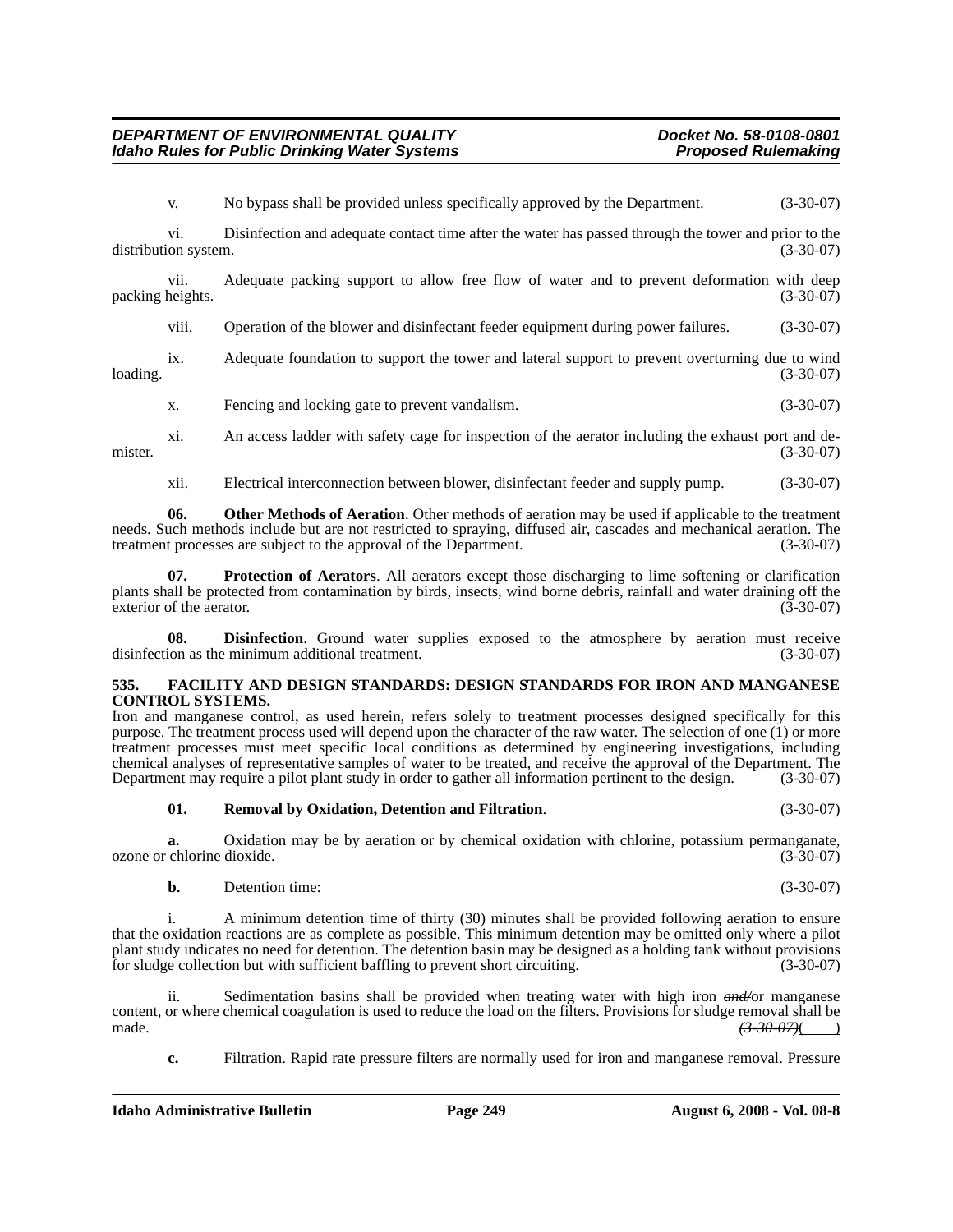filters shall not be used in the filtration of surface or other polluted waters or following lime-soda softening. (3-30-07)

i. The rate of filtration shall not exceed three (3) gallons per minute per square foot of filter area except where in-plant testing as approved by the Department has demonstrated satisfactory results at higher rates. (3-30-07)

ii. The filters shall be designed to provide for: (3-30-07)

(1) Loss of head gauges on the inlet and outlet pipes of each battery of filters. (3-30-07)

(2) An easily readable meter or flow indicator on each battery of filters. (3-30-07)

(3) Filtration and backwashing of each filter individually with an arrangement of piping as simple as possible to accomplish these purposes. (3-30-07)

(4) Minimum side wall shell height of five (5) feet. A corresponding reduction in side wall height is le where proprietary bottoms permit reduction of the gravel depth. (3-30-07) acceptable where proprietary bottoms permit reduction of the gravel depth.

(5) The top of the wash water collectors to be at least eighteen (18) inches above the surface of the media, (3-30-07)

(6) The underdrain system to efficiently collect the filtered water and to uniformly distribute the backwash water at a rate not less than fifteen (15) gallons per minute per square foot of filter area. (3-30-07)

(7) Backwash flow indicators and controls that are easily readable while operating the control valves. (3-30-07)

(8) An air release valve on the highest point of each filter. (3-30-07)

An accessible manhole to facilitate inspection and repairs for filters thirty-six (36) inches or more in diameter. Sufficient handholds shall be provided for filters less than thirty-six (36) inches in diameter. (3-30-07)

(10) A means to observe the wastewater during backwashing and construction to prevent cross connection. (3-30-07)

**02. Removal by Manganese Coated Media Filtration**. This process consists of a continuous or batch feed of potassium permanganate to the influent of a manganese coated media filter. (3-30-07)

**a.** Other oxidizing agents or processes such as chlorination or aeration may be used prior to the permanganate feed to reduce the cost of the chemical. (3-30-07)

**b.** An anthracite media cap of at least six (6) inches or more as required by the Department shall be lover manganese coated media. (3-30-07) provided over manganese coated media.

**c.** Normal filtration rate shall be three (3) gallons per minute per square foot.  $(3-30-07)$ 

**d.** Normal wash rate shall be eight (8) to ten (10) gallons per minute per square foot with manganese greensand and fifteen (15) to twenty (20) gallons per minute with manganese coated media. (3-30-07)

**e.** Sample taps shall be provided prior to application of permanganate, immediately ahead of filtration, at points between the anthracite media, and at the filter effluent. The sample taps shall satisfy the requirements of Subsection 501.09. requirements of Subsection 501.09.

**03. Removal by Ion Exchange**. This process is not acceptable where either the raw water or wash ntains dissolved oxygen or other oxidants. (3-30-07) water contains dissolved oxygen or other oxidants.

**Idaho Administrative Bulletin Page 250 August 6, 2008 - Vol. 08-8**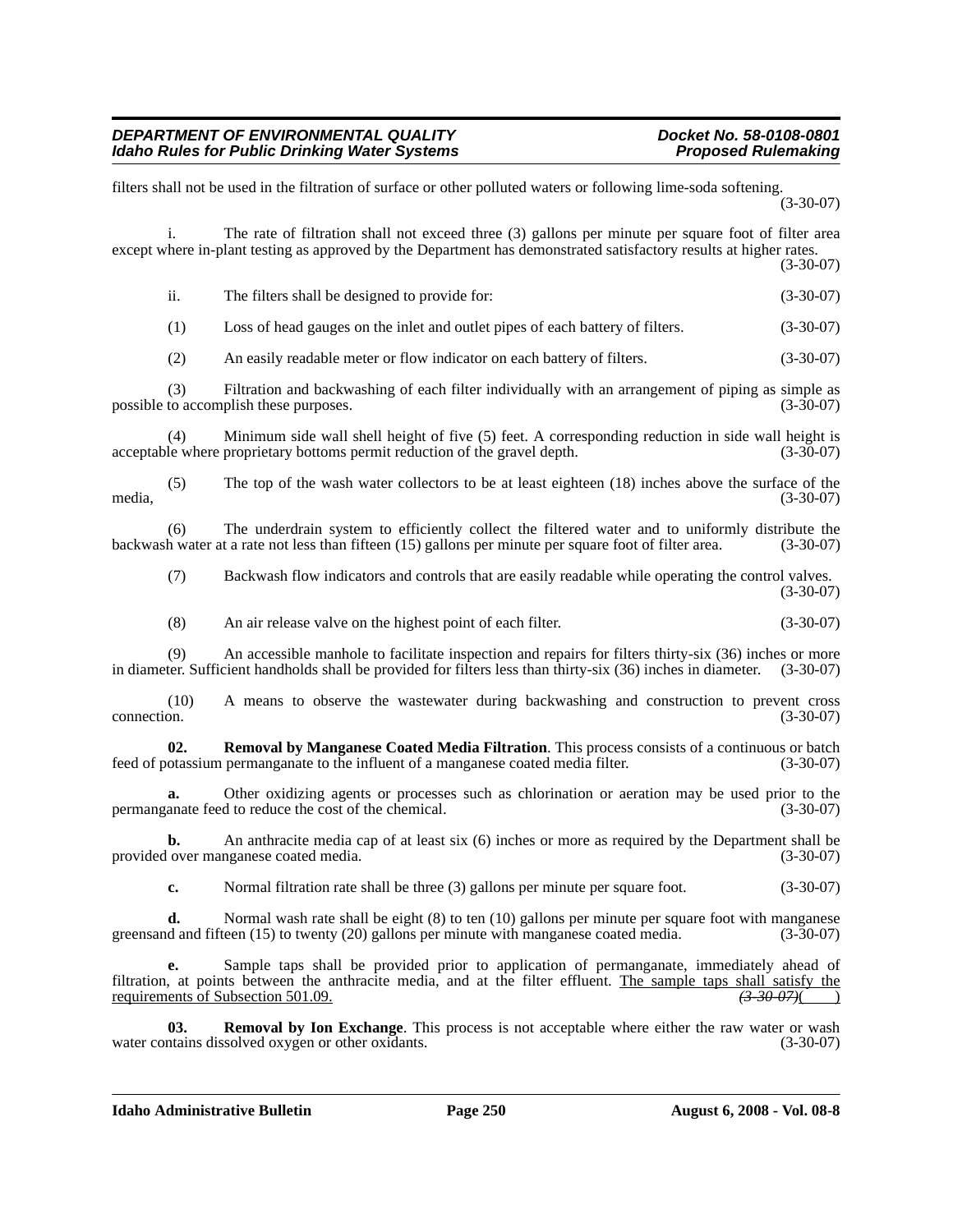**04. Biological Removal**. Biofiltration to remove manganese, *and/or* iron, or a combination of manganese and iron requires on-site piloting testing to establish effectiveness. The final filter design shall be based on the on-site pilot plant studies. *(3-30-07)*( )

**05. Sequestration by Polyphosphates**. This process shall not be used when iron, manganese or a combination thereof exceeds one point zero  $(1.0)$  mg/l. The total phosphate applied shall not exceed ten  $(10)$  mg/l as PO4. Where phosphate treatment is used, satisfactory chlorine residuals shall be maintained in the distribution system. Possible adverse affects on corrosion must be addressed when phosphate addition is proposed for iron sequestering. (3-30-07)

**a.** Stock phosphate solution must be kept covered and disinfected by carrying approximately ten (10) mg/l free chlorine residual unless the phosphate is not able to support bacterial growth and the phosphate is being fed from the covered shipping container. Phosphate solutions having a pH of two point zero (2.0) or less may also be exempted from this requirement by the Department. (3-30-07)

**b.** Polyphosphates shall not be applied ahead of iron and manganese removal treatment. The point of application shall be prior to any aeration, oxidation or disinfection if no iron or manganese removal treatment is provided.  $(3-30-07)$ 

**06. Sequestration by Sodium Silicates**. Sodium silicate sequestration of iron and manganese is allowed only for ground water supplies prior to air contact. On-site pilot tests are required to determine the suitability of sodium silicate for the particular water and the minimum feed needed. Rapid oxidation of the metal ions such as by chlorine or chlorine dioxide must accompany or closely precede the sodium silicate addition. (3-30-07)

**a.** Sodium silicate addition is applicable to waters containing up to two (2) mg/l of iron, manganese or tion thereof. (3-30-07) combination thereof.

**b.** Chlorine residuals shall be maintained throughout the distribution system to prevent biological breakdown of the sequestered iron. (3-30-07)

**c.** The amount of silicate added shall be limited to twenty (20) mg/l as  $SiO_2$ , but the amount of added rally occurring silicate shall not exceed sixty (60) mg/l as  $SiO_2$ . (3-30-07) and naturally occurring silicate shall not exceed sixty  $(60)$  mg/l as  $SiO<sub>2</sub>$ .

**d.** Sodium silicate shall not be applied ahead of iron or manganese removal treatment. (3-30-07)

**07. Sampling Taps**. Smooth-nosed sampling taps shall be provided for control purposes. Taps shall be located on each raw water source, each treatment unit influent and each treatment unit effluent. The sample taps shall satisfy the requirements of Subsection 501.09. satisfy the requirements of Subsection 501.09.

# *(BREAK IN CONTINUITY OF SECTIONS)*

# **537. FACILITY AND DESIGN STANDARDS: DESIGN STANDARDS FOR STABILIZATION.**

Water that is unstable due either to natural causes or to subsequent treatment shall be stabilized. The expected treated water quality shall be evaluated to determine what, if any, treatment is necessary. (3-30-07)

| 01.              | <b>Carbon Dioxide Addition.</b>                                             | $(3-30-07)$ |
|------------------|-----------------------------------------------------------------------------|-------------|
| a.               | Recarbonation basin design shall provide the following:                     | $(3-30-07)$ |
| i.               | A total detention time of twenty (20) minutes.                              | $(3-30-07)$ |
| ii.              | A mixing compartment having a detention time of at least three (3) minutes. | $(3-30-07)$ |
| $\cdots$<br>111. | A reaction compartment.                                                     | $(3-30-07)$ |
|                  |                                                                             |             |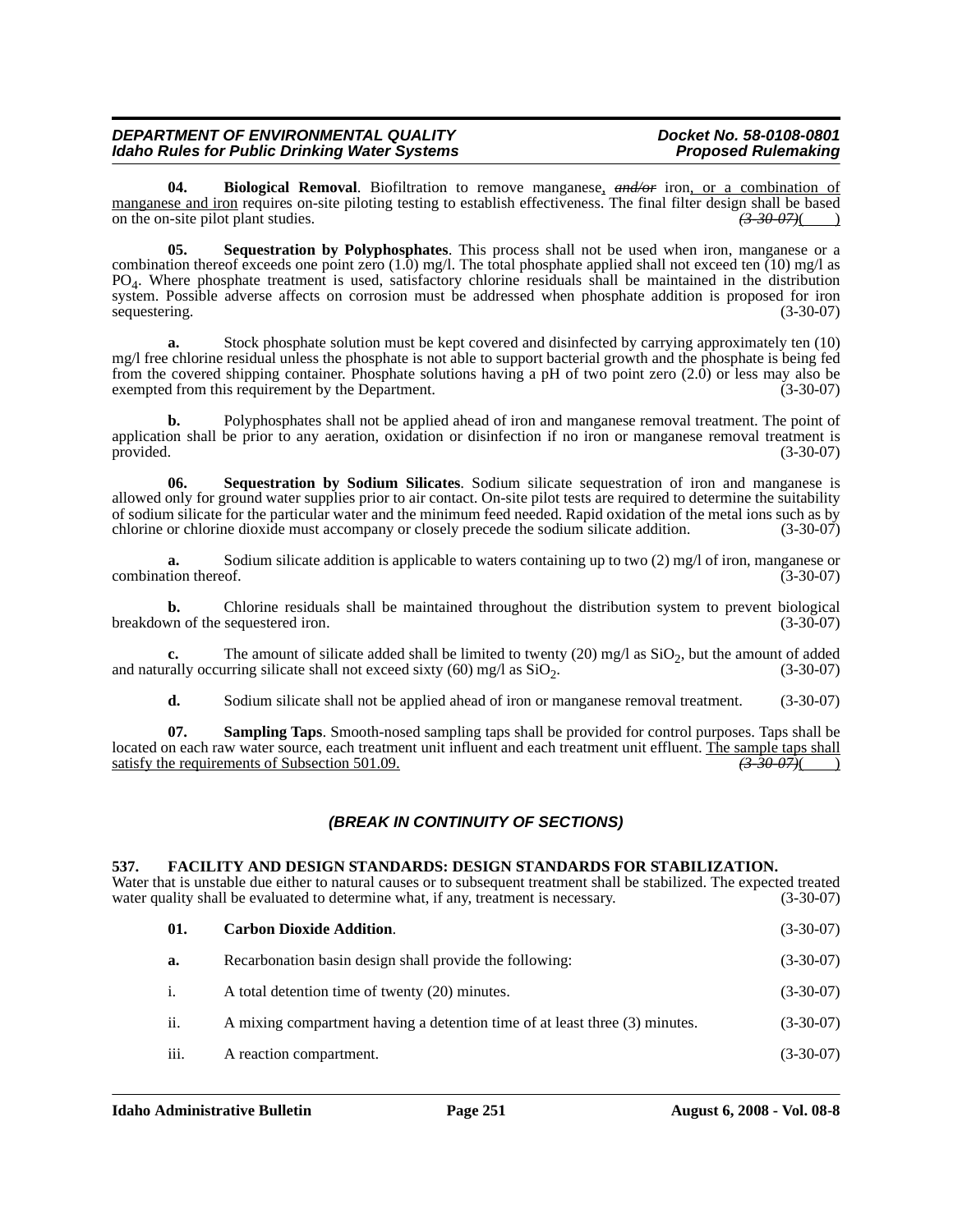iv. The mixing and reaction compartments shall have a depth sufficient to provide a diffuser submergence of not less than seven and one half  $(7.5)$  feet and no greater than the manufacturer's recommendation. (3-30-07)

**b.** Where liquid carbon dioxide is used, adequate precautions must be taken to prevent carbon dioxide ering the plant from the recarbonation process. (3-30-07) from entering the plant from the recarbonation process.

**c.** Recarbonation tanks shall be located outside or be sealed and vented to the outside with adequate seals and adequate purge flow of air to ensure workers safety. (3-30-07)

**d.** Provisions shall be made for draining the recarbonation basin and removing sludge. (3-30-07)

**02. Phosphates**. The feeding of phosphates may be used for sequestering calcium, for corrosion control, and in conjunction with alkali feed following ion exchange softening. (3-30-07)

**a.** Stock phosphate solution must be kept covered and disinfected by carrying approximately ten (10) mg/l free chlorine residual unless the phosphate is not able to support bacterial growth and the phosphate is being fed from the covered shipping container. Phosphate solutions having a pH of two point zero (2.0) or less are exempted from this requirement. (3-30-07)

**b.** Satisfactory chlorine residuals shall be maintained in the distribution system when phosphates are (3-30-07)  $used.$  (3-30-07)

**03. Split Treatment**. Raw water may be blended with lime-softened water to partially stabilize the water prior to secondary clarification and filtration. Treatment plants designed to utilize split treatment shall also contain facilities for further stabilization by other methods. (3-30-07)

Water Unstable Due to Biochemical Action in Distribution System. Unstable water resulting from the bacterial decomposition of organic matter in water (especially in dead end mains), the biochemical action within tubercles, and the reduction of sulfates to sulfides shall be prevented by the maintenance of a free *and/*or combined chlorine residual throughout the distribution system.  $\left(3.3007\right)(1.60)$ combined chlorine residual throughout the distribution system.

# **538. – 539. (RESERVED).**

# **540. FACILITY AND DESIGN STANDARDS: DESIGN STANDARDS FOR TREATMENT AND DISPOSAL OF WASTE RESIDUALS.**

Provisions must be made for proper disposal of water treatment plant waste such as sanitary, laboratory, clarification sludge, softening sludge, iron sludge, filter backwash water, and liquid concentrates. In locating waste disposal facilities, due consideration shall be given to preventing potential contamination of the water supply. (3-3 facilities, due consideration shall be given to preventing potential contamination of the water supply.

**01. Sanitary Waste**. The sanitary waste from water treatment plants, pumping stations, and other waterworks installations must receive treatment. Waste from these facilities shall be discharged directly to a sanitary sewer system, when available and feasible, or to an adequate on-site waste treatment facility approved under the provisions of IDAPA 58.01.03, "Individual/Subsurface Sewage Disposal Rules." (3-30-07) provisions of IDAPA 58.01.03, "Individual/Subsurface Sewage Disposal Rules."

# **02. Liquid Concentrates**. (3-30-07)

**a.** Waste from ion exchange plants, demineralization plants, reverse osmosis, or other plants which liquid concentrates may be disposed of by the following methods:  $(3-30-07)$ produce liquid concentrates may be disposed of by the following methods:

Liquid concentrates that contain radionuclides must be further treated to remove the radioactive constituents as sludge. See Subsection 540.03.e. for disposal requirements for sludge that contains radionuclides. The residual liquids from which radionuclides have been removed may be disposed of in accordance with Subsections 540.02.a.ii. through 540.02.a.v. (3-30-07) 540.02.a.ii. through 540.02.a.v.

ii. Controlled discharge to a stream or other receiving water body if adequate dilution is available.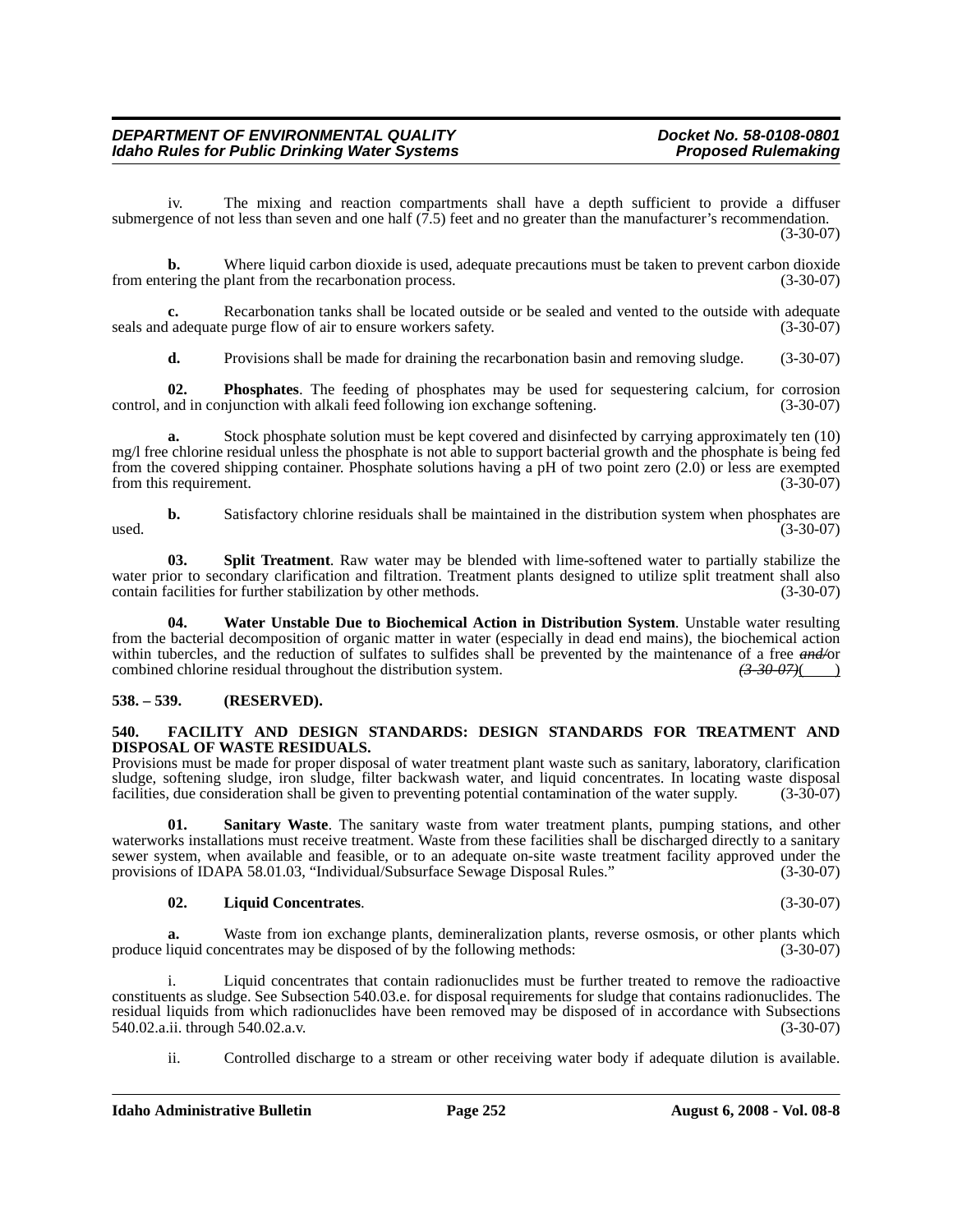Such discharge will require a National Pollution Elimination System Permit from the U.S. Environmental Protection<br>Agency, Region 10, 1200 Sixth Ayenue, Seattle, WA 98101, Telephone (206) 553-1200. (3-30-07) Agency, Region 10, 1200 Sixth Avenue, Seattle, WA 98101, Telephone (206) 553-1200.

iii. Liquid concentrates may be discharged to a sanitary sewer, if available and feasible. Acceptance of such waste must be approved by the sewer authority. (3-30-07)

iv. Subsurface disposal or land application of liquid concentrates may be permitted, but only if such discharge meets the requirements of *the* IDAPA 58.01.03, "Individual/Subsurface Sewage Disposal Rules" for subsurface disposal *and/*or <u>the requirements of</u> IDAPA 58.01.17, "Rules for the Reclamation and Reuse of Municipal<br>and Industrial Wastewater." <u>for land application.</u> and Industrial Wastewater<sup>*n*</sup> for land application.

Liquid concentrates may be discharged to an injection well if in accordance with Rules of the Idaho Water Resources Board, IDAPA 37.03.03 "Rules and Minimum Standards for the Construction and Use of Injection Wells," referenced in Subsection 002.02. (3-30-07) (3-30-07)

**b.** Should the nature of the liquid concentrate cause it to be ineligible for permitted discharge as described in Subsection 540.02.a., further onsite treatment of the liquid concentrate may be required in order to produce sludge and liquid waste that will meet the permit criteria for one (1) or more of the disposal options.

(3-30-07)

**03. Sludge Waste**. Sludge is the solid waste resulting from coagulation, precipitation, or passive settling of liquid concentrates. Depending on composition, liquids remaining after sludge removal may be disposed of by methods described in Subsection 540.02, recycled through the treatment plant, or may be pure enough to be unregulated. The following methods of treatment and disposal apply to sludge: (3-30-07)

**a.** Precipitative Softening Sludge. (3-30-07)

i. At least two (2) temporary storage lagoons must be provided in order to give flexibility in operation. Provisions must be made for convenient cleaning. An acceptable means of final sludge disposal must be provided.  $(3-30-07)$ 

ii. Liquid or dewatered precipitative softening sludge may be applied to farm land if heavy metals or other contaminants do not exceed the requirements of IDAPA 58.01.02, "Water Quality Standards." (3-30-07)

iii. Dewatered precipitative softening sludge may be disposed of in a sanitary landfill in accordance with the requirements of IDAPA 58.01.06, "Solid Waste Management Rules." Acceptance of such waste is at the discretion of the landfill authority. (3-30-07)

**b.** Alum or Ferric Sludge. (3-30-07)

i. Temporary storage lagoons must contain at least two (2) compartments to facilitate independent filling and dewatering operations. Mechanical concentration may be considered. If mechanical dewatering is used, it shall be preceded by sludge concentration and chemical pre-treatment. A pilot plant study is required before the design of a mechanical dewatering installation. (3-30-07)

ii. Alum or ferric sludge may be discharged to a sanitary sewer if available and feasible. Acceptance of such waste must be approved by the sewer authority. (3-30-07)

iii. Dewatered alum or ferric sludge may be disposed of in a sanitary landfill in accordance with the requirements of IDAPA 58.01.06, "Solid Waste Management Rules." Acceptance of such waste is at the discretion of the landfill authority. (3-30-07) (3-30-07)

iv. Alum or ferric sludge may be disposed of by land application if the permitting requirements of IDAPA 58.01.02, "Water Quality Standards," and IDAPA 58.01.17, "Rules for the Reclamation and Reuse of Municipal and Industrial Wastewater," are met.

v. Water removed from alum or ferric sludge may be disposed of in the same manner as liquid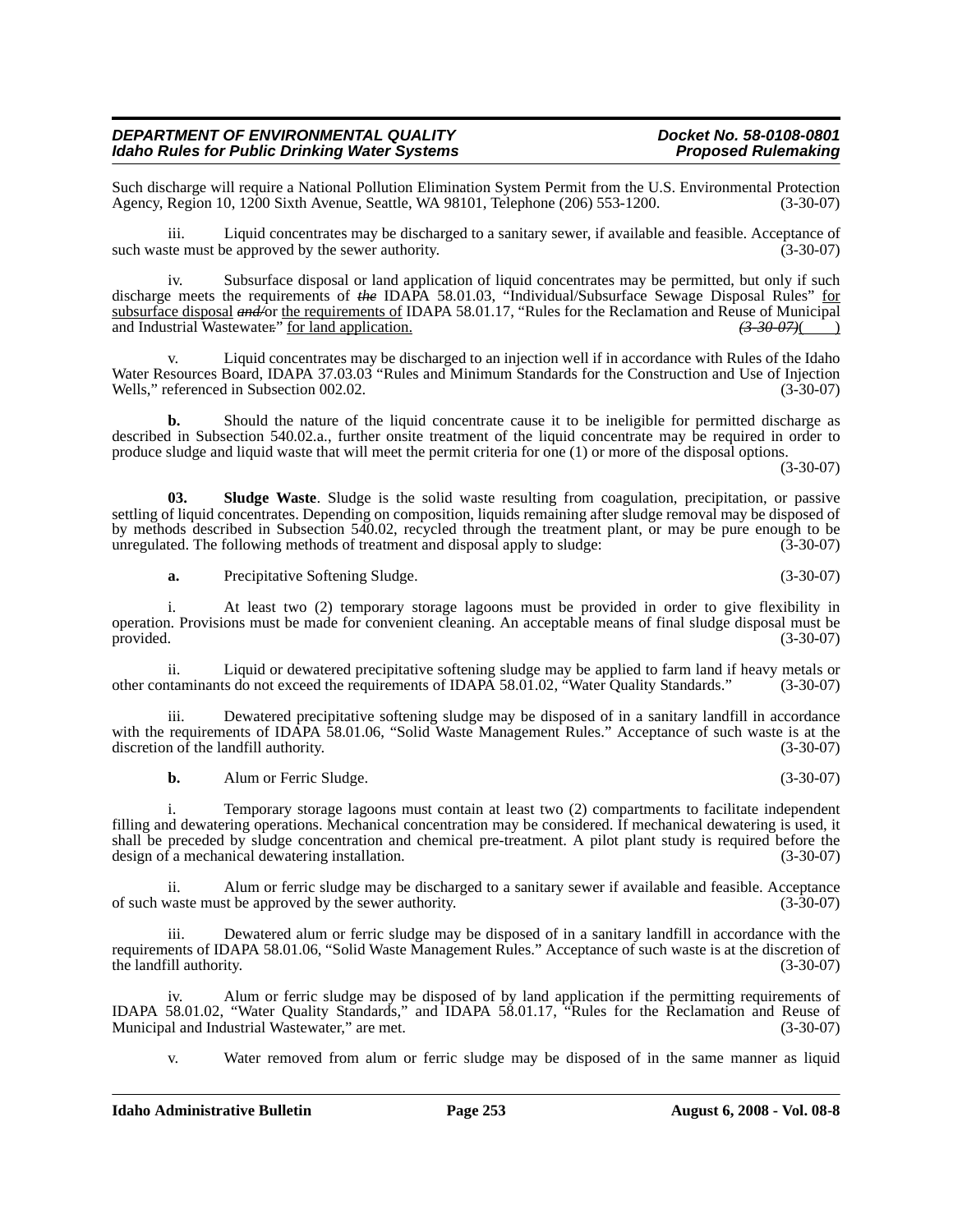concentrates, as described in Subsection 540.02. (3-30-07)

**c.** Red Water. Red water is the waste filter wash water from iron and manganese removal plants. (3-30-07)

i. If sand filters are used they shall have the following features: (3-30-07)

(1) Total filter area shall be sufficient to adequately dewater applied solids. Unless the filter is small enough to be cleaned and returned to service in one (1) day, two (2) or more cells are required. (3-30-07)

(2) The "red water" filter shall have sufficient capacity to contain, above the level of the sand, the entire volume of wash water produced by washing all of the production filters in the plant, unless the production filters are washed on a rotating schedule and the flow through the production filters is regulated by true rate of flow controllers. Then sufficient volume shall be provided to properly dispose of the wash water involved. (3-30-07)

(3) Where freezing is a problem, provisions should be made for covering the filters during the winter months. (3-30-07)

(4) "Red water" filters shall not have common walls with finished water. (3-30-07)

ii. Subsurface infiltration lagoons may be permitted, but only if such discharge meets the requirements<br>A 58.01.03. "Individual/Subsurface Sewage Disposal Rules." (3-30-07) of IDAPA 58.01.03, "Individual/Subsurface Sewage Disposal Rules."

iii. "Red water" may be discharged to a sanitary sewer if available and feasible. Acceptance of such waste must be approved by the sewer authority. Design shall prevent cross connections and there shall be no common walls between potable and non-potable water. (3-30-07) walls between potable and non-potable water.

**d.** Filter Backwash Water. (3-30-07)

i. Recycling is permitted if the backwash waters are returned to the head of the treatment plant or another entry point if supported by engineering studies. Backwash water shall be held for a sufficient time prior to recycling to allow solids to settle out. (3-30-07) recycling to allow solids to settle out.

ii. Dewatered sludge from backwash water clarification processes may be disposed of in a sanitary landfill in accordance with the requirements of IDAPA 58.01.06, "Solid Waste Management Rules." Acceptance of such waste must be approved by the landfill authority. (3-30-07)

**e.** Radioactive Sludge. Waste residuals containing radioactive substances, including, but not limited to granular activated carbon used for radon removal or ion-exchange regeneration waste from uranium removal, must be disposed of in accordance with IDAPA 58.01.10, "Rules Regulating the Disposal of Radioactive Materials Not Regulated Under The Atomic Energy Act of 1954, As Amended." (3-30-07)

i. The buildup of radioactive materials such as uranium or radon and its decay products shall be ed and adequate shielding and safeguards shall be provided for operators and visitors. (3-30-07) considered and adequate shielding and safeguards shall be provided for operators and visitors.

ii. Waste residuals containing naturally occurring radioactive materials that have been concentrated by human activities must be disposed of in an approved hazardous waste landfill (Class D), in accordance with the IDAPA 58.01.10, "Rules Regulating the Disposal of Radioactive Materials not Regulated Under the Atomic Energy Act of 1954, as Amended," and IDAPA 58.01.06, "Solid Waste Management Rules."

iii. Waste residuals containing greater than point zero five (.05) percent by weight of uranium are subject to licensing and disposal under the regulations of the U.S. Nuclear Regulatory Commission, Region IV, 611 Ryan Plaza Drive, Suite 400, Arlington, TX 76011, Phone 817-860-8299. (3-30-07)

**f.** Arsenic Sludge. Solid waste residuals containing arsenic at a concentration less than five (5) mg/l may be disposed of at a sanitary landfill if permitted under IDAPA 58.01.06, "Solid Waste Management Rules." Solid waste containing arsenic at a concentration greater than five (5) mg/l must be disposed of at an approved hazardous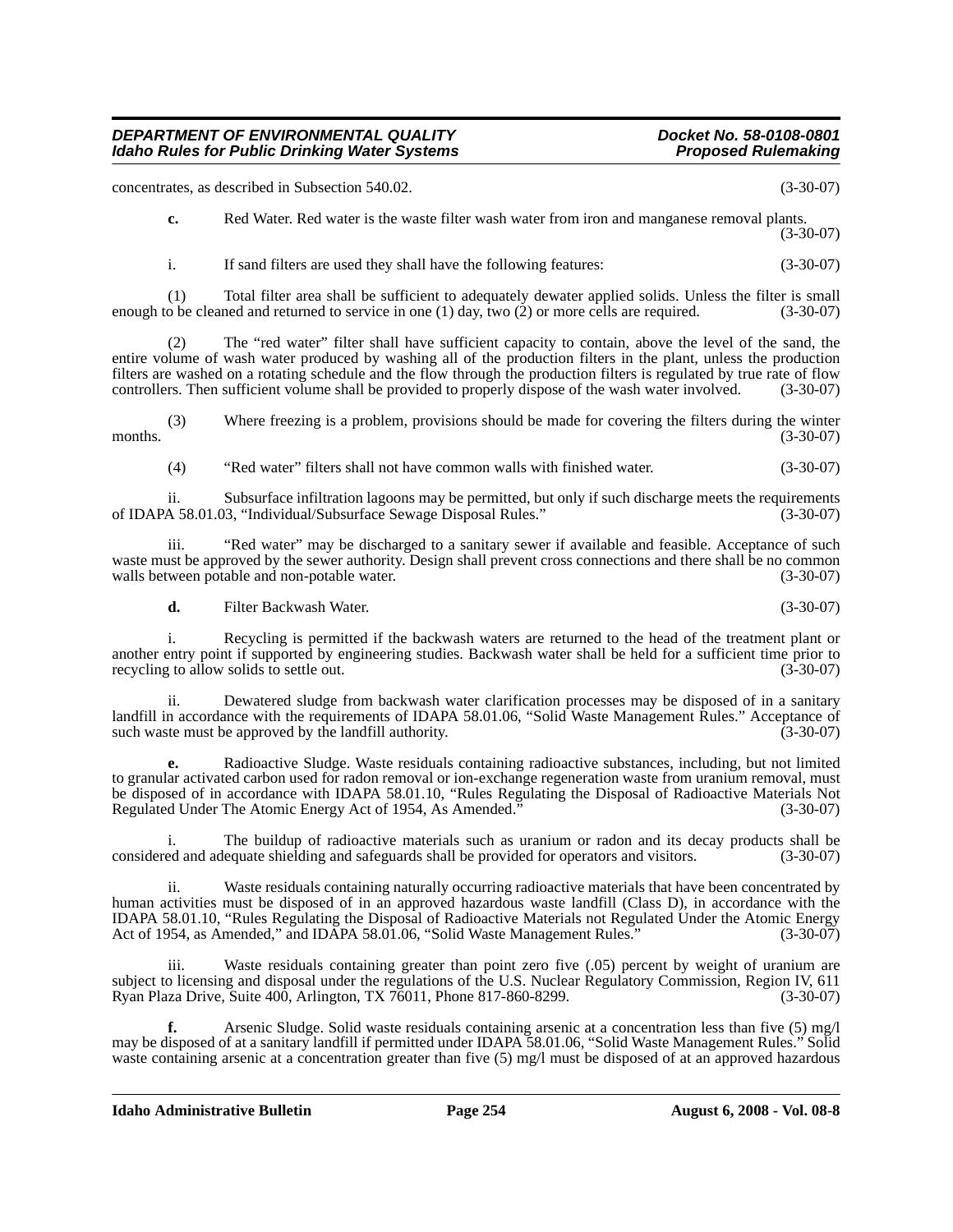waste landfill. Liquid wastes generated by arsenic treatment processes are subject to the handling and disposal requirements for liquid concentrates, as discussed under Subsection 540.02. (3-30-07) requirements for liquid concentrates, as discussed under Subsection 540.02.

**04. Spent Media**. Exhausted ion exchange media, adsorption media, disposable filters, and other components of treatment processes that contain concentrated contaminants shall be disposed of in accordance with IDAPA 58.01.06, "Solid Waste Management Rules," and/or IDAPA 58.01.10, "Rules Regulating the Disposal of Radioactive Materials not Regulated Under the Atomic Energy Act of 1954, as Amended."

### **541. FACILITY AND DESIGN STANDARDS - PUMPING FACILITIES.**

Pumping facilities shall be designed to maintain the sanitary quality of pumped water. (3-30-07)

**01. Pump Houses**. The following requirements apply to pump houses as defined in Section 003 unless it can be shown that some or all of these requirements are not needed to protect the combination of system components in a given structure: (3-30-07)

**a.** Pump houses shall be readily accessible for operation, maintenance, and repair at all times and weather conditions unless permitted to be out of service for a period of inaccessibility. (3-30-07) under all weather conditions unless permitted to be out of service for a period of inaccessibility.

**b.** Pump houses shall be protected from flooding and shall be adequately drained. The ground surface shall be graded so as to lead surface drainage away from the pump house. The floor surface shall be at least six (6) inches above the final ground surface. (3-30-07)

**c.** Pump houses shall be of durable construction, fire and weather resistant, and with outward-opening doors. All underground structures shall be waterproofed. (3-30-07)

**d.** Provisions shall be made for adequate heating for the comfort of the operator and the safe and efficient operation of the equipment. In pump houses not occupied by personnel, only enough heat need be provided<br>to prevent freezing of equipment or treatment processes. to prevent freezing of equipment or treatment processes.

**e.** Ventilation shall conform to existing local and/or state codes. Adequate ventilation shall be provided for all pumping stations for operator comfort and dissipation of excess heat and moisture from the equipment. In all cases, measures must be taken to minimize corrosion of metallic and electrical components.

(3-30-07)

**f.** Pump houses shall be provided with a locking door or access to prohibit unauthorized entrance and shall be protected to prevent vandalism and entrance by animals. Plans and specifications for pump houses must provide enough detail to enable the reviewing engineer to determine that the facility is secure, safe, accessible, and that it conforms to electrical and plumbing codes. (3-30-07)

**g.** Pump houses shall be kept clean and in good repair and shall not be used to store toxic or hazardous materials other than those materials required for treatment processes. (3-30-07)

**h.** A suitable outlet shall be provided for drainage from pump glands without discharging onto the (3-30-07) floor. (3-30-07)

**i.** Floor drains shall not be connected to sewers, storm drains, chlorination room drains, or any other source of contamination.Sumps for pump house floor drains shall not be closer than thirty (30) feet from any well. (3-30-07)

**j.** Adequate space shall be provided for the <u>installation of potential additional units and for the</u> safe and efficient servicing of all equipment. *(3-30-07)*  $(3-30-07)$ 

**k.** Suction basins shall be watertight, have floors sloped to permit removal of water and settled solids, be covered or otherwise protected against contamination, and have two  $(2)$  pumping compartments or other means to allow the suction basin to be taken out of service for inspection maintenance or repair.  $(3-30-07)$ allow the suction basin to be taken out of service for inspection maintenance or repair.

**l.** Pump houses shall be designed to allow efficient equipment servicing. Crain-ways, hoist beams,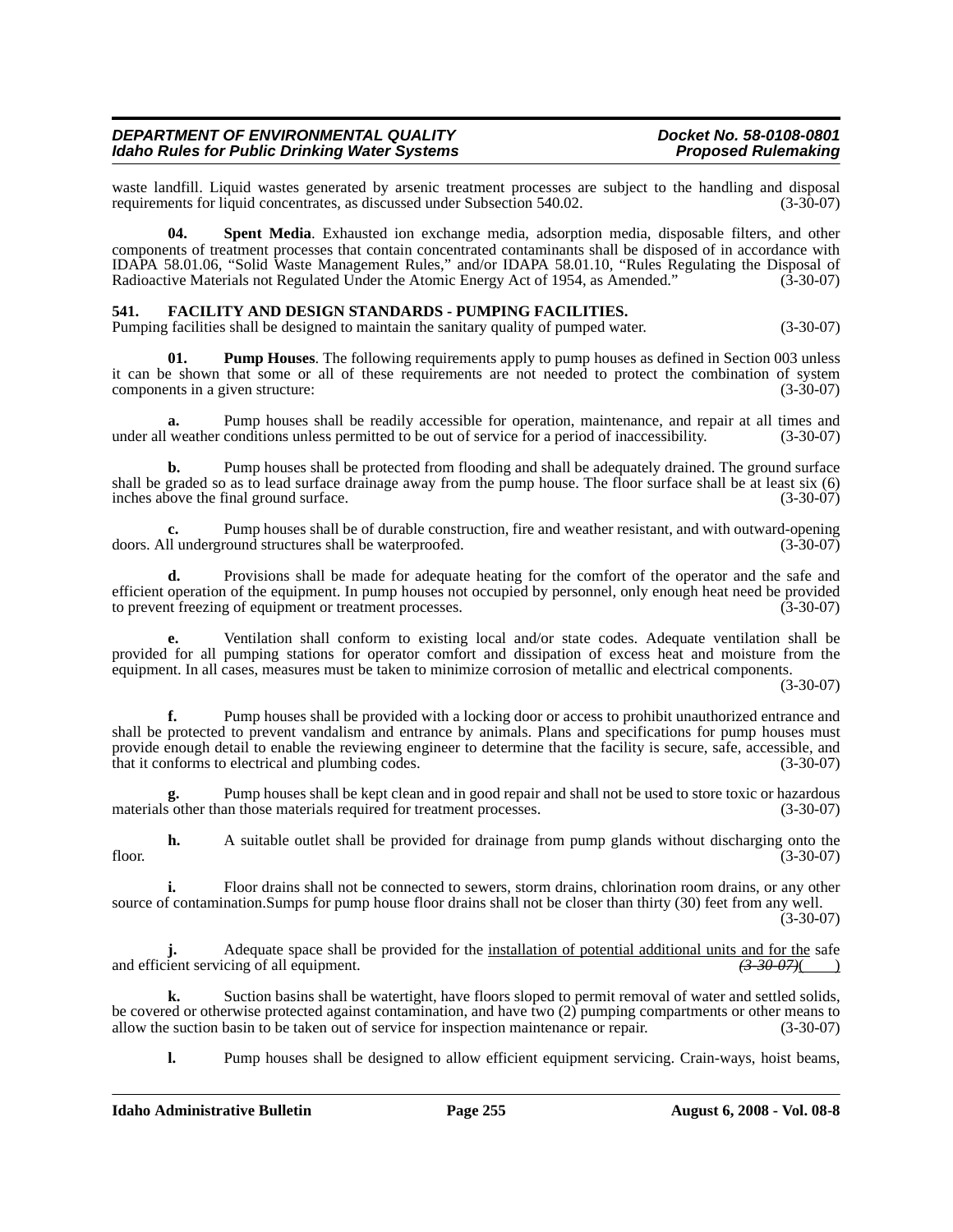eyebolts, or other adequate facilities for servicing or removal of pumps, motors or other heavy equipment shall be provided. Openings in floors, roofs or wherever else shall be provided as needed for removal of heavy or bulky equipment. (3-30-07)

**m.** All remote controlled stations shall be electrically operated and controlled and shall have signaling apparatus of proven performance. Signaling apparatus shall report automatically when the station is out of service. (3-30-07)

**n.** Any threaded hose bib installed in the pump house must be equipped with an appropriate backflow prevention device. (3-30-07)

**02. Pumping Units**. At least two (2) pumping units shall be provided for raw water and surface source pumps. Pumps using seals containing mercury shall not be used in public drinking water system facilities. With any pump out of service, the remaining pump or pumps shall be capable of providing the peak hour demand of the system or a minimum of the maximum day demand plus equalization storage. See Subsection 501.1*7*8 for general design requirements concerning fire flow capacity and Subsection 501.07 regarding reliability and emergency operation.<br>The pumping units shall meet the following requirements:<br> $\frac{(3.30 \text{ } 0.07)}{(3.30 \text{ } 0.07)}$ The pumping units shall meet the following requirements:

**a.** The pumps shall have ample capacity to supply the maximum demand against the required pressure without dangerous overloading. (3-30-07)

**b.** The pumps shall be driven by prime movers able to meet the maximum horsepower condition of the pumps. (3-30-07) the pumps.  $(3-30-07)$ 

**c.** The pumps shall be provided with readily available spare parts and tools. (3-30-07)

**d.** The pumps shall be served by control equipment that has proper heater and overload protection for erature encountered. (3-30-07) air temperature encountered.

**e.** Suction lift shall be avoided if possible. When suction lift is used, it shall be within the limits by the manufacturer of the pumps, and provision shall be made for priming the pumps.  $(3-30-07)$ allowed by the manufacturer of the pumps, and provision shall be made for priming the pumps.

**f.** Prime water must not be of lesser sanitary quality than that of the water being pumped. Means shall be provided to prevent either backpressure or backsiphonage backflow. When an air-operated ejector is used, the screened intake shall draw clean air from a point at least ten (10) feet above the ground or other source of possible contamination, unless the air is filtered by an apparatus approved by the reviewing authority. Vacuum priming may be  $used.$  (3-30-07)

**03. Appurtenances**. The following appurtenances shall be provided for all water pumps with the n of well pumps. The requirements for well pumps are provided in Section 511. (3-30-07) exception of well pumps. The requirements for well pumps are provided in Section 511.

**a.** Pumps shall be adequately valved to permit satisfactory operation, maintenance and repair of the equipment. If foot valves are necessary, they shall have a net valve area of at least two and one-half (2.5) times the area of the suction pipe and they shall be screened. Each pump shall have *a positive acting* an accessible check valve on the discharge side between the pump and the shut-off valve. Surge relief measures shall be designed to minimize hydraulic transients.  $\left(3\text{-}30\text{-}07\right)\left(4\text{-}30\text{-}07\right)$ hydraulic transients.

**b.** In general, piping shall be designed so that it will have watertight joints, be protected against surge or water hammer, be provided with suitable restraints where necessary, be designed so that friction losses will be minimized, and not be subject to contamination. Each pump shall have an individual suction line or the suction lines shall be manifolded such that they will ensure similar hydraulic and operating conditions. (3-30-07)

**c.** Each pump station shall have a standard pressure gauge on its discharge line and suction line. (3-30-07)

**d.** Water seals shall not be supplied with water of a lesser sanitary quality than that of the water being pumped. Where pumps are sealed with potable water and are pumping water of lesser sanitary quality, the seal shall: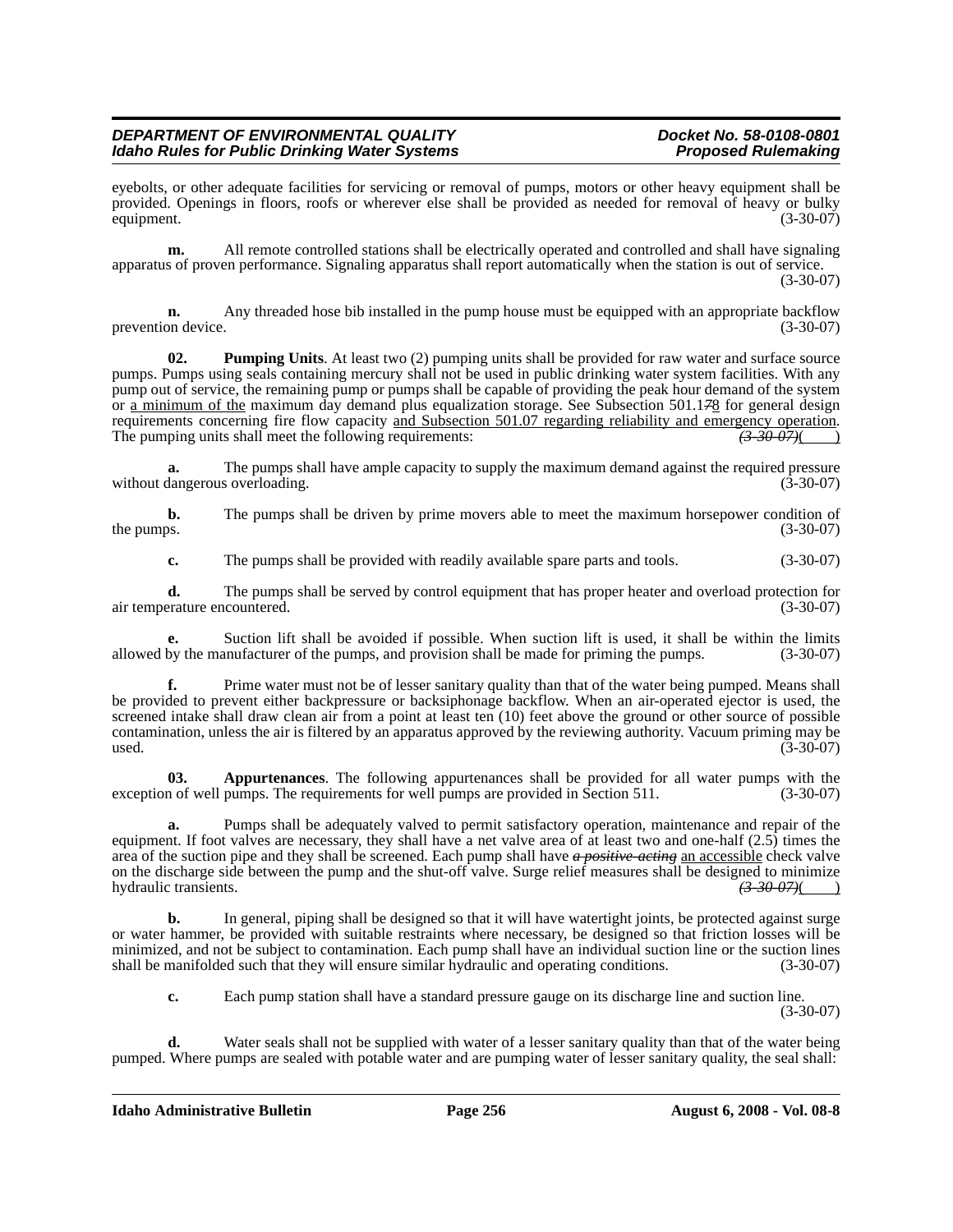### (3-30-07)

i. Be provided with either an approved reduced pressure principle backflow preventer or a break tank open to atmospheric pressure, (3-30-07)

ii. Where a break tank is provided, have an air gap of at least six (6) inches or two (2) pipe diameters, er is greater, between the feeder line and the flood rim of the tank. (3-30-07) whichever is greater, between the feeder line and the flood rim of the tank.

**e.** Pumps, their prime movers, and accessories shall be controlled in such a manner that they will operate at rated capacity without dangerous overload. Where two (2) or more pumps are installed, provision shall be made for alternation. Provision shall be made to prevent energizing the motor in the event of a backspin cycle. Equipment shall be provided or other arrangements made to prevent surge pressures from activating controls which switch on pumps or activate other equipment outside the normal design cycle of operation. (3-30-07) switch on pumps or activate other equipment outside the normal design cycle of operation.

**04. Booster Pumps**. In addition to other applicable requirements in Section 541, booster pumps must with the following: (3-30-07) comply with the following:

**a.** In-line booster pumps shall maintain an operating pressure that is consistent with the requirements specified in Subsection 552.01, and shall be supplied with an automatic cutoff when intake pressure is less than or equal to five (5) psi.  $(3-30-07)$ 

**b.** Booster pumps with a suction line directly connected to any storage reservoirs shall be protected by a atic cutoff to prevent pump damage and avoid excessive reservoir drawdown.  $(3-30-07)$ an automatic cutoff to prevent pump damage and avoid excessive reservoir drawdown.

**c.** Each booster pumping station shall contain not less than two (2) pumps with capacities such that peak hour demand, or a minimum of the maximum day demand plus equalization storage, can be satisfied with *the largest* <u>any</u> pump out of service. See Subsection 501.178 for general design requirements concerning fire flow capacity. capacity. *(3-30-07)*( )

# **542. FACILITY AND DESIGN STANDARDS - DISTRIBUTION SYSTEM.**

**01. Protection from Contamination**. The distribution system shall be protected from contamination and be designed to prevent contamination by steam condensate or cooling water from engine jackets or other heat exchange devices. (3-30-07)

**02. Installation of Water Mains**. Division 400 of "Idaho Standards for Public Works Construction," referenced in Subsection 002.02, may be used as guidance for installation of water mains. In addition, the following provisions shall apply: (3-30-07)

**a.** Installed pipe shall be pressure tested and leakage tested in accordance with the applicable AWWA Standards, incorporated by reference into these rules at Subsection 002.01. (3-30-07)

**b.** New, cleaned, and repaired water mains shall be disinfected in accordance with AWWA Standard C651, incorporated by reference into these rules at Subsection 002.01. The specifications shall include detailed procedures for the adequate flushing, disinfection, and microbiological testing of all water mains. (3-30-07)

**c.** In areas where aggressive soil conditions are suspected or known to exist, analyses shall be performed to determine the actual agressiveness of the soil. If soils are found to be aggressive, action shall be taken to protect metallic joint restraints and the water main, such as encasement in polyethylene, provision of cathodic protection, or use of corrosion resistant materials. (3-30-07) protection, or use of corrosion resistant materials.

**d.** The Department must approve any interconnection between potable water supplies, taking into account differences in water quality between the two systems. (3-30-07)

**e.** A continuous and uniform bedding shall be provided in the trench for all buried pipe. Backfill material shall be tamped in layers around the pipe and to a sufficient height above the pipe to adequately support and protect the pipe. Stones found in the trench shall be removed for a depth of at least six (6) inches below the bottom of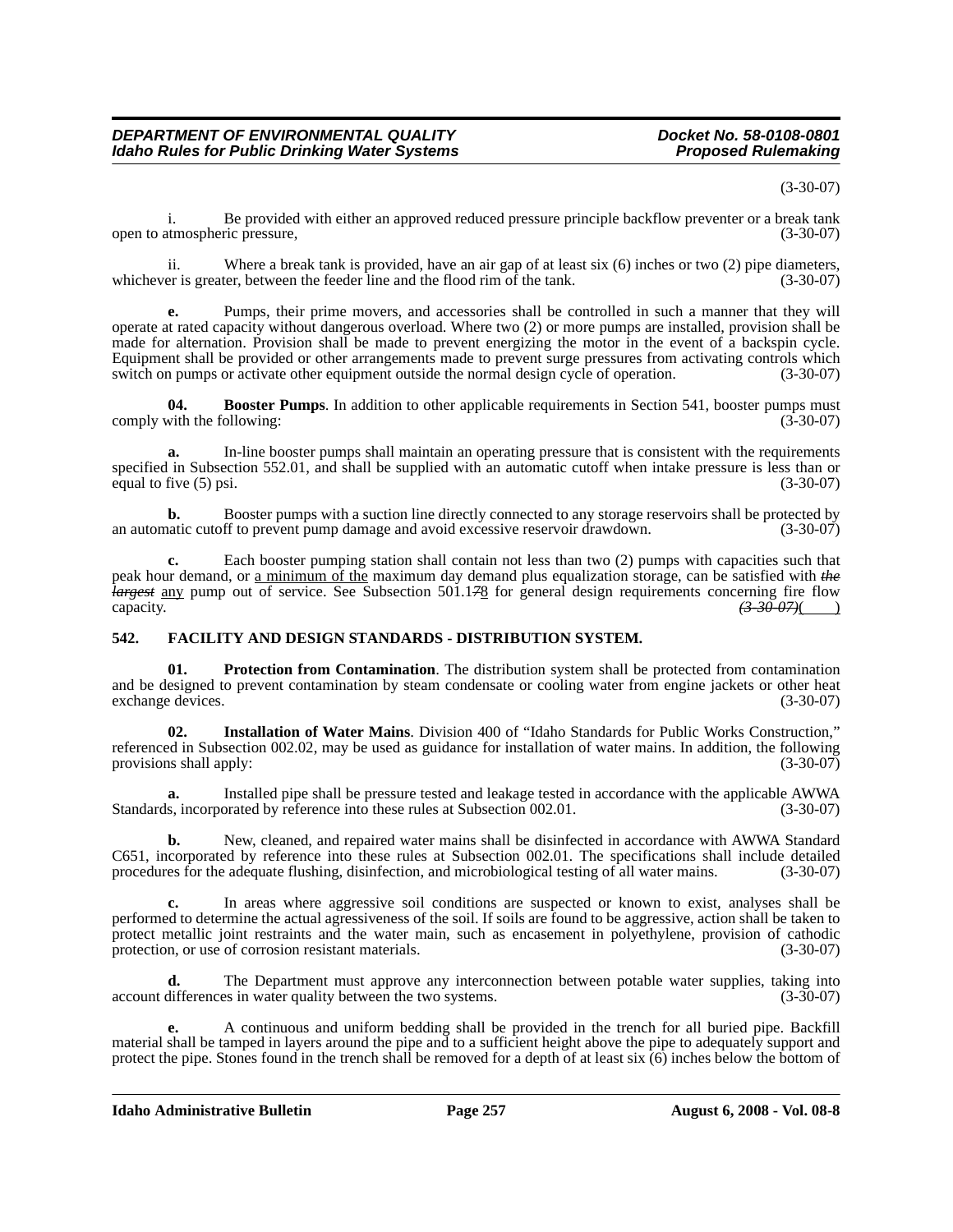the pipe.  $(3-30-07)$ 

**f.** Water mains shall be covered with sufficient earth or other insulation to prevent freezing. (3-30-07)

**g.** All tees, bends, plugs and hydrants shall be provided with reaction blocking, tie rods or joints designed to prevent movement. (3-30-07)

**03. Pressure Relief Valves**. All pumps connected directly to the distribution system shall be designed in conjunction with a water pressure relief valve of type, size, and material approved by the Department unless the Department approves another method that will prevent excessive pressure development. (3-30-07)

**04. Flow Meter Required**. All source pumps and booster pumps connected directly to the distribution system shall have an instantaneous and totalizing flow meter, installed in accordance with manufacture's specifications, unless deemed unnecessary by the Department in a particular application. The Department may require larger water systems to provide a means of automatically recording the total water pumped. (3-30-07)

**05. Pipe and Jointing Materials**. Pipe and jointing materials comply with the standards set forth in Subsection 501.01. Pipe shall be manufactured of materials resistant internally and externally to corrosion and not imparting tastes, odors, color, or any contaminant into the system. Where distribution systems are installed in areas of ground water contaminated by organic compounds: (3-30-07)

**a.** Pipe and joint materials which do not allow permeation of the organic compounds shall be used;  $(4-11-06)$ and  $(4-11-06)$ 

**b.** Non-permeable materials shall be used for all portions of the system including pipe, joint materials, leads, and service connections. (4-11-06) hydrant leads, and service connections.

**06. Size of Water Mains**. When fire hydrants are provided, they shall not be connected to water mains smaller than six (6) inches in diameter, and fire hydrants shall not be installed unless fireflow volumes are available. If fire flow is not provided, water mains shall be no less than three (3) inches in diameter. Any departure from this minimum standard shall be supported by hydraulic analysis and detailed projections of water use. (3-30-0 minimum standard shall be supported by hydraulic analysis and detailed projections of water use.

**07. Separation of Potable and Non-Potable Pipelines**. The relation between potable and non-potable *water* pipelines shall be as *follows:* described in Subsections 542.07.a. through 542.07.c. The Department will use the Memorandum of Understanding with the Plumbing Bureau as guidance in determining the relative responsibilities for reviewing service lines. The conditions of Subsections 542.07.a. and 542.07.b. shall apply to all potable services constructed or reconstructed after April 15, 2007 and where the Department or the QLPE is the reviewing authority. *(3-30-07)*( )

**a.** *Non-potable mains in relation to potable mains* Parallel installation requirements. *(3-30-07)*( )

i. *Parallel installation requirements:* Potable mains in relation to non-potable mains.*(4-11-06)*( )

(1) Greater than ten (10) feet separation: no *conditions* additional requirements based on separation distance. *(4-11-06)*( )

(2) Ten (10) feet to six (6) feet separation: separate trenches, with potable main above non-potable main, and non-potable main *to be* constructed with potable water class pipe.  $\left(4-H-06\right)$ 

(3) Less than six (6) feet separation: design engineer to submit data to the Department for review and approval showing that this installation will protect public health and the environment and non-potable main to be constructed of potable water class pipe. (4-11-06)

(4) Non-potable mains are prohibited from being located in the same trench as potable mains.

- (3-30-07)
- (5) Pressure sewage mains shall be no closer horizontally than ten (10) feet from potable mains.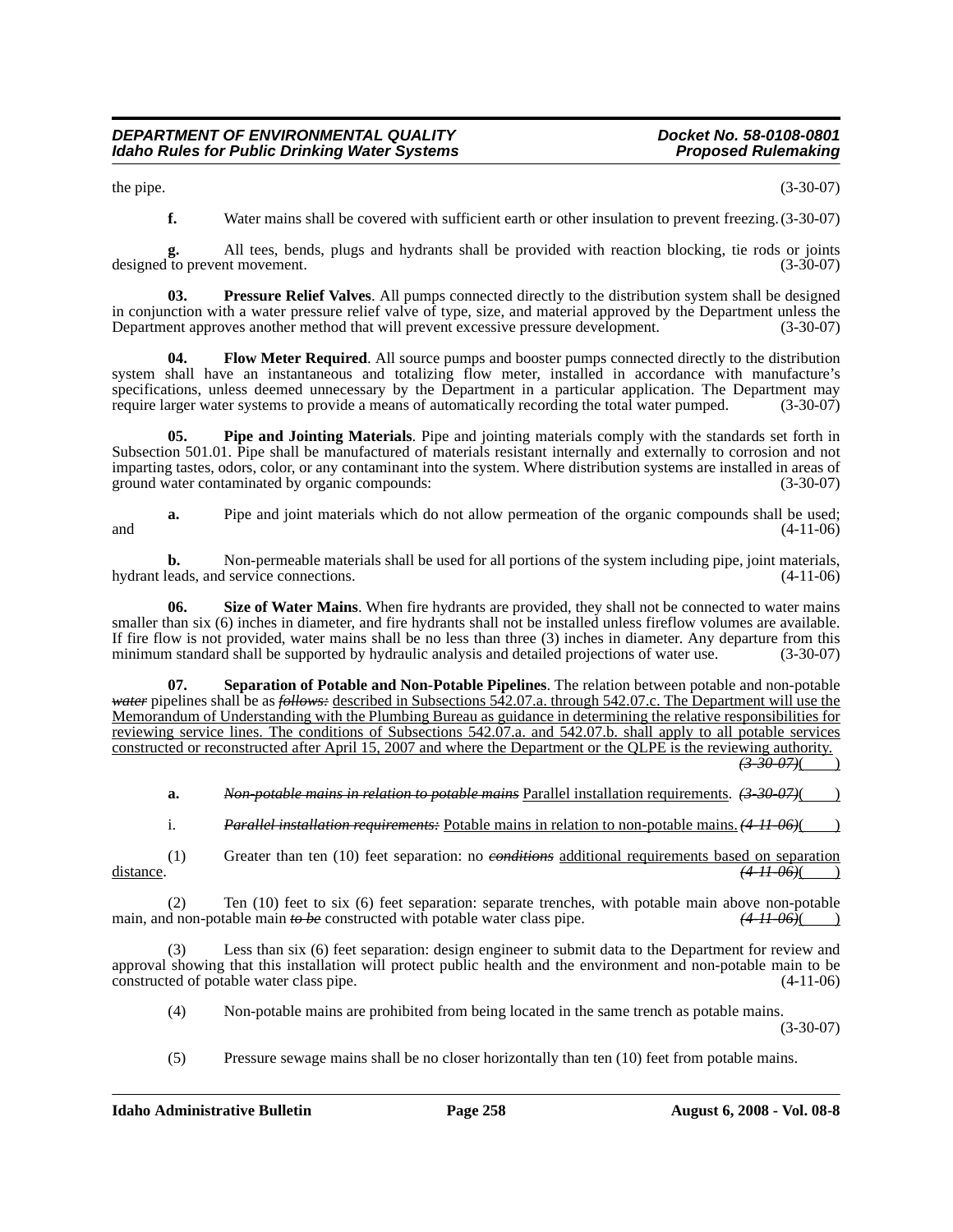### (3-30-07)

ii. *Non-potable mains crossing potable water mains requirements:* New potable services in relation to non-potable services, new potable services in relation to non-potable mains, and new non-potable services in relation to potable mains. *(4-11-06)*( )

(1) *Eighteen (18) inches or more vertical separation with potable water main above non-potable main. Non–potable main joint to be as far as possible from the potable water main.* Greater than six (6) feet separation: no additional requirements based on separation distance. additional requirements based on separation distance.

(2) *Less than eighteen (18) inches vertical separation: Non-potable main constructed with potable water class pipe for a minimum of ten (10) feet either side of potable main with a single twenty (20) foot section of potable water class pipe centered on the crossing, or sleeve non-potable or potable main with potable water class pipe for ten (10) feet either side of crossing. Use of concrete slurry encasement is not allowed as a substitute for sleeving. If potable main is below non-potable main, the non-potable main must also be supported through the crossing to prevent settling.* Less than six (6) feet separation: design engineer to submit data that this installation will protect public health and the environment and non-potable service constructed with potable water class pipe.

*(3-30-07)*( )

(3) *Pressure sewage mains shall be no closer vertically than eighteen (18) inches from potable mains.* New potable services are prohibited from being located in the same trench as non-potable mains or non-potable services.<br> $\left(3-30-07\right)$ services. *(3-30-07)*( )

**b.** *New potable services in relation to non-potable services and new potable services in relation to non-potable mains. The Department will use the Memorandum of Understanding with the Plumbing Bureau as guidance in determining the relative responsibilities for reviewing service lines. The following conditions shall apply to all potable services constructed or reconstructed after April 15, 2007 and where the Department or the qualified Idaho licensed professional engineer is the reviewing authority.* Requirements for potable water mains or services crossing non-potable water mains or services. For the purposes of this section, the term "pipeline" applies to both mains and services.  $\frac{(3-30-07)}{(1-30-07)}$ mains and services.

i. *Parallel installation requirements:* If there is eighteen (18) inches or more vertical separation with the potable water pipeline above the non-potable pipeline, then the non-potable pipeline joint must be as far as possible from the non-potable water pipeline.  $\frac{4-11-06}{1}$ possible from the non-potable water pipeline.

*(1) Greater than six (6) feet separation: no conditions. (4-11-06)*

*(2) Less than six (6) feet separation: design engineer to submit data that this installation will protect public health and the environment and non-potable service constructed with potable water class pipe. (4-11-06)*

*(3) New potable services are prohibited from being located in the same trench as non-potable mains or non-potable services. (3-30-07)*

ii. *Non-potable services crossing potable services or potable mains requirements:* If there is eighteen (18) inches or more vertical separation with the potable water pipeline below the non-potable pipeline, then the potable pipeline joint must be as far as possible from the non-potable pipeline, and the non-potable pipeline must be supported through the crossing to prevent settling. *(3-30-07)*(

iii. Less than eighteen (18) inches vertical separation: ( )

(1) *Eighteen (18) inches or more vertical separation with potable service or main above non-potable service; non-potable joint as far as possible from crossing.* Potable pipeline joint to be as far as possible from the non-potable pipeline; and either: *(3-30-07)* (3-30-07)

(*2*a) *Less than eighteen (18) inches vertical separation or potable service or main below non-potable service: non-potable service or main constructed with potable water class pipe and non-potable joint as far as possible from crossing, or sleeve non-potable service or main with potable water class pipe for ten (10) feet either*

**Idaho Administrative Bulletin Page 259 August 6, 2008 - Vol. 08-8**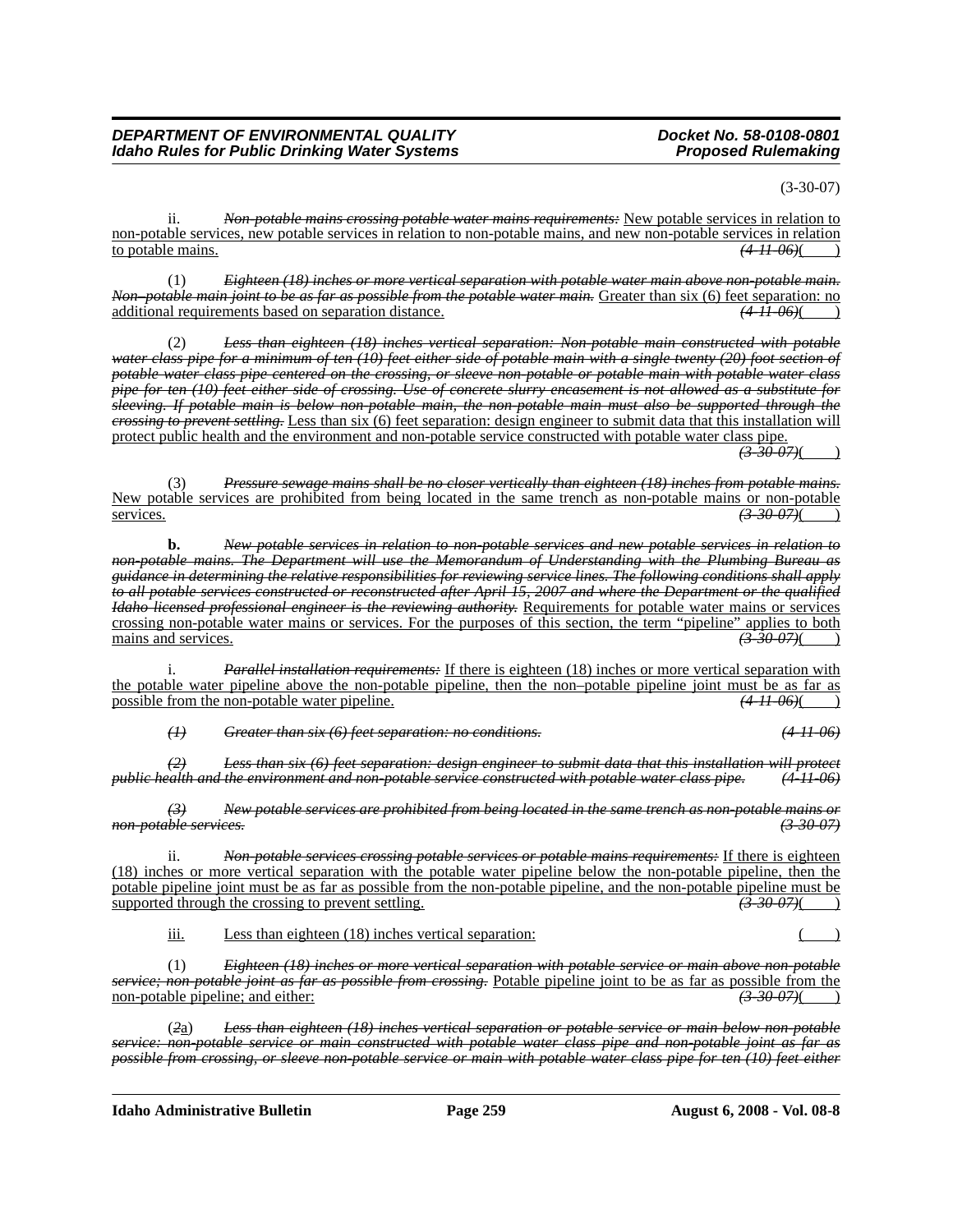*side of crossing. Use of concrete slurry encasement is not allowed as a substitute for sleeving.* Non-potable pipeline constructed with potable water class pipe for a minimum of ten (10) feet either side of potable pipeline with a single twenty (20) foot section of potable water class pipe centered on the crossing; or *(3-30-07)*( )

(b) Sleeve non-potable or potable pipeline with potable water class pipe for ten (10) feet either side of crossing. Use of hydraulic cementitious materials such as concrete, controlled density fill, and concrete slurry encasement is not allowed as a substitute for sleeving.

(2) If potable pipeline is below non-potable pipeline, the non-potable pipeline must also be supported through the crossing to prevent settling.

### iv. Pressure sewage mains shall be no closer vertically than eighteen (18) inches from potable mains.  $($   $)$

**c.** Existing potable services in relation to new non-potable mains, *and* existing non-potable services in relation to new potable mains, and existing potable services in relation to new non-potable services shall meet the requirements of Subsection 542.07.b., where practical, based on cost, construction factors, and public health significance. If the Department determines that there are significant health concerns with these services, such as where a large existing service serves an apartment building or a shopping center, then the design shall conform with Subsection 542.07.b.  $\left(3,30,07\right)$ Subsection 542.07.b.

**08. Separation from Subsurface Wastewater Systems and Other Sources of Contamination**. A minimum horizontal distance of twenty-five (25) feet shall be maintained between any potable water pipe and a septic tank or subsurface wastewater disposal system. Guidance on separation from other potential sources of contamination, such as stormwater facilities, may be found at www.deq.idaho.gov/water/assist\_business/engineers/ checklists/guidance\_separation\_distances.pdf.

**Dead End Mains**. All dead end water mains shall be equipped with a means of flushing and shall be flushed at least semiannually at a water velocity of two and one-half (2.5) feet per second. (3-30-07)

**a.** Dead ends shall be minimized by making appropriate tie-ins whenever practical in order to provide d reliability of service and reduce head loss.  $(4-11-06)$ increased reliability of service and reduce head loss.

**b.** No water main flushing device shall be directly connected to any sewer.  $(4-11-06)$ 

**10. Repair of Leaks**. Leaking water mains shall be repaired or replaced upon discovery and disinfected in accordance with American Water Works Association (AWWA) Standards, incorporated by reference into these rules at Subsection 002.01. (3-30-07)

**11. Separation from Structures**. Water mains shall be separated by at least five (5) feet from buildings, industrial facilities, and other permanent structures. (3-30-07)

**12.** Meter Vault Required. All new public water systems shall include a meter vault at each service connection. A lockable shut-off valve shall be installed in the meter vault. This requirement shall also apply to extensions of the distribution system of existing public water systems. (3-30-07)

**13. Minimum Pressure at Building Sites**. *All new public water systems that are constructed* Any public water system constructed or undergoing material modification where topographical relief may affect water pressure at the customers' premises shall provide the Department with an analysis which demonstrates that the pressure at each designated building site will be at least forty (40) psi, based on dynamic pressure in the main, as set forth in Subsections 552.01.b.i. and 552.01.b.ii., plus a static compensation from the elevation of the main to the elevation of each building site.  $\left(3\text{-}30\text{-}07\right)$ 

**a.** If forty (40) psi cannot be provided at each designated building site, the Department may require that reasonable effort be made to provide notification to existing and potential customers of the expected pressure. (5-3-03)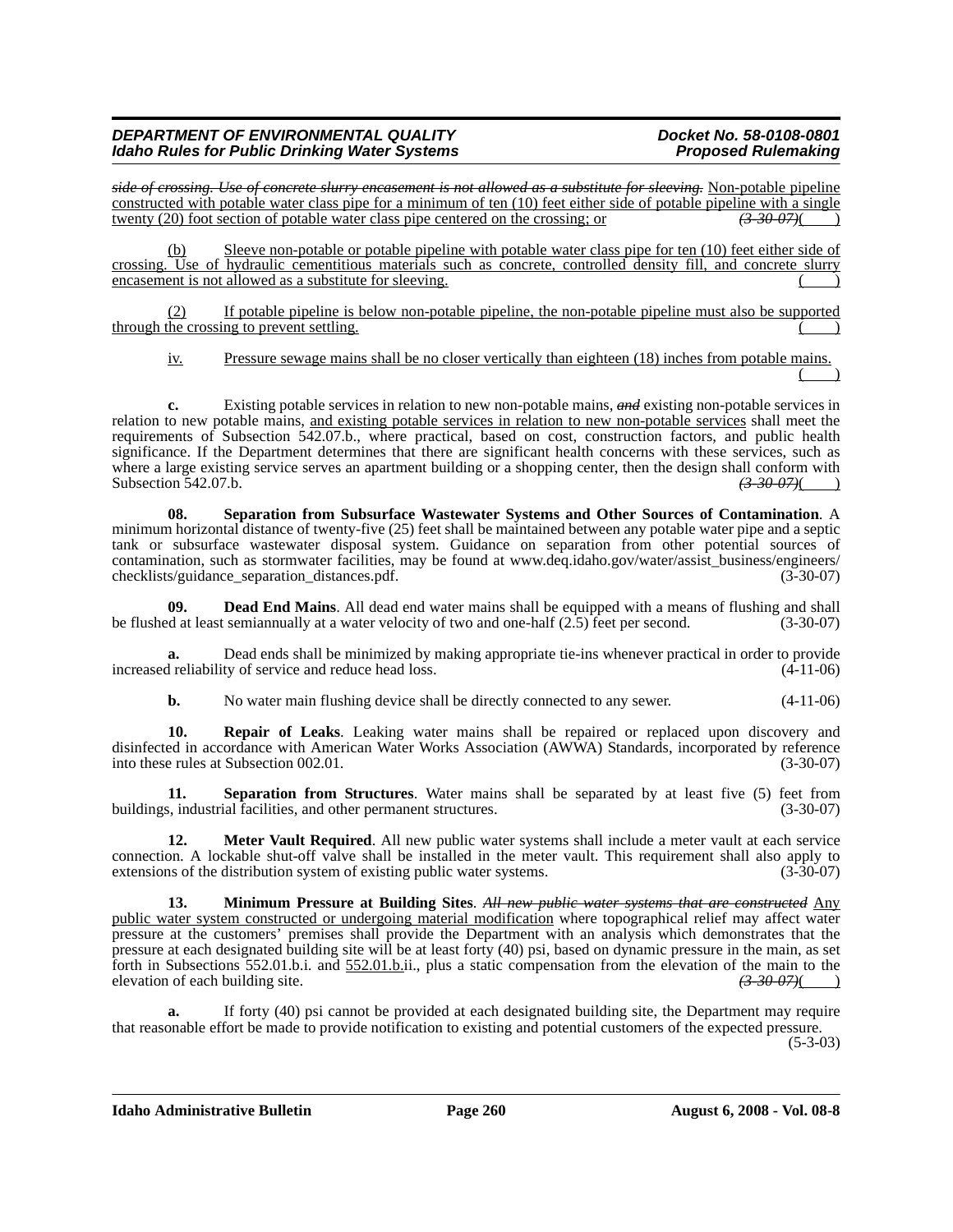# *DEPARTMENT OF ENVIRONMENTAL QUALITY*<br>Idaho Rules for Public Drinking Water Systems **Department of the Convention of the Convention** *Idaho Rules for Public Drinking Water Systems*

The Department will not authorize a service connection at any designated building site where analysis indicates that pressure will be less than twenty (20) psi static pressure (or twenty-six point five (26.5) psi for two (2) story buildings). (5-3-03)

**14. Isolation Valves**. A sufficient number of valves shall be provided on water mains to minimize inconvenience and sanitary hazards during repairs. (3-30-07)

**15. Air Relief Valves**. At high points in water mains where air can accumulate, provisions shall be made to remove the air by means of combination vacuum relief/air release valves. In lieu of combination vacuum relief/air release valves, vacuum relief and air release functions in the pipeline may be adequately handled by approved appurtenances such as fire hydrants.

**a.** The open end of an air relief pipe shall be extended to at least one (1) foot above grade and provided with a screened, downward-facing elbow. When an air vent cannot be practically installed above ground, the vent may be below grade provided that the below grade chamber is rated for appropriate traffic loading in traffic areas and the chamber is drained to daylight.

**b.** Discharge piping from air relief valves shall not connect directly to any storm drain, storm sewer, or sanitary sewer.

**15<u>6</u>. Backflow Protection**. Automatic air relief valves shall be equipped with a means of backflow protection. (3-30-07) protection.  $(3-30-07)$ 

**1***6***7. Surface Water Crossings**. For the purposes of Subsection 542.17, surface water is defined as all surface accumulations of water, natural or artificial, public or private, or parts thereof which are wholly or partially within, which flow through or border upon the state. This includes, but is not limited to, rivers, streams, canals, ditches, lakes, and ponds. Surface water crossings, whether over or under water, shall be constructed as follows: *(3-30-07)*( )

**a.** Above water crossings: the pipe shall be adequately supported and anchored, protected from damage and freezing, and shall be accessible for repair or replacement. (4-11-06)

**b.** Under water crossings: A minimum cover of two (2) feet shall be provided over the pipe. When crossing a water course that is greater than fifteen (15) feet in width, the following shall be provided: (4-11-06)

i. The pipe shall be of special construction, having flexible, restrained, or welded water-tight joints; and  $(4-11-06)$ 

ii. Valves shall be provided at both ends of water crossings so that the section can be isolated for repair; the valves shall be easily accessible and not subject to flooding; and (4-11-06) testing or repair; the valves shall be easily accessible and not subject to flooding; and

iii. Permanent taps or other provisions to allow insertion of a small meter to determine leakage and obtain water samples shall be made on each side of the valve closest to the supply source. (4-11-06)

# **543. FACILITY AND DESIGN STANDARDS - CROSS CONNECTION CONTROL.**

There shall be no connection between the distribution system and any pipes, pumps, hydrants, water loading stations, or tanks whereby unsafe water or other contaminating materials may be discharged or drawn into a public water system. The water purveyor is responsible through its cross connection control program to take reasonable and prudent measures to protect the water system against contamination and pollution from cross connections through premise isolation or containment, internal or in-plant isolation, fixture protection, or some combination of premise isolation, internal isolation, and fixture protection. isolation, internal isolation, and fixture protection.

**01.** *Double Check Valve* **Testable Assemblies**. *If* All double check valve backflow prevention assemblies, *and/or* reduced pressure principle backflow prevention assemblies, *are* spill resistant vacuum breakers, and pressure vacuum breakers used, they must pass a performance test conducted by the University of Southern California Foundation for Cross-Connection Control and Hydraulic Research. In addition*, they* all double check valve backflow prevention assemblies and reduced pressure principle backflow prevention assemblies used shall meet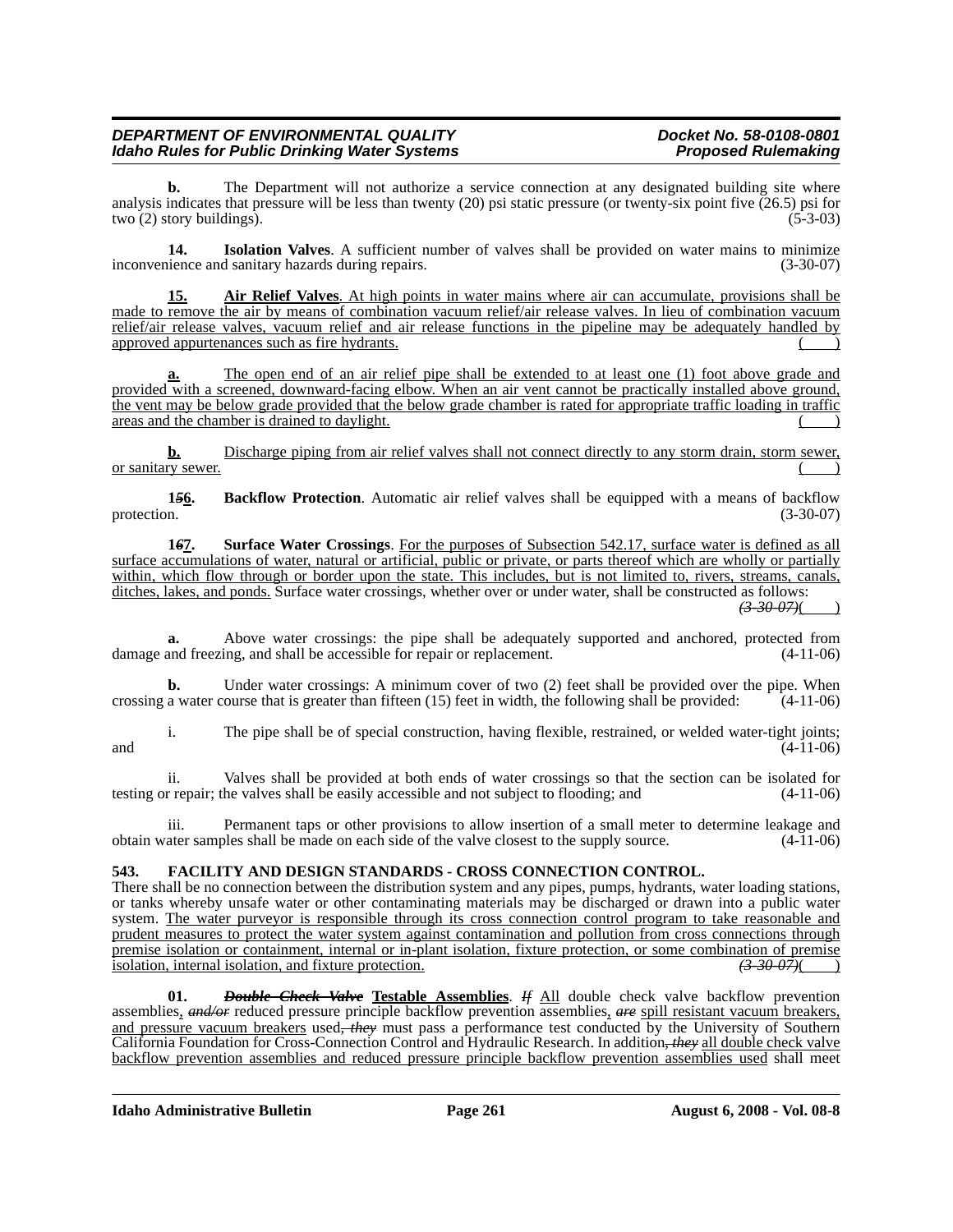American Water Works Association (AWWA) Standards C-510 or C-511, incorporated by reference into these rules at Subsection 002.01, or an equivalent standard approved by the Department. Subsection 002.01, or an equivalent standard approved by the Department.

**02. Atmospheric Vacuum Breakers**. *If* All atmospheric vacuum breakers *and/or pressure vacuum breakers are* used*, they* shall be marked approved either by the International Association of Plumbing and Mechanical Officials (IAPMO) or by the American Society of Sanitation Engineers (ASSE). *Pressure vacuum breakers must pass a performance test conducted by the University of Southern California Foundation for Cross Connection Control and Hydraulic Research. (3-30-07)*( )

**03. Resilient Seated Shutoff Valves**. Resilient seated shutoff valves shall be used when double check valve backflow prevention assemblies, reduced pressure principle backflow prevention assemblies, and pressure vacuum breakers are installed. (3-30-07)

**04.** *Reference* **Assembly Selection** *Chart*. *Reference may be made to a selection chart* Appropriate and adequate backflow prevention assemblies for various facilities, fixtures, equipment, and uses of water *provided in Subsection 900.02 (Table 2)* must be selected either from the Pacific Northwest Cross Connection Control Manual, the Uniform Plumbing Code, the Environmental Protection Agency's Cross Connection Control Manual, the USC Manual of Cross Connection Control or other sources deemed acceptable by the Department. The selected assembly must comply with local ordinances.  $\left(3\text{-}30\text{-}07\right)$ 

**544. FACILITY AND DESIGN STANDARDS: GENERAL DESIGN OF FINISHED WATER STORAGE.** The materials and designs used for finished water storage structures shall provide stability and durability as well as protect the quality of the stored water. Finished water storage structures shall be designed to maintain water circulation and prevent water stagnation. Steel structures and facilities such as steel tanks, standpipes, reservoirs, and elevated tanks shall be designed and constructed in accordance with applicable AWWA Standards, incorporated by reference into these rules at Subsection 002.01. Other materials of construction are acceptable when properly designed to meet the requirements of Section 544.  $\left(3\text{-}30\text{-}07\right)(\text{)}$ designed to meet the requirements of Section 544.

**01. Sizing**. Storage facilities shall have sufficient capacity, as determined from engineering studies that consider peak flows, fire flow capacity, and analysis of the need for various components of finished storage as defined under the term "Components of Finished Water Storage" in Section 003. The requirement for storage may be reduced when the source and treatment facilities have sufficient capacity with standby power to supply peak demands of the system.  $(3-30-07)$ 

**02. Location**. Storage facilities shall be located in a manner that protects against contamination, ensures structural stability, *and* protects against flooding, and provides year-round access by vehicles and equipment needed for repair and maintenance. needed for repair and maintenance.

**a.** If the bottom elevation of a storage reservoir must be below normal ground surface, it shall be placed above the seasonal high ground water table. (3-30-07)

**b.** *Sewers, drains* Non-potable mains and services, standing water, and similar sources of possible contamination must be kept at least fifty (50) feet from *the reservoir* any partially buried or below-ground storage structure or facility, except that *gravity sewers* non-potable mains and services constructed of potable water *main quality* class pipe are allowed as close as twenty (20) feet from *the reservoir* a partially buried or below-ground storage structure or facility. Partially buried or below-ground storage structures or facilities shall be located a minimum of fifty (50) feet from the nearest property line. *(3-30-07)*(*3-30-07)*(

No public water supply storage tank shall be located within five hundred (500) feet of any municipal or industrial wastewater treatment plant or any land which is spray irrigated with wastewater or used for sludge disposal. (3-30-07) (3-30-07)

**d.** The top of a partially buried storage structure shall not be less than two (2) feet above normal urface. (3-30-07) ground surface.

**e.** Ground-level or elevated storage structures or facilities shall be located a minimum of twenty (20) feet from the nearest property line and a minimum of twenty (20) feet from any potential source of contamination.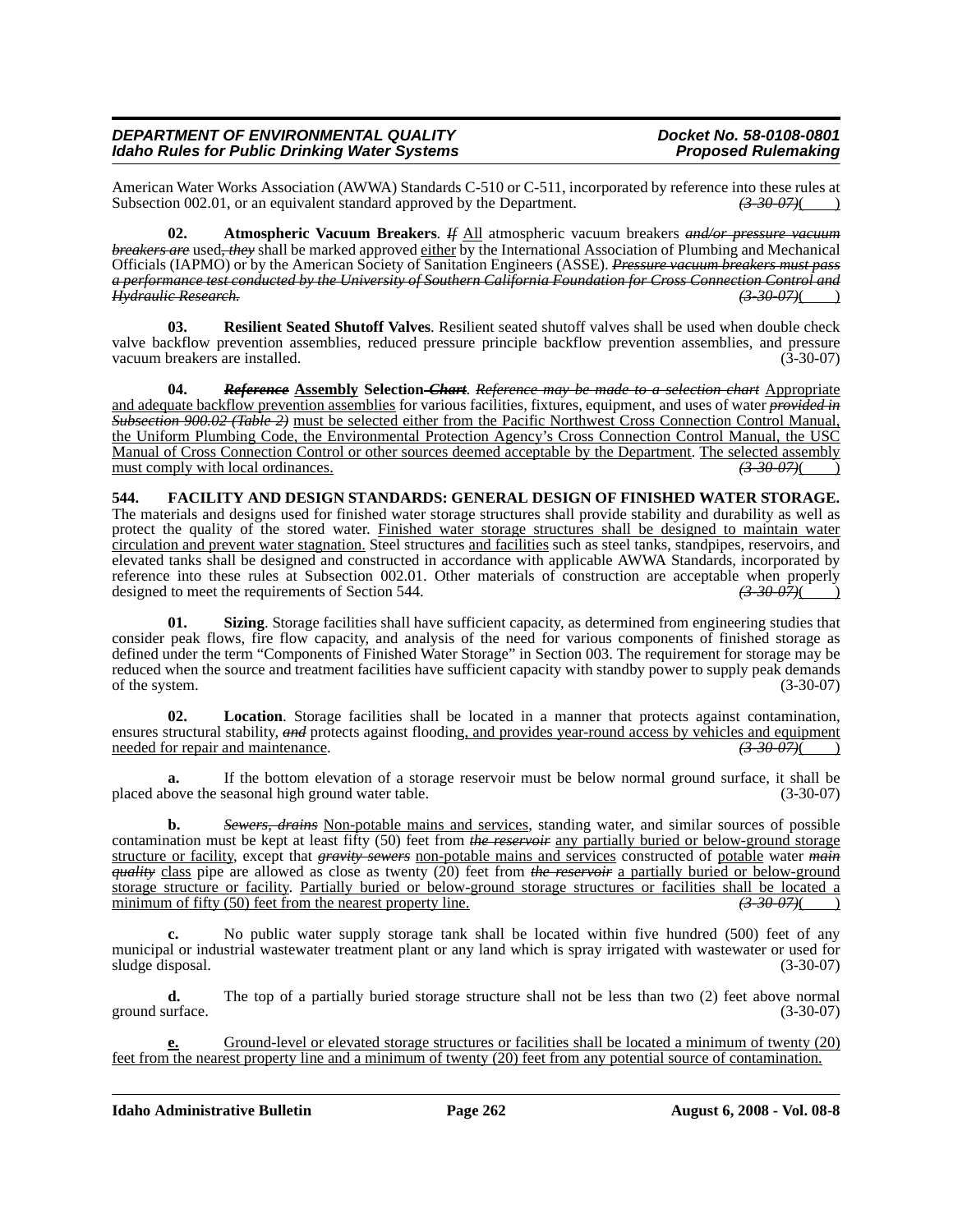$($ 

**03. Protection from Contamination**. All finished water storage structures shall have suitable watertight roofs which exclude birds, animals, insects, and excessive dust. The installation of appurtenances, such as antennas, shall be done in a manner that ensures no damage to the tank, coatings or water quality, or corrects any damage that occurred. (3-30-07)

**04. Protection from Trespassers**. Fencing, locks on access manholes, and other necessary precautions shall be provided to prevent trespassing, vandalism, and sabotage. (3-30-07)

**05. Drains**. No drain on a water storage structure may have a direct connection to a sewer or storm drain. The design shall allow draining the storage facility for cleaning or maintenance without causing loss of pressure in the distribution system. (3-30-07) pressure in the distribution system.

**06.** Overflow. Overflow pipes of any storage structure or facility shall discharge to daylight in a way that will preclude the possibility of backflow to the reservoir and, where practical, be provided with an expanded metal screen installed within the pipe that will exclude rodents and deter vandalism. The overflow pipe shall be of sufficient diameter to permit waste of water in excess of the filling rate. The overflow shall discharge over a drainage inlet structure or a splash plate and, when practical, discharge at an elevation between twelve (12) and twenty-four (24) inches above the receiving surface. (24) inches above the receiving surface. *(3-30-07)*( )

**a.** When an internal overflow pipe is used on *elevated* above-ground tanks, it shall be located in the access tube.  $\left(3.30-0.07\right)$  $\frac{(3-30-0.07)}{(3-30-0.07)}$ 

**b.** The overflow for *a* ground-level, *storage reservoir* partially buried, or below-ground storage structures or facilities shall *open downward and* have a vertical section of pipe at least two (2) pipe diameters in length and either:

i. *b***Be** screened with a twenty-four (24) mesh noncorrodible screen installed within the pipe when practical, or an expanded metal screen installed within the pipe plus a weighted flapper valve <u>or check</u>, or

ii. Be an equivalent system acceptable to the Department. *A splash pan or similar provision to prevent erosion shall be provided at the base of the overflow. (3-30-07)*( )

*The overflow pipe shall be of sufficient diameter to permit waste of water in excess of the filling rate. The overflow shall be brought down to an elevation between twelve (12) and twenty-four (24) inches above ground surface and discharge over a drainage inlet structure or a splash plate. (3-30-07)*

**07. Access**. Finished water storage structures shall be designed with reasonably convenient access to the interior for cleaning and maintenance. At least two (2) manholes shall be provided above the waterline at each water compartment where space permits. (3-30-07)

**a.** The following access requirements apply to *elevated* above-ground storage structures;

*(3-30-07)*( )

At least one (1) of the access manholes shall be framed at least four (4) inches above the surface of the roof at the opening. The manholes shall be fitted with a solid water tight cover which overlaps the framed opening and extends down around the frame at least two (2) inches, shall be hinged on one side, and shall have a locking device.  $(3-30-07)$ 

ii. All other manholes or access ways shall be bolted and gasketed according to the requirements of the reviewing authority, or shall meet the requirements of the Subsection 544.07.a.i. (3-30-07)

**b.** The following access requirements apply to ground-level, partially buried, or below-ground storage structures:  $\frac{73.30-07}{7}$ structures: *(3-30-07)*( )

i. Each manhole shall be elevated at least twenty-four (24) inches above the top of the tank or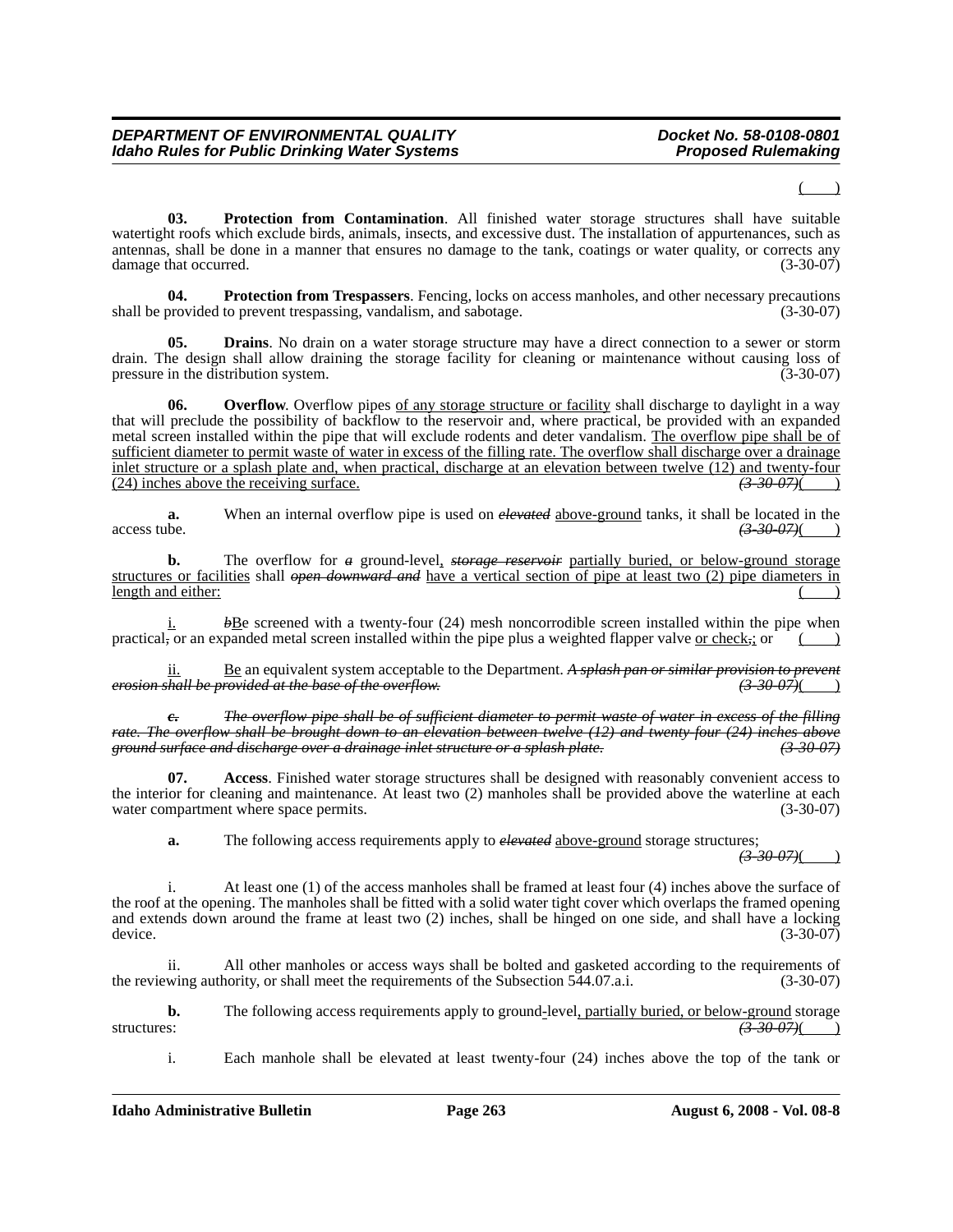covering sod, whichever is higher. (3-30-07)

ii. Each manhole shall be fitted with a solid water tight cover which overlaps a framed opening and extends down around the frame at least two (2) inches. The frame shall be at least four (4) inches high. Each cover shall be hinged on one side, and shall have a locking device. (3-30-07)

**08.** Vents. Finished water storage structures shall be vented. The overflow pipe shall not be considered being construction between the sidewall and roof is not permissible. Vents shall: (3-30-07) a vent. Open construction between the sidewall and roof is not permissible. Vents shall:

**a.** Prevent the entrance of surface water and rainwater and extend twelve (12) inches above the roof. (3-30-07)

**b.** Exclude birds and animals. (3-30-07)

**c.** Exclude insects and dust, as much as this function can be made compatible with effective venting.  $(3-30-07)$ 

**d.** On ground-level, partially buried, or below-ground structures, open downward with the opening at least twenty-four (24) inches above the roof or sod and covered with twenty-four (24) mesh non-corrodible screen.<br>The screen shall be installed within the pipe at a location least susceptible to vandalism.  $\left(3.3007\right)^2$ The screen shall be installed within the pipe at a location least susceptible to vandalism.

**e.** On *elevated* above-ground tanks and standpipes, open downward, and be fitted with four (4) mesh odible screen.  $\overline{(3, 30, 07)}$ non-corrodible screen. *(3-30-07)*( )

**09. Roof and Sidewall**. The roof and sidewalls of all water storage structures must be watertight with no openings except properly constructed vents, manholes, overflows, risers, drains, pump mountings, control ports, or piping for inflow and outflow. Particular attention shall be given to the sealing of roof structures which are not integral to the tank body. (3-30-07) integral to the tank body.

**a.** Any pipes running through the roof or sidewall of a metal storage structure must be welded, or properly gasketed. In concrete tanks, these pipes shall be connected to standard wall castings which were poured in place during the forming of the concrete. (3-30-07)

**b.** Openings in the roof of a storage structure designed to accommodate control apparatus or pump columns shall be curbed and sleeved with proper additional shielding to prevent contamination from surface or floor drainage. (3-30-07)

**c.** The roof of the storage structure shall be sloped to facilitate drainage. Downspout pipes shall not enter or pass through the reservoir. Parapets, or similar construction which would tend to hold water and snow on the roof, will not be approved unless adequate waterproofing and drainage are provided. (3-30-07) roof, will not be approved unless adequate waterproofing and drainage are provided.

**d.** Reservoirs with pre-cast concrete roof structures must be made watertight with the use of a waterproof membrane or similar product. (3-30-07)

**10. Construction Materials**. Materials used in storage facility construction shall meet the requirements for water contact surfaces set forth in Subsection 501.01. Porous materials such as wood or concrete block are not acceptable for use in storage construction. (3-30-07)

**11. Protection from Freezing**. Finished water storage structures and their appurtenances, especially the riser pipes, overflows, and vents, shall be designed to prevent freezing which will interfere with proper functioning.  $(3-30-07)$ 

**12. Internal Catwalk**. Every catwalk over finished water in a storage structure shall have a solid floor with sealed raised edges, designed to prevent contamination from shoe scrapings and dirt. (3-30-07)

**13. Silt Stops**. Removable silt stops shall be provided to prevent sediment from entering the reservoir discharge pipe. (3-30-07)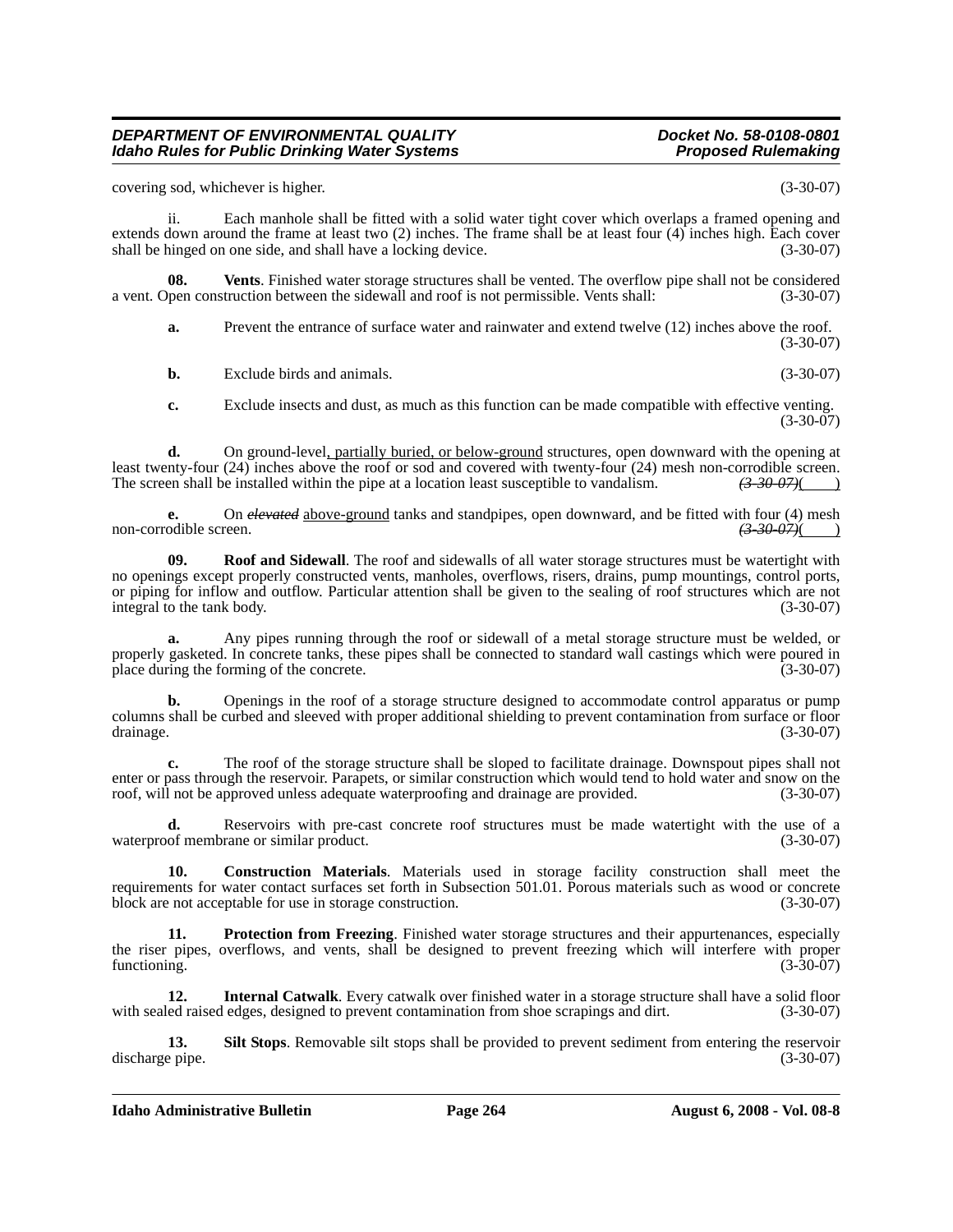**14.** Grading. The area surrounding a ground-level, partially buried, or below-ground structures shall be graded in a manner that will prevent surface water from standing within fifty (50) feet of it.  $\left(3\text{-}30\text{-}07\right)\left(2\text{-}1\right)$ 

**15. Coatings and Cathodic Protection**. Proper protection shall be given to metal surfaces by paints or other protective coatings, by cathodic protective devices, or by both. (3-30-07)

**16. Disinfection**. Storage facilities shall be disinfected in accordance with AWWA Standard C652, incorporated by reference into these rules at Subsection 002.01. Two (2) or more successive sets of samples, taken at twenty-four (24) hour intervals, shall indicate microbiologically satisfactory water before the facility is placed into operation.  $(3-30-07)$ 

**17. Abandonment**. All unused subsurface storage tanks shall be removed and backfilled, or abandoned by extracting residual fluids and filling the structure with sand or fine gravel. (3-30-07)

# *(BREAK IN CONTINUITY OF SECTIONS)*

# **546. FACILITY AND DESIGN STANDARDS: DISTRIBUTION SYSTEM STORAGE FACILITIES.**

**01. Design**. The applicable design standards of Section 544 shall be followed for distribution system storage. (3-30-07)

**02. Isolation**. Finished water storage structures which provide pressure directly to the distribution system shall be designed so they can be isolated from the distribution system and drained for cleaning or maintenance without causing a loss of pressure in the distribution system. If the finished water storage structure provides fire flow for the water system, the water system owner shall provide the local fire authority advance notification of cleaning or maintenance events which isolate the structure from the distribution system and reduce available fire flow to less than the minimum required by the local fire authority.  $\left(3\text{-}30\text{-}07\right)$ the minimum required by the local fire authority.

**Drain**. Drains shall discharge to daylight in a way that will preclude the possibility of backflow to the reservoir and, where practical, be provided with an expanded metal screen installed within the pipe that will exclude rodents and deter vandalism. The drain shall, when practical, discharge at an elevation between twelve (12) and twenty-four (24) inches above the receiving surface, and discharge over a drainage inlet structure or a splash plate.<br> $\left(3-30-07\right)$ plate. *(3-30-07)*( )

**04.** Level Controls. Adequate controls shall be provided to maintain levels in distribution system tructures. Level indicating devices shall be provided at a central location. (3-30-07) storage structures. Level indicating devices shall be provided at a central location.

# *(BREAK IN CONTINUITY OF SECTIONS)*

# **552. FACILITY AND DESIGN STANDARDS: OPERATING CRITERIA FOR PUBLIC WATER SYSTEMS.**

**01. Quantity and Pressure Requirements**. Design requirements regarding pressure analysis are found in Section 542.13. *(12-1-92)*( )

**a.** Minimum Quantity. The capacity of a public drinking water system shall *in no instance be less than* be at least eight hundred (800) gallons per day per residence*, plus irrigation flows*. *(5-3-03)*( )

The minimum capacity of eight hundred (800) gallons per day represents the maximum day demand rate exclusive of irrigation and fire flow requirements.

**Idaho Administrative Bulletin Page 265 August 6, 2008 - Vol. 08-8**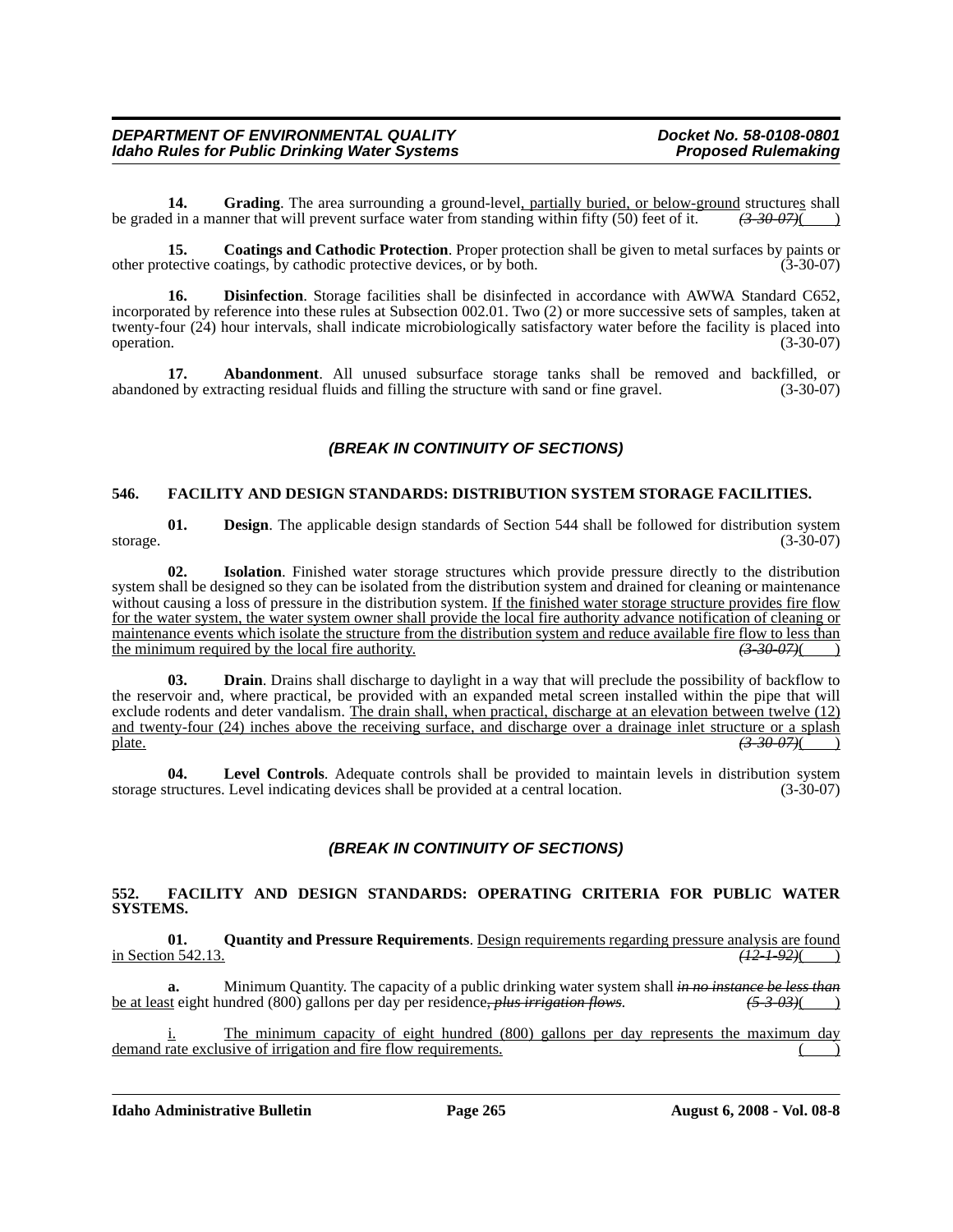ii. The minimum capacity of eight hundred (800) gallons per day is only acceptable if the public drinking water system has equalization storage of finished water in sufficient quantity to compensate for the difference between a water system's maximum pumping capacity and peak hour demand.

iii. The design capacity of a public drinking water system for material modifications may be less than eight hundred (800) gallons per day per residence if the water system owner provides information that demonstrates to the Department's satisfaction the maximum day demand for the system, exclusive of irrigation and fire flows, is less than eight hundred (800) gallons per day per residence.

**b.** Pressure. If the Department receives a complaint from a customer or customers of a public drinking water system regarding inadequate or excessive pressure, the Department may, after initial investigation by the water system or the Department, require the public water system to conduct a local pressure monitoring study to diagnose<br>and correct pressure problems. (3-30-07) and correct pressure problems.

i. Any public water system shall be capable of providing sufficient water during maximum day demand conditions, including fire flow to maintain a minimum pressure of twenty (20) psi throughout the distribution system, at ground level, as measured at the service connection or along the property line adjacent to the consumer's premises.  $(3-30-07)$ 

ii. *Any* The following public water systems *constructed or significantly modified after July 1, 1985,* or service areas of public water systems shall maintain a minimum pressure of forty (40) psi throughout the distribution system, during peak hour<del>ly</del> demand conditions, excluding fire flow, measured at the service connection or along the property line adjacent to the consumer's premises.  $\left(3.3007\right)(1.60)$ property line adjacent to the consumer's premises.

(1) *Existing water systems that are planning to expand their service area shall meet the criteria in Subsections 552.01.b.i. and 552.01.b.ii. in the new service area.* Any public water system constructed or substantially modified after July 1, 1985. *(4-11-06)*( )

(2) *Compliance with these requirements by water systems that do not have a meter vault or other point of access at the service connection or along the property line adjacent to the consumer's premises where pressure in the distribution system can be reliably measured shall be determined by measurements within the consumer's premises, or at another representative location acceptable to the Department.* Any new service areas. *(5-3-03)*( )

(3) Any public water system that is undergoing material modification where it is feasible to meet the pressure requirements as part of the material modification.

iii. Any public water system shall keep static pressure within the distribution system below one hundred (100) psi and should ordinarily keep static pressure below eighty (80) psi. Pressures above one hundred (100) psi shall be controlled by pressure reducing devices installed in the distribution main. *If system modification will cause pressure to routinely exceed eighty (80) psi, the water system shall notify affected customers.* The Department may approve the use of pressure reducing devices at individual service connections on a case by case basis, if it can be demonstrated that higher pressures in portions of the distribution system are required for efficient system operation. If system modification will cause pressure to routinely exceed eighty (80) psi, or if a check valve or an individual pressure reducing device is added to the service line, the water system owner shall notify affected customers.<br>  $\left(3-30-07\right)\left(4-30-07\right)$ customers. *(3-30-07)*( )

iv. The Department may allow the installation of booster pump systems at individual service connections on a case by case basis. However, such an installation may only occur with the full knowledge and agreement of the public water system, including assurance by the water system that the individual booster pump will cause no adverse effects on system operation. (4-11-06) cause no adverse effects on system operation.

When pressures within the system are known to have fallen below twenty  $(20)$  psi, the water system must provide public notice and disinfect the system. (5-3-03)

vi. Compliance with these requirements by water systems that do not have a meter vault or other point of access at the service connection or along the property line adjacent to the consumer's premises where pressure in the distribution system can be reliably measured shall be determined by measurements within the consumer's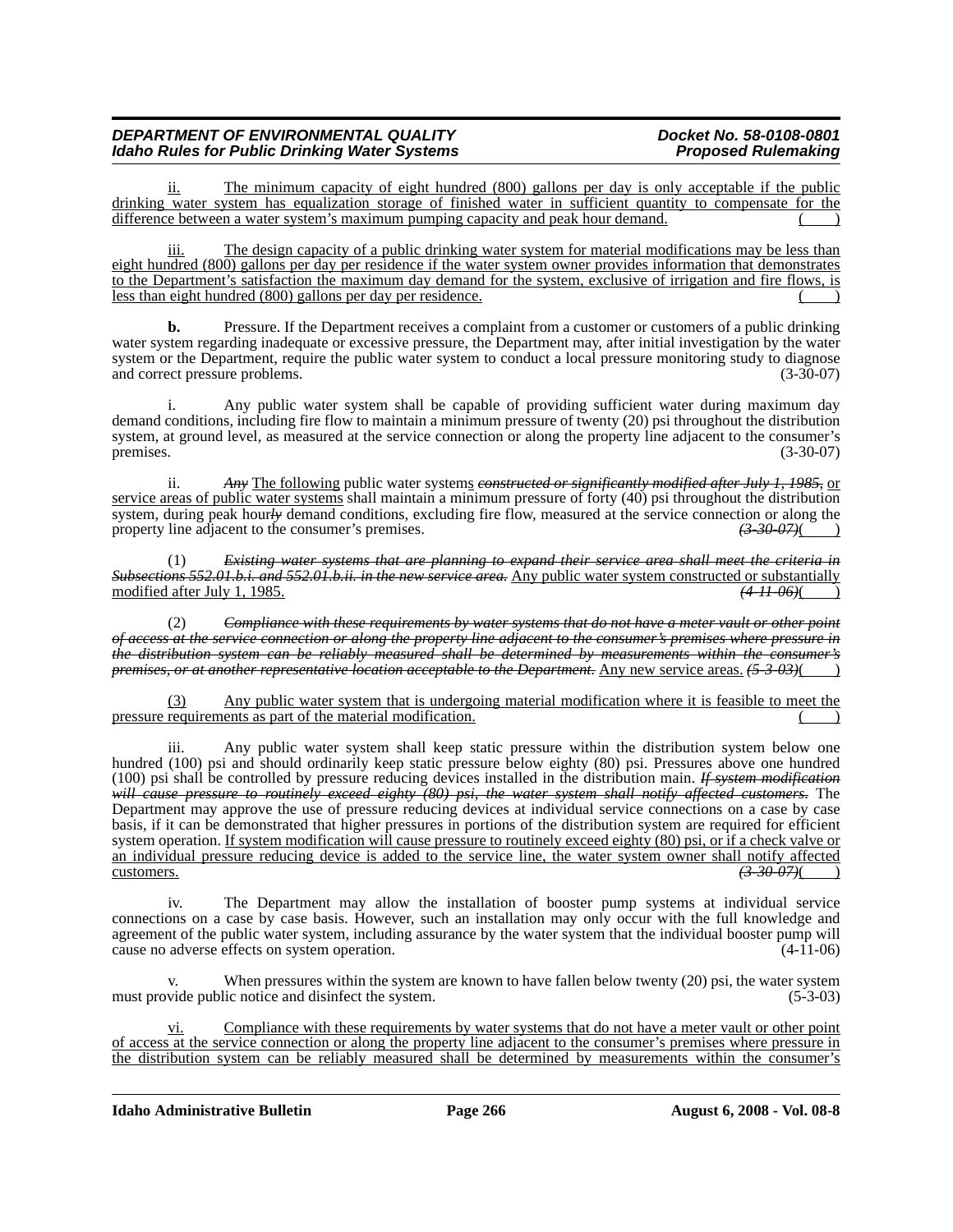# premises, or at another representative location acceptable to the Department.

*Idaho Rules for Public Drinking Water Systems* 

**c.** Fire Flows. Any public water system designed to provide fire flows shall ensure that such flows are compatible with the water demand of existing and planned fire fighting equipment and fire fighting practices in the area served by the system. (5-3-03)

**d.** Irrigation Flows. (12-1-92)

i. Any public water system constructed after November 1, 1977, shall be capable of providing water for uncontrolled, simultaneous foreseeable irrigation demand, which shall include all acreage that the system is designed to irrigate. (5-3-03)

(1) The Department must concur with assumptions regarding the acreage to be irrigated. In general, an assumption that no outside watering will occur is considered unsound and is unlikely to be approved. (5-3-03)

(2) An assumption of minimal outside watering, as in recreational subdivisions, may be acceptable if ows are adequate for maintenance of "green zones" for protection against wildland fire. (5-3-03) design flows are adequate for maintenance of "green zones" for protection against wildland fire.

ii. The requirement of Subsection 552.01.d.i. may be modified by the Department if: (5-3-03)

(1) A separate irrigation system is provided; or (12-10-92)

(2) The supplier of water can regulate the rate of irrigation through its police powers, and the water system is designed to accommodate a regulated rate of irrigation flow. The Department may require the water system to submit a legal opinion addressing the enforceability of such police powers. (5-3-03)

iii. If a separate non-potable irrigation system is provided for the consumers, all mains, hydrants and appurtenances shall be easily identified as non-potable. The Department must concur with a plan to ensure that each new potable water service is not cross-connected with the irrigation system. (5-3-03)

# **02. Ground Water**. (12-10-92)

**a.** Public water systems constructed after July 1, 1985, and supplied by ground water, shall treat water within the system by disinfection if the groundwater source is not protected from contamination. (12-10-92)

**b.** The Department may, in its discretion, require disinfection for any existing public water system supplied by ground water if the system consistently exceeds the MCL for coliform, and if the system does not appear adequately protected from contamination. Adequate protection will be determined based upon at least the following factors: (12-10-92)

| i.   | Location of possible sources of contamination; | $(12-10-92)$ |
|------|------------------------------------------------|--------------|
| ii.  | Size of the well lot:                          | $(12-10-92)$ |
| iii. | Depth of the source of water;                  | $(12-10-92)$ |
| iv.  | Bacteriological quality of the aquifer.        | $(12-10-92)$ |
| V.   | Geological characteristics of the area; and    | $(12-10-92)$ |
| vi.  | Adequacy of development of the source.         | $(12-10-92)$ |

**03. Operating Criteria**. The operating criteria for systems supplied by surface water or ground water under the direct influence of surface water shall be as follows: (12-10-92)

**a.** Each system must develop and follow a water treatment operations plan acceptable to the Department, by July 31, 1993, or within six (6) months of installation of filtration treatment, whichever is later. For a

# *DEPARTMENT OF ENVIRONMENTAL QUALITY*<br>Idaho Rules for Public Drinking Water Systems **Department Proposed Rulemaking**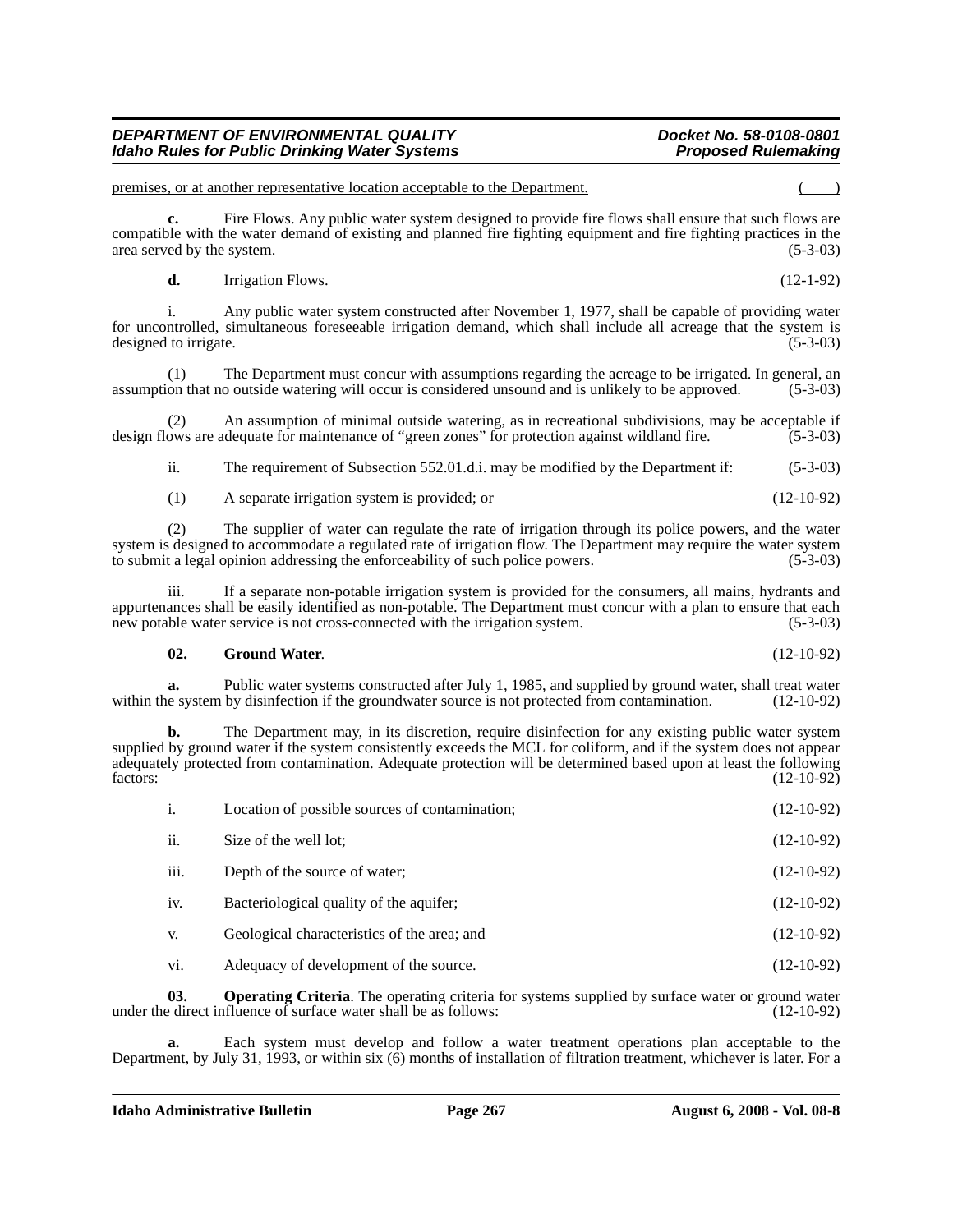maximum of twelve (12) months, this may be a draft operations plan based on pilot studies or other criteria acceptable to the Department. After twelve (12) months the plan shall be finalized based on full scale operation. (12-10-92)

**b.** The purveyor shall ensure that treatment facilities are operated in accordance with good engineering practices such as those found in the Recommended Standards for Water Works, A Report of the Water Supply Committee of the Great Lakes - Upper Mississippi River Board of Public Health and Environmental Managers as set forth in Subsection 002.02.c., or other equal standard designated by the Department. (4-6-05)

New treatment facilities shall be operated in accordance with Subsection 552.03.b., and the system shall conduct monitoring specified by the Department for a trial period specified by the Department before serving water to the public in order to protect the health of consumers served by the system. (3-30-07) water to the public in order to protect the health of consumers served by the system.

**04. Chlorination**. Systems that regularly add chlorine to their water are subject to the provisions of Section 320. Systems using surface water or ground water under the direct influence of surface water, are subject to the disinfection requirements of Sections 300 and 518. (3-30-07)

Systems using only ground water that add chlorine for the purpose of disinfection, as defined in Section 003, are subject to the following requirements: (4-6-05)

i. Chlorinator capacity shall be such that the system is able to demonstrate that it is routinely achieving four (4) logs (ninety-nine point ninety-nine percent) (99.99%)) inactivation of viruses. The required contact time will be specified by the Department. This condition must be attainable even when the *maximum* peak hour*ly* demand coincides with anticipated maximum chlorine demands. *(4-6-05)*( )

ii. A detectable chlorine residual shall be maintained throughout the distribution system. (4-6-05)

iii. Automatic proportioning chlorinators are required where the rate of flow is not reasonably  $\frac{(12-10-92)}{2}$ 

iv. Analysis for free chlorine residual shall be *made* conducted at a location at or prior to the first service connection at least daily and records of these analyses shall be kept by the supplier of water for at least one (1) year. A report of all daily chlorine residual measurements for each calendar month shall be submitted to the Department no later than the tenth day of the following month. The frequency of measuring free chlorine residuals shall be sufficient to detect variations in chlorine demand or changes in water flow.  $(4.6.05)()$ shall be sufficient to detect variations in chlorine demand or changes in water flow. (4-6-05)(

v. A separate and ventilated room for gas chlorination equipment shall be provided. (12-10-92)

vi. The Department may, in its discretion, require a treatment rate higher than that specified in Subsection 552.04.a.i.

vii. When chlorine gas is used, chlorine leak detection devices and safety equipment shall be provided *in accordance with the 1992 Recommended Standards for Water Works, as set forth in Subsection 002.02.e* and equipped with both an audible alarm and a warning light. equipped with both an audible alarm and a warning light.  $(12-10-92)()$ 

viii. The Department may require redundant chlorine pumping capabilities with automatic switchover for systems with documented source water contamination problems and that lack adequate storage to supply the system during a pump failure.

**b.** Systems using only ground water that add chlorine for the purpose of maintaining a disinfectant residual in the distribution system, when the source(s) is not at risk of microbial contamination, are subject to the following requirements: (4-6-05)

i. Automatic proportioning chlorinators are required where the rate of flow is not reasonably constant. (4-6-05)  $\frac{(4-6-05)}{2}$ 

ii. Analysis for free chlorine residual shall be made at a frequency that is sufficient to detect variations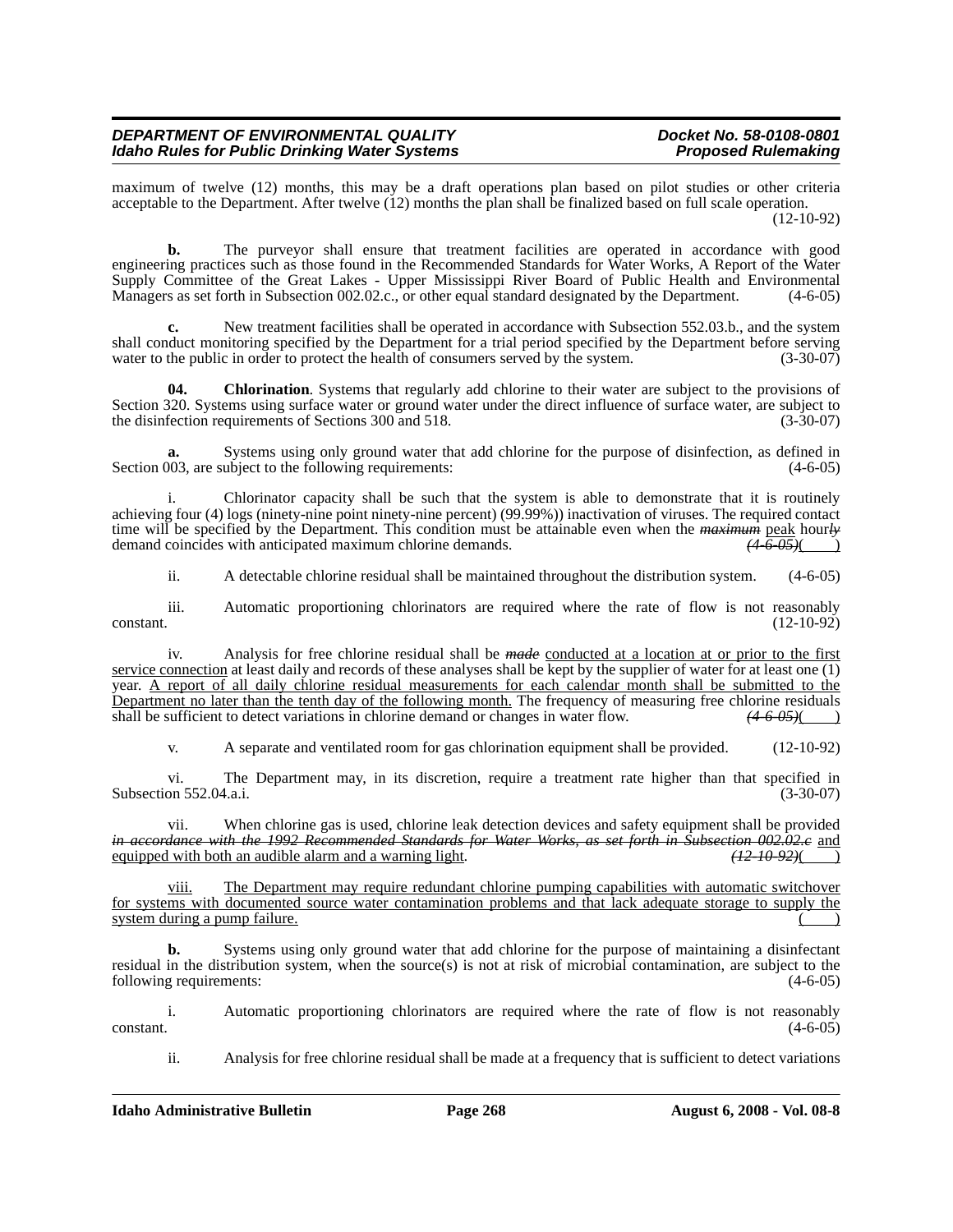in chlorine demand or changes in water flow. (4-6-05)

**c.** Systems using only ground water that add chlorine for other purposes, such as oxidation of metals or taste and odor control, when the source(s) is known to be free of microbial contamination, must ensure that chlorine residual entering the distribution system after treatment is less than four (4.0) mg/L. The requirements in Subsection 552.04.b.ii. also apply if the system maintains a chlorine residual in the distribution system. (3-30-07)

**05. Fluoridation**. (12-1-92)

**a.** Commercial sodium fluoride, sodium silico fluoride and hydrofluosilicic acid which conform to the applicable American Water Works Association (AWWA) Standards, incorporated by reference into these rules at Subsection 002.01, are acceptable. Use of other chemicals shall be specifically approved by the Department.

(3-30-07)

**b.** Fluoride compounds shall be stored in covered or unopened shipping containers. (3-30-07)

**c.** Provisions shall be made to minimize the quantity of fluoride dust. Empty bags, drums, or barrels shall be disposed of in a manner that will minimize exposure to flouride dusts. (3-30-07)

**d.** Daily records of flow and amounts of fluoride added shall be kept. An analysis for fluoride in finished water shall be made at least weekly. Records of these analyses shall be kept by the supplier of water for five (5) years.  $(12-10-92)$ 

**06. Cross Connection Control Program - Community Water Systems.** The water purveyor is responsible through its cross connection control program to take reasonable and prudent measures to protect the water system against contamination and pollution from cross connections through premise isolation, internal or in-plant isolation, fixture protection, or some combination of premise isolation, internal isolation, and fixture protection. Pursuant to Section 543, all suppliers of water for community water systems shall implement a cross connection control program to prevent the entrance to the system of materials known to be toxic or hazardous. *See AWWA "Cross Connection Control Manual," referenced in Subsection 002.02.* The water purveyor is responsible to enforce the system's cross connection control program. The program will at a minimum include:  $\left(3-30-07\right)\left(2-30-07\right)$ system's cross connection control program. The program will at a minimum include:

**a.** An inspection *once a year of all facilities listed in Subsection 900.02 (Table 2)* program to locate cross connections and determine required suitable protection. For new connections, suitable protection must be installed prior to providing water service.  $\frac{(3.30 \text{ } 0.07)()}{(3.30 \text{ } 0.07)()}$ installed prior to providing water service.  $\left(3.30-0.07\right)\left(1.30-0.07\right)$ 

**b.** Required installation and operation of adequate backflow prevention assemblies. A selection chart Appropriate and adequate backflow prevention assemblies for various facilities, fixtures, equipment, and uses of water *is provided in Subsection 900.02 (Table 2)* must be selected from either the Pacific Northwest Cross Connection Control Manual, the Uniform Plumbing Code, the Environmental Protection Agency's Cross Connection Control Manual, the USC Manual of Cross Connection Control, or other sources deemed acceptable by the Department. The assemblies must comply with local ordinances. *(3-30-07)*( )

**c.** Annual inspections and testing of all installed backflow prevention assemblies by a tester licensed by a licensing authority recognized by the Department. Testing shall be done in accordance with the test procedures published by the University of Southern California Foundation for Cross-Connection Control and Hydraulic Research. See the USC Manual of Cross-Connection Control referenced in Subsection 002.02. (3-30-07)

**d.** Discontinuance of service to any facility where suitable backflow protection has not been provided ss connection. (3-30-07) for a cross connection.

**07. Cross Connection Control Program - Non-Community Water Systems**. All suppliers of water for non-community water systems shall ensure that cross connections do not exist or are isolated from the potable water system by an approved backflow prevention assembly. Backflow prevention assemblies shall be inspected and tested annually for functionality *on a regular basis* by an Idaho licensed tester, as specified in Subsection 552.06.c. *(3-30-07)*( )

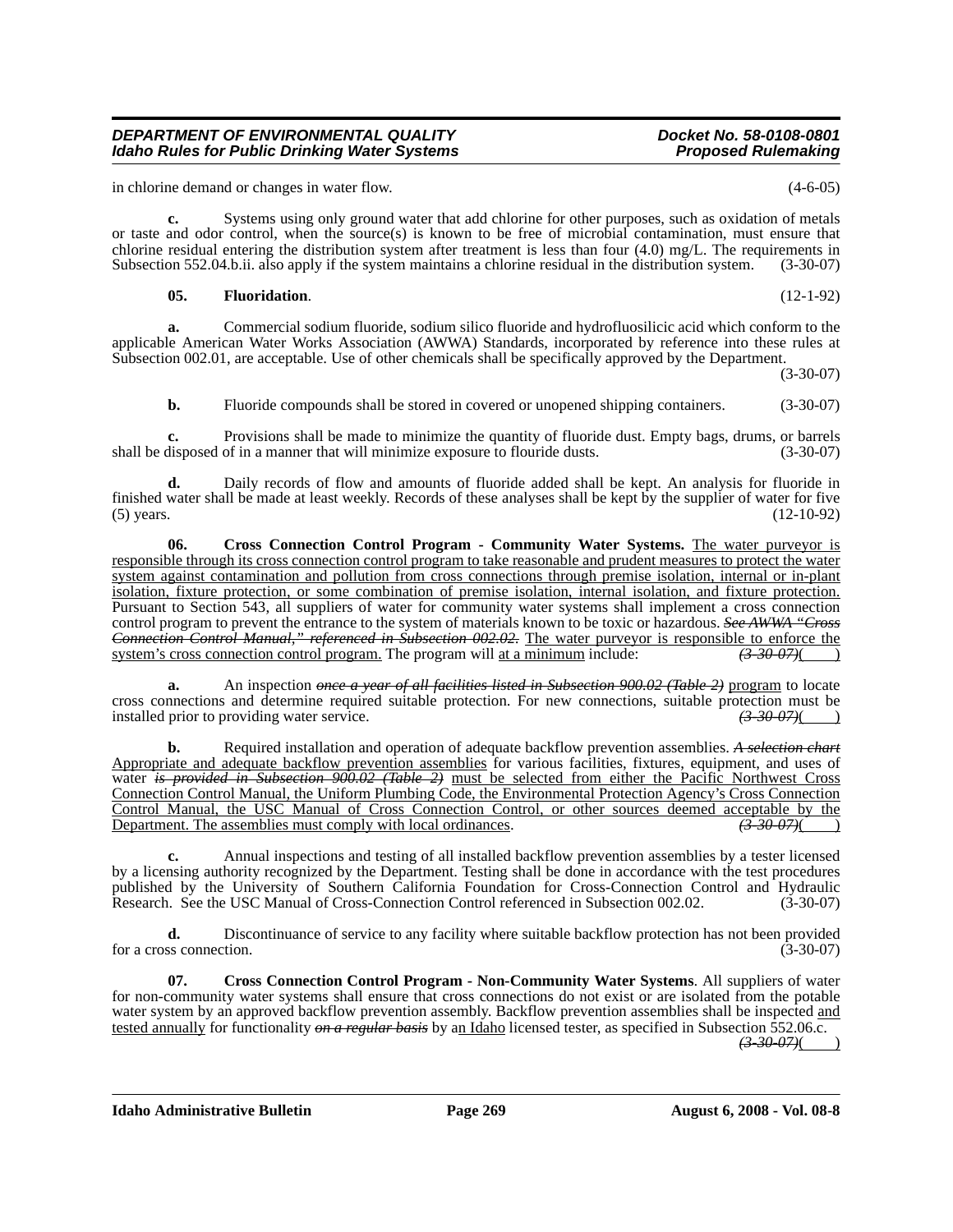# *(BREAK IN CONTINUITY OF SECTIONS)*

# **554. LICENSE REQUIREMENTS.**

### **01. Licensed Operator Required**. (4-6-05)

**a.** Owners of all community and nontransient noncommunity public drinking water systems must place the direct supervision of their drinking water system, including each treatment facility and*/or* distribution system, under the responsible charge of a properly licensed operator.  $(4-6-0.6)$  (4-6-05)( )

**b.** Owners of all surface water systems must place the direct supervision of their public drinking water system under the responsible charge of a properly licensed operator.  $(4-6-05)$ 

**02. Responsible Charge Operator License Requirement**. An operator in responsible charge of a public drinking water system must hold a valid license equal to or greater than the classification of the public water system where the responsible charge operator is in responsible charge. (4-6-05)

**03. Substitute Responsible Charge Operator License Requirement**. At such times as the responsible charge operator is not available, a substitute responsible charge operator shall be designated to replace the responsible charge operator. A substitute responsible charge operator of a public water system must hold a valid license equal to or greater than the classification of the public water system where the substitute responsible charge operator is in responsible charge. (4-6-05) operator is in responsible charge.

**04.** Shift Operator Requirement. Any public drinking water system subject to these requirements with multiple operating shifts must have a designated properly licensed operator available for each operating shift. An on-duty designated shift operator does not replace the requirements in Subsections 554.01 and 554.03 for responsible charge operator coverage during all operating shifts. (4-6-05)

**05. Water Operator License Requirement**. All operating personnel at public drinking water systems subject to these requirements making process control/ system integrity decisions about water quality or quantity that affect public health must hold a valid and current license. (4-6-05)

# *(BREAK IN CONTINUITY OF SECTIONS)*

# **900. TABLES.**

# **01. Table 1 -- Minimum Distances From a Public Water System Well**.

| <b>Minimum Distances from a Public Water System Well</b> |            |  |
|----------------------------------------------------------|------------|--|
| Gravity sewer line                                       | 50 feet    |  |
| Any potential source of contamination                    | 50 feet    |  |
| Pressure sewer line                                      | $100$ feet |  |
| Individual home septic tank                              | $100$ feet |  |
| Individual home disposal field                           | 100 feet   |  |
| Individual home seepage pit                              | $100$ feet |  |
| Privies                                                  | 100 feet   |  |

**Idaho Administrative Bulletin Page 270 August 6, 2008 - Vol. 08-8**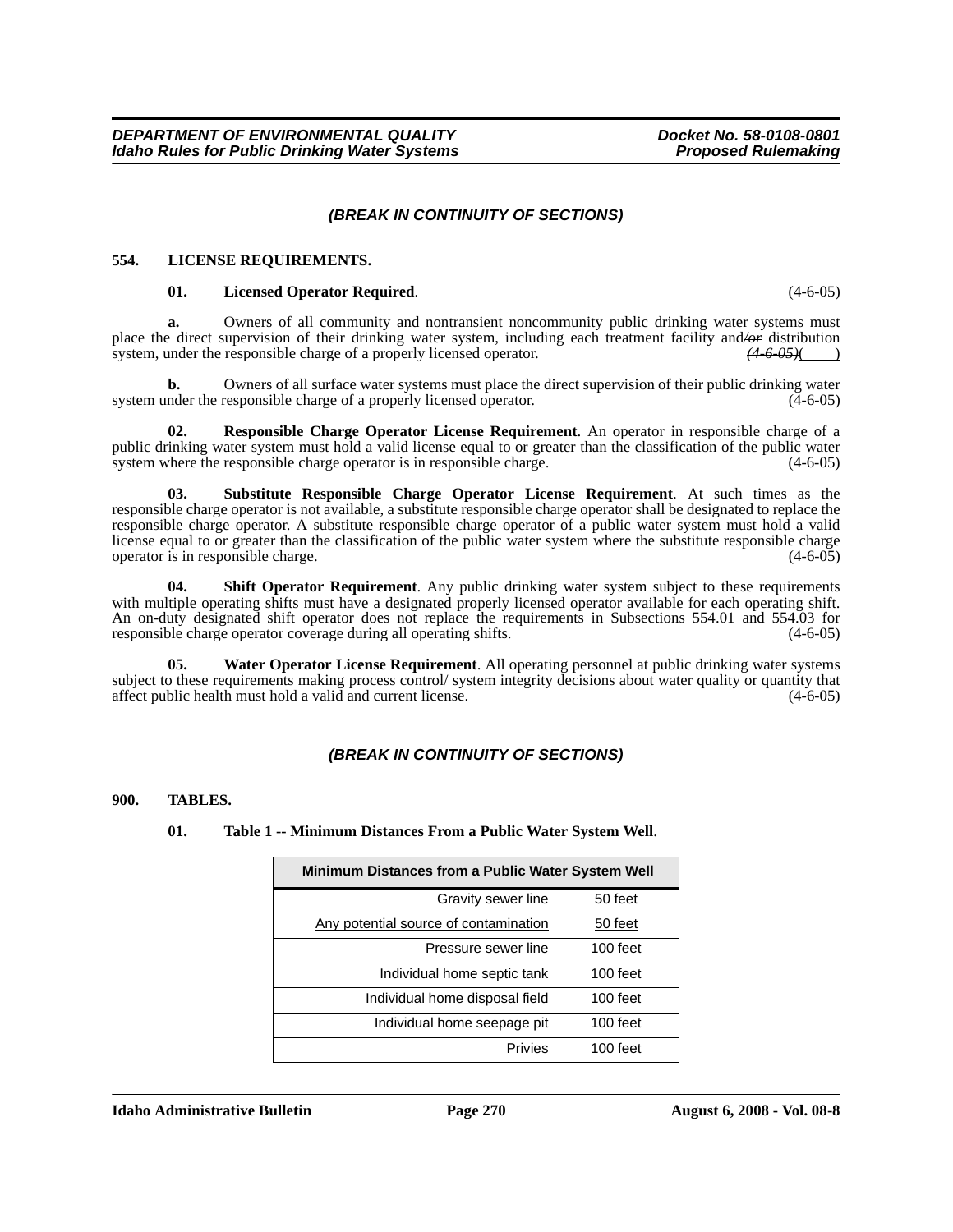# *DEPARTMENT OF ENVIRONMENTAL QUALITY Docket No. 58-0108-0801 Idaho Rules for Public Drinking Water Systems Proposed Rulemaking Proposed Rulemaking*

| <b>Minimum Distances from a Public Water System Well</b>                                 |                                       |  |
|------------------------------------------------------------------------------------------|---------------------------------------|--|
| Livestock                                                                                | 50 feet                               |  |
| Drainfield - standard subsurface disposal<br>module                                      | 100 feet                              |  |
| Absoprtion module - large soil absorption<br>system                                      | 150 - 300 feet, see<br>IDAPA 58.01.03 |  |
| Canals, streams, ditches, lakes, ponds and<br>tanks used to store non-potable substances | 50 feet                               |  |
| Storm water facilities disposing storm water<br>originating off the well lot             | 50 feet                               |  |
| <b>Municipal or industrial wastewater</b><br>treatment plant                             | 500 feet                              |  |
| Reclamation and reuse of municipal and<br>industrial wastewater sites                    | See IDAPA<br>58.01.17                 |  |
| <b>Biosolids application site</b>                                                        | 1,000 feet                            |  |

 $(3-30-07)$ (

# *02. Table 2 -- Selection Chart for Minimum Backflow Prevention Services.*

| <b>SELECTION CHART FOR MINIMUM BACKFLOW PREVENTION DEVICES</b>    |                                                            |                                                         |                                                        |                                                                          |                |
|-------------------------------------------------------------------|------------------------------------------------------------|---------------------------------------------------------|--------------------------------------------------------|--------------------------------------------------------------------------|----------------|
| <b>FACILITIES, FIXTURES, EQUIPMENT,</b><br><b>OR USE OF WATER</b> | <b>ATMOSPHERIC</b><br><b>TYPE VACUUM</b><br><b>BREAKER</b> | <b>PRESSURE</b><br><b>TYPE VACUUM</b><br><b>BREAKER</b> | <b>DOUBLE</b><br><b>CHECK VALVE</b><br><b>ASSEMBLY</b> | <b>REDUCED</b><br><b>PRESSURE</b><br><b>BACKFLOW</b><br><b>PREVENTER</b> | <b>AIR GAP</b> |
| Animal Watering                                                   | X                                                          | X                                                       |                                                        | X                                                                        | x              |
| Aspirators, harmful substance                                     | X                                                          | X                                                       |                                                        | $\boldsymbol{\mathsf{x}}$                                                | x              |
| <b>Autopsy Equipment</b>                                          | X                                                          | X                                                       |                                                        | X                                                                        |                |
| Autoclaves                                                        |                                                            |                                                         |                                                        | X                                                                        |                |
| Boiler Feeds without harmful chemicals                            |                                                            |                                                         | X                                                      |                                                                          |                |
| <b>Boiler Feeds with harmful chemicals</b>                        |                                                            |                                                         |                                                        | $\boldsymbol{\mathsf{x}}$                                                | x              |
| <del>Bed Pan Washers</del>                                        | $\boldsymbol{\mathsf{x}}$                                  | $\boldsymbol{\mathsf{x}}$                               |                                                        |                                                                          |                |
| <b>Cuspidors, Open Outlet</b>                                     | X                                                          | X                                                       |                                                        |                                                                          |                |
| <b>Cuspidors, Valved Outlet-</b>                                  |                                                            | X                                                       |                                                        |                                                                          |                |
| Dairies and Farms                                                 |                                                            |                                                         |                                                        | X                                                                        | x              |
| Dishwashers                                                       | $\boldsymbol{\mathsf{x}}$                                  | X                                                       |                                                        |                                                                          | x              |
| Domestic Water Booster Pump on service lines                      |                                                            |                                                         | X                                                      | X                                                                        |                |
| Garbage Can Washers                                               |                                                            | $\boldsymbol{\mathsf{x}}$                               |                                                        |                                                                          | X              |
| <b>Heat Exchangers with transfer fluids</b>                       |                                                            |                                                         | $\boldsymbol{\mathsf{x}}$                              | $\chi$                                                                   |                |
| High Rise Buildings, 3 stories or more, bldgs. on hill            |                                                            |                                                         | Х                                                      | X                                                                        |                |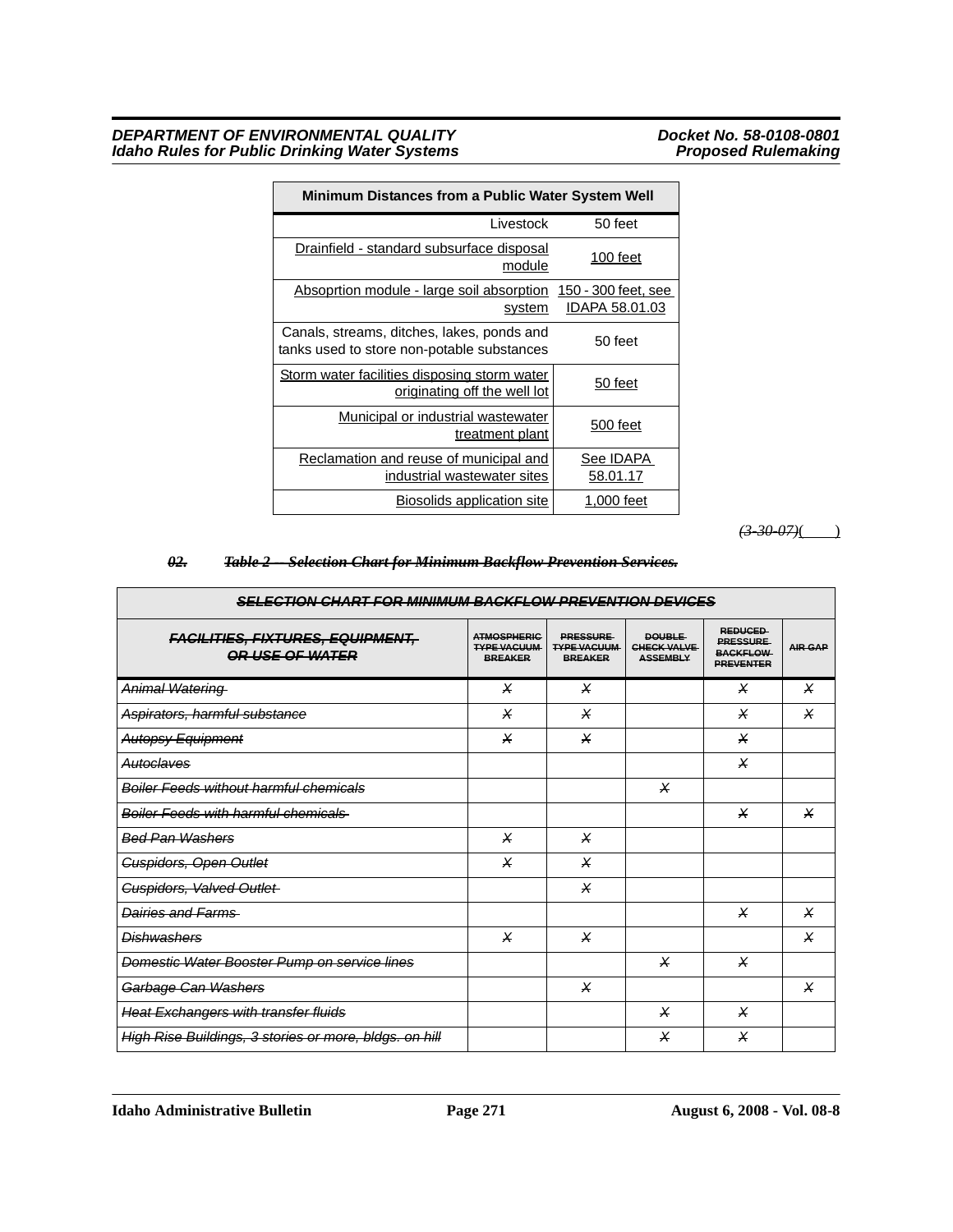# *DEPARTMENT OF ENVIRONMENTAL QUALITY Docket No. 58-0108-0801 Idaho Rules for Public Drinking Water Systems Proposed Rulemaking Proposed Rulemaking*

| <b>SELECTION CHART FOR MINIMUM BACKFLOW PREVENTION DEVICES</b>                                                                                          |                                                            |                                                         |                                                        |                                                                     |                |
|---------------------------------------------------------------------------------------------------------------------------------------------------------|------------------------------------------------------------|---------------------------------------------------------|--------------------------------------------------------|---------------------------------------------------------------------|----------------|
| <del>FACILITIES, FIXTURES, EQUIPMENT,</del><br><b>OR USE OF WATER</b>                                                                                   | <b>ATMOSPHERIC</b><br><b>TYPE VACUUM</b><br><b>BREAKER</b> | <b>PRESSURE</b><br><b>TYPE VACUUM</b><br><b>BREAKER</b> | <b>DOUBLE</b><br><b>CHECK VALVE</b><br><b>ASSEMBLY</b> | REDUCED-<br><b>PRESSURE</b><br><b>BACKFLOW-</b><br><b>PREVENTER</b> | <b>AIR GAP</b> |
| Irrigation Systems, such as cemeteries, golf courses,<br>playgrounds, parks, estates, ranches, schools, and<br>residential uses with chemicals added    |                                                            |                                                         |                                                        | Х                                                                   | Х              |
| Irrigation Systems, such as cemeteries, golf courses,<br>playgrounds, parks, estates, ranches, schools, and<br>residential uses without chemicals added | X                                                          | X                                                       | X                                                      |                                                                     |                |
| Laundries with under rim or bottom-fill inlets.<br>dry cleaning, and dye works                                                                          | X                                                          | Х                                                       |                                                        | X                                                                   | Х              |
| Mobile Home and RV Parks with nonapproved<br>waste valves                                                                                               |                                                            | Х                                                       | X                                                      | X                                                                   |                |
| Mobile Home and RV Parks with below ground level<br>service line termination                                                                            |                                                            |                                                         |                                                        | X                                                                   |                |
| Fixing Tees with steam and water used with harmful-<br>substances                                                                                       |                                                            |                                                         |                                                        | X                                                                   |                |
| Fixing Tees with steam and water used without harmful-<br>substances                                                                                    |                                                            |                                                         | X                                                      |                                                                     |                |
| Private Water Sources which are unmonitored                                                                                                             |                                                            |                                                         |                                                        | $\boldsymbol{\times}$                                               |                |
| Radiator-Vats                                                                                                                                           |                                                            |                                                         |                                                        | X                                                                   | Х              |
| Slaughter Houses                                                                                                                                        |                                                            |                                                         |                                                        | $\boldsymbol{\mathsf{X}}$                                           |                |
| <b>Car Washes using soaps and waxes</b>                                                                                                                 |                                                            |                                                         | $\chi$                                                 | $\boldsymbol{\times}$                                               |                |
| <b>Chemical Plants</b>                                                                                                                                  |                                                            |                                                         |                                                        | X                                                                   | Х              |
| Dockside Watering Facilities, Marinas                                                                                                                   | x                                                          |                                                         | x                                                      | $\boldsymbol{\mathsf{X}}$                                           | X              |
| <del>Film Laboratories</del>                                                                                                                            |                                                            |                                                         |                                                        | $\boldsymbol{\times}$                                               | X              |
| <b>Food Processing Plants</b>                                                                                                                           |                                                            |                                                         | X                                                      | X                                                                   | Х              |
| <b>Fertilizer Plants</b>                                                                                                                                |                                                            |                                                         |                                                        | X                                                                   | X              |
| Hospitals handling harmful substances                                                                                                                   |                                                            |                                                         |                                                        | X                                                                   |                |
| <b>Lab Sink using toxics (unharmful)</b>                                                                                                                | Х                                                          | Х                                                       | Х                                                      | Х                                                                   |                |
| <b>Meat Packing Plants</b>                                                                                                                              |                                                            |                                                         |                                                        | $\boldsymbol{\mathsf{X}}$                                           |                |
| Medical Bldgs, clinics, laboratories, etc.                                                                                                              |                                                            |                                                         |                                                        | X                                                                   |                |
| Nonpotable Water                                                                                                                                        |                                                            |                                                         |                                                        | X                                                                   | X              |
| Oil Refinery and Petroleum Storage Facilities                                                                                                           |                                                            |                                                         |                                                        | X                                                                   |                |
| Sanitariums                                                                                                                                             | X                                                          | X                                                       |                                                        | Χ                                                                   |                |
| Sewage Piping or Plants                                                                                                                                 |                                                            |                                                         |                                                        | X                                                                   | X              |
| <b>Tank Truck Fill Station</b>                                                                                                                          |                                                            |                                                         |                                                        | X                                                                   | Χ              |
| <b>Mortuaries</b>                                                                                                                                       |                                                            |                                                         |                                                        | Χ                                                                   |                |

**Idaho Administrative Bulletin Page 272 August 6, 2008 - Vol. 08-8**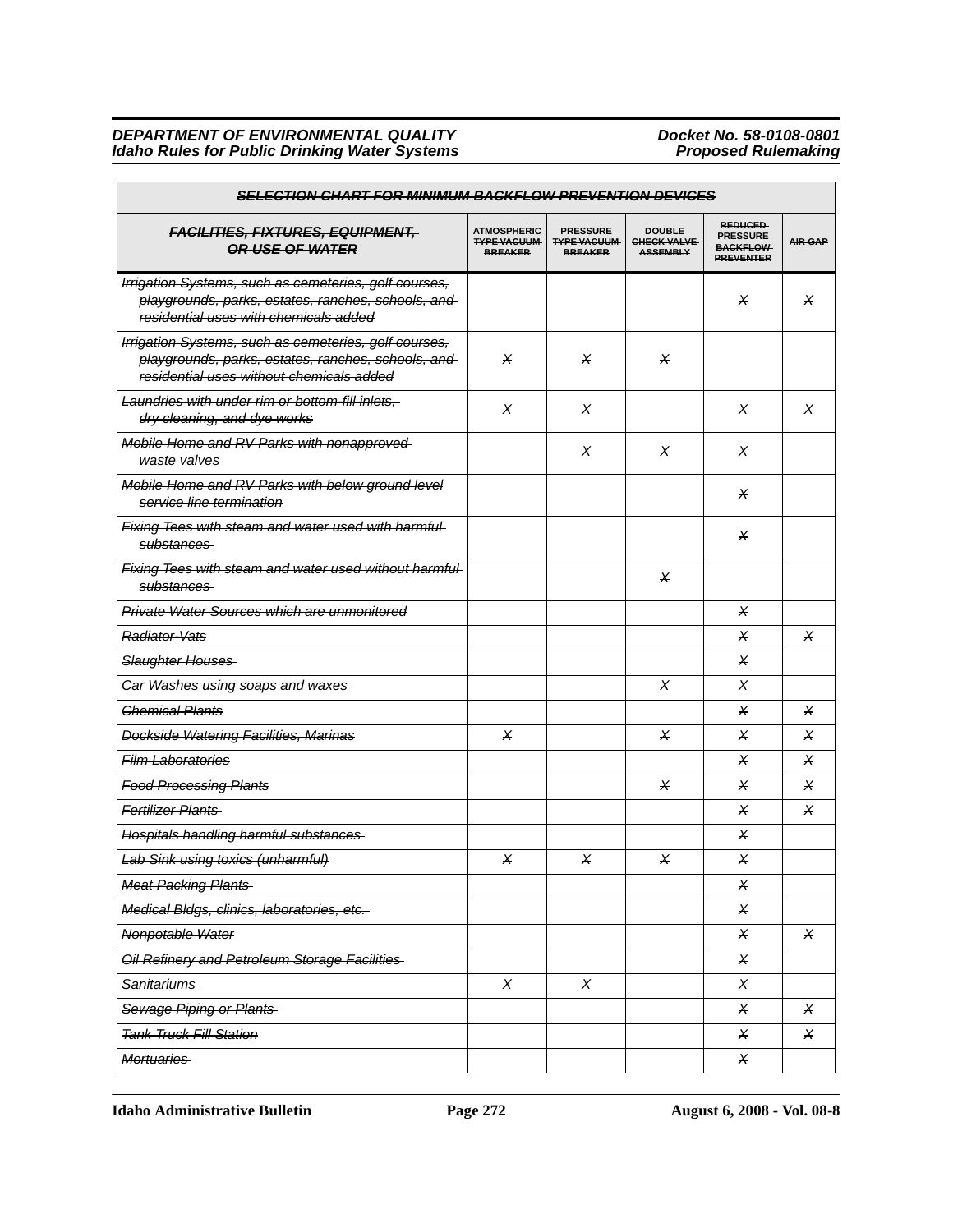| <b>SELECTION CHART FOR MINIMUM BACKFLOW PREVENTION DEVICES</b>    |                                                            |                                                         |                                                        |                                                                          |                |
|-------------------------------------------------------------------|------------------------------------------------------------|---------------------------------------------------------|--------------------------------------------------------|--------------------------------------------------------------------------|----------------|
| <b>FACILITIES, FIXTURES, EQUIPMENT,</b><br><b>OR USE OF WATER</b> | <b>ATMOSPHERIC</b><br><b>TYPE VACUUM</b><br><b>BREAKER</b> | <b>PRESSURE</b><br><b>TYPE VACUUM</b><br><b>BREAKER</b> | <b>DOUBLE</b><br><b>CHECK VALVE</b><br><b>ASSEMBLY</b> | <b>REDUCED</b><br><b>PRESSURE</b><br><b>BACKFLOW</b><br><b>PREVENTER</b> | <b>AIR GAP</b> |
| Hoses that could be in contact with animal waste                  | X                                                          | X                                                       |                                                        |                                                                          |                |
| <del>Shampoo Sprays</del>                                         | X                                                          | X                                                       |                                                        |                                                                          |                |
| <del>Sterilizers</del>                                            |                                                            |                                                         |                                                        | ×                                                                        |                |
| Steam Cookers using low health risk substance                     |                                                            |                                                         | x                                                      |                                                                          |                |
| Steam Cookers using high health risk<br>-substance-               |                                                            |                                                         |                                                        | ×                                                                        |                |
| Swim Pools, Hot Tubs, private or semiprivate                      | X                                                          | x                                                       |                                                        | x                                                                        | x              |
| <del>Swim Pools direct connection</del>                           | X                                                          | X                                                       |                                                        | X                                                                        | x              |
| Urinals                                                           | X                                                          |                                                         |                                                        |                                                                          |                |
| <b>Water Cooling or Heating Coils</b>                             |                                                            | Х                                                       |                                                        | X                                                                        |                |
| <b>Water Closets</b>                                              | x                                                          |                                                         |                                                        | x                                                                        |                |

*X -- indicates suitable protection to be required by the public water system. For facilities with multiple options, the public water system will determine the lowest degree of protection that is acceptable. (4-6-05)*

# **0***3***2. Table** *3***2 - Well Casing Standards for Public Water System Wells**.

| <b>STEEL PIPE</b>           |          |                  |                                    |                            |           |
|-----------------------------|----------|------------------|------------------------------------|----------------------------|-----------|
|                             |          |                  | <b>WEIGHT PER FOOT</b><br>(pounds) |                            |           |
| <b>DIAMETER</b><br>(inches) |          | <b>THICKNESS</b> | Plain Ends<br>couplings            | <b>With Threads</b><br>and |           |
| <b>SIZE</b>                 | External | Internal         | (inches)                           | (calculated)               | (nominal) |
| $6$ (id) $*$                | 6.625    | 6.065            | 0.280                              | 18.97                      | 19.18     |
| 8                           | 8.625    | 7.981            | 0.322                              | 28.55                      | 29.35     |
| 10                          | 10.750   | 10.020           | 0.365                              | 40.48                      | 41.85     |
| 12                          | 12.750   | 12.000           | 0.375                              | 49.56                      | 51.15     |
| 14 (od) $*$                 | 14.000   | 13.250           | 0.375                              | 54.57                      | 57.00     |
| 16                          | 16.000   | 15.250           | 0.375                              | 62.58                      |           |
| 18                          | 18.000   | 17.250           | 0.375                              | 70.59                      |           |
| 20                          | 20.000   | 19.250           | 0.375                              | 78.60                      |           |
| 22                          | 22.000   | 21.000           | 0.500                              | 114.81                     |           |
| 24                          | 24.000   | 23,000           | 0.500                              | 125.49                     |           |
| 26                          | 26.000   | 25.000           | 0.500                              | 136.17                     |           |

**Idaho Administrative Bulletin Page 273 August 6, 2008 - Vol. 08-8**